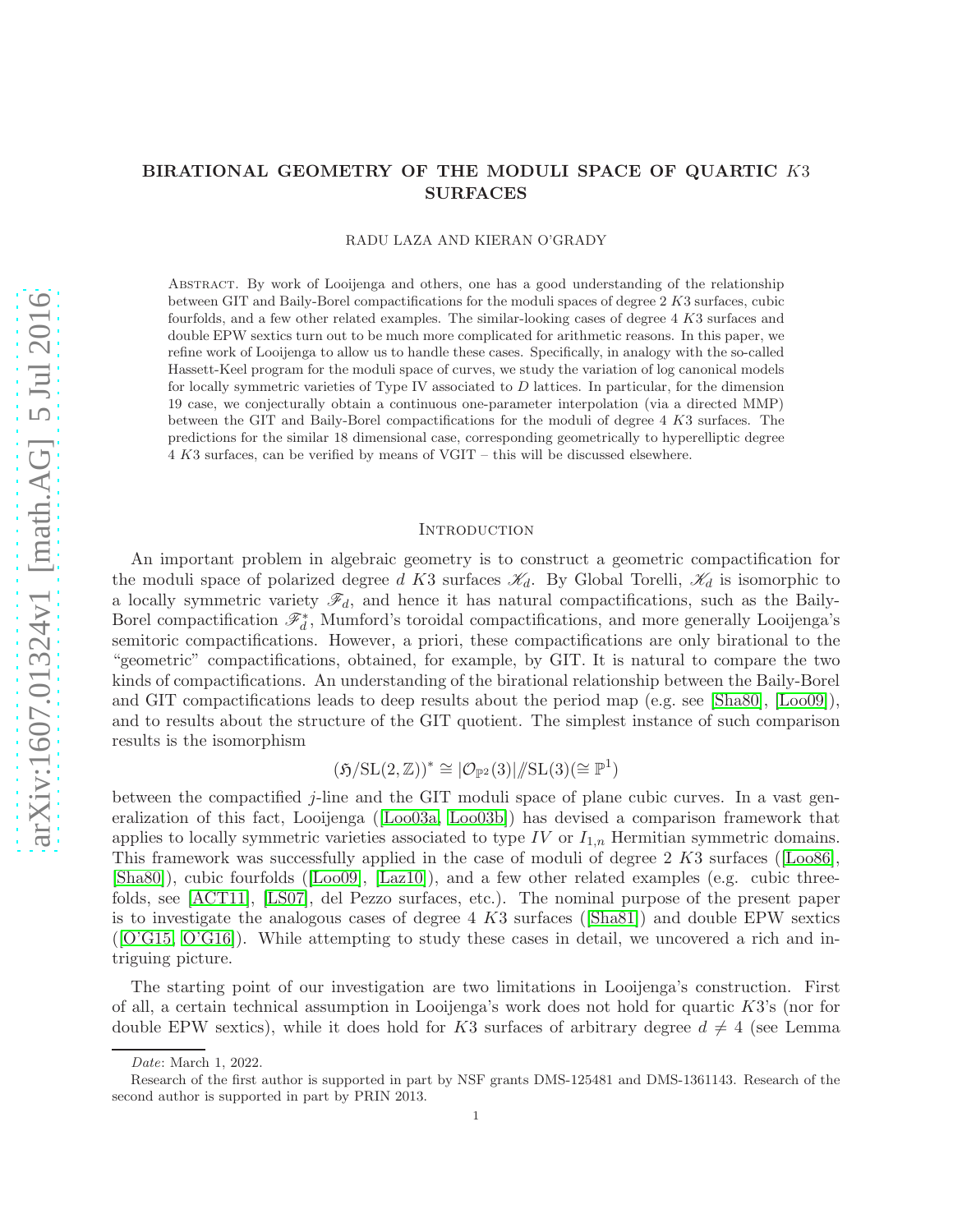8.1 in [\[Loo03b\]](#page-61-3)). Namely, for arithmetic reasons, the combinatorics of the hyperplane arrangement involved in Looijenga's construction  $\text{[Loo03b]}$  is much richer for polarized K3 surfaces of degree 4 than for polarized K3 surfaces of degree  $d \neq 4$  (similarly, the hyperplane arrangement involved in the period map for double EPW sextics is much richer than the hyperplane arrangement relevant to cubic fourfolds). Secondly, and this is a consideration which applies to  $K3$  surfaces of any degree, there exists a plethora of GIT models. In the low degree cases considered here and in the literature, there might be a "natural" choice for GIT, but this is misleading (see [\[CMJL14\]](#page-60-1) for a hint of what would happen already in degree 6). The solution that we propose to handle these two issues is to give flexibility to Looijenga's construction by considering a continuous variation of models. More precisely, we recall that for a locally symmetric variety  $\mathscr{F} = \mathscr{D}/\Gamma$ , Baily-Borel have shown that the eponymous compactification  $\mathscr{F}^*$  is the Proj of the ring of automorphic functions, i.e.  $\mathscr{F}^* = \text{Proj} R(\mathscr{F}, \lambda)$ , where  $\lambda$  is the Hodge bundle. Looijenga's deep insight was to observe that in certain situations of geometric interest, a certain GIT quotient  $\overline{\mathcal{M}}$  is nothing but the Proj of the ring of meromorphic automorphic forms with poles on a (geometrically meaningful) Heegner (or Noether–Lefschetz) divisor  $\Delta$ , and thus  $\overline{\mathcal{M}} = \text{Proj} R(\mathscr{F}, \lambda + \Delta)$ . Furthermore, Looijenga has shown that under a certain assumption on  $\Delta$  (which fails for quartic K3's, and for double EPW sextics), Proj $R(\mathscr{F}, \lambda + \Delta)$  has an explicit combinatorial/arithmetic description. Our approach is to continuously interpolate between the two models by controlling the order of poles for the meromorphic automorphic function, i.e. to consider  $\text{Proj}_R(\mathscr{F}, \lambda + \beta \Delta)$  where  $\beta \in [0, 1]$ . This allows us to understand the case of quartics (or double EPW sextics) and, more importantly, to capture more GIT quotients.

While a variation of models  $\text{Proj}R(\mathcal{F}, \lambda + \beta \Delta)$  makes sense for general Type IV locally symmetric varieties (and also ball quotients), we focus here on the so called D-tower of locally symmetric varieties, i.e. Type IV locally symmetric varieties associated to lattices  $U^2 \oplus D_n$ . More precisely, we let  $\mathscr{F}(N)$  be the N-dimensional locally symmetric variety corresponding to the lattice  $\Lambda_N$  :=  $U^2 \oplus D_{N-2}$  (so that dim  $\mathscr{F}(N) = N$ ), and an arithmetic group  $\Gamma_N$ , which is intermediate between the orthogonal group  $O^+(\Lambda_N)$ , and the stable orthogonal subgroup  $\widetilde{O}^+(\Lambda_N)$ . With these definitions in place (see Section [1](#page-6-0) for details),  $\mathscr{F}(19)$  is the period space for quartic K3 surfaces,  $\mathscr{F}(20)$  is the period space for double EPW sextics modulo the duality involution (or EPW cubes), and  $\mathscr{F}(18)$  is the period space for hyperelliptic quartic surfaces. Thus, we compare the Baily-Borel compactifications  $\mathscr{F}(N)^*$  for  $N \in \{18, 19, 20\}$ , to the GIT moduli spaces  $\mathfrak{M}(N)$ , where

$$
\mathfrak{M}(18)\hspace{-0.1em}:=\hspace{-0.1em}|\mathscr{O}_{\mathbb{P}^1}(4)\boxtimes \mathscr{O}_{\mathbb{P}^1}(4)|/\hspace{-0.1em}/\mathrm{Aut}(\mathbb{P}^1\times \mathbb{P}^1),\quad \mathfrak{M}(19)\hspace{-0.1em}:=\hspace{-0.1em}|\mathscr{O}_{\mathbb{P}^3}(4)|/\hspace{-0.1em}/\mathrm{PGL}(4),\quad \mathfrak{M}(20)\hspace{-0.1em}=\hspace{-0.1em}\mathbb{L}\mathbb{G}(\textstyle\bigwedge^3\mathbb{C}^6)/\hspace{-0.1em}/\mathrm{PGL}_6(\mathbb{C}).
$$

(Actually, for  $N = 20$ , we should take the quotient of  $\mathfrak{M}(20)$  modulo the duality involution, see [\(2.3.4\)](#page-29-0).) We let  $\lambda(N)$  be the Hodge (or automorphic) orbiline bundle on  $\mathscr{F}(N)$ , and we choose the boundary divisor  $\Delta(N)$  so that  $\text{Proj}_R(\mathscr{F}(N), \lambda(N) + \Delta(N)) \cong \mathfrak{M}(N)$ .

The main result of the present paper is to predict the behavior of the models

$$
\mathscr{F}(N,\beta) := \text{Proj} R(\mathscr{F}(N),\lambda(N) + \beta \Delta(N))
$$

as  $\beta$  varies between 0 and 1. Below we summarize our predictions.

**Prediction.** Let  $N \geq 15$ . The ring of sections  $R(\mathcal{F}(N), \lambda(N) + \beta \Delta(N))$  is finitely generated for  $\beta \in [0,1] \cap \mathbb{Q}$ , and the walls of the Mori chamber decomposition of the cone

$$
\{\lambda(N) + \beta \Delta(N) \mid \beta \in \mathbb{Q}, \ \beta > 0\}
$$

are generated by  $\lambda(N) + \frac{1}{k}\Delta(N)$ , where  $k \in \{1, ..., N-10\}$  and  $k \neq N-11$ . The behaviour of  $\lambda(N) + \frac{1}{k}\Delta(N)$ , for k as above, is described as follows. For  $k = 1$ ,  $\mathscr{F}(N, 1)$  is obtained from  $\mathscr{F}(N, 1-\epsilon)$  by contracting the strict transform of supp  $\Delta(N)$ . If  $2 \leq k$ , then the birational map between  $\mathscr{F}(N, \frac{1}{k} - \epsilon)$  and  $\mathscr{F}(N, \frac{1}{k} + \epsilon)$  is a flip whose center is described in **Prediction [5.1.3](#page-47-0)**.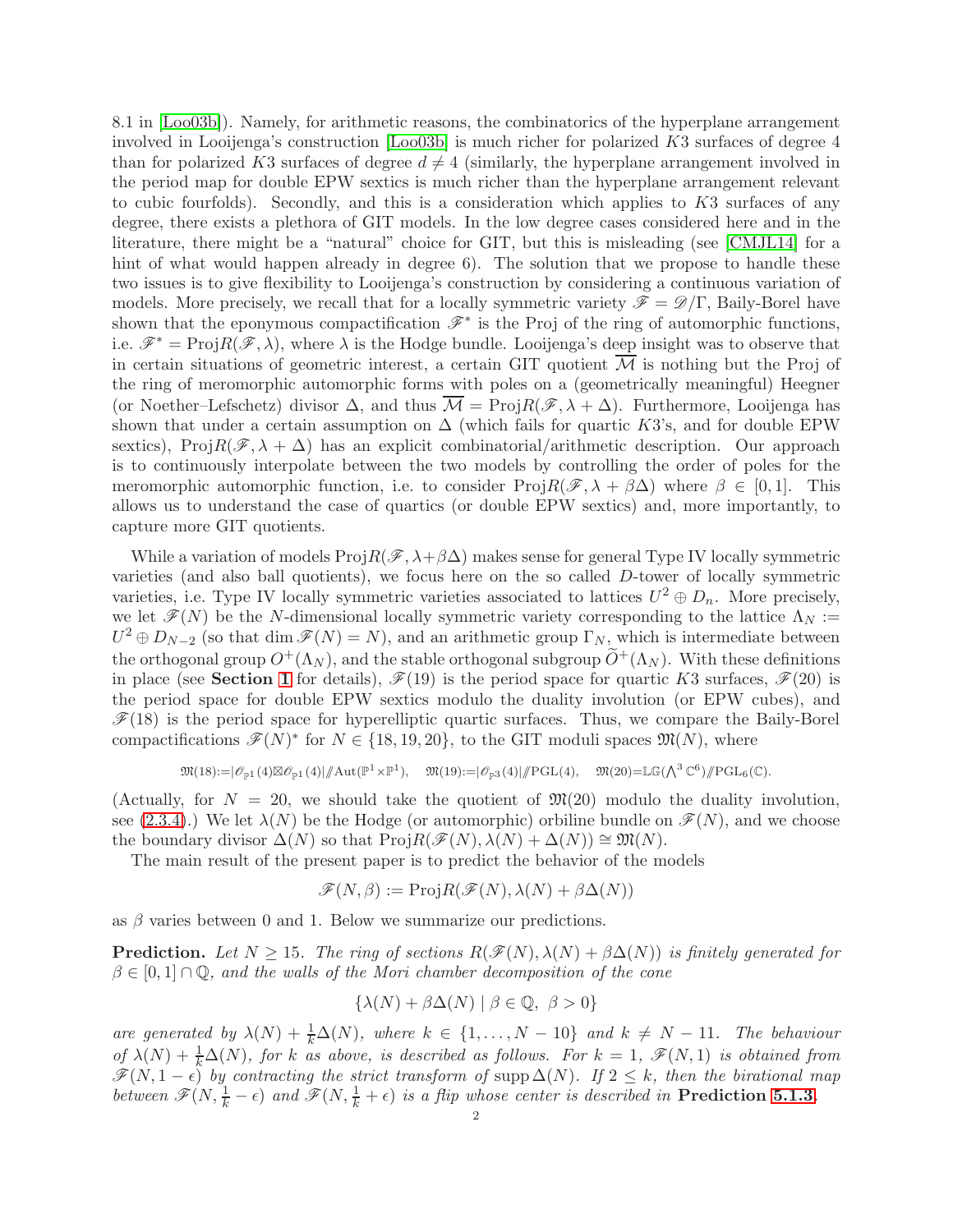As explained below, while these predictions are only conjectural, we have strong evidence that they are accurate for  $N \in \{18, 19\}$ , and they represent a significant improvement (both qualitative and quantitative) on what was previously known. Below we spell out our predictions for  $N = 19$ , i.e. K3 surfaces of degree 4.

**Prediction.** The variation of models  $\text{Proj}R(\mathcal{F}(19), \lambda(19) + \beta \Delta(19))$  interpolating between Baily-Borel  $(\beta = 0)$  and GIT for quartic surfaces  $(\beta = 1)$  undergoes birational transformations (flips, except the two boundary cases) at the following critical values for  $\beta$ :

$$
\beta\in\left\{0,\frac{1}{9},\frac{1}{7},\frac{1}{6},\frac{1}{5},\frac{1}{4},\frac{1}{3},\frac{1}{2},1\right\}.
$$

Furthermore, the centers of the flips for  $\beta < \frac{1}{5}$  correspond to T<sub>3,3,4</sub>, T<sub>2,4,5</sub>, and T<sub>2,3,7</sub> marked K<sub>3</sub> surfaces (loci inside the period space  $\mathcal{F}(19)$ ) and those loci are flipped to the loci in  $\mathfrak{M}(19)$  of quartics with  $E_{14}$ ,  $E_{13}$ , an  $E_{12}$  singularities respectively (see Shah [\[Sha80\]](#page-61-0)).

Remark. In the companion announcement [\[LO16\]](#page-61-10), we give a complete geometric (part conjectural, part provable) matching between Shah's strata in the GIT quotient  $\mathcal{M}$  (e.g. the  $E_r$  stata mentioned,  $r = 12, 13, 14$ ) and the strata resulting from the flips predicted above. Furthermore, the extremal cases can be inferred from the work of Shah and Looijenga. Specifically, the morphism  $\mathscr{F}(\epsilon) \rightarrow$  $\mathscr{F}(0) \cong \mathscr{F}^*$  is Looijenga's Q-factorialization of the (closure of the) Hegneer divisor  $\Delta$  as discussed in [\[Loo03b\]](#page-61-3) (in particular,  $\mathscr{F}(\epsilon)$  is a semi-toric compactification in the sense of Looijenga). At the other extreme, the map  $\mathscr{F}(1-\epsilon) \to \mathscr{F}(1) \cong \overline{\mathcal{M}}$  is the divisorial contraction (of the strict transforms of) hyperelliptic and unigonal divisors in the moduli of quartic K3s to the GIT polystable points corresponding to the double quadric and to the tangent developable to the twisted cubic respectively. Alternatively,  $\mathscr{F}(1-\epsilon) \to \mathscr{F}(1) \cong \overline{\mathcal{M}}$  is a Kirwan type blow-up of the GIT quotient  $\overline{\mathcal{M}}$  at those two special points (as discussed in [\[Sha81,](#page-61-7) Sect. 3 and 4]). For comparison's sake, we recall that in the case of degree 2 K3 surfaces, there is no intermediary flip and thus the two extremal cases suffice to compare the GIT and the Baily-Borel compactifications (see [\[Sha80\]](#page-61-0) and [\[Loo86\]](#page-61-4)). Similarly, in the case of for cubic fourfolds([\[Laz09b,](#page-60-2) [Laz10\]](#page-61-5), [\[Loo09\]](#page-61-1)), there is only one flip, and hence the picture is much simpler.

The variational approach to studying birational maps is the natural one from the perspective of contemporary MMP([\[BCHM10\]](#page-60-3)), and its power in the context of moduli has been in evidence since the appearance of Thaddeus' work on VGIT [\[Tha96\]](#page-61-11). An inspiration for our work is the so called Hassett-Keel program for moduli of curves (which studies the variation of log canonical models Proj $R(\overline{M}_g, K + \alpha \Delta)$  of the Deligne-Mumford compactification  $\overline{M}_g$ ). Experts in the field have speculated on the existence of an analogue of the Hassett-Keel program (see [\[HH09,](#page-60-4) [HH13\]](#page-60-5)) for (special) surfaces; for instance, one can hope to understand the elusive KSBA compactification by starting with a GIT compactification and interpolating (see [\[Gal13\]](#page-60-6)). Our study can be viewed as a first example of a Hassett-Keel program for surfaces. Indeed, beyond the obvious analogy (i.e.  $\lambda + \beta \Delta$  can be easily rewritten as  $K_{\mathcal{F}} + \alpha \Delta'$ , the modular behavior is also similar: for instance, the first birational wall crossing for quartic K3s is associated to Dolgachev (or triangle) singularities in a manner similar to the case of curves with cusp singularities (which gives the first birational modification for Proj $R(\overline{M}_g, K + \alpha \Delta)$  at  $\alpha = \frac{9}{11}$ . The main point that we want to emphasize here is that the birational transformations that occur are controlled by the arithmetic and combinatorics of the hyperplane arrangement associated to  $\Delta$ . While the picture that we discover for quartic K3 surfaces is more complicated and subtle than that for  $K3$  surfaces of degree 2, the fundamental insight of Looijenga that arithmetic controls the birational models of  $\mathscr{F}_d^*$  still holds true. We view our work as a quantitative and qualitative refinement of Looijenga's seminal work [\[Loo03b\]](#page-61-3).

The birational geometry of the moduli of K3 surfaces was previously studied from the perspective of the Kodaira dimension, most notably by Gritsenko–Hulek–Sankaran [\[GHS07\]](#page-60-7). We share with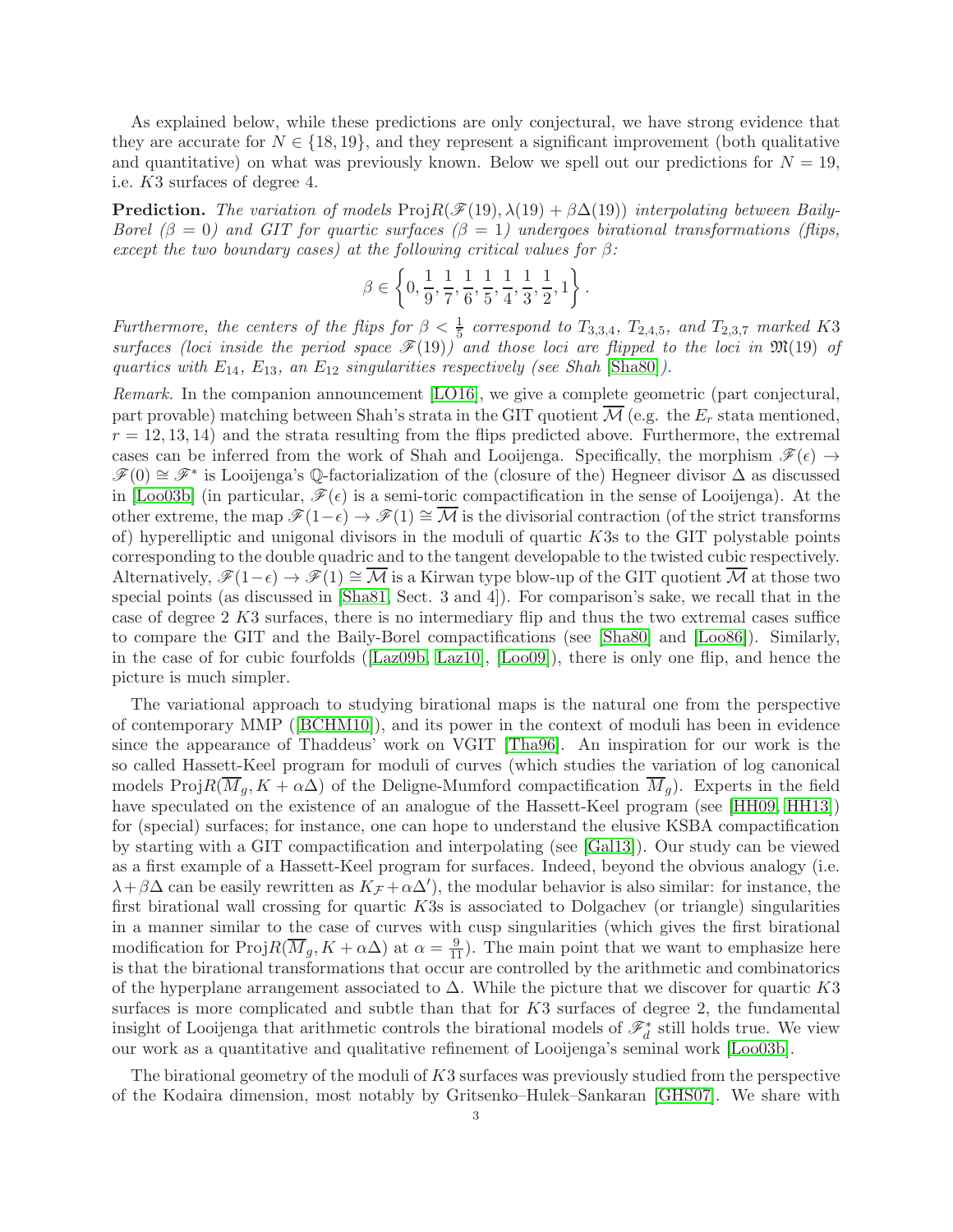them the main technical tool (beyond standard lattice theory), namely Borcherds' construction ([\[Bor95\]](#page-60-8)) of automorphic forms for Type IV domains (and subsequent improvements due to Bruinier [\[Bru02a\]](#page-60-9) and Bergeron et al. [\[BLMM14\]](#page-60-10)). One point that is worth noting in contrast to [\[GHS07\]](#page-60-7) or Hassett-Keel is that for K3s it is more natural to focus on the Hodge bundle  $\lambda$  versus the canonical bundle  $K_{\mathcal{F}}$ , leading to a parameter "β" vs. the usual " $\alpha$ " (of course, the two are tightly connected).

A purist' approach would be to analyze the rings of sections  $R(\mathscr{F}(N), \lambda(N) + \beta \Delta(N))$  from the standpoint of locally symmetric varieties, and their toroidal (or semitoric) compactifications. We have not followed this path, in fact we failed to establish the first step in a purist' approach, namely the proof that the ring of sections  $R(\mathscr{F}(N), \lambda(N) + \beta \Delta(N))$  is finitely generated for  $\beta \in [0, 1] \cap \mathbb{Q}$ . We do expect finite generation to hold in wide generality, and there exists a plausible approach based on [\[HX13\]](#page-60-11) (improvements of [\[BCHM10\]](#page-60-3)); this would also follow from the abundance conjecture. On the other hand, a purist' approach would only accomplish half of what is desirable. We are not content with a decomposition of the period map (or its inverse) as a composition of flips, we want to identify the centers of the flips as geometrically significant loci in the GIT moduli space. We can illustrate this point with the example of the locus in the GIT moduli space of quartics that parametrizes surfaces with an  $E_{12}$  singularity, and the problem of deciding which is the locus in the period space which corresponds to it. Our methods predict that the relevant locus is that of  $T_{2,3,7}$ marked K3 surfaces (this is related to another paper of Looijenga [\[Loo83\]](#page-61-12) and some unpublished work of Shepherd-Barron), and that the corresponding flip occurs for  $\beta = 1/9$ . We believe that a "mixed" approach, involving both the period space and the various GIT quotients will be more productive. This will be the subject of future work. Following this approach we have already confirmed part of the predictions for the period space of hyperelliptic quartics.

**Structure of the paper.** In Section [1](#page-6-0), we introduce the D-tower of period spaces  $\{\mathscr{F}(N)\}_{N\geq 3}$ . The focus here is on the arithmetic of  $D$  lattices. We define the main Heegner divisors, namely the nodal, hyperelliptic and unigonal divisors in  $\mathscr{F}(N)$ , denoted respectively  $H_n(N)$ ,  $H_h(N)$  and  $H_u(N)$ . If  $N = 19$  (the period space for quartic surfaces) they have a well-known geometric meaning, in other dimensions they are the arithmetic analogue of the divisors for  $N = 19$ . The salient point in the D tower is that  $\mathcal{F}(N-1)$  is isomorphic to the hyperelliptic Heegner divisor  $H_h(N)$  of  $\mathscr{F}(N)$ . Our boundary divisor  $\Delta(N)$  is equal to  $H_h(N)/2$  except when  $N \equiv 3,4 \pmod{8}$ , in which case  $\Delta(N) = (H_h(N) + H_u(N))/2$ . (N.B. the factor  $\frac{1}{2}$  appears because the quotient map from the relevant Type IV domain to  $\mathscr{F}(N)$  is ramified over the hyperelliptic divisor, and also over the unigonal divisor, if  $N \equiv 3, 4 \pmod{8}$ . This leads to an inductive behavior.

In the following **Section [2](#page-25-0)**, we go through results which are (more or less) known, namely that  $\mathscr{F}(19)$  is the period space of degree 4 polarized K3 surfaces, that  $\mathscr{F}(18)$  is the period space of hyperelliptic quartics, and that  $\mathcal{F}(20)$  is the period space of double EPW sextics up to the duality involution (alternatively, it is the priod space of EPW cubes).

In Section [3](#page-30-0) we study the Picard group of of  $\mathcal{F}(N)$ , for  $N \leq 25$ . First we compute the Picard groups for the D-tower (Theorem [3.1.1](#page-30-1)) for  $N \leq 20$ , by applying work of Borcherds, Brunier, and Bergeron. Next we study the quasi-pullback of Borcherds' celebrated automorphic given by two embeddings of the lattice  $\Lambda_N$  into  $II_{2,26}$ . The resulting relations between the automorphic line bundle on  $\mathscr{F}(N)$ , and the Heegner divisors  $H_n(N)$ ,  $H_n(N)$ ,  $H_u(N)$  are key results for our work.

Section [4](#page-40-0) contains a proof that  $\mathscr{F}(19,1) = \text{Proj} R(\mathscr{F}(19),\lambda(19) + \Delta(19))$  is isomorphic to the GIT moduli space  $\mathfrak{M}(19)$ . An analogous proof shows that  $\mathscr{F}(18,1)$  is isomorphic to the GIT moduli space  $\mathfrak{M}(18)$ , and we expect that a similar result holds for  $N = 20$ , i.e. that  $\mathscr{F}(20, 1)$  is isomorphic to  $\mathfrak{M}(20)$  modulo the duality involution. In other words, if  $N \in \{18, 19\}$ , then the schemes  $\mathscr{F}(N,\beta)$ , for  $\beta \in (0,1) \cap \mathbb{Q}$  interpolate between the Baily-Borel compactification  $\mathscr{F}(N)^*$ , and the GIT compactification  $\mathfrak{M}(N)$ .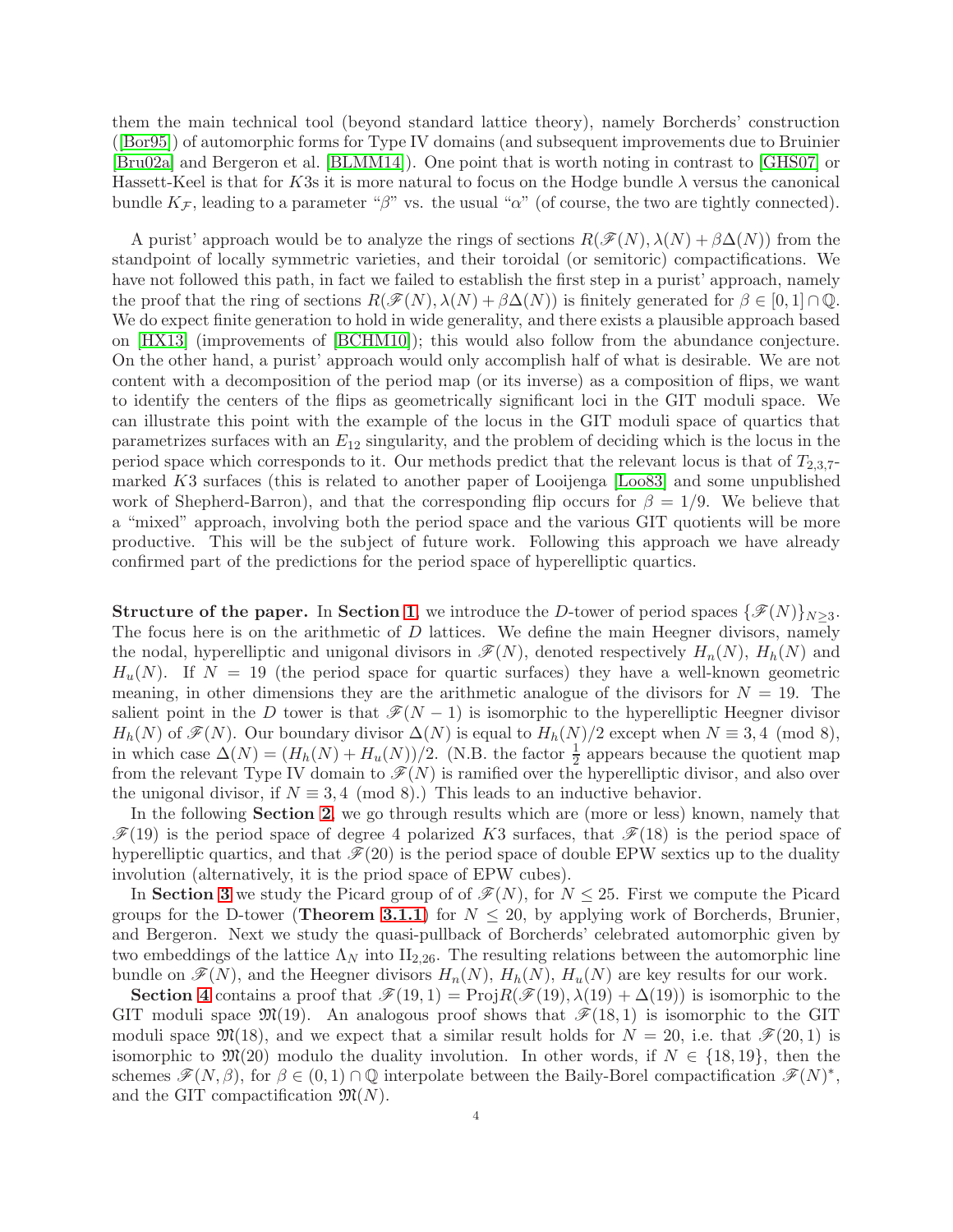In the last section, i.e. Section [5](#page-45-0), we identify the critical values of  $\beta$  and the corresponding centers. To describe our work, let us review the basic picture in Looijenga. The starting point for him is to note that frequently the GIT quotients  $\overline{\mathcal{M}}$  are obtained by contracting a certain Heegner divisor H in  $\mathcal F$  (see also [\[LS08\]](#page-61-13) and [\[Zar83\]](#page-61-14) for some Hodge theoretic explanation of why this tends to happen). For instance, for degree 2 K3 surfaces, the unigonal divisor  $H_u$  (corresponding to elliptic K3s) is contracted to the point corresponding to the triple conic (inside the GIT moduli for plane sextics). Thus, the question is how can one achieve the contraction of  $H$  starting from  $\mathscr{F} = \mathscr{D}/\Gamma$ ? Now the second fundamental observation of Looijenga is the following: We have that the Type IV domain  $\mathscr D$  is an open subset of a quadric in  $\mathbb P^N$ , i.e.  $\mathscr D \subset \check{\mathscr D} \subset \mathbb P^N$  where  $\check{\mathscr D}$  is the compact dual. In this realization, the Hodge or automorphic bundle  $\lambda$  on  $\mathscr F$  is just the descent of the restriction of  $\mathcal{O}(-1)$  on  $\mathbb{P}^N$ . On the other hand, the Heegner divisor H is nothing but  $\mathscr{H}/\Gamma$  the descent of a  $\Gamma$ -invariant hyperplane arrangement  $\mathscr{H}$  in  $\mathbb{P}^N$ , and thus should morally speaking correspond to  $\lambda^{-1}$  (i.e. to  $\mathcal{O}_{\mathbb{P}^N}(1)$ ). It follows that the line bundle that contracts H is precisely (in a stack sense)  $\lambda + H$ , leading to the description of the GIT quotient as a Proj of a ring of meromorphic automorphic forms. The complication of recovering the GIT quotient, say  $\overline{\mathcal{M}} \cong \text{Proj} R(\mathcal{F}, \lambda + H)$ , from  $\mathcal{F}^* = \text{Proj} R(\mathcal{F}, \lambda)$  comes from the fact that the hyperplanes in the arrangement  $\mathscr H$  intersect, according to [\[Loo03b\]](#page-61-3) the intersection strata have to be flipped starting withthe largest codimension. For degree 2 K3s ([\[Loo86\]](#page-61-4), [\[Sha80\]](#page-61-0)) there are no intersections, and thus no flip. For cubic fourfolds([\[Laz09b,](#page-60-2) [Laz10\]](#page-61-5), [\[Loo09\]](#page-61-1)) there is only intersection in codimension 2, and thus a single flip that can be understood geometrically. For quartic surfaces (and the related examples, EPWs, etc.), we have the opposite behavior: the hyperelliptic hyperplanes whose union is  $\mathscr{H}_h$  intersect up to dimension 0 - in particular a critical assumption in [\[Loo03b\]](#page-61-3) is not satisfied. It is clear (inspired by [\[Tha96\]](#page-61-11) and the subsequent related examples) that in order to understand the quartic examples, or other examples where lots of intersections occurs (not necessarily up to dimension 0, and thus even cases nominally covered by [\[Loo03b\]](#page-61-3)) it is wise to consider a continuous variation of parameter  $\lambda + \beta H$ . Roughly,  $\beta = 0$  is the known case,  $\beta = 1$  is the target, and in between we understand the flipping behavior by wall-crossings. By Looijenga we know that the various intersection strata of  $\mathcal H$  are flipped roughly speaking in order of codimension. We predict that the value of  $\beta$  for which a specified intersection stratum Z will be flipped is determined by the log canonical threshold of  $Z \subset \mathbb{P}^N$  (in the sense of hyperplane arrangements). Of course, additionally, one has to take into account the ramification behavior and the interaction with the hyperplane arrangement. We view these predictions as a quantitative refinement of Looijenga's work – let us call them *first-order* predictions. The surprising thing, and it is here that our extensive analysis of the D-tower is essential, is that there exists also a qualitative refinement, as explained below.

By comparing the GIT quotient for quartic surfaces of Shah [\[Sha81\]](#page-61-7) with the predicted Looijenga [\[Loo03b\]](#page-61-3) model (while the full results on [\[Loo03b\]](#page-61-3) do not apply here, the basic framework is still valid), we have observed a puzzling thing: the flips associated to intersections of components of the hyperelliptic arrangement predicted by Looijenga do occur, but, roughly speaking, only up to half the dimension (codimension 8). The explanation for this is in the relations between the automorphic line-bundle and the Heegner divisors that were established in Section [3](#page-30-0). In short, while, for large N,  $H_h(N)$  is birationally contractible in  $\mathscr{F}(N)$ , the opposite is true for N small: in fact  $H_h(N)$  is ample on  $\mathscr{F}(N)$  (and proportional to  $\lambda(N)$ ) for  $N \leq 10$ . This last fact was previously observed by Gritsenko [\[Gri10\]](#page-60-12) in a different context. A related phenomenon occurs in the work of Gritsenko–Hulek–Sankaran: the higher the dimension for the Type IV domain the easier is to establish general type results (e.g. compare the bounds that GHS obtain for K3 surfaces and for polarized HK deformation equivalent to  $K3^{[2]}$ ). Or in other words, the smaller the dimension of  $\mathscr{D}$ , the more unexpected relations in Pic( $\mathscr{F}$ ) occur leading to corrections to the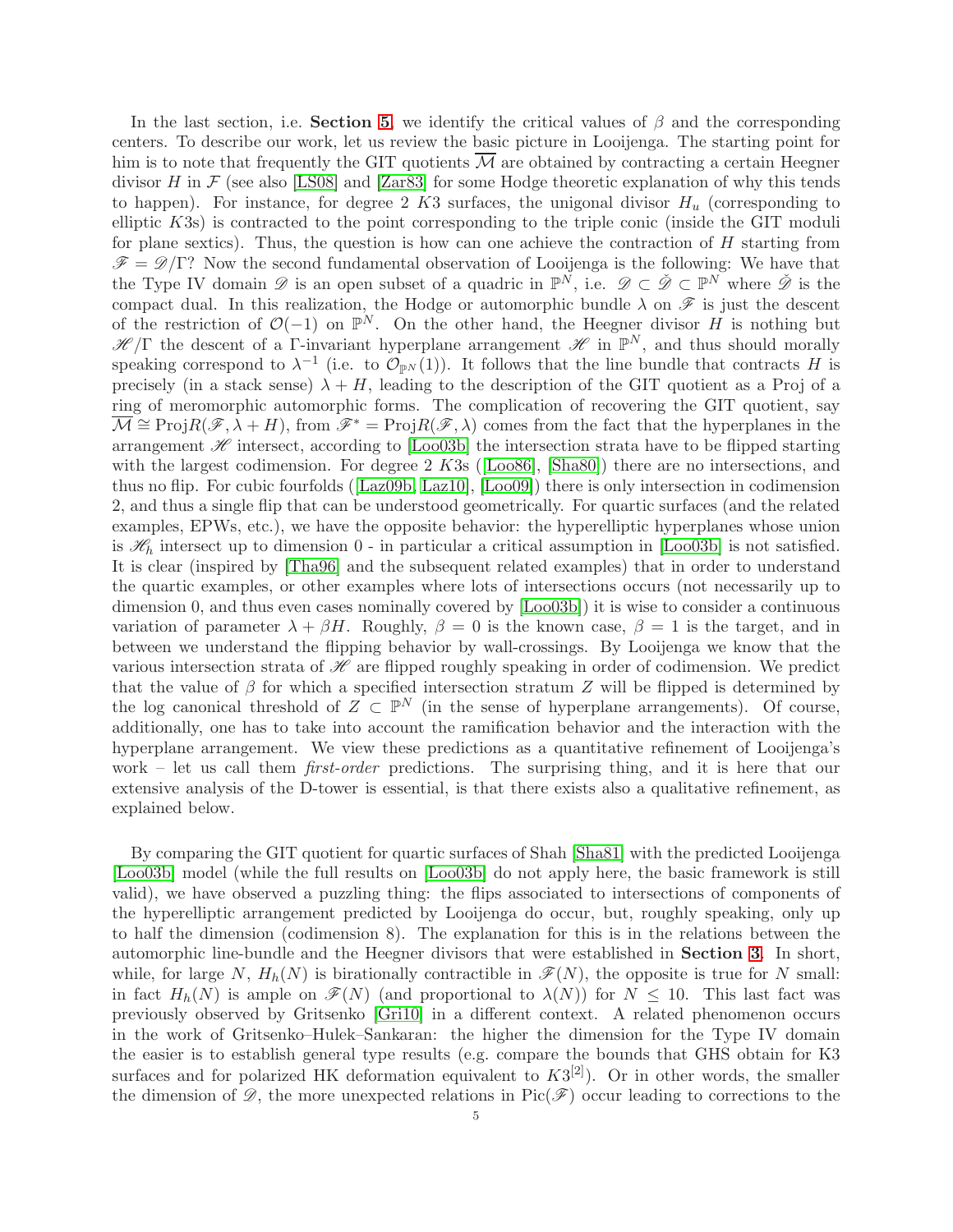first-order predictions. (In summary, Looijenga/first-order predictions come from combinatorics of the hyperplane arrangement - this is the dominating factor for high dimensions/small codimension, while for small dimensions there are arithmetic corrections that become dominating).

Future work. While the results of this paper only give predictions on the behavior of the variation of models given by  $\text{Proj}R(\mathcal{F}(N), \lambda(N) + \beta \Delta(N))$ , we believe that these are quite accurate. In particular, we are able to essentially verify them in the case of hyperelliptic quartics, i.e.  $N = 18$ . Specifically, in that situation we are discussing about the moduli of  $(2, 4)$  complete intersection curves. Thus, we can obtain the finite generation of the ring sections considered here, as well as the critical values by invoking  $GIT/VGIT$  for  $(2, 4)$  complete intersections. The techniques here are quite similar to those [\[CMJL14,](#page-60-1) [CMJL12\]](#page-60-13). The details will appear elsewhere. The verification of the predictions for quartics (and then EPW sextics) is more challenging and it might require new ideas. Specifically, the natural approach via GIT (analogue to the case of hyperelliptic quartics) would involve computing GIT quotients for quartic surfaces embedded by  $\mathcal{O}(\nu)$  (for  $\nu \geq 2$ ), which is beyond the available technology (see however Gieseker [\[Gie77\]](#page-60-14), Donaldson [\[Don01\]](#page-60-15) for some results on asymptotic GIT for surfaces). Our hope is that a mixture of GIT and birational geometry will allow us to complete the analysis for quartics (and double EPW sextics). For instance, control of GIT in codimension 1 would suffice to obtain finite generation for  $R(\mathscr{F}(19), \lambda(19) + \beta \Delta(19))$ . In fact, we believe it would be worthwhile to revisit the case of K3 surfaces of degree 2, and that of cubic fourfolds.

In a different direction, one can investigate the behavior of  $\text{Proj}R(\mathscr{F}, \lambda + \beta \Delta)$  for more general Type IV locally symmetric varieties, with an eye on the asymptotic GIT for K3 surfaces. More specifically, as we explained, a key assumption that we are making here is the finite generation of the ring of sections of  $R(\mathcal{F}, \lambda + \beta \Delta)$ . Since this is a strictly log canonical case, the finite generation does not follow from [\[BCHM10\]](#page-60-3), but would follow from Abundance Conjecture. As explained above, for the D-tower, one can probably obtain finite generation by means of GIT. In general, we believe that the finite generation can be obtained by using Hacon-Xu [\[HX13\]](#page-60-11) improvements of [\[BCHM10\]](#page-60-3) (essentially the dlt case), and appropriate toroidal compactifications. The striking consequence of finite generation is that if there exists a sequence of projective models  $\mathscr{F}^{(\nu)}$ , isomorphic in codimension 1 to the Baily-Borel model  $\mathscr{F}^*$ , and such that polarization  $\mathcal{L}^{(\nu)}$  converges to the Hodge bundle  $\lambda$ , then they eventually stabilize to  $\mathscr{F}^{(\infty)}$  which will further map to  $\mathscr{F}^*$ . We expect this to have consequences on the asymptotic GIT for K3 surfaces (N.B. by Mumford [\[Mum77\]](#page-61-15), Shepherd-Barron [\[SB83\]](#page-61-16), and Wang–Xu [\[WX14\]](#page-61-17), it is known that the naive stabilization doesn't work for K3 surfaces). Namely, by a computation essentially due to Mumford-Knudsen, it is known that the  $\mathcal{L}^{(\nu)}$  on the Chow GIT for *v*-embedded K3 surfaces is a polynomial in  $\nu$  with coefficients the tautological classes  $(\lambda, \kappa_{1,1} \text{ and } \kappa_{3,0})$  introduced in Marian-Oprea-Pandharipande [\[MOP15\]](#page-61-18). The coefficient of the leading term is  $\lambda$  and thus we are in the situation mentioned above once a certain codimension 1 GIT was established.

Finally, a topic that we are not touching in this paper is the birational geometry of  $\mathscr{F}^*$  at the boundary. This is so because the boundary here is always of high codimension. However, by passing to a toroidal compactification  $\overline{\mathscr{F}}^{\Sigma}$ , the boundary becomes divisorial, and in certain situations it might be of interest to vary the coefficient of the exceptional divisor(s)  $E$  of  $\overline{\mathscr{F}}^{\Sigma} \to \mathscr{F}^*$ . The simpler case of ball quotients (and without an additional Heegner divisor  $H$ ) was analyzed by Di Cerbo-Di Cerbo. In particular, this leads to the intriguing question of the existence of a canonical compactification (in sense of MMP) for K3 surfaces, analogous to the results of Shepherd-Barron for abelian varieties.

In summary, we view our paper as a proof of concept for a Hassett–Keel–Looijenga program for studying the log canonical models of moduli spaces of polarized K3 surfaces. In fact, we believe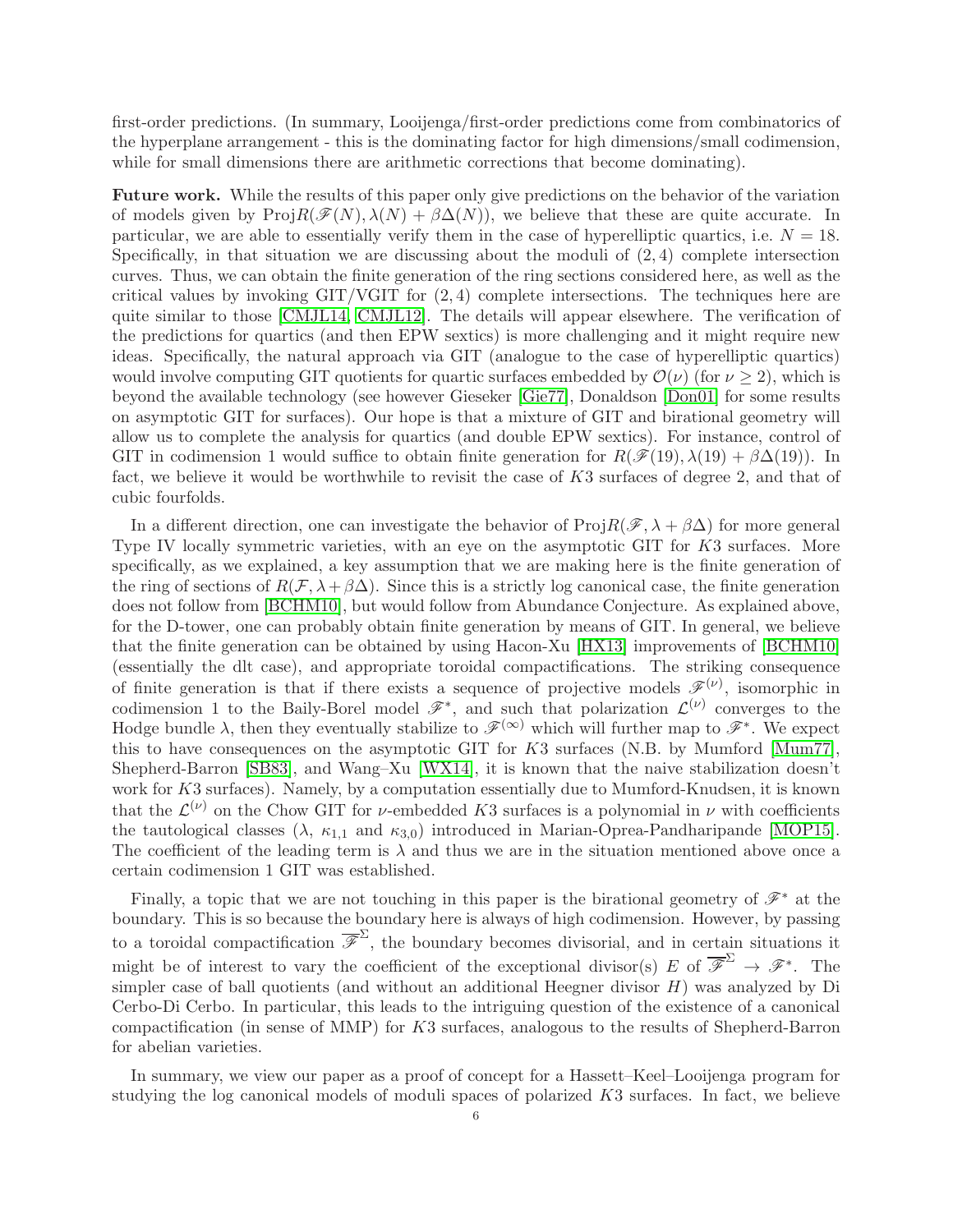that Hassett–Keel–Looijenga program for K3 surfaces has a richer structure than the Hassett– Keel program for curves, and it will lead to deeper applications. This is due to the fact that the confluence of geometry and arithmetic is essentially unique to the case of  $K3$  (or rather  $K3$  type) situation. (Of course, also for abelian varieties the moduli space is a locally symmetric variety. But, as observed by Looijenga, for K3 type (and ball quotients) the (Heegner) divisors control the geometry of the locally symmetric variety; this is not true for abelian varieties. This is due to (an essentially group theoretic fact) that the Hodge special loci inside the period domains for K3s are much simpler than in the abelian varieties case (see Zarhin [\[Zar83\]](#page-61-14)).)

Acknowledgement. This project was started and first developed while both authors were visiting the IAS as participants in the special program on "Topology of Algebraic Varieties". We are grateful to the IAS for hosting us and offering an ideal research environment. The IAS stay of the first author was partially supported by NSF institute grant DMS-1128155. The stay of the second author was partially supported by the Giorgio and Elena Petronio Fellowship Fund, the Giorgio and Elena Petronio Fellowship Fund II, and the Fund for Mathematics of the IAS.

We are indebted in more than one way to E. Looijenga. First, our work has been inspired by his groundbreaking papers [\[Loo03a,](#page-61-2) [Loo03b\]](#page-61-3), secondly we had several discussions with him on the subject of this work. Lastly, Looijenga shared some unpublished notes with us (relevant to future investigation of the quartic case). Additionally, we have discussed with numerous people at various stages of the project. In particular, we thank V. Alexeev, S. Casalaina-Martin, G. Farkas, V. Gritsenko, K. Hulek, B. Hassett, S. Kondo, Zhiyuan Li, D. Oprea, R. Pandharipande, and Letao Zhang.

### 1. D lattices and the associated locally symmetric varieties

<span id="page-6-0"></span>We introduce D locally symmetric varieties. There is one such variety (of dimension  $n+2$ ) for each  $D_n$  lattice. The period spaces of hyperelliptic quartic K3's, quartic K3's, and desingularized EPW sextics correspond to  $D_{16}$ ,  $D_{17}$ , and  $D_{18}$  respectively, see **Section [2](#page-25-0)**. We will introduce the Heegner divisors on D locally symmetric varieties which are relevant for our work: the nodal, hyperelliptic, and unigonal divisors. These divisors are the generalization of the familiar divisors with the same name on the period space for quartic  $K3$  surfaces. We will prove that the hyperelliptic Heegner divisor on a  $D$  period space of dimension  $N$  is isomorphic to the  $D$  locally symmetric variety of dimension  $N-1$ ; thus we have an infinite tower of nested D locally symmetric varieties.

D locally symmetric varieties of dimension up to 10 have appeared in work of Gritsenko, see [\[Gri10,](#page-60-12) §3].

1.1. D lattices. Let  $\Lambda$  be a lattice, i.e. a finitely generated torsion-free abelian group equipped with an integral non-degenerate bilinear symmetric form (,). If  $v \in \Lambda$  we let  $v^2 = (v, v)$ . Given a ring R we let  $\Lambda_R := \Lambda \otimes_{\mathbb{Z}} R$ , and we extend by linearity the quadratic form to  $\Lambda_R$ . We let  $A_\Lambda := \text{Hom}(\Lambda, \mathbb{Z})/\Lambda$  be the *discriminant group* of  $\Lambda$ . The quadratic form defines an embedding Hom( $\Lambda, \mathbb{Z}$ )  $\subset \Lambda_{\mathbb{Q}}$ . Let  $v \in \Lambda$ . The *divisibility* of v is defined to be the positive generator of  $(v, \Lambda)$ , and is denoted div(v). Thus  $v/\text{div}(v)$  is an element of  $\Lambda_{\mathbb{Q}}$  which belongs to Hom( $\Lambda, \mathbb{Z}$ ), and hence it determines an element  $v^* \in A_\Lambda$ . Now suppose that  $\Lambda$  is an *even* lattice. The embedding Hom( $\Lambda$ ,  $\mathbb{Z}$ )  $\subset \Lambda_{\mathbb{Q}}$  induces a *discriminant quadratic form*  $q_{\Lambda}: A_{\Lambda} \to \mathbb{Q}/2\mathbb{Z}$ . We recommend the classical paper by Nikulin [\[Nik80\]](#page-61-19) as a reference for definitions and results on lattices.

For us,  $U$  is the standard hyperbolic plane, and the standard  $ADE$  root lattices are negative definite. Thus  $E_8$  is the unique even unimodular negative definite lattice of rank 8; in the literature, sometimes, it is denoted by  $E_8(-1)$  or  $-E_8$ . If  $0 < p \le q$  and  $p \equiv q \pmod{8}$ , then  $\prod_{p,q}$  stands for an even unimodular lattice of signature  $(p, q)$ ; such a lattice is unique up to isomorphism. For  $m \in \mathbb{Z}$ ,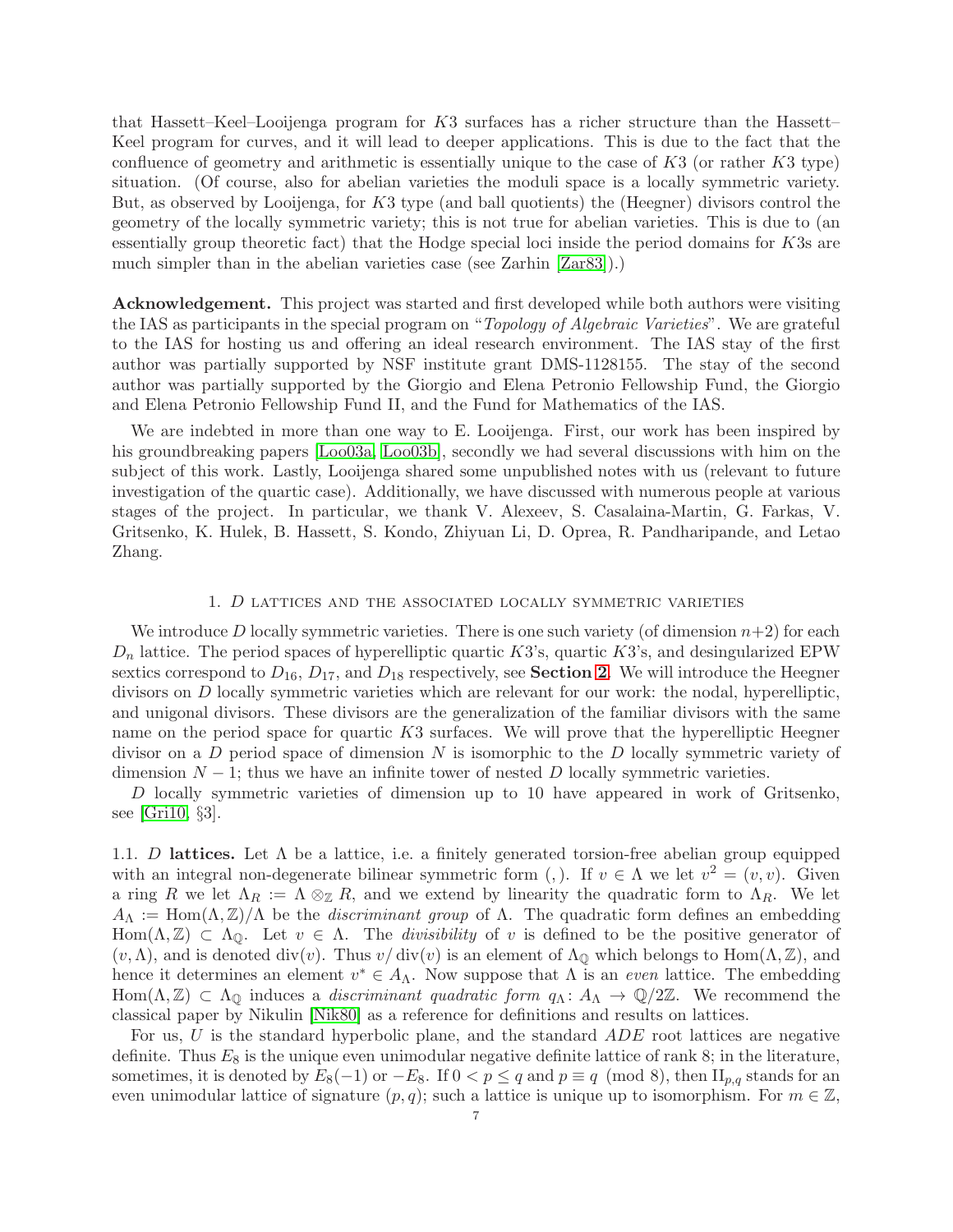we let  $(m)$  be the rank one lattice with quadratic form that takes the value m on a generator. We let

(1.1.1) 
$$
D_n := \left\{ x \in \mathbb{Z}^n \mid \sum_i x_i \equiv 0 \pmod{2} \right\} \subset \mathbb{Z}^n,
$$

and we equip  $D_n$  with the restriction of the negative of the standard Euclidean pairing on  $\mathbb{Z}^n$ . Thus  $D_1 \cong (-4)$ ,  $D_2 \cong A_1 \oplus A_1$ ,  $D_3 = A_3$ , and  $D_n$  is the negative definite root lattice with Dynkin diagram  $D_n$  if  $n \geq 4$ . Let  $\alpha_n, \beta_n \in A_{D_n}$  be the classes of  $(1/2, 1/2, \ldots, 1/2)$  and  $(-1/2, 1/2, \ldots, 1/2)$ respectively. If n is odd then  $4\alpha_n = 4\beta_n = 0$ , and  $\alpha_n + \beta_n = 0$ . If n is even, then  $2\alpha_n = 2\beta_n = 0$ . Moreover

<span id="page-7-1"></span>(1.1.2)  $q_{D_n}(\alpha_n)=q_{D_n}(\beta_n)\equiv -n/4 \pmod{2\mathbb{Z}}, \qquad q_{D_n}(\alpha_n+\beta_n)\equiv n+1 \pmod{2\mathbb{Z}}.$ 

The following result is an easy exercise.

<span id="page-7-7"></span>**Claim 1.1.1.** If n is odd, then  $A_{D_n}$  is cyclic of order 4, generated by  $\alpha_n$ . If n is even, then  $A_{D_n}$ is the Klein group, generated by  $\alpha_n$  and  $\beta_n$ .

<span id="page-7-0"></span>For  $N \geq 3$ , let

(1.1.3) Λ<sup>N</sup> := U <sup>2</sup> ⊕ DN−2.

Notice that

 $(1.1.4)$  $, q_{\Lambda_N}$ )  $\cong (A_{D_{N-2}}, q_{D_{N-2}}).$ 

Below is the key definition of the present subsection.

<span id="page-7-2"></span>**Definition 1.1.2.** Let  $N \geq 3$ . A lattice  $\Lambda$  is a dimension-N D-lattice if it is isomorphic to  $\Lambda_N$ , and in that case a *decoration* of  $\Lambda$  is an element  $\xi \in A_{\Lambda}$  of square 1 (modulo 2 $\mathbb{Z}$ ). A *dimension*-N decorated D-lattice is a couple  $(\Lambda, \xi)$ , where  $\Lambda$  is a dimension-N D-lattice, and  $\xi \in A_{\Lambda}$  is a decoration.

<span id="page-7-4"></span>Remark 1.1.3. Let  $\Lambda$  be a dimension-N D-lattice. By [\(1.1.4\)](#page-7-0) and [\(1.1.2\)](#page-7-1) there exists a decoration of  $Λ$ , and it is unique unless  $N \equiv 6 \pmod{8}$ . Of course, when ξ is unique the decoration is irrelevant. However, including the decorations allows us to treat the exceptional cases (i.e.  $N \equiv 6 \pmod{8}$ ) uniformly, and to make certain hidden structures more transparent.

*Remark* 1.1.4. The dimension N in **Definition [1.1.2](#page-7-2)** refers to the dimension of the associated period space, see **Definition [1.2.1](#page-8-0)**, not to the rank of the lattice  $\Lambda$  (which is  $N + 2$ ).

<span id="page-7-6"></span>*Remark* 1.1.5. Let  $N \geq 3$ ; then

<span id="page-7-3"></span>(1.1.5) Λ<sup>N</sup> ⊕ E<sup>8</sup> ∼= ΛN+8.

In fact the two lattices have same rank and signature, they are even, and their discriminant groups and discriminant quadratic forms are isomorphic; thus they are isomorphic lattices by Theorem 1.13.2 of [\[Nik80\]](#page-61-19). Now write  $N-2 = 8k+a$  with  $0 \le k$  and  $a \in \{0, \ldots, 7\}$ . By repeated application of [\(1.1.5\)](#page-7-3), one gets the isomorphism

$$
\Lambda_N \cong II_{2,2+8k} \oplus D_a.
$$

<span id="page-7-5"></span>*Remark* 1.1.6. Any two N-dimensional decorated D lattices are isomorphic, i.e. given decorations  $\xi, \xi'$  of a D lattice  $\Lambda$ , there exists an isometry  $g \in O(\Lambda)$  such that  $g(\xi) = \xi'$ . In fact the group  $O(q_\Lambda)$  acts transitively on the set of decorations of  $\Lambda$  (easy), and the natural homomorphism  $O(\Lambda) \rightarrow O(q_{\Lambda})$  is surjective. The last statement follows from Theorem 1.14.2 of [\[Nik80\]](#page-61-19), or one can argue directly. In fact the result is trivial if  $N \neq 6 \pmod{8}$ , because there is a unique  $\alpha \in A_{\Lambda}$ of square 1 (modulo 2 $\mathbb{Z}$ ) (see **Remark [1.1.3](#page-7-4)**), while if  $N \equiv 6 \pmod{8}$  all non-zero elements have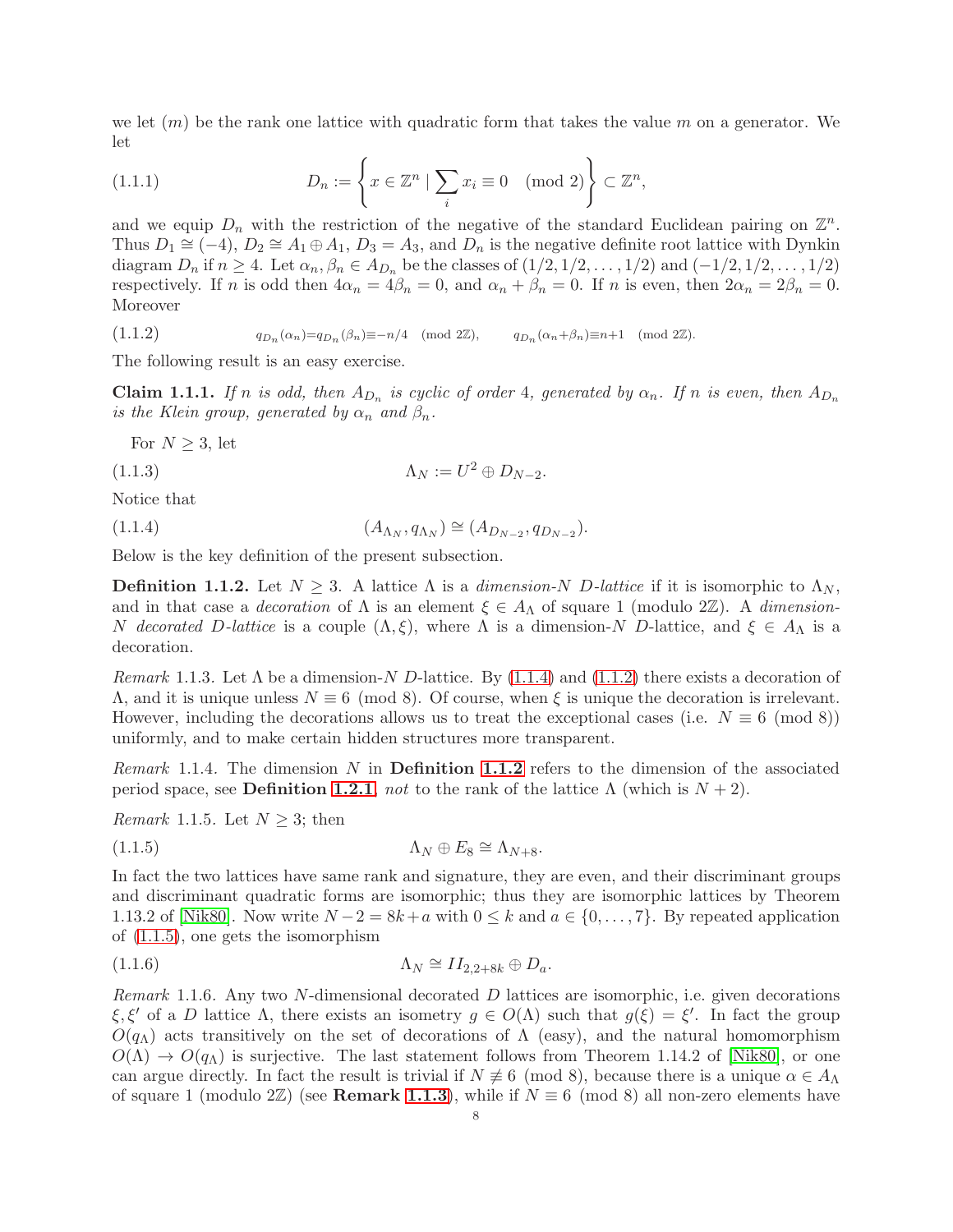square 1 (modulo 2 $\mathbb{Z}$ ). In the latter case, write  $N - 2 = 4 + 8k$ , and hence  $\Lambda_N$  can be identified with  $II_{2,2+8k} \oplus D_4$ . In this case, the non-zero elements, are given by  $v^*$ , where v is one of

$$
(0_{4+k}, (1,1,1,1)), \quad (0_{4+k}, (-1,1,1,1)), \quad (0_{4+k}, (2,0,0,0)).
$$

<span id="page-8-4"></span>Acting by reflections in these vectors, one checks that  $O(\Lambda)$  permutes the non-zero elements of  $A_{\Lambda}$ .

1.2. Locally symmetric varieties of Type IV. Suppose that  $\Lambda$  is a lattice of *signature*  $(2, m)$ . We let

$$
\mathscr{D}_{\Lambda} := \{ [\sigma] \in \mathbb{P}(\Lambda_{\mathbb{C}}) \mid \sigma^2 = 0, \ (\sigma + \overline{\sigma})^2 > 0 \}.
$$

Then  $\mathscr{D}_{\Lambda}$  is a complex manifold of dimension m, with two connected components  $\mathscr{D}_{\Lambda}^{\pm}$  $\overline{\Lambda}^{\pm}$ , interchanged by complex conjugation (the "real part" projection  $\Lambda_{\mathbb{C}} \to \Lambda_{\mathbb{R}}$  identifies  $\mathscr{D}_{\Lambda}$  with the set of oriented positive definite 2-dimensional subspaces of  $\Lambda_{\mathbb{R}}$ ). Each of  $\mathscr{D}^{\pm}_{\Lambda}$  $\Lambda$ <sup>t</sup> is a bounded symmetric domain of Type IV. The orthogonal group  $O(\Lambda)$  acts naturally on  $\mathscr{D}_{\Lambda}$  (left action). Let  $O^+(\Lambda) < O(\Lambda)$  be the subgroup of elements fixing each of  $\mathscr{D}_{\Lambda}^{\pm}$  $\mathcal{D}_{\Lambda}^{\pm}$ . By definition  $O^{+}(\Lambda)$  acts on  $\mathscr{D}_{\Lambda}^{+}$  $\Lambda^+$ . For a finite-index subgroup  $\Gamma < O^+(\Lambda)$  we let

$$
\mathscr{F}_\Lambda(\Gamma):=\Gamma\backslash \mathscr{D}_\Lambda^+.
$$

Then  $\mathscr{F}_{\Lambda}(\Gamma)$  is naturally a complex space of dimension n. By a celebrated result of Baily and Borel, there exists a projective variety  $\mathscr{F}_{\Lambda}(\Gamma)^*$  (the *Baily-Borel compactification* of  $\mathscr{F}_{\Lambda}(\Gamma)$ ) containing an open dense subset isomorphic to  $\mathscr{F}_{\Lambda}(\Gamma)$  as analytic space. In particular  $\mathscr{F}_{\Lambda}(\Gamma)$  has a compatible structure of quasi-projective variety.

<span id="page-8-0"></span>**Definition 1.2.1.** Let  $(\Lambda, \xi)$  be a dimension-N decorated D-lattice. Then  $O(\Lambda)$  acts naturally on  $A_{\Lambda}$ , and hence we may define

<span id="page-8-2"></span>
$$
\Gamma_{\xi} := \{ \phi \in O^+(\Lambda) \mid \phi(\xi) = \xi \}.
$$

We let  $\mathscr{F}_{\Lambda}(\Gamma_{\xi})$  be the associated locally symmetric variety (of dimension N) - this is a D locally symmetric variety.

To simplify notation we will write  $\mathscr{F}(\Lambda, \xi)$  for  $\mathscr{F}_{\Lambda}(\Gamma_{\xi})$ .

We will compare  $\Gamma_{\xi}$  to more familiar subgroups of  $\tilde{O}^{+}(\Lambda)$ . First we recall that if  $\Lambda$  is an even lattice, the *stable orthogonal* subgroup  $\tilde{O}(\Lambda) < O(\Lambda)$  is the kernel of the natural homomorphism  $\widetilde{O}(\Lambda) \to O(A_{\Lambda})$ . We let  $\widetilde{O}^+(\Lambda) := O^+(\Lambda) \cap \widetilde{O}(\Lambda)$ . Notice that  $\widetilde{O}^+(\Lambda)$  is of finite index in  $O(\Lambda)$ .

<span id="page-8-1"></span>**Example 1.2.2.** Let  $\Lambda$  be an even lattice, and  $r \in \Lambda$  non isotropic. Let

(1.2.1) 
$$
\begin{array}{ccc}\n\Lambda_{\mathbb{Q}} & \xrightarrow{\rho_r} & \Lambda_{\mathbb{Q}} \\
x & \mapsto & x - \frac{2(x,r)}{r^2}r\n\end{array}
$$

be the reflection in the hyperplane  $r^{\perp}$ . If r is primitive, then  $\rho_r(\Lambda) \subset \Lambda$  if and only if  $r^2|2 \operatorname{div}(r)$ ; if this is the case we use the same symbol  $\rho_r$  for the corresponding element of  $O(\Lambda)$ . One checks easily the following results:

(1)  $\rho_r \in O^+(\Lambda)$  if and only if  $r^2 < 0$ .

(2) If 
$$
r^2 = \pm 2
$$
, then  $\rho_r \in \widetilde{O}(\Lambda)$ .

Let  $(\Lambda, \xi)$  be a decorated D-lattice; then

(1.2.2) 
$$
\widetilde{O}^+(\Lambda) < \Gamma_\xi < O^+(\Lambda).
$$

<span id="page-8-3"></span>**Proposition 1.2.3.** Let  $(\Lambda, \xi)$  be a decorated D-lattice of dimension N. Then

- (1)  $\tilde{O}^+(\Lambda) < \Gamma_{\xi}$  is of index 2.
- (2)  $\Gamma_{\xi} = O^+(\Lambda)$  unless  $N \equiv 6 \pmod{8}$ , in which case  $\Gamma_{\xi} < O^+(\Lambda)$  is of index 3.
- (3) If N is odd,  $\mathscr{F}_{\Lambda}(\overline{O}^+(\Lambda)) = \mathscr{F}_{\Lambda}(\Gamma_{\xi}) = \mathscr{F}_{\Lambda}(\widetilde{O}^+(\Lambda)).$
- (4) If N is even, the map  $\mathscr{F}_{\Lambda}(\tilde{O}^{+}(\Lambda)) \to \mathscr{F}_{\Lambda}(\Gamma_{\xi})$  is a double cover.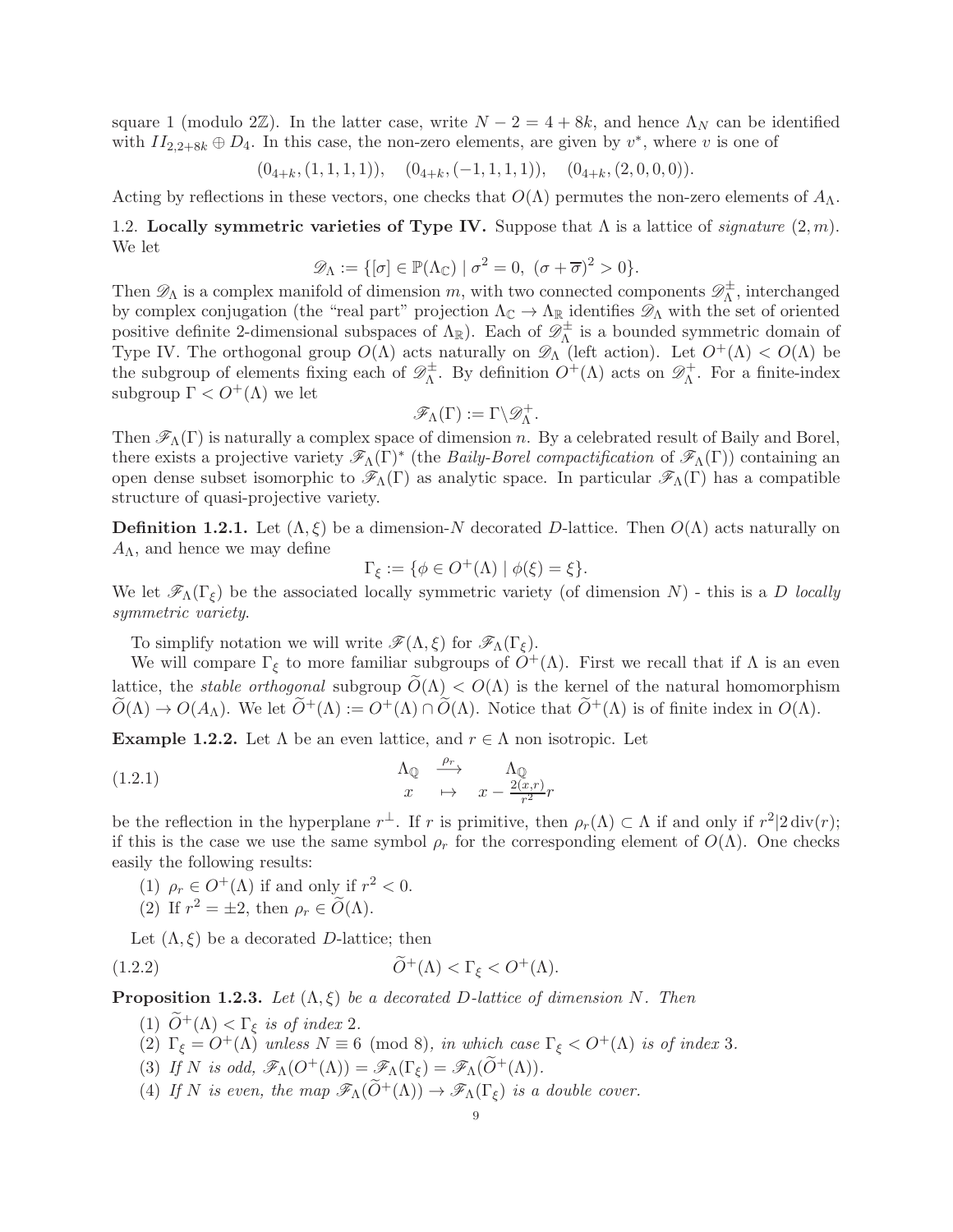*Proof.* The homomorphism  $O(\Lambda) \to O(q_{\Lambda})$  is surjective, see **Remark [1.1.6](#page-7-5)**. Since the reflection  $\rho_r$ , for  $r \in \Lambda$  of square 2, acts trivially on  $A_\Lambda$  and does not belong to the index-2 subgroup  $O^+(\Lambda)$ , it follows that the homomorphism  $O^+(\Lambda) \to O(q_\Lambda)$  is surjective as well. Since  $O(q_\Lambda) \cong \mathbb{Z}/2$  for  $N \not\equiv 6 \pmod{8}$ , and  $O(q_{\Lambda}) \cong \Sigma_3$  otherwise, Items (1) and (2) follow. Notice that  $-1(=-\mathrm{id}_{\Lambda}) \in \Gamma_{\xi}$ for all N, while  $-1 \in \widetilde{O}(\Lambda)$  if and only if N is even. It follows that if N is odd, then  $-1$  generates  $\Gamma_{\xi}/\widetilde{O}^+(\Lambda) \cong \mathbb{Z}/2$ . Since  $-1$  acts trivially on  $\mathscr{D}_{\Lambda}$ , Item (3) follows. Item (4) holds because  $\widetilde{O}^+(\Lambda) <$  $\Gamma_{\xi}$  is of index 2, and  $-1$  is the unique non trivial element of  $O^{+}(\Lambda)$  acting trivially on  $\mathscr{D}_{\Lambda}^{+}$ Λ . □

## <span id="page-9-0"></span>1.3. Heegner divisors on  $D$  locally symmetric varieties.

1.3.1. Divisor classes on locally symmetric variety of Type IV. Let  $X := \mathscr{F}_{\Lambda}(\Gamma)$  be a locally symmetric variety of Type IV. The Hodge bundle (or automorphic bundle), denoted by  $\mathscr{L}(\Lambda,\Gamma)$ , is a fundamental fractional (orbifold) line-bundle on  $\mathscr{F}_{\Lambda}(\Gamma)$ ; it is defined as the quotient of  $\mathscr{O}_{\mathscr{D}^+}(-1)$  by Γ, where  $\mathscr{O}_{\mathscr{D}_{\Lambda}^{+}}(-1)$  is the restriction to  $\mathscr{D}_{\Lambda}^{+}$  of the tautological line-bundle on  $\mathbb{P}(\Lambda_{\mathbb{C}})$ . We re  $\Lambda^+$  of the tautological line-bundle on  $\mathbb{P}(\Lambda_{\mathbb{C}})$ . We recall that  $\mathscr{L}(\Lambda,\Gamma)$  extends to an ample fractional line bundle  $\mathscr{L}^*(\Lambda,\Gamma)$  on the Baily-Borel compactification  $\mathscr{F}_{\Lambda}(\Gamma)^*$ , and that the sections of  $m\mathscr{L}^*(\Lambda,\Gamma)$  are precisely the weight-m  $\Gamma$ -automorphic forms. We let  $\lambda(\Lambda, \Gamma) := c_1(\mathscr{L}(\Lambda, \Gamma))$ ; thus  $\lambda(\Lambda, \Gamma)$  is a Q-Cartier divisor class.

Any Weil divisor D on the quasi-projective variety X is  $\mathbb{Q}$ -Cartier. In fact there exists a finite index subgroup  $\Gamma_0 < \Gamma$  acting freely on  $\mathscr{D}_{\Lambda}^+$ <sup>+</sup>, hence  $X_0 := \mathscr{F}_{\Lambda}(\Gamma_0)$  is a smooth quasi-projective variety with a finite proper map  $\rho: X_0 \to \tilde{X}$ . Now, let us assume that D is a prime divisor (as we may). Then  $\rho^{-1}D$  is a closed subset of  $X_0$ , of pure codimension 1, and hence a Cartier divisor because  $X_0$  is smooth. Then  $\rho_*(\rho^{-1}D)$  is an effective (non-zero) Cartier divisor supported on D, and we are done. Thus we may identify  $\mathrm{CH}^1(X)_{\mathbb{Q}}$  and  $\mathrm{Pic}(X)_{\mathbb{Q}}$ .

Heegner divisors on  $\mathscr{F}_{\Lambda}(\Gamma)$  are defined as follows. Let  $\pi: \mathscr{D}_{\Lambda}^+ \to \mathscr{F}_{\Lambda}(\Gamma)$  be the quotient map. Given a *non-zero*  $v \in \Lambda$ , we let

$$
\mathscr{H}_{v,\Lambda}(\Gamma) := \bigcup_{g \in \Gamma} g(v)^{\perp} \cap \mathscr{D}_{\Lambda}^+, \qquad H_{v,\Lambda}(\Gamma) := \pi(\mathscr{H}_{v,\Lambda}(\Gamma)).
$$

Notice that  $g(v)^\perp \cap \mathscr{D}_{\Lambda}^+$ <sup>+</sup> is empty if  $v^2 \ge 0$ , hence we will always assume that  $v^2 < 0$ . Then  $\mathscr{H}_{v,\Lambda}(\Gamma)$ is a (particular) hyperplane arrangement (see [\[Loo03a,](#page-61-2) [Loo03b\]](#page-61-3)): we call it the pre-Heegner divisor associated to v. One checks that  $H_{v,\Lambda}(\Gamma)$  is a prime divisor in the quasi-projective variety  $\mathscr{F}_{\Lambda}(\Gamma)$ . We say that  $H_{v,\Lambda}(\Gamma)$  is the *Heegner divisor* associated to v. Notice that  $\mathscr{H}_{v,\Lambda}(\Gamma)$  and  $H_{v,\Lambda}(\Gamma)$ depend only on the Γ-orbit of v. We say that  $\mathscr{H}_{v,\Lambda}(\Gamma)$  and  $H_{v,\Lambda}(\Gamma)$  are reflective if the reflection  $\rho_v$  (see Example [1.2.2](#page-8-1)) belongs to Γ (in particular  $\rho_v(\Lambda) = \Lambda$ ). If this is the case we say that v is a reflective vector of  $(\Lambda, \Gamma)$ . If  $(\Lambda, \xi)$  is a decorated D lattice, and  $\Gamma = \Gamma_{\xi}$ , then we say that v is a reflective vector of  $(\Lambda, \xi)$ .

1.3.2. Relevant Heegner divisors for D locally symmetric varieties. Let  $(\Lambda,\xi)$  be a decorated D lattice. The Heegner divisors which are relevant for the present work are associated to vectors  $v \in \Lambda$  (of negative square) which minimize  $|v^2|$  among vectors such that  $v^*$  equals a given element of  $A_{\Lambda}$ . It will be convenient to write

$$
(1.3.1) \t\t A\Lambda = \{0, \zeta, \xi, \zeta'\}.
$$

Thus

(1.3.2) 
$$
q_{\Lambda}(\zeta) = q_{\Lambda}(\zeta') \equiv -(N-2)/4 \pmod{2\mathbb{Z}},
$$

always, and

(1.3.3) 
$$
2\zeta = 2\xi = 2\zeta' = 0 \text{ if } N \text{ is even,}
$$

(1.3.4) 
$$
2\zeta = 2\zeta' = \xi \quad \text{if } N \text{ is odd.}
$$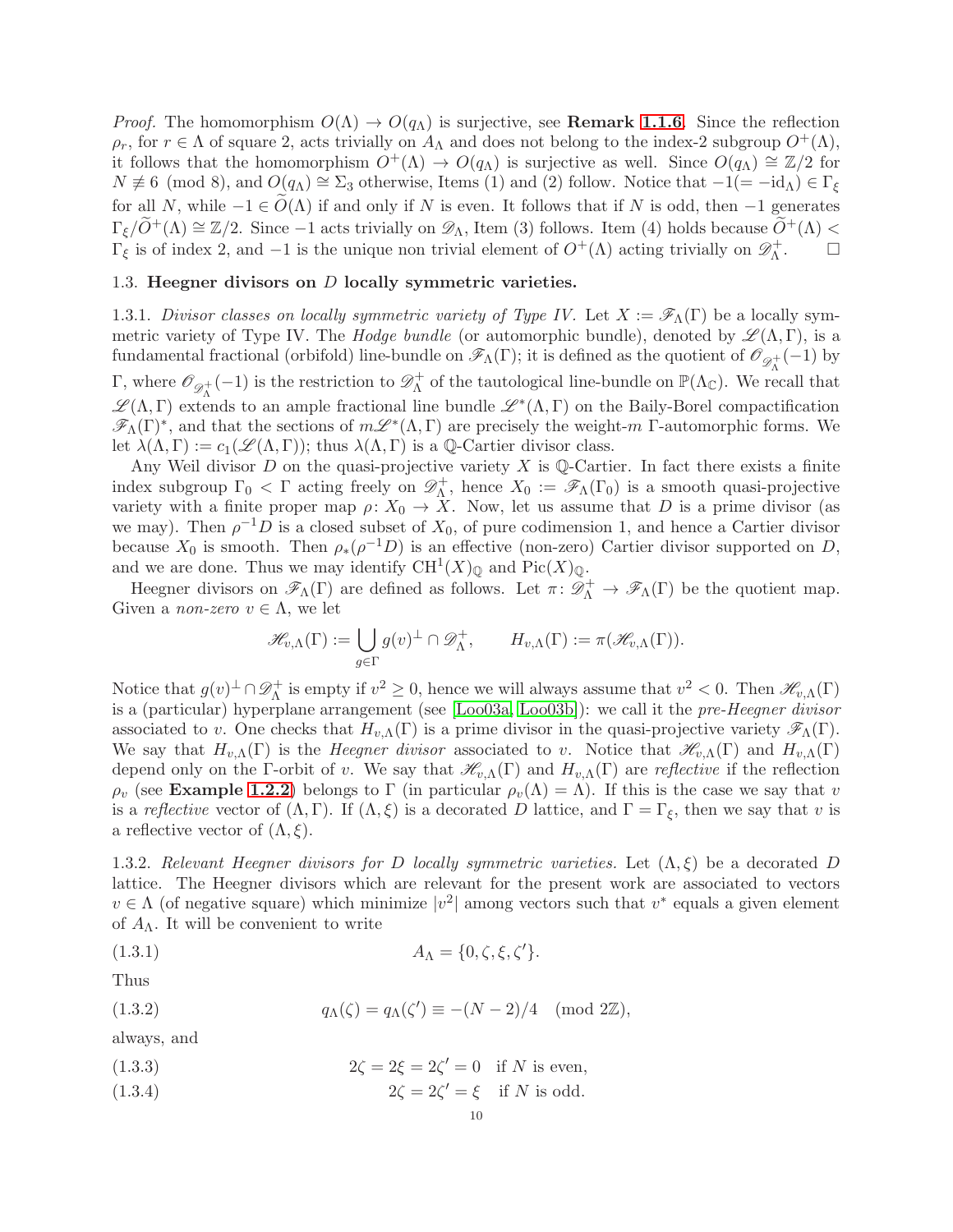<span id="page-10-0"></span>Remark 1.3.1. With notation as above, there exists  $g \in \Gamma_{\xi}$  such that  $g(\zeta) = \zeta'$ . In fact it suffices to let  $g = (\mathrm{Id}_{U^2}, \rho)$ , where  $\rho \in O^+(D_{N-2})$  is the reflection in the vector  $(2, 0, \ldots, 0)$ , i.e.  $\rho(x_1, \ldots, x_{N-2}) = (-x_1, x_2, \ldots, x_{N-2}).$ 

The result below will be used throughout the paper in order to classify  $\Gamma_{\xi}$ -orbits of vectors of  $\Lambda$ .

<span id="page-10-2"></span>**Proposition 1.3.2** (Eichler's Criterion, Proposition 3.3 of [\[GHS09\]](#page-60-16)). Let  $\Lambda$  be an even lattice which contains  $U \oplus U$ . Let  $v, w \in \Lambda$  be non-zero and primitive. There exists  $g \in \widetilde{O}^+(\Lambda)$  such that  $g(v) = w$  if and only if  $v^2 = w^2$  and  $v^* = w^*$ .

<span id="page-10-1"></span>**Proposition 1.3.3.** Let  $(\Lambda, \xi)$  be a decorated D lattice, of dimension N. The following hold:

- (1) There exists  $v \in \Lambda$  such that  $v^2 = -2$  and  $\text{div}(v) = 1$ , and it is unique up to  $\Gamma_{\xi}$ . (Notice that  $v^* = 0.$ )
- (2) There exists  $v \in \Lambda$  such that  $v^2 = -4$ ,  $\text{div}(v) = 2$ , and  $v^* = \xi$ . Such a v is unique up to  $\Gamma_{\xi}$ .
- (3) Let  $a \in \{0, \ldots, 7\}$  be the residue mod 8 of  $N 2$ . There exists  $v \in \Lambda$  such that (3a)  $v^2 = -4a$ , div(v) = 4, and  $v^* = \zeta$  (or  $v^* = \zeta'$ ) if N is odd, (3b)  $v^2 = -a$  and div(v) = 2, and  $v^* = \zeta$  (or  $v^* = \zeta'$ ) if N is even. Such a v is unique up to  $\Gamma_{\xi}$  (recall that  $\Gamma_{\xi}$  exchanges  $\zeta$  and  $\zeta'$ ).

*Proof.* (1) and (2): Existence is obvious. Such a v is unique up to  $\widetilde{O}^+(\Lambda)$  by Eichler's Criterion, and hence also up to  $\Gamma_{\xi}$ , because  $\overline{O}^+(\Lambda) < \Gamma_{\xi}$ . (3): Let us prove existence. Assume first that  $N-2 \not\equiv 0$ (mod 8), and hence  $a \in \{1, ..., 7\}$ . Let  $N - 2 = 8k + a$ ; by **Remark [1.1.5](#page-7-6)** we may identify  $\Lambda$  with  $II_{2,2+8k} \oplus D_a$ . If N is odd, the vector  $v := (0_{4+8k}, (2, \ldots, 2)) \in \Lambda_N$  satisfies (3a), and if N is even, the vector  $v := (0_{4+8k}, (1, \ldots, 1)) \in \Lambda_N$  satisfies (3b). If  $N - 2 \equiv 0 \pmod{8}$ , let  $N = 8k + 2$ . Then  $\Lambda \cong II_{1,1+8k} \oplus U(2)$  by Theorem 1.13.2 of [\[Nik80\]](#page-61-19). With this identification understood, Item (3b) holds for  $v := (0_{2+8k}, e) \in \Lambda$ , where  $e \in U(2)$  is a primitive isotropic vector. Lastly, we prove unicity of v up to Γ<sub>ξ</sub>. Let  $v_1, v_2$  be two vectors such that (3a) holds for both, or (3b) holds for both. If  $v_1^* = v_2^*$ , then  $v_1, v_2$  are  $\widetilde{O}^+(\Lambda)$ -equivalent by Eichler's Criterion, and hence they are  $\Gamma_{\xi}$ -equivalent because  $\widetilde{O}^+(\Lambda) < \Gamma_{\xi}$ . If  $v_1^* \neq v_2^*$  then  $\{v_1^*, v_2^*\} = \{\zeta, \zeta'\}$ , and hence by **Remark [1.3.1](#page-10-0)** there exists  $g \in \Gamma_{\xi}$  such that  $g(v_2)^* = v_1^*$ ; thus  $v_1, v_2$  are  $\Gamma_{\xi}$ -equivalent by Eichler's Criterion.

Below is a key definition for all that follows.

<span id="page-10-3"></span>**Definition 1.3.4.** Let  $(\Lambda, \xi)$  be a decorated D lattice.

- (1) A vector  $v \in \Lambda$  is nodal if Item (1) of **Proposition [1.3.3](#page-10-1)** holds. The nodal pre-Heegner divisor and the nodal Heegner divisor are  $\mathscr{H}_{v,\Lambda}(\Gamma_{\xi})$  and  $H_{v,\Lambda}(\Gamma_{\xi})$  respectively, where  $v \in \Lambda$ is a nodal vector. We will denote them by  $\mathscr{H}_n(\Lambda,\xi)$  and  $H_n(\Lambda,\xi)$  respectively.
- (2) A vector  $v \in \Lambda$  is hyperelliptic if Item (2) of **Proposition [1.3.3](#page-10-1)** holds. The hyperelliptic pre-Heegner divisor and the hyperelliptic Heegner divisor are  $\mathscr{H}_{v,\Lambda}(\Gamma_{\xi})$  and  $H_{v,\Lambda}(\Gamma_{\xi})$  respectively, where  $v \in \Lambda$  is a hyperelliptic vector. We will denote them by  $\mathscr{H}_{h}(\Lambda,\xi)$  and  $H_h(\Lambda, \xi)$  respectively.
- (3) A vector  $v \in \Lambda$  is unigonal if Item (3) of **Proposition [1.3.3](#page-10-1)** holds. The unigonal pre-Heegner divisor and the unigonal Heegner divisor are  $\mathcal{H}_{v,\Lambda}(\Gamma_{\xi})$  and  $H_{v,\Lambda}(\Gamma_{\xi})$  respectively, where  $v \in \Lambda$  is a unigonal vector. We will denote them by  $\mathscr{H}_u(\Lambda,\xi)$  and  $H_u(\Lambda,\xi)$  respectively. Notice that if  $N \equiv 2 \pmod{8}$ , then  $\mathcal{H}_u(\Lambda, \xi) = 0$  and  $H_u(\Lambda, \xi) = 0$  because  $v^2 = 0.$

(The definition makes sense because by **Proposition [1.3.3](#page-10-1)** there is a single  $\Gamma_{\xi}$ -orbit of nodal, hyperelliptic or unigonal vectors.)

1.3.3. Reflective Heegner divisors and the boundary of D period spaces.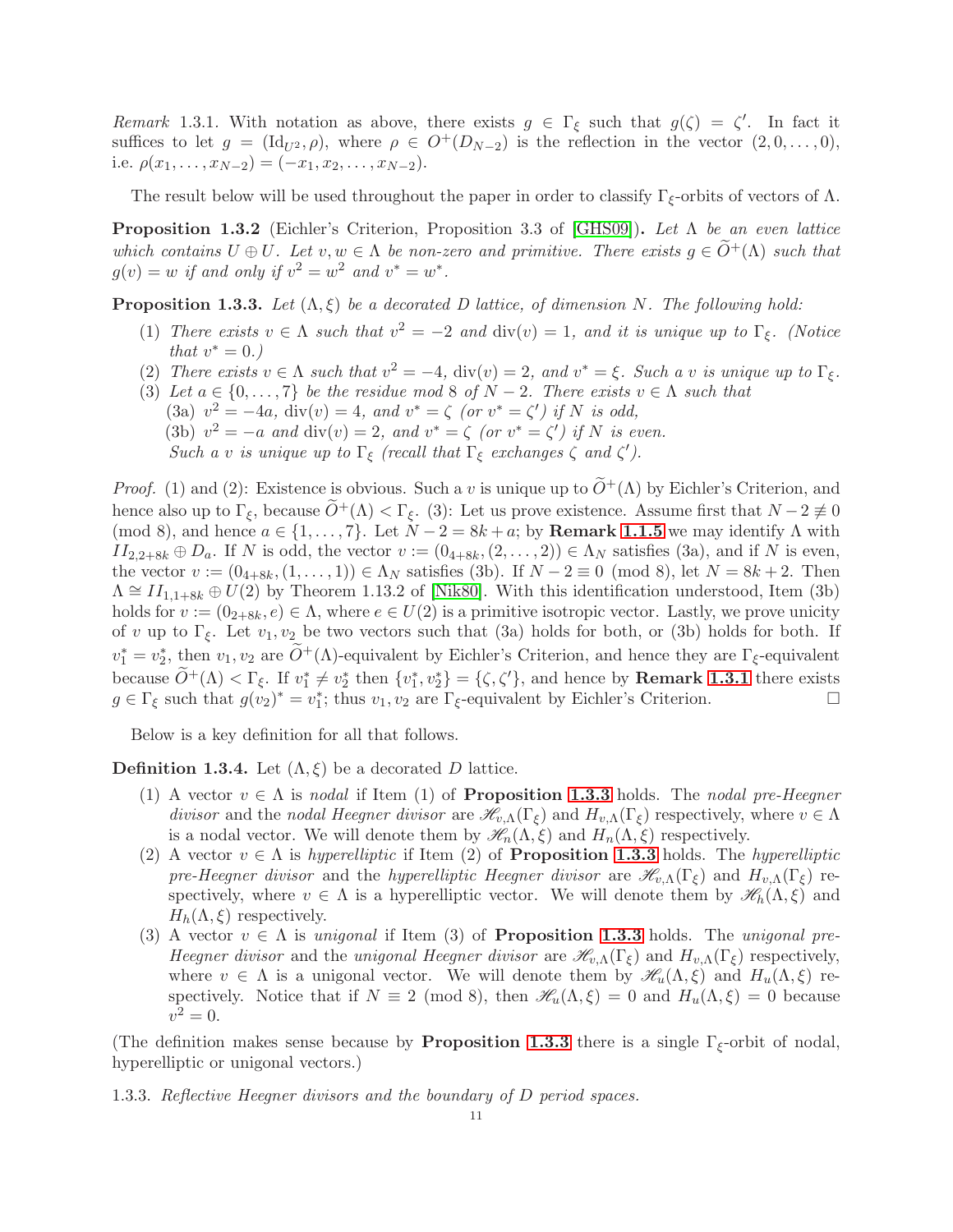**Proposition 1.3.5.** Let  $(\Lambda, \xi)$  be a dimension N decorated D lattice. Let  $v \in \Lambda$  be primitive, of negative square, i.e.  $v^2 < 0$ . The reflection  $\rho_v$  (see [\(1.2.1\)](#page-8-2)) belongs to  $\Gamma_{\xi}$  (i.e. v is a reflective vector of  $(\Lambda, \xi)$ ) if and only if v is either nodal, hyperelliptic, or  $N \equiv 3, 4 \pmod{8}$  and v is unigonal.

*Proof.* Assume that  $\rho_v$  belongs to  $\Gamma_{\xi}$ . Since  $\rho_v(\Lambda) = \Lambda$ , it follows that  $v^2/2 \operatorname{div}(v)$  (see **Example [1.2.2](#page-8-1)**). On the other hand  $A_{\Lambda}$  is isomorphic to  $\mathbb{Z}/(4)$  if N is odd, and to the Klein group if N is even. Thus one of the following holds:

- (a)  $v^2 = -2$  and div(v)  $\in \{1, 2, 4\}.$
- (b)  $v^2 = -4$  and div(v)  $\in \{2, 4\}.$
- (c)  $v^2 = -8$  and div(v) = 4.

Suppose that Item (a) holds. If div(v) = 1, then v is nodal. Thus  $\rho_v \in \tilde{O}^+(\Lambda)$  by Example **[1.2.2](#page-8-1)**, and hence  $\rho_v \in \Gamma_{\xi}$ . If div(v) = 2, then  $q_{\Lambda}(v^*) \equiv -1/2 \pmod{2\mathbb{Z}}$ . By [\(1.1.4\)](#page-7-0), Claim **[1.1.1](#page-7-7)** and [\(1.1.2\)](#page-7-1), it follows that  $N \equiv 4 \pmod{8}$ , and v is unigonal. In particular  $\Gamma_{\xi} = O^{+}(\Lambda)$ by **Proposition [1.2.3](#page-8-3)**, and hence  $\rho_v \in \Gamma_{\xi}$  because  $\rho_v \in O^+(\Lambda)$ . If div $(v) = 4$ , then  $q_{\Lambda}(v^*) \equiv -1/8$ (mod  $2\mathbb{Z}$ ). On the other hand N is odd because div(v) = 4, and hence by [\(1.1.4\)](#page-7-0), Claim [1.1.1](#page-7-7) and [\(1.1.2\)](#page-7-1), it follows that  $-(N-2)/4 \equiv -1/8 \pmod{2\mathbb{Z}}$ , which is absurd. Thus the case  $v^2 = -2$ and  $div(v) = 4$  does not occur.

Now suppose that Item (b) holds. If  $div(v) = 2$ , then either v is hyperelliptic, or  $N \equiv 6$ (mod 8). If v is hyperelliptic, then  $\rho_v \in O^+(\Lambda)$  by **Example [1.2.2](#page-8-1)**. Since  $\rho_v(v) = -v$ , and  $\xi = v^*$ , the reflection  $\rho_v$  fixes the 2-torsion element  $\xi$ , and hence belongs to  $\Gamma_{\xi}$ . If, on the other hand,  $N \equiv 6$ (mod 8) and v is not hyperelliptic, we may assume that  $v^* = \zeta$ . Then  $\rho_v(\xi) = \zeta'$  (let  $N = 8k + 6$ , so that  $\Lambda \cong II_{2,2+8k} \oplus D_4$ , and compute), and hence  $\rho_v \notin \Gamma_{\xi}$ . If div $(v) = 4$ , then  $q_{\Lambda}(v^*) \equiv -1/4$ (mod 2 $\mathbb{Z}$ ). By [\(1.1.4\)](#page-7-0), Claim [1.1.1](#page-7-7) and [\(1.1.2\)](#page-7-1), it follows that  $N \equiv 3 \pmod{8}$ , and v is unigonal. Then  $\Gamma_{\xi} = O^+(\Lambda)$  by **Proposition [1.2.3](#page-8-3)**, and hence  $\rho_v \in \Gamma_{\xi}$  because  $\rho_v \in O^+(\Lambda)$ .

Lastly let us show that Item (c) cannot hold. In fact  $q_{\Lambda}(v^*) \equiv -1/2 \pmod{2\mathbb{Z}}$ , and N is odd because div(v) = 4; by [\(1.1.4\)](#page-7-0), Claim [1.1.1](#page-7-7) and [\(1.1.2\)](#page-7-1), it follows that  $-(N-2)/4 \equiv -1/2$  $(\text{mod } 2\mathbb{Z})$ , which is absurd.

<span id="page-11-0"></span>Corollary 1.3.6. Let  $(\Lambda, \xi)$  be a decorated D lattice, of dimension N. The nodal and hyperelliptic (pre)Heegner divisors are reflective. The unigonal (pre)Heegner divisor is reflective if and only if  $N \equiv 3,4 \pmod{8}$ .

Below is a key definition.

**Definition 1.3.7.** Let  $(\Lambda, \xi)$  be a decorated D lattice, of dimension N. Let  $\Delta(\Lambda, \xi)$  be the Q-Cartier divisor on  $\mathscr{F}(\Lambda,\xi)$  defined as

<span id="page-11-1"></span>(1.3.5) 
$$
\Delta(\Lambda,\xi) := \begin{cases} H_h(\Lambda,\xi)/2 & \text{if } N \not\equiv 3,4 \pmod{8}, \\ (H_h(\Lambda,\xi) + H_u(\Lambda,\xi))/2 & \text{if } N \equiv 3,4 \pmod{8}. \end{cases}
$$

Remark 1.3.8. The main goal of the present paper is to predict the behaviour of Proj of the ring of sections of  $\lambda(\Lambda,\xi) + \beta \Delta(\Lambda,\xi)$  for  $\beta \in [0,1] \cap \mathbb{Q}$ . The choice of boundary divisor  $\Delta(\Lambda,\xi)$  is dictated by the geometry for  $N \in \{18, 19\}$ , see **Section [4](#page-40-0)**. Here we notice that **Corollary [1.3.6](#page-11-0)** gives a property which distinguishes the Heegner divisors appearing in [\(1.3.5\)](#page-11-1) from the other Heegner divisors that we have been considering - with one exception, the nodal Heegner divisor. The hyperelliptic and the reflective unigonal divisors are further distinguished by the property of being normal, see Proposition [1.4.8](#page-15-0), Proposition [1.5.1](#page-17-0), and Proposition [1.5.2](#page-18-0).

<span id="page-11-2"></span>1.3.4. Heegner divisors for the stable orthogonal group. Let  $(\Lambda,\xi)$  be a dimension N decorated D lattice. The main object of study in this paper is the geometry of the locally symmetric variety  $\mathscr{F}_{\Lambda}(\Gamma_{\xi})$ . (The reason for this is the inductive behavior described in **Subsection [1.7](#page-21-0)**). It is more standard to discard the decoration  $\xi$ , and consider  $\mathscr{F}_{\Lambda}(\tilde{O}^{+}(\Lambda))$ , the variety associated to the stable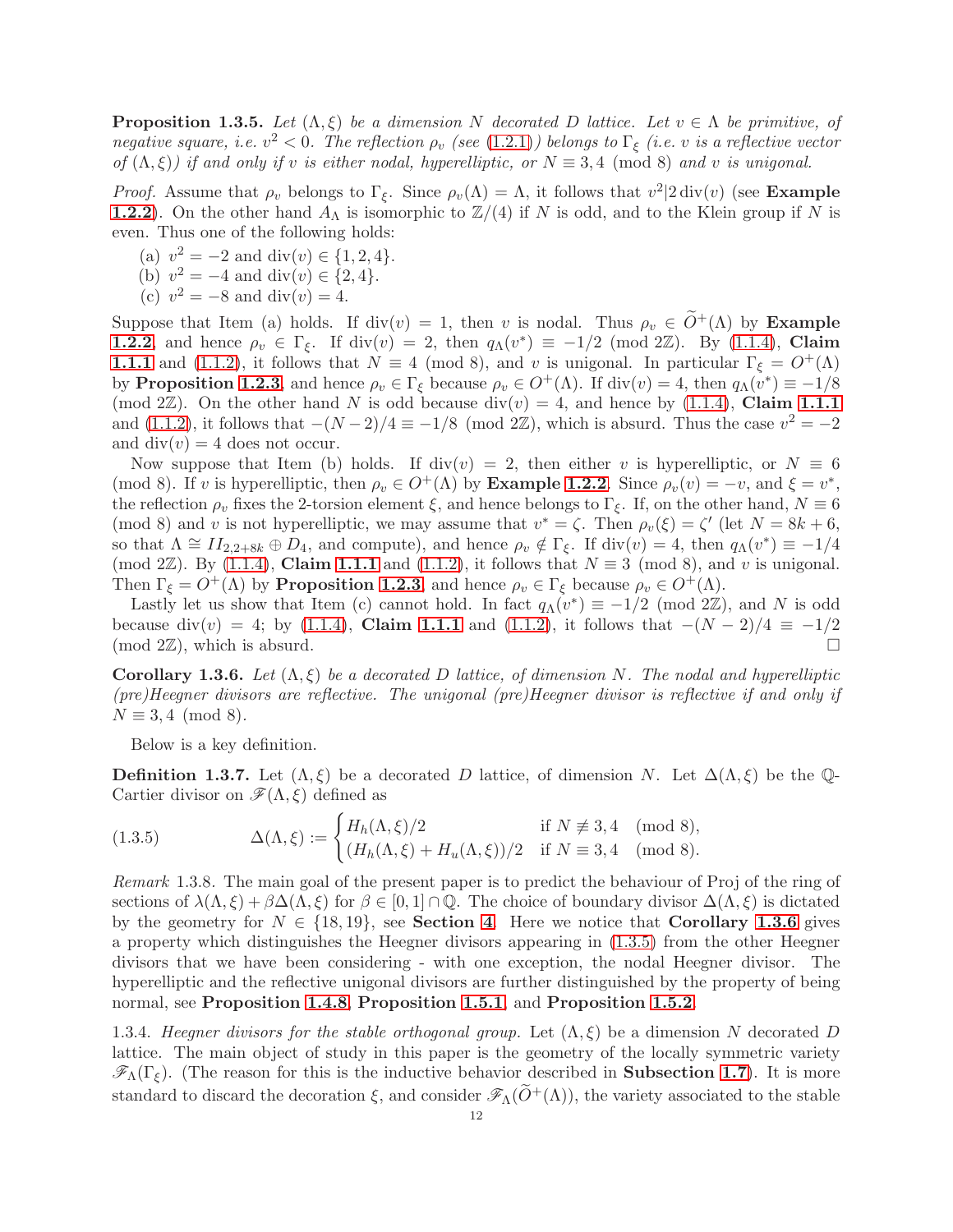orthogonal group. If N is odd,  $\mathscr{F}_{\Lambda}(\tilde{O}^+(\Lambda)) \cong \mathscr{F}_{\Lambda}(\Gamma_{\xi})$  and there is nothing to be said. On the other hand, if N is even then  $\Gamma_{\xi}$  is an index-2 subgroup of  $\widetilde{O}^{+}(\Lambda)$  (see **Proposition [1.2.3](#page-8-3)**), and hence we have a double cover map

(1.3.6) 
$$
\mathscr{F}_{\Lambda}(\widetilde{O}^{+}(\Lambda)) \xrightarrow{\rho} \mathscr{F}_{\Lambda}(\Gamma_{\xi}).
$$

We will describe the inverse image by  $\rho$  of the Heegner divisors  $H_n$ ,  $H_h$  and  $H_u$ .

<span id="page-12-7"></span>**Definition 1.3.9.** Let  $\Lambda$  be a dimension-N D-lattice. A minimal norm vector of  $\Lambda$  is a  $v \in \Lambda$  such that one of the following holds:

- <span id="page-12-1"></span>(1)  $v^2 = -2$  and div(v) = 1, or
- (2)  $v^2 = -4$ , and div(v) = 2, or
- (3)  $(N-2) \not\equiv 0 \pmod{8}$  and, letting a be the residue of  $(N-2)$  modulo 8,
	- (3a)  $v^2 = -4a$ , and div(v) = 4, if N is odd, or else
	- (3b)  $v^2 = -a$ , and div(v) = 2, if N is even.

<span id="page-12-0"></span>Remark 1.3.10. Given  $\eta \in A_\Lambda$ , there exists a minimal norm vector  $v \in \Lambda$  such that  $v^* = \eta$ , and by Eichler's Criterion (**Proposition [1.3.2](#page-10-2)**) the set of such minimal norm vectors is a single  $\tilde{O}^+(\Lambda)$ orbit. If  $u \in \Lambda$  is another vector such that  $u^2 < 0$  and  $u^* = \eta$ , then  $u^2 \le v^2$ ; this is the reason for our choice of terminology.

<span id="page-12-6"></span>**Definition 1.3.11.** Let  $\Lambda$  be a dimension-N D-lattice, and  $\eta \in A_{\Lambda}$ . We let

$$
\mathscr{H}_{\eta}(\Lambda) := \mathscr{H}_{v,\Lambda}(\widetilde{O}^+(\Lambda)), \qquad H_{\eta}(\Lambda) := H_{v,\Lambda}(\widetilde{O}^+(\Lambda)),
$$

where  $v \in \Lambda$  is any minimal norm vector such that  $v^* = \eta$ . (The definition makes sense by **Remark** [1.3.10](#page-12-0).)

<span id="page-12-2"></span>Remark 1.3.12. Let  $\Lambda$  be a dimension-N D-lattice, with N odd. Choose a decoration  $\xi$  of  $\Lambda$ , and let  $A_\Lambda = \{\xi, \zeta, \zeta'\}$ , as usual. Then, under the identification  $\mathscr{F}_\Lambda(O^+(\Lambda)) \cong \mathscr{F}_\Lambda(\Gamma_\xi)$ , we have  $H_0(\Lambda) = H_n(\Lambda, \xi)$ ,  $H_\xi(\Lambda) = H_h(\Lambda, \xi)$ , and  $H_\zeta(\Lambda) = H_{\zeta'}(\Lambda) = H_u(\Lambda, \xi)$  (notice that  $\zeta' = -\zeta$ because  $N$  is odd).

<span id="page-12-4"></span>**Proposition 1.3.13.** Let  $(\Lambda, \xi)$  be a dimension-N, decorated D-lattice, and assume that N is even. Let  $\rho$  be the double covering in [\(1.3.6\)](#page-12-1). Then (notation as in **Remark [1.3.12](#page-12-2)**)

<span id="page-12-3"></span>
$$
(1.3.7) \qquad \rho^* H_n(\Lambda, \xi) = H_0(\Lambda), \qquad \rho^* H_n(\Lambda, \xi) = 2H_{\xi}(\Lambda), \qquad \rho^* H_u(\Lambda, \xi) = H_{\zeta}(\Lambda) + H_{\zeta'}(\Lambda).
$$

*Proof.* Let v be a hyperelliptic vector of  $(\Lambda, \xi)$ , and let  $\rho_v$  be the associated reflection. Then  $\rho_v \in \Gamma_{\xi}$ , but  $\rho_v \notin \widetilde{O}^+(\Lambda)$  (see **Remark [1.3.1](#page-10-0)**). Thus the class of  $\rho_v$  in  $\Gamma_{\xi}/\widetilde{O}^+(\Lambda)$  is the covering involution of  $\rho$ . One may choose a nodal vector w of  $(\Lambda, \xi)$  which is orthogonal to v. Then  $\rho_v$  acts non-trivially on  $w^{\perp} \cap \mathscr{D}_{\Lambda}^{+}$  $\Lambda^+$ ; it follows that the covering involution of  $\rho$  maps  $H_0(\Lambda)$  to itself and is not the identity. The first equality of [\(1.3.7\)](#page-12-3) follows from this. On the other hand,  $\rho_v$  acts trivially on  $v^{\perp} \cap \mathscr{D}_{\Lambda}^{+}$  $\Lambda^+$ , and the second equality of [\(1.3.7\)](#page-12-3) follows. Lastly,  $\rho_v$  switches the vectors  $\zeta$  and  $\zeta'$  in  $A_\Lambda$  (cf. **Remark** [1.3.1](#page-10-0)), and this proves the third equality of [\(1.3.7\)](#page-12-3).

Applying  $\rho_*$  to the equalities in [\(1.3.7\)](#page-12-3), we get the following result.

<span id="page-12-5"></span>Corollary 1.3.14. Keep assumptions as in Proposition [1.3.13](#page-12-4). Then

 $\rho_* H_0(\Lambda) = 2H_n(\Lambda, \xi), \qquad \rho_* H_{\xi}(\Lambda) = H_h(\Lambda, \xi), \qquad \rho_* (H_{\zeta}(\Lambda) + H_{\zeta'}(\Lambda)) = 2H_u(\Lambda, \xi).$ 

Below is the last result of the present subsection.

<span id="page-12-8"></span>Claim 1.3.15. Let  $\Lambda$  be a D lattice. Choose a decoration  $\xi$  of  $\Lambda$ , and let  $A_{\Lambda} = {\xi, \zeta, \zeta'}$ , as usual. Then, with respect to the group  $\widetilde{O}^+(\Lambda_N)$ , the following hold:

(1)  $H_0(\Lambda)$  is a reflective Heegner divisor.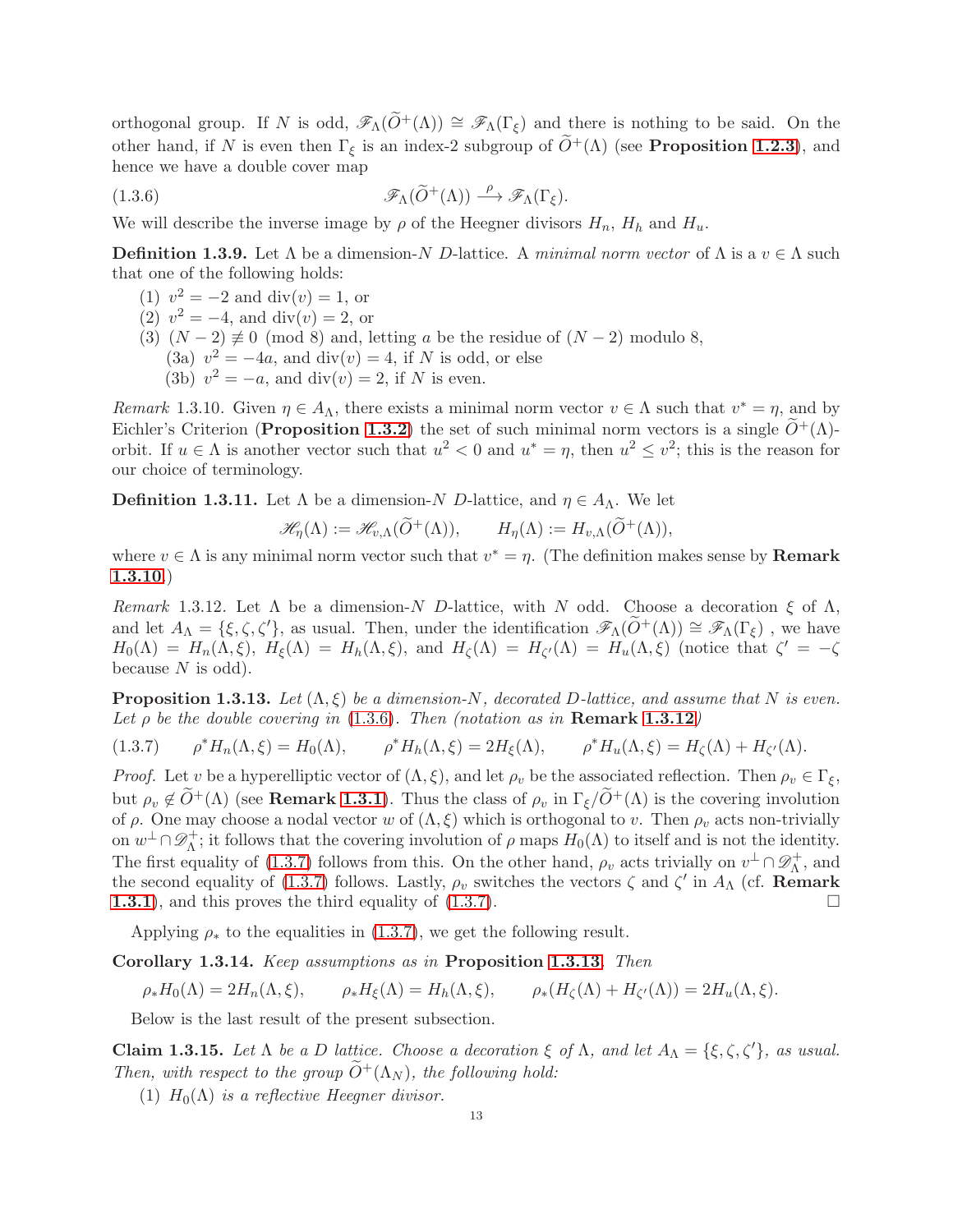- (2)  $H_{\xi}(\Lambda)$  is reflective if and only if N is odd.
- (3)  $H_{\zeta}(\Lambda)$  is reflective if and only if  $N \equiv 3,4 \pmod{8}$ , and similarly for  $H_{\zeta'}(\Lambda)$ .

*Proof.* If N is odd the result follows from **Corollary [1.3.6](#page-11-0)**, because  $\mathscr{F}_{\Lambda}(\tilde{O}^+(\Lambda)) = \mathscr{F}_{\Lambda}(\Gamma_{\xi})$ . Suppose that N is even. Item (1) holds because the reflection associated to  $v \in \Lambda$  with  $v^2 = -2$  and  $div(v) = 1$  belongs to  $\tilde{O}^+(\Lambda)$ . On the other hand, as noted above, if v is a hyperelliptic vector of  $(\Lambda, \xi)$ , then  $\pm \rho_v \notin \tilde{O}^+(\Lambda)$ , and Item (2) follows. In oder to prove Item (3), let  $\rho$  be the double covering in [\(1.3.6\)](#page-12-1). If  $H_{\zeta}(\Lambda)$  is reflective, then  $\rho_*$  is reflective as well, and hence  $N \equiv 3, 4 \pmod{8}$ by Corollary [1.3.6](#page-11-0). On the other hand, one easily checks that if  $N \equiv 3, 4 \pmod{8}$ , the reflection associated to a unigonal vector is in  $\widetilde{O}^+(\Lambda)$ .

<span id="page-13-5"></span>1.4. Hyperelliptic Heegner divisors. We will prove that the hyperelliptic Heegner divisor  $H_h(\Lambda_N, \xi_N)$  is isomorphic to  $\mathscr{F}(\Lambda_{N-1}, \xi_{N-1}).$ 

<span id="page-13-4"></span>**Lemma 1.4.1.** Let  $N \geq 4$ , and let  $(\Lambda, \xi)$  be a dimension-N decorated D lattice, and let  $v \in \Lambda$  be a hyperelliptic vector. Then  $v^{\perp}$  is a dimension- $(N-1)$  D lattice.

*Proof.* We may assume that  $\Lambda = \Lambda_N = U^2 \oplus D_{N-2}$ . By Eichler's Criterion, i.e. **Proposition [1.3.2](#page-10-2)**, any two vectors of  $\Lambda_N$  of square  $-4$  and divisibility 2 are  $O^+(\Lambda_N)$ -equivalent. Thus we may suppose that  $v = (0, (0, \ldots, 0, 2))$ ; it is obvious that  $v^{\perp} \cong \Lambda_{N-1}$ .

<span id="page-13-3"></span>Remark 1.4.2. Let  $N \geq 4$ , let  $(\Lambda, \xi)$  be a dimension-N decorated D lattice, and let  $v \in \Lambda$  be hyperelliptic. The D lattice  $v^{\perp}$  comes with a decoration. In fact, since  $v^2 = -4$  and  $\text{div}(v) = 2$ , the sublattice  $\langle v \rangle \oplus v^{\perp}$  has index 2 in  $\Lambda$ . Thus there exists  $w \in v^{\perp}$ , well-determined modulo  $2v^{\perp}$ , such that  $(v + w)/2$  is contained in  $\Lambda$ . It follows that  $(w/2, v^{\perp}) \subset \mathbb{Z}$ , and hence  $w/2$  represents an element  $\eta \in A_{v^{\perp}}$ , independent of the choice of w. Moreover  $q_{v^{\perp}}(\eta) \equiv 1 \pmod{2}$  because

$$
-1 + (w/2)^2 = (v/2)^2 + (w/2)^2 = ((v+w)/2)^2 \equiv 0 \pmod{2\mathbb{Z}}.
$$

Thus  $(v^{\perp}, \eta)$  is a dimension- $(N-1)$  decorated D-lattice.

<span id="page-13-0"></span>**Proposition 1.4.3.** Let  $(\Lambda, \xi)$  be a dimension-N decorated D lattice, and  $v \in \Lambda$  be a hyperelliptic vector. Let  $\eta$  be the decoration of the dimension- $(N-1)$  D lattice  $v^{\perp}$  defined above. If  $g \in \Gamma_{\eta}$ , then there exists a unique  $\widetilde{g} \in \Gamma_{\xi}$  which fixes v and restricts to g on  $v^{\perp}$ .

*Proof.* Unicity of  $\tilde{g}$  is obvious, we must prove existence. Let  $\hat{g} \in O(\Lambda_0)$  be the extension of g which maps v to itself. There exists  $u \in v^{\perp}$  such that  $\hat{g}(w/2) = w/2 + u$  because  $g \in \Gamma_{\eta}$ <br>(i.e.  $\epsilon[w/2] = [w/2]$ . Hence  $\hat{\epsilon}'(w+w)/2$ .  $(w+w)/2+w \in \Lambda$  and this present bet  $\hat{\epsilon}'(A) \subset \Lambda$ . We (i.e.  $g[w/2] = [w/2]$ ). Hence  $\hat{g}((v + w)/2) = (v + w)/2 + u \in \Lambda$ , and this proves that  $\hat{g}(\Lambda) \subset \Lambda$ . We set  $\tilde{g} := \hat{g}|_{\Lambda}$ . Then  $\tilde{g} \in O(\Lambda)$ ,  $\tilde{g}(v) = v$ , and  $\tilde{g}|_{v^{\perp}} = g$ . Since  $\xi = [v/2]$  the isometry  $\tilde{g}$  fixes  $\xi$ , and moreover  $\tilde{g} \in O^+(\Lambda)$  because  $g \in O^+(v^{\perp})$ ; this proves that  $\tilde{g} \in \Gamma_{\epsilon}$ . moreover  $\widetilde{g} \in O^+(\Lambda)$  because  $g \in O^+(v^{\perp})$ ; this proves that  $\widetilde{g} \in \Gamma_{\xi}$ .

By Proposition [1.4.3](#page-13-0) we have an injection of groups

(1.4.1) 
$$
\Gamma_{\eta} \rightarrow \Gamma_{\xi} \qquad g \rightarrow \tilde{g}
$$

<span id="page-13-2"></span>**Claim 1.4.4.** The injective homomorphism of [\(1.4.1\)](#page-13-1) has image equal to the stabilizer Stab(v)  $\langle \Gamma_{\xi} \rangle$ of v.

*Proof.* By construction the image is contained in  $\text{Stab}(v)$ . Now suppose that  $h \in \Gamma_{\xi}$ , and  $h(v) = v$ . Let  $g \in O(v^{\perp})$  be the isometry obtained by restricting h to  $v^{\perp}$ . Then  $g \in O^{\perp}(v^{\perp})$  because  $h \in O^+(\Lambda)$ . It remains to prove that  $g(\eta) = \eta$ , where  $\eta \in A_{\eta}$  is as above. Let  $w \in v$  be as above; thus  $\eta = [w/2]$ . Then  $(v + w)/2$  belongs to  $\Lambda$ , and hence  $h((v + w)/2) \in \Lambda$ . Thus

<span id="page-13-1"></span>
$$
\Lambda \ni h((v+w)/2) - (v+w)/2 = h(w/2) - w/2.
$$

Since  $h(w) \in v^{\perp}$ , the above equation shows that  $g([w/2]) = [w/2]$ .

$$
14\quad
$$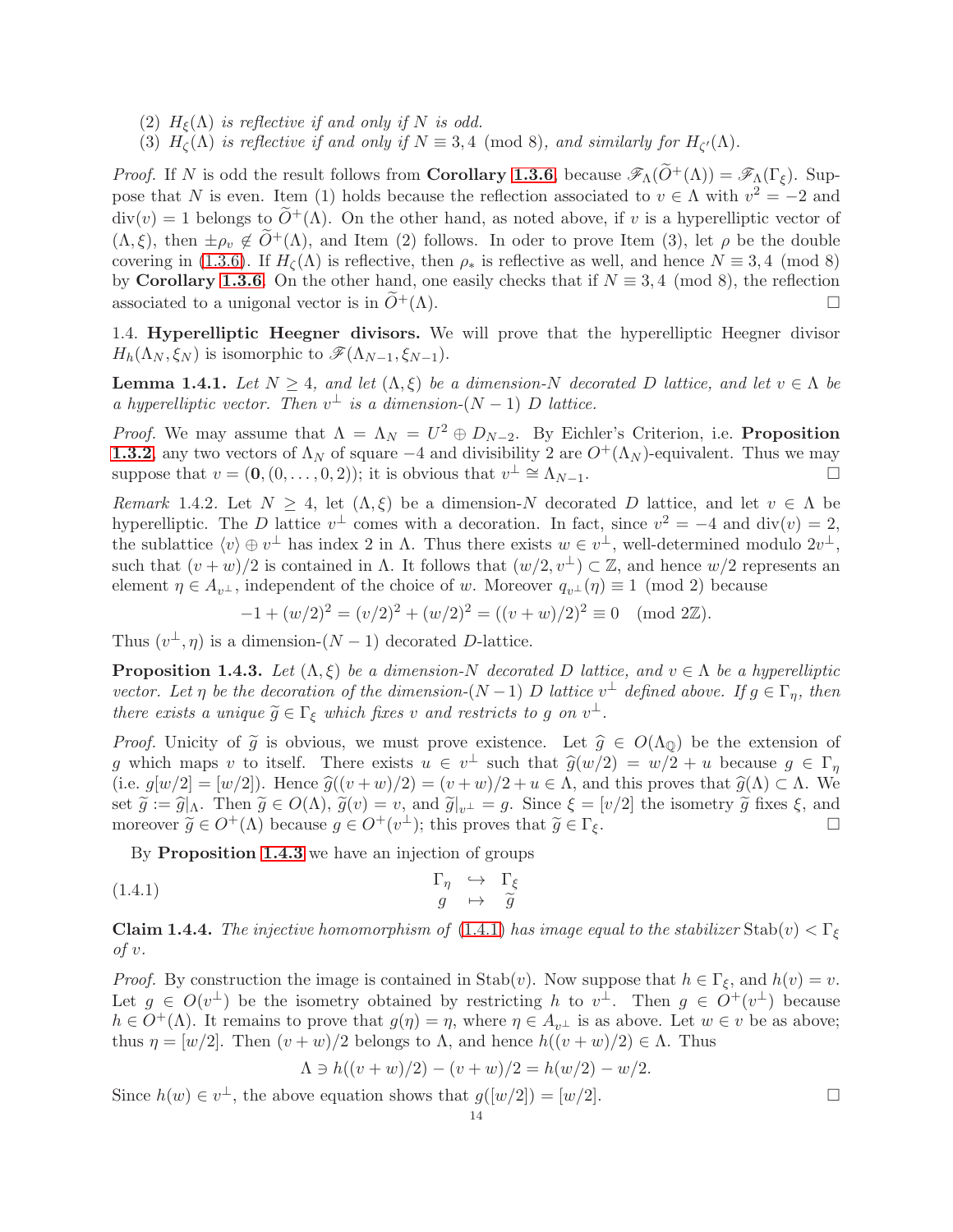Let  $(\Lambda, \xi)$  be a decorated D lattice, and  $v \in \Lambda$  be a hyperelliptic vector. Let  $\Lambda' := v^{\perp}$  (a D lattice), and  $\xi'$  be the associated decoration of  $\Lambda'$ . We have defined an injection  $\Gamma_{\xi'} \hookrightarrow \Gamma_{\xi}$ , see [\(1.4.1\)](#page-13-1), and hence there is a well-defined regular map of quasi-projective varieties.

<span id="page-14-0"></span>(1.4.2) 
$$
\begin{array}{cccc} \mathscr{F}(\Lambda',\xi') & \xrightarrow{f} & H_h(\Lambda,\xi) \\ \Gamma_{\xi'}[\sigma] & \mapsto & \Gamma_{\xi}[\sigma] \end{array}
$$

Below is the main result of the present subsection.

<span id="page-14-1"></span>**Proposition 1.4.5.** The map f of  $(1.4.2)$  is an isomorphim onto the hyperelliptic Heegner divisor  $H_h(\Lambda,\xi)$ . Moreover the intersection of  $H_h(\Lambda,\xi)$  and the singular locus of  $\mathscr{F}(\Lambda,\xi)$  has codimension at least two in  $H_h(\Lambda,\xi)$ .

We will prove **Proposition [1.4.5](#page-14-1)** at the end of the present subsubsection. First we will go through a series of preliminary results.

<span id="page-14-4"></span>**Proposition 1.4.6.** Let  $(\Lambda, \xi)$  be a dimension-N decorated D lattice. Let  $v \in \Lambda$  be a hyperelliptic vector, and let  $\eta$  be the decoration of the dimension-(N-1) D lattice  $v^{\perp}$  defined above. Suppose that w is a reflective vector of  $(v^{\perp}, \eta)$ . Then w is a reflective vector of  $(\Lambda, \xi)$  as well. More precisely,

- (1) If w is a nodal vector of  $(v^{\perp}, \eta)$ , then it is a nodal vector of  $(\Lambda, \xi)$ .
- (2) If w is a hyperelliptic vector of  $(v^{\perp}, \eta)$ , then it is a hyperelliptic vector of  $(\Lambda, \xi)$ .
- (3) If  $N \equiv 4 \pmod{8}$  and w is a unigonal (reflective) vector of  $(v^{\perp}, \eta)$ , then it is a hyperelliptic vector of  $(\Lambda, \xi)$ .
- (4) If  $N \equiv 5 \pmod{8}$  and w is a unigonal (reflective) vector of  $(v^{\perp}, \eta)$ , then it is a nodal vector of  $(\Lambda,\xi)$ .

*Proof.* (1): trivial. (2): We may assume that  $\Lambda = U^2 \oplus D_{N-2}$  and

$$
v=(0_4,(0,\ldots,0,2)).
$$

By Proposition [1.4.3](#page-13-0) and Proposition [1.3.3](#page-10-1), we may assume that  $w = (0_4, (0, \ldots, 0, 2, 0)),$ and (2) follows. (3): Let  $N = 4 + 8k$ , where  $k \geq 0$ . We may assume that  $\Lambda = II_{2,2+8k} \oplus D_2$ , and  $v = (0_{4+8k}, (0, 2))$ . By Proposition [1.4.3](#page-13-0) and Proposition [1.3.3](#page-10-1), we may assume that  $w = (0_{4+8k}, (2, 0))$ , and (3) follows. (4): Let  $N = 5 + 8k$ , where  $k \ge 0$ . We may assume that  $\Lambda = II_{2,2+8k} \oplus D_3$ , and  $v = (0_{4+8k}, (0,0,2))$ . By Proposition [1.4.3](#page-13-0) and Proposition [1.3.3](#page-10-1), we may assume that  $w = (0_{4+8k}, (1, -1, 0))$ , and (4) follows.

$$
\Box
$$

Let  $\Lambda$  be a lattice (any lattice, not necessarily a D lattice),  $\Omega \subset \Lambda$  a subgroup. We let  $\overline{\Omega} \subset \Lambda$ be the *saturation* of  $\Omega$ , i.e. the subgroup of vectors  $v \in \Lambda$  such that  $mv \in \Omega$  for some  $0 \neq m \in \mathbb{Z}$ .

<span id="page-14-3"></span>**Lemma 1.4.7.** Let  $(\Lambda, \xi)$  be a decorated D lattice, and  $v_1, \ldots, v_k \in \Lambda$ . Suppose that the following hold:

- (1)  $v_i$  is a hyperelliptic vector for  $i \in \{1, \ldots, k\}$ .
- (2) If  $i \neq j \in \{1, ..., k\}$ , then  $v_i \neq \pm v_j$ .
- (3) The sublattice  $\Omega \subset \Lambda$  generated by  $v_1, \ldots, v_k$  is negative definite.

Then the following hold:

(I) The formula

(1.4.3) 
$$
F(x_1, ..., x_k) = \frac{1}{2} \sum_{i=1}^k x_i v_i
$$

defines an isomorphism of lattices  $F: D_k \longrightarrow \overline{\Omega}$ . (In particular  $v_1, \ldots, v_k$  are pairwise orthogonal.)

<span id="page-14-2"></span>.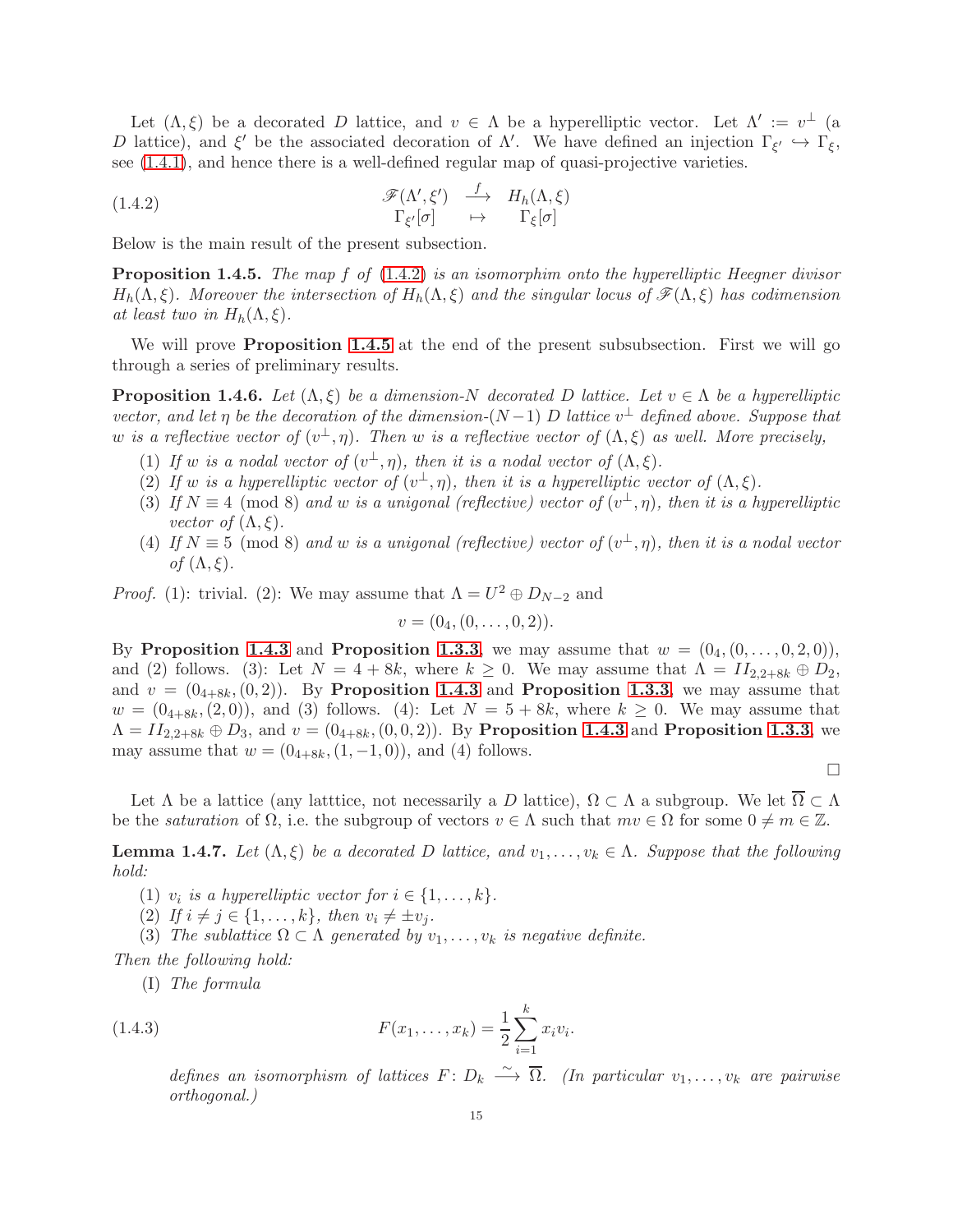(II) A vector  $v \in \Omega$  is hyperelliptic if and only if  $v = \pm v_i$  for some  $i \in \{1, ..., k\}$ .

*Proof.* Let  $u, w \in \overline{\Omega}$  be hyperelliptic vectors, and suppose that  $u \neq \pm w$ . We will prove that  $(u, w) = 0$ . In fact

$$
-4 = u2 = (w + u - w, u) = (w, u) + 2\left(\frac{u - w}{2}, u\right),
$$

and since  $(u-w)/2 \in \Lambda$  and  $\text{div}(u) = 2$ , it follows that  $(u, w) \in 4\mathbb{Z}$ . The vectors  $u, w$  span a rank-2 negative definite sublattice of  $\Lambda$  (the lattice has rank 2 because  $u \neq \pm w$ , and it is negative definite by Item (3)), and hence the determinant of the Gram matrix associated to the basis  $\{u, w\}$  is strictly positive. Since  $-4 = u^2 = w^2$  and  $(u, w) \in 4\mathbb{Z}$ , it follows that  $(u, w) = 0$ . In particular  $(v_i, v_j) = 0$ for  $i, j \in \{1, ..., k\}$ , and hence  $\Omega$  has rank k. The vector  $(\sum_{i=1}^{k} x_i v_i)/2$  belongs to  $\overline{\Omega}$  whenever  $\sum_{i=1}^{k} x_i$  is even, because  $(v_i + v_j)/2 \in \overline{\Omega}$ . It follows that  $(1.4.3)$  defines an isomorphism between  $D_k$  and the sublattice  $F(D_k) \subset \overline{\Omega}$ . Suppose that  $F(D_k) \neq \overline{\Omega}$ ; since  $\det(D_k) = (-1)^k 4$ , it follows that  $\overline{\Omega}$  is unimodular, and that contradicts the hypothesis that each  $v_i$  has divisibility 2. Thus  $F(D_k) = \overline{\Omega}$ , and this proves Item (I). Let us prove Item (II). Let  $v \in \overline{\Omega}$  be a hyperelliptic vector, and suppose that  $v \neq \pm v_i$  for all  $i \in \{1, ..., k\}$ . As proved above, it follows that  $(v, v_i) = 0$  for  $i \in \{1, \ldots, k\}$ ; that is a contradiction because the negative definite Q-vector space  $\Omega_{\mathbb{Q}}$  is generated (over  $\mathbb{Q}$ ) by  $v_1, \ldots, v_k$ .

<span id="page-15-0"></span>**Proposition 1.4.8.** Let  $(\Lambda, \xi)$  be a decorated D lattice. The hyperelliptic Heegner divisor  $H_h(\Lambda, \xi)$ is normal.

*Proof.* By definition  $H_h(\Lambda, \xi) = \Gamma_{\xi} \setminus \mathscr{H}_h(\Lambda, \xi)$ . Let  $p \in H_h(\Lambda, \xi)$ , and  $[\sigma] \in \mathscr{H}_h(\Lambda, \xi)$  be a representative of p. Let  $\text{Stab}([\sigma]) < \Gamma_{\xi}$  be the stabilizer of the line  $[\sigma]$ . By construction we have the following isomorphisms of analytic germs:

(1.4.4) 
$$
(\mathscr{F}(\Lambda,\xi),p) \cong (\text{Stab}([\sigma])\backslash \mathscr{D}_{\Lambda}^+, \overline{[\sigma]}),
$$

(1.4.5) 
$$
(H_h(\Lambda,\xi),p) \cong (\mathrm{Stab}([\sigma])\backslash \mathscr{H}_h(\Lambda,\xi),\overline{[\sigma]}).
$$

Since  $\sigma^{\perp} \cap \Lambda_{\mathbb{R}}$  is negative definite, the set of hyperelliptic vectors  $v \in \sigma^{\perp} \cap \Lambda$  is finite (and nonempty). Let  $\{v_1, \ldots, v_k\}$  be a maximal collection of such vectors with the property that  $v_i \neq \pm v_j$ for  $i \neq j$ . Let  $\Omega_{\sigma} \subset \Lambda$  be the subgroup generated by  $v_1, \ldots, v_k$ . As noticed above, the restriction of the quadratic form to  $\Omega_{\sigma}$  is negative definite. Thus the hypotheses of **Lemma [1.4.7](#page-14-3)** are satisfied, and hence the saturation  $\overline{\Omega}_{\sigma}$  is isomorphic (as lattice) to  $D_k$ . (Notice that by **Lemma [1.4.7](#page-14-3)**,  $\Omega_{\sigma}$ is independent of the choice of a maximal collection as above.) Let  $R'_{\sigma}$  be the set of  $r \in \overline{\Omega}_{\sigma}$  such that  $r^2 = -2$ , and let  $R''_{\sigma}$  be the set of hyperelliptic vectors of  $\overline{\Omega}_{\sigma}$ . Then

$$
R'_{\sigma} = \{ ((-1)^{m_i} v_i + (-1)^{m_j} v_j)/2 \mid 1 \le i < j \le k \}, \quad R''_{\sigma} = \{ (-1)^{m_i} v_i \mid 1 \le i \le k \}.
$$

(The last equality holds by **Lemma [1.4.7](#page-14-3)**.) Let  $R_{\sigma} := R'_{\sigma} \cup R''_{\sigma}$ . Notice that  $\rho_r \in \Gamma_{\xi}$  for all  $r \in R_{\sigma}$ . Let  $W_{\sigma}, W'_{\sigma}, W''_{\sigma} < \text{Stab}([\sigma])$  be the subgroups generated by the reflections  $\rho_r$  for  $r \in R_{\sigma}, r \in R'_{\sigma}$ , and  $r \in R''_{\sigma}$  respectively. Clearly  $W_{\sigma}$  is a normal subgroup of  $\text{Stab}([\sigma])$ ; let  $G_{\sigma} := \text{Stab}([\sigma])/W_{\sigma}$ . Then  $G_{\sigma}$  acts on  $W_{\sigma} \backslash \mathscr{D}_{\Lambda}^+$  $\mathcal{M}_{\Lambda}^+$ , and on  $W_{\sigma}\backslash\mathscr{H}_{h}(\Lambda,\xi)$ . The analytic germ  $(Stab([\sigma])\backslash\mathscr{H}_{h}(\Lambda,\xi),\overline{[\sigma]})$  is isomorphic to the germ at  $[\sigma]$  of  $W_{\sigma}\setminus\mathscr{H}_h(\Lambda, \xi)$  modulo the action of  $G_{\sigma}$ . Hence it suffices to prove that  $W_{\sigma} \backslash \mathscr{H}_h(\Lambda, \xi)$  is smooth in a neighborhhod of  $\overline{[\sigma]}$ .

We identify each  $r \in R_{\sigma}$  with  $F^{-1}(r) \in \mathbb{C}^k$ , where F is the isometry of [\(1.4.3\)](#page-14-2), and we denote it by r. Thus  $r \in R'_{\sigma}$   $r \in R''_{\sigma}$  are of the form

$$
(0, \ldots, 0, \pm 1, 0, \ldots, 0, \pm 1, 0, \ldots, 0), \qquad (0, \ldots, 0, \pm 2, 0, \ldots, 0)
$$

respectively. The action of  $W_{\sigma}$  is trivial on  $\Omega_{\sigma}^{\perp}$ . It follows that there exist local analytic coordinates  $(\mathbf{x}, \mathbf{t}) = ((x_1, \dots, x_k), \mathbf{t})$  on  $\mathscr{D}_{\Lambda}^+$ <sup>+</sup>, centered at  $[\sigma]$ , such that  $x_i = 0$  is a local equation of  $v_i^{\perp} \cap \mathscr{D}_{\Lambda}^+$ Λ ,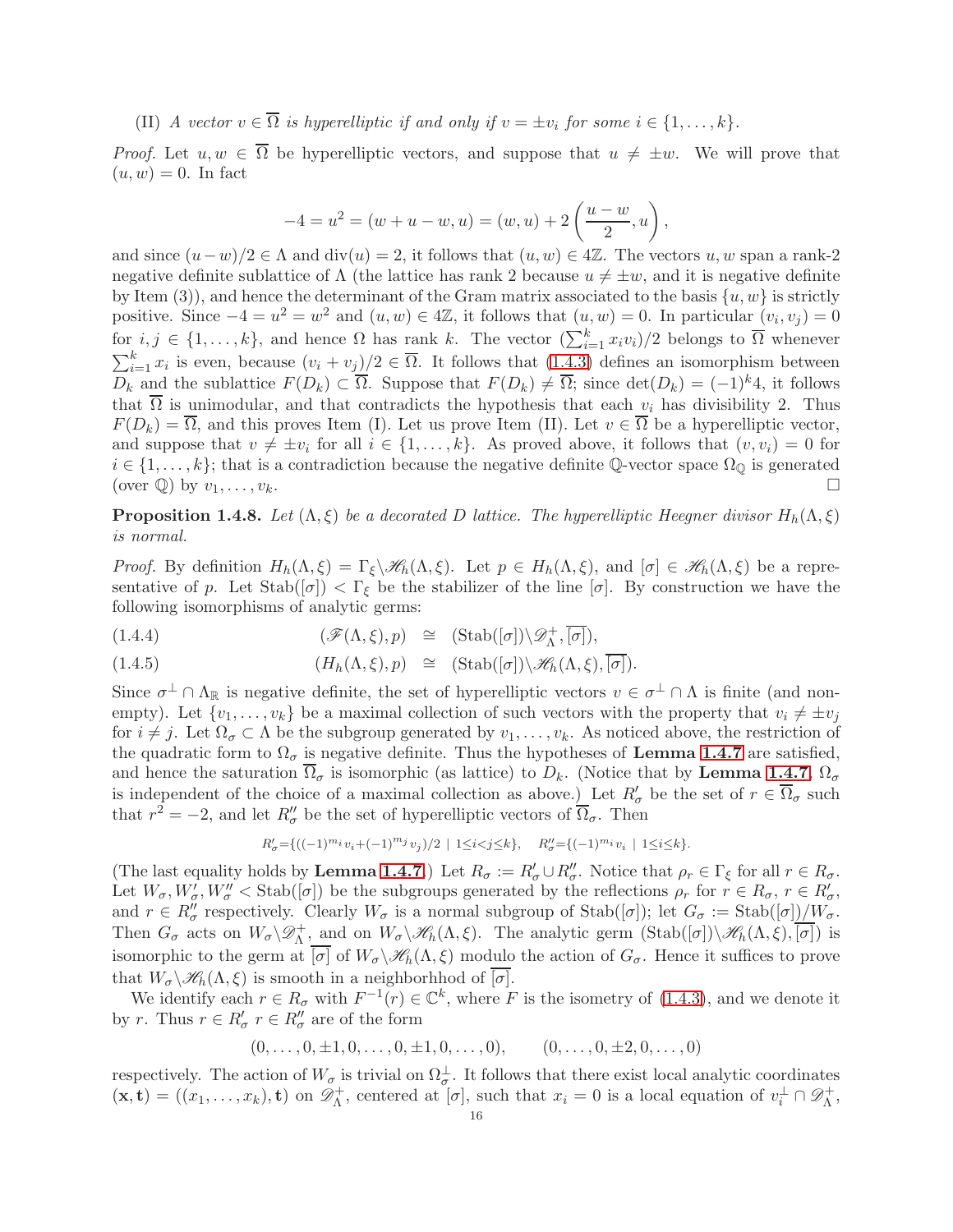and

$$
\rho_r(\mathbf{x}, \mathbf{t}) = (\mathbf{x} - \frac{2(\mathbf{x}, r)}{r^2}r, \mathbf{t}),
$$

where  $(x, r)$  is the opposite of the standard euclidean product of x and r.

In order to describe  $W_{\sigma}\backslash\mathscr{D}^+_{\Lambda}$  and  $W_{\sigma}\backslash\mathscr{H}_h(\Lambda,\xi)$ , we first take the quotient by the normal subgroup  $W''_{\sigma}$ , and then we act by  $\overline{W'_{\sigma}}/W''_{\sigma}$  on the quotient. Local analytic coordinates on  $W''_{\sigma}\setminus \mathscr{D}^+_{\Lambda}$  $\Lambda^+$  are  $(y_1,\ldots,y_k,\mathbf{t})$ , where  $y_i=x_i^2$ . The action of  $W'_{\sigma}/W''_{\sigma}$  on  $(y_1,\ldots,y_k)$  is the standard representation of the symmetric group  $\mathscr{S}_k$ . Thus local analytic coordinates on  $W_{\sigma}\backslash \mathscr{D}_{\Lambda}^+$  $\mathcal{L}_{\Lambda}^+$  are  $(\tau_1, \ldots, \tau_k, \mathbf{t})$ , where  $\tau_i$  is the degree-i elementary symmetric function in  $y_1, \ldots, y_k$ . In particular  $W_{\sigma} \backslash \mathscr{D}_{\Lambda}^+$  $\Lambda$ <sup>+</sup> is smooth in a neighborhhod of  $\overline{\sigma}$ . Since a local equation of  $\mathscr{H}_h(\Lambda,\xi)$  is given by  $x_1 \cdot \ldots \cdot x_k = 0$ , a local equation of  $W_{\sigma}\setminus\mathscr{H}_{h}(\Lambda,\xi)$  in  $W_{\sigma}\setminus\mathscr{D}_{\Lambda}^{+}$  is  $\tau_{k}=0$ . We have proved that  $W_{\sigma}\setminus\mathscr{H}_{h}(\Lambda,\xi)$  is smooth in a neighborhhod of  $[\sigma]$ , as claimed.

*Proof of Proposition [1.4.5](#page-14-1).* We adopt the notation introduced in the proof of Proposition **[1.4.8](#page-15-0)**. We start by noting that f is surjective by definition. The composition of f and the inclusion  $H_h(\Lambda,\xi) \hookrightarrow \mathscr{F}^*(\Lambda,\xi)$  extends to a regular map

$$
\varphi \colon \mathscr{F}^*(\Lambda', \xi') \longrightarrow \mathscr{F}^*(\Lambda, \xi),
$$

compatible with the Baily-Borel boundaries. Since the Baily-Borel compactifications are projective it follows that f is a projective map. By Claim [1.4.4](#page-13-2), the fiber of f at the equivalence class represented by  $\sigma \in \mathscr{H}_h(\Lambda, \xi)$  is identified with the set of hyperelliptic vectors  $v \in \Omega_{\sigma}$ , modulo the action of Stab( $[\sigma]$ ) (notice that  $-\text{Id}_{\Lambda} \in \text{Stab}([\sigma])$ ). Hence the proof of **Proposition [1.4.8](#page-15-0)** shows that the fiber of f is a singleton, in particular f is birational. Now  $H_h(\Lambda,\xi)$  is normal by **Proposition [1.4.8](#page-15-0)**; since  $f$  is birational and projective, it follows that it is an isomorphism.

It remains to prove that the intersection of  $H_h(\Lambda,\xi)$  and the singular locus of  $\mathscr{F}(\Lambda,\xi)$  has codimension at least 2 in  $H_h(\Lambda, \xi)$ . Suppose the contrary: we will reach a contradiction. Since  $\mathscr{F}(\Lambda, \xi)$ is normal, there is an irreducible component Z of  $H_h(\Lambda,\xi) \cap \text{sing } \mathscr{F}(\Lambda,\xi)$  which has codimension 1 in  $H_h(\Lambda,\xi)$ . Let  $v \in \Lambda$  be a hyperelliptic vector, and  $\eta$  the decoration of the D lattice  $v^{\perp}$  associated to ξ. Let  $\pi: \mathcal{D}_{v^{\perp}}^+ \longrightarrow H_h(\Lambda, \xi)$  be the natural map; we have proved that  $\pi$  is the quotient map for the action of  $\Gamma_{\eta}$  on  $\mathscr{D}_{v^{\perp}}^{+}$ . Now let  $\widetilde{Z} \subset \mathscr{D}_{v^{\perp}}^{+}$  be an irreducible component of  $\pi^{-1}Z$ . If  $[\sigma] \in \widetilde{Z}$ , then

$$
Stab([\sigma]) \supsetneq \langle \rho_v, -1_\Lambda \rangle
$$

because  $\pi([\sigma])$  is a singular point of  $\mathscr{F}(\Lambda, \xi)$ . We distinguish between the two cases:

- (1) For very general  $[\sigma] \in \tilde{Z}$ , the set of hyperelliptic vectors in  $\sigma^{\perp}$  is  $\{v, -v\}$ .
- (2) For very general  $[\sigma] \in \tilde{Z}$ , the set of hyperelliptic vectors in  $\sigma^{\perp}$  has cardinality strictly greater than two.

Assume that (1) holds, and let  $[\sigma] \in \widetilde{Z}$  be very general. Let  $g \in (\text{Stab}([\sigma]) \setminus \langle \rho_v , -1_A \rangle)$ . Then  $g(v) =$  $\pm v$ , and hence multiplying g by  $\rho_v$  if necessary, we may assume that  $g(v) = v$ , i.e.  $g|_{v^\perp} \in \Gamma_\eta$ . Now  $g|_{v^{\perp}}$  fixes every point of  $\widetilde{Z}$ , which has codimension 1 in  $\mathscr{D}_{v^{\perp}}^{+}$ . It follows that  $g|_{v^{\perp}} = \pm \rho_{w}^{v^{\perp}}$ , where w is a reflective vector of  $(v^{\perp}, \eta)$ , and  $\rho_w^{v^{\perp}}$  denotes the associated reflection of  $v^{\perp}$ . By **Proposition [1.4.6](#page-14-4)** the vector w is a reflective vector of  $(\Lambda, \xi)$  as well; it follows that  $g = \rho_w$ . Thus  $\widetilde{Z} = v^{\perp} \cap w^{\perp} \cap \mathscr{D}_{\Lambda}^{+}$ Λ , and hence  $\text{Stab}([\sigma]) = \langle \rho_v, \rho_w, -1_\Lambda \rangle$  for a very general  $[\sigma] \in \tilde{Z}$ . It follows that if  $[\sigma] \in \tilde{Z}$  is very general, then  $\mathscr{F}(\Lambda,\xi)$  is smooth at  $\pi([\sigma])$ , and that contradicts our assumption.

Lastly, assume that (2) holds. Let  $[\sigma] \in \widetilde{Z}$  be very general. Since  $\widetilde{Z}$  has codimension two in  $\mathscr{D}^+_{\Lambda}$ , Λ the set of hyperelliptic vectors in  $\sigma^{\perp}$  is equal to  $\{\pm v_1, \pm v_2\}$ , where  $v_1, v_2$  are orthogonal hyperelliptic vectors, and moreover  $\text{Stab}([\sigma]) = \langle \rho_{v_1}, \rho_{v_2}, -1_\Lambda \rangle$ . As shown in the proof of **Proposition [1.4.8](#page-15-0)**, it follows that  $\mathscr{F}(\Lambda,\xi)$  is smooth at  $\pi([\sigma])$ , and that contradicts our assumption.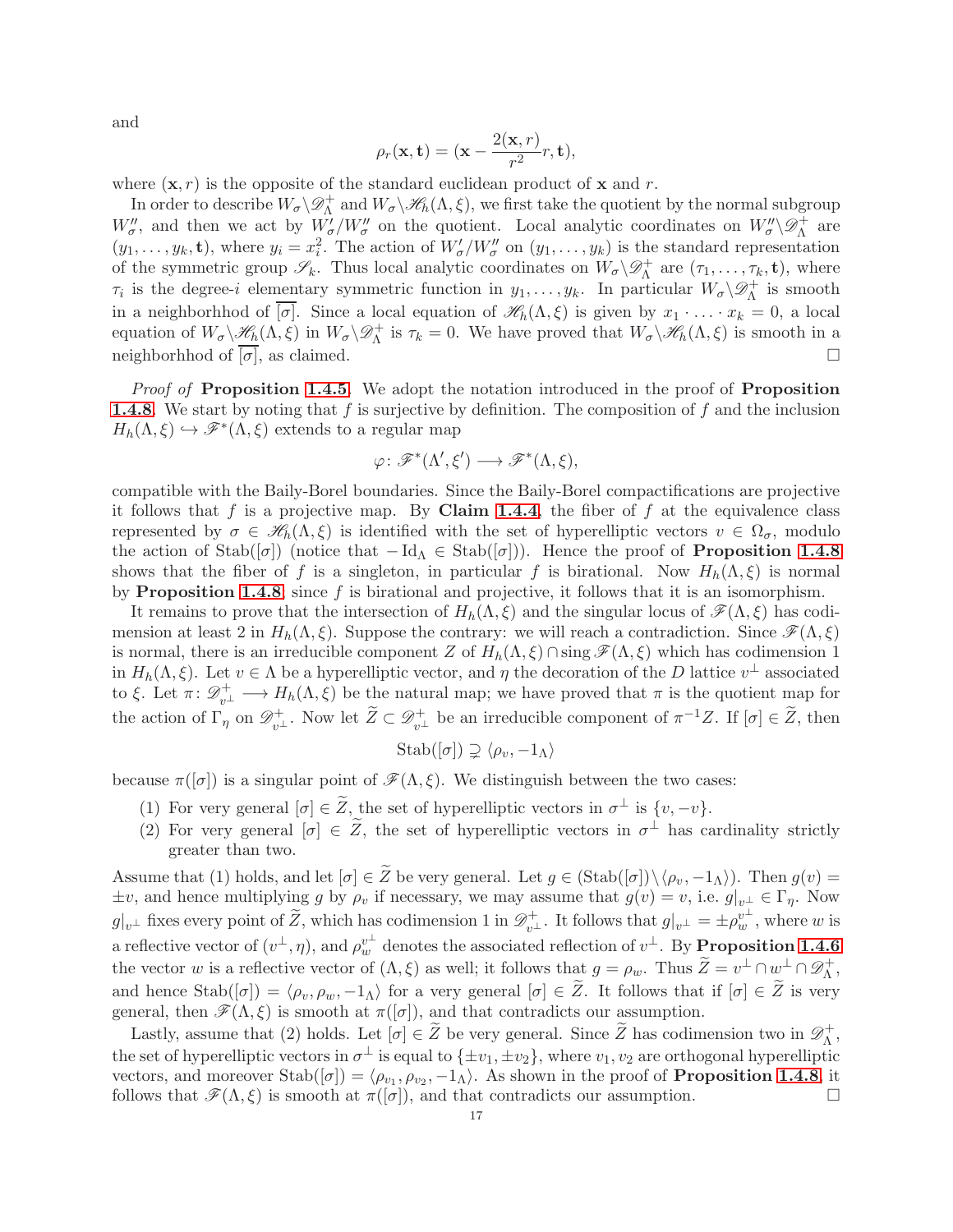### <span id="page-17-4"></span>1.5. Reflective unigonal divisors.

1.5.1.  $N \equiv 3 \pmod{8}$ . Let  $(\Lambda, \xi)$  be a decorated D lattice of dimension  $N \equiv 3 \pmod{8}$ . Let  $N = 8k + 3$ , where  $k \geq 0$ . Let  $v \in \Lambda$  be a unigonal vector, i.e.  $v^2 = -4$  and  $\text{div}(v) = 4$ . Then  $\Lambda = \langle v \rangle \oplus v^{\perp}$ . Since det  $\Lambda = -4$ , it follows that  $v^{\perp}$  is unimodular. Thus

<span id="page-17-2"></span>
$$
(1.5.1) \t\t v^{\perp} \cong II_{2,2+8k}.
$$

Given  $g \in O^+(II_{2,2+8k})$ , let  $\tilde{g} \in O(\Lambda)$  be the isometry such that

(1.5.2) 
$$
\widetilde{g}(v) = v, \qquad \widetilde{g}|_{v^{\perp}} = g.
$$

Then  $\widetilde{g} \in O^+(\Lambda)$  because  $g \in O^+(II_{2,2+8k})$ , and  $\widetilde{g} \in O(\Lambda)$  because  $A_\Lambda$  is generated by  $v^*$ . Thus we have an injection of groups

(1.5.3) 
$$
O^+(II_{2,2+8k}) \rightarrow \Gamma_{\xi}
$$

$$
g \rightarrow \tilde{g}
$$

It follows that the injection  $\mathscr{D}_{v^{\perp}}^{+} \hookrightarrow \mathscr{D}_{\Lambda}^{+}$  $\Lambda$ <sup>+</sup> descends to a regular map

<span id="page-17-1"></span>(1.5.4) 
$$
\mathscr{F}_{II_{2,2+8k}}(O^+(II_{2,2+8k})) \stackrel{l}{\longrightarrow} H_u(\Lambda,\xi).
$$

<span id="page-17-0"></span>**Proposition 1.5.1.** Let  $(\Lambda, \xi)$  be a decorated D lattice of dimension  $N \equiv 3 \pmod{8}$ , and let  $N = 8k+3$ , where  $k \geq 0$ . The map l in [\(1.5.4\)](#page-17-1) is an isomorphim onto the unigonal Heegner divisor  $H_u(\Lambda,\xi)$ . Moreover the intersection of  $H_u(\Lambda,\xi)$  and the singular locus of  $\mathscr{F}(\Lambda,\xi)$  has codimension at least two in  $H_u(\Lambda,\xi)$ .

*Proof.* The map l is finite (see the proof of **Proposition [1.4.5](#page-14-1)**), and it has degree 1 because  $-\text{Id}_{\Lambda} \in \Gamma_{\xi}$ . Thus, in order to prove that l is an isomorphim, it suffices to prove that  $H_u(\Lambda, \xi)$ is normal. We claim that the pre-Heegner divisor  $\mathcal{H}_u(\Lambda, \xi)$  is smooth, i.e. that if  $v_1, v_2$  are nonproportional unigonal vectors, then  $v_1^{\perp} \cap v_2^{\perp} \cap \mathscr{D}_{\Lambda}^+ = \emptyset$ . In fact, suppose the contrary. Then  $v_1, v_2$ span a negative-definite rank-2 sublattice of  $\Lambda$ ; since  $v_i^2 = -4$  and  $(v_1, v_2) \in 4\mathbb{Z}$ , it follows that  $v_1 \perp v_2$ . On the other hand  $v_1^{\perp} \cong H_{2,2+8k}$  by [\(1.5.1\)](#page-17-2), and hence  $v_1^{\perp}$  does not contain a primitive vector of divisibility greater than 1. This proves that  $\mathcal{H}_u(\Lambda, \xi)$  is smooth, and hence  $H_u(\Lambda, \xi)$  =  $\Gamma_{\xi} \backslash \mathscr{H}_u(\Lambda, \xi)$  is normal.

The proof that  $H_u(\Lambda, \xi) \cap \text{sing }\mathscr{F}(\Lambda, \xi)$  has codimension at least two in  $H_u(\Lambda, \xi)$  is similar to the analogous statement for  $H_h(\Lambda, \xi)$ , see **Proposition [1.4.5](#page-14-1)**. We leave details to the reader.

In order to simplify notation, from now on we let

(1.5.5) 
$$
\mathscr{F}(II_{2,2+8k}) := \mathscr{F}_{II_{2,2+8k}}(O^+(II_{2,2+8k}))).
$$

A vector  $v \in H_{2,2+8k}$  is nodal if it has square  $-2$ . By Eichler's Criterion, i.e. **Proposition [1.3.2](#page-10-2)**, any two nodal vectors of  $II_{2,2+8k}$  are  $O^+(II_{2,2+8k})$ -equivalent. We let  $H_n(II_{2,2+8k})$  be the Heegner divisor of  $\mathscr{F}(II_{2,2+8k})$  corresponding to a nodal  $v \in II_{2,2+8k}$ .

<span id="page-17-5"></span>1.5.2.  $N \equiv 4 \pmod{8}$ . Let  $(\Lambda, \xi)$  be a decorated D lattice of dimension  $N \equiv 4 \pmod{8}$ . Let  $N = 8k + 4$ , where  $k \geq 0$ . Let  $v \in \Lambda$  be a unigonal vector, i.e.  $v^2 = -2$  and  $\text{div}(v) = 2$ . Then  $\Lambda = \langle v \rangle \oplus v^{\perp}$ . Moreover

<span id="page-17-3"></span>
$$
(1.5.6) \t\t v^{\perp} \cong II_{2,2+8k} \oplus A_1.
$$

In fact  $A_{\Lambda} = \mathbb{Z}/(2) \oplus A_{v^{\perp}}$ , where a generator of the first summand has square  $-1/2$  modulo 2 $\mathbb{Z}$ . It follows that the discriminat group of  $v^{\perp}$  is  $\mathbb{Z}/(2)$ , and a generator has square  $-1/2$  modulo  $2\mathbb{Z}$ . Thus  $v^{\perp}$  and  $U^2 \oplus E_8^k \oplus A_1$  have the same signature and isomorphic discriminant groups; thus  $(1.5.6)$ follows from Theorem 1.13.2 of [\[Nik80\]](#page-61-19). Given  $g \in O^+(v^{\perp})$ , let  $\tilde{g} \in O(\Lambda)$  be the isometry such that

(1.5.7) 
$$
\widetilde{g}(v) = v, \quad \widetilde{g}|_{v^{\perp}} = g.
$$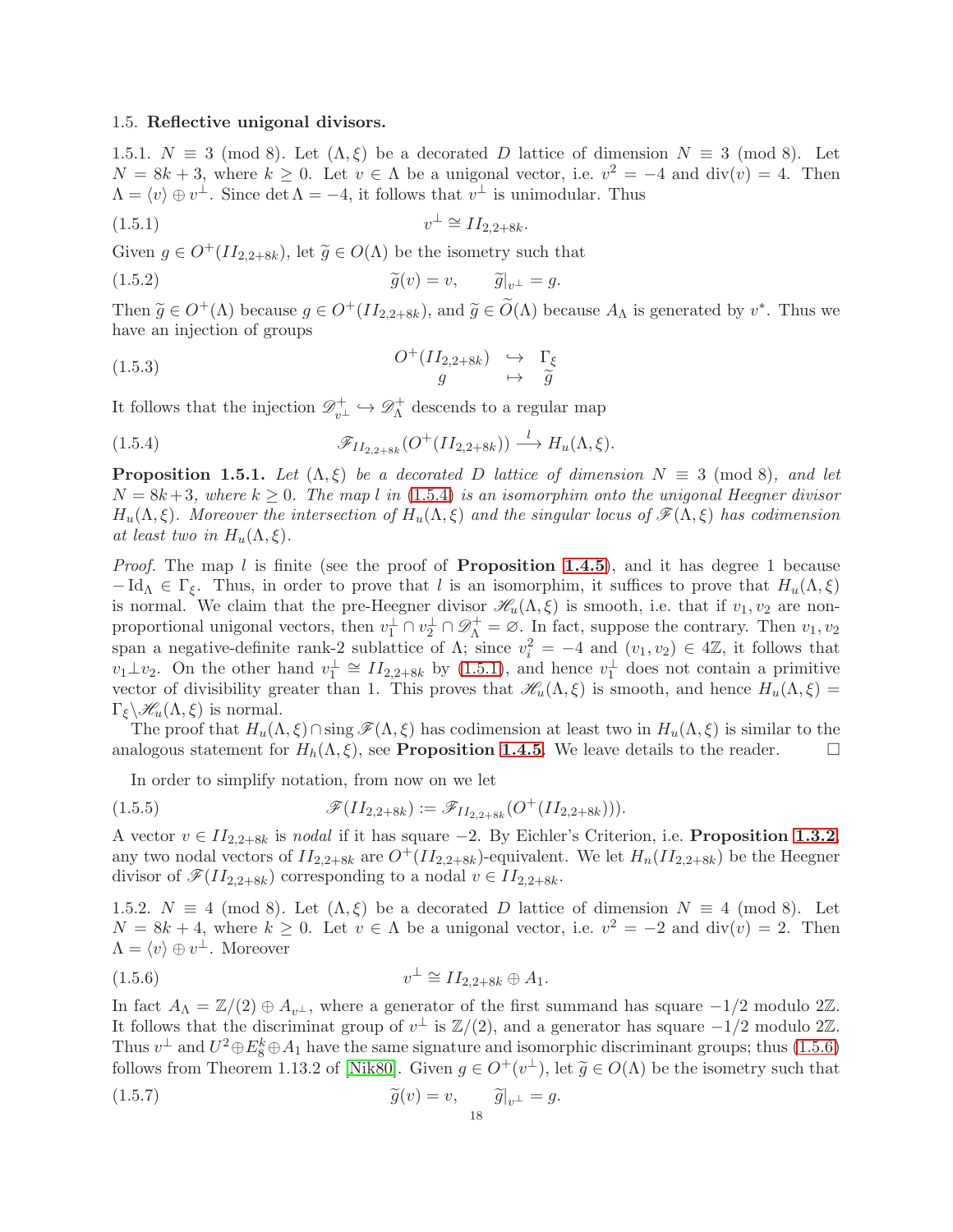Then  $\widetilde{g} \in O^+(\Lambda)$  because  $g \in O^+(v^{\perp})$ , and  $\widetilde{g} \in \widetilde{O}(\Lambda)$  because  $O(v^{\perp}) = \widetilde{O}(v^{\perp})$ , and  $A_{\Lambda} = A_{v^{\perp}} \oplus \langle v^* \rangle$ . Thus we have an injection of groups

(1.5.8) 
$$
O^+(II_{2,2+8k} \oplus A_1) \rightarrow \Gamma_{\xi}
$$

$$
g \rightarrow \tilde{g}
$$

It follows that the injection  $\mathscr{D}_{v^{\perp}}^+ \hookrightarrow \mathscr{D}_{\Lambda}^+$  $\Lambda$ <sup>+</sup> descends to a regular map

<span id="page-18-1"></span>(1.5.9) 
$$
\mathscr{F}_{II_{2,2+8k}\oplus A_1}(O^+(II_{2,2+8k}\oplus A_1)\xrightarrow{m} H_u(\Lambda,\xi).
$$

<span id="page-18-0"></span>**Proposition 1.5.2.** Let  $(\Lambda, \xi)$  be a decorated D lattice of dimension  $N \equiv 4 \pmod{8}$ , and let  $N = 8k + 4$ , where  $k \geq 0$ . The map m in [\(1.5.9\)](#page-18-1) is an isomorphim onto the unigonal Heegner divisor  $H_u(\Lambda,\xi)$ . Moreover the intersection of  $H_u(\Lambda,\xi)$  and the singular locus of  $\mathscr{F}(\Lambda,\xi)$  has codimension at least two in  $H_u(\Lambda,\xi)$ .

*Proof.* Arguing as in the proof of **Proposition [1.5.1](#page-17-0)**, we conclude that, in order to prove that m is an isomorphim, it suffices to show that  $H_u(\Lambda, \xi)$  is normal. Let  $[\sigma] \in \mathscr{H}_u(\Lambda, \xi)$ ; we will prove that  $H_u(\Lambda,\xi)$  is normal at the point representing the  $\Gamma_{\xi}$ -orbit of  $[\sigma]$ . Let  $v_1,\ldots,v_n \in \sigma^{\perp}$  be a set of pairwise non-proportional unigonal vectors; we claim that  $n \leq 2$ . In fact, let  $i \neq j \in \{1, \ldots, n\}$ . Then  $\langle v_i, v_j \rangle$  is a rank-2 negative-definite sublattice of  $\Lambda$ ; since  $v_i^2 = v_j^2 = -2$  and  $(v_i, v_j) \in 2\mathbb{Z}$ , it follows that  $v_i \perp v_j$ . Thus distinct vectors  $v_i$  are orthogonal. Now suppose that  $n \geq 3$ . It follows from [\(1.5.6\)](#page-17-3) that  $\langle v_1, v_2 \rangle^{\perp} \cong U^2 \oplus E_8^k$ , and hence  $\langle v_1, v_2 \rangle$  can not contain a primitive vector of divisibility greater than 1. This proves that  $n \leq 2$ . It follows that either  $\mathcal{H}_u(\Lambda, \xi)$  is smooth at  $[\sigma]$ , i.e., up to  $\pm$ , there is a unique unigonal vector perpendicular to  $\sigma$ , or  $\mathscr{H}_u(\Lambda,\xi)$  in a neighborhood of  $[\sigma]$  is a normal crossings divisor with two components, i.e., up to  $\pm$ , there are two vectors perpendicular to  $\sigma$ . Suppose that the former holds; then  $H_u(\Lambda,\xi)$  has a quotient singularity at the point representing  $\Gamma_{\xi}[\sigma]$ , and hence is normal at that point. Suppose that the latter holds, and let  $v_1, v_2 \in \sigma^{\perp}$  be a maximal set of non-proportional unigonal vectors, i.e. such that in a neighborhood of  $[\sigma]$ , the pre-Heegner divisor  $\mathscr{H}_u(\Lambda, \xi)$  equals  $(v_1^{\perp} \cap \mathscr{D}_{\Lambda}^+$  $(v_1^+) + (v_2^{\perp} \cap \mathscr{D}_{\Lambda}^+)$  $\chi_{\Lambda}^{+}$ ). The vectors  $\pm v_1 \pm v_2$  are hyperelliptic, and any hyperelliptic vector in  $\mathbb{Z}v_1 + \mathbb{Z}v_2$  is of this kind. Let  $\text{Stab}([\sigma]) < \Gamma_{\xi}$  be the stabilizer of  $[\sigma]$ , and  $G \triangleleft \text{Stab}([\sigma])$  be the normal subgroup generated by the reflections  $\rho_v$  for v a hyperelliptic vector of  $\mathbb{Z}v_1 + \mathbb{Z}v_2$ . The quotient  $G\setminus\mathscr{H}_u(\Lambda,\xi)$  is smooth at the orbit of  $[\sigma]$  because  $\rho_{v_1\pm v_2}(v_i) = \mp v_{3-i}$  for  $i = 1, 2$ . The stabilizer Stab([ $\sigma$ ]) acts on  $G\setminus\mathscr{H}_u(\Lambda, \xi)$ , and the analytic germ of  $H_u(\Lambda, \xi)$  a  $\Gamma_{\xi}[\sigma]$  is isomorphic to the germ of  $G\setminus\mathscr{H}_u(\Lambda, \xi)$  modulo Stab $([\sigma])/G$  at the orbit of  $G[\sigma]$ ; thus  $H_u(\Lambda, \xi)$  has a quotient singularity at  $\Gamma_{\xi}[\sigma]$ , and hence is normal at that point.

The proof that  $H_u(\Lambda, \xi) \cap \text{sing }\mathscr{F}(\Lambda, \xi)$  has codimension at least two in  $H_u(\Lambda, \xi)$  is similar to the analogous statement for  $H_h(\Lambda, \xi)$ , see **Proposition [1.4.5](#page-14-1)**. We leave details to the reader.  $\Box$ 

In order to simplify notation, from now on we let

$$
(1.5.10) \t\t \mathscr{F}(II_{2,2+8k} \oplus A_1) := \mathscr{F}_{II_{2,2+8k} \oplus A_1}(O^+(II_{2,2+8k} \oplus A_1))).
$$

A vector  $v \text{ } \in II_{2,2+8k} \oplus A_1$  is nodal if it has square  $-2$  and divisibility 1, it is unigonal if it has square −2 and divisibility 2. By Eichler's Criterion, i.e. **Proposition [1.3.2](#page-10-2)**, any two nodal vectors of  $II_{2,2+8k} \oplus A_1$  are  $O^+(II_{2,2+8k} \oplus A_1)$ -equivalent, and similarly for any two unigonal vectors. We let  $H_n(II_{2,2+8k} \oplus A_1)$  and  $H_u(II_{2,2+8k} \oplus A_1)$  be the Heegner divisor of  $\mathscr{F}(II_{2,2+8k} \oplus A_1)$  corresponding to a nodal or unigonal  $v \in II_{2,2+8k} \oplus A_1$  respectively.

One describes the Heegner divisor  $H_u(II_{2,2+8k} \oplus A_1)$  proceeding as in **Subsubsection [1.5.1](#page-17-4)**. In fact, let  $v \in (II_{2,2+8k} \oplus A_1)$  be a unigonal vector. Then  $(II_{2,2+8k} \oplus A_1) = \langle v \rangle \oplus v^{\perp}$ , and  $v^{\perp} \cong II_{2,2+8k}$ is unimodular. Given  $g \in O^+(II_{2,2+8k})$ , let  $\tilde{g} \in O(II_{2,2+8k} \oplus A_1)$  be the isometry which fixes v, and restricts to g on  $v^{\perp}$ . Then  $\tilde{g} \in O^+(II_{2,2+8k} \oplus A_1)$ , and we have an injection of groups

(1.5.11) 
$$
O^+(II_{2,2+8k}) \underset{g}{\hookrightarrow} O^+(II_{2,2+8k} \oplus A_1)
$$

$$
\xrightarrow[19]{ } O^+(II_{2,2+8k})
$$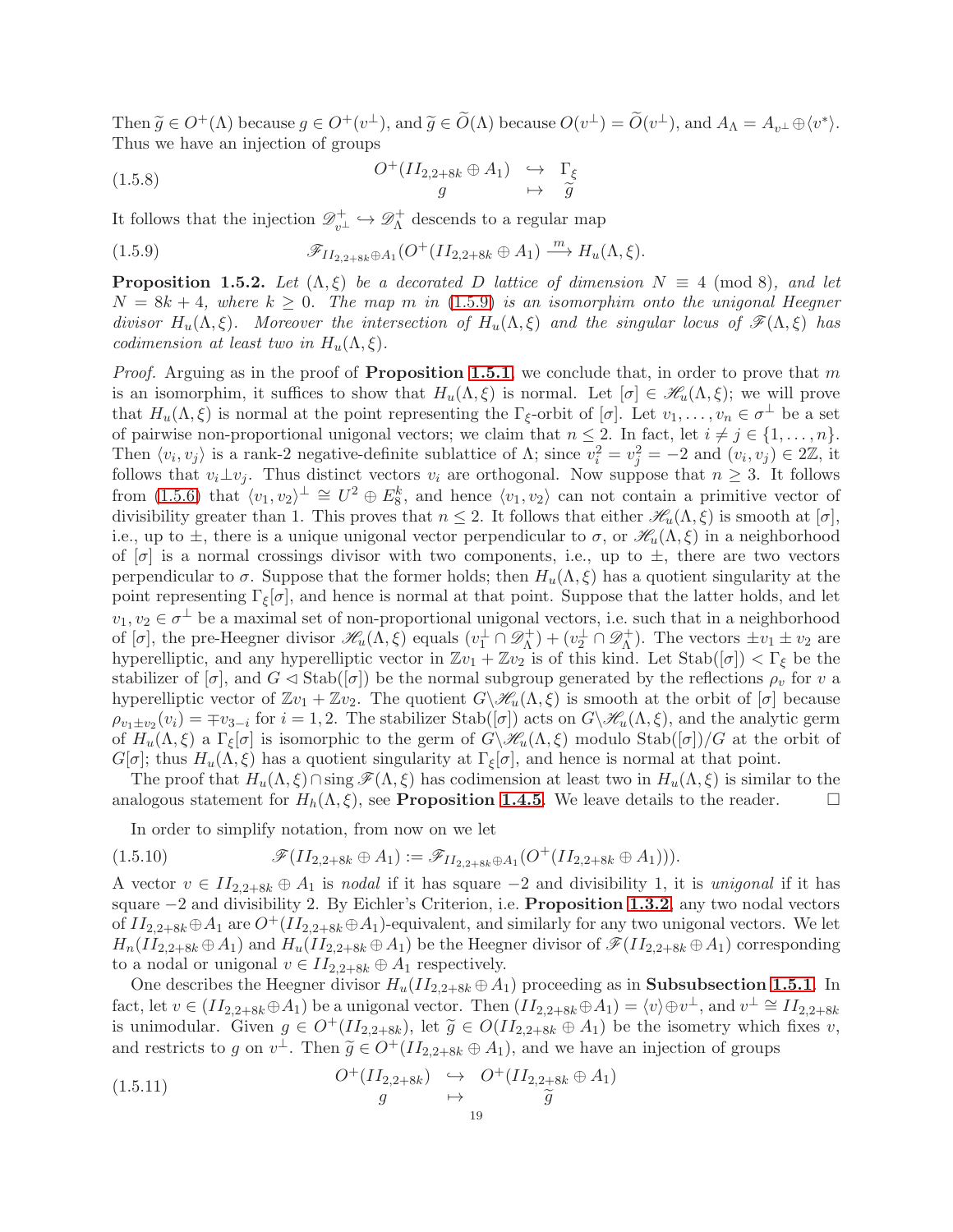It follows that the injection  $\mathscr{D}_{v^{\perp}}^+ \hookrightarrow \mathscr{D}_{\Lambda}^+$  $\Lambda$ <sup>+</sup> descends to a regular map

<span id="page-19-0"></span>
$$
\mathscr{F}(II_{2,2+8k}) \stackrel{p}{\longrightarrow} H_u(II_{2,2+8k} \oplus A_1).
$$

The proof of the result below is similar to the proof of **Proposition [1.5.1](#page-17-0)**; we leave details to the reader.

**Proposition 1.5.3.** Let  $k \geq 0$ . The map p of [\(1.5.12\)](#page-19-0) is an isomorphim onto the unigonal Heegner divisor  $H_u(II_{2,2+8k} \oplus A_1)$ . Moreover the intersection of  $H_u(II_{2,2+8k} \oplus A_1)$  and the singular locus of  $\mathscr{F}(II_{2,2+8k} \oplus A_1)$  has codimension at least two in  $H_u(II_{2,2+8k} \oplus A_1)$ .

1.6. The (non-reflective) unigonal divisors for  $N \equiv 5 \pmod{8}$ . Let  $(\Lambda, \xi)$  be a decorated D lattice of dimension  $N \equiv 5 \pmod{8}$ . Let  $N = 8k + 5$ , where  $k \geq 0$ ; thus  $\Lambda \cong \Pi_{2,2+8k} \oplus D_3$ . Let  $v \in \Lambda$  be a unigonal vector, i.e.  $v^2 = -12$  and  $\text{div}(v) = 4$ . Then

<span id="page-19-3"></span>
$$
(1.6.1) \t\t v^{\perp} \cong II_{2,2+8k} \oplus A_2.
$$

In fact, the above isomorphism is clearly verified if  $v = (0_{4+8k}, (2, 2, 2))$ , and since the set of unigonal vectors is a single  $O(\Lambda)$ -orbit, it holds for any unigonal v. Given  $g \in \widetilde{O}^+(\nu^{\perp})$ , let  $\widetilde{g} \in O(\Lambda)$  be the isometry such that  $\widetilde{g}(v) = v$ , and  $\widetilde{g}|_{v^\perp} = g$ . Then  $\widetilde{g} \in O^+(\Lambda)$  because  $g \in O^+(v^\perp)$ , and  $\widetilde{g} \in \widetilde{O}(\Lambda)$ because  $g \in \tilde{O}(v^{\perp})$ . Thus we have an injection of groups

(1.6.2) 
$$
O^+(II_{2,2+8k} \oplus A_2) \rightarrow \widetilde{O}^+(\Lambda) g \mapsto \widetilde{g}
$$

It follows that the injection  $\mathscr{D}_{v^{\perp}}^+ \hookrightarrow \mathscr{D}_{\Lambda}^+$  $\Lambda$ <sup>+</sup> descends to a regular map

<span id="page-19-1"></span>(1.6.3) 
$$
\mathscr{F}_{II_{2,2+8k}\oplus A_2}(\widetilde{O}^+(II_{2,2+8k}\oplus A_2))\xrightarrow{q} H_u(\Lambda,\xi).
$$

<span id="page-19-2"></span>**Proposition 1.6.1.** Let  $(\Lambda, \xi)$  be a decorated D lattice of dimension  $N \equiv 5 \pmod{8}$ , and let  $N = 8k + 5$ , where  $k \geq 0$ . The map q in [\(1.6.3\)](#page-19-1) is an isomorphism onto the unigonal Heegner divisor  $H_u(\Lambda, \xi)$ . Moreover the intersection of  $H_u(\Lambda, \xi)$  and the singular locus of  $\mathscr{F}(\Lambda, \xi)$  has codimension at least two in  $H_u(\Lambda,\xi)$ .

Before proving **Proposition [1.6.1](#page-19-2)**, we prove the following result.

<span id="page-19-5"></span>**Lemma 1.6.2.** Let  $(\Lambda, \xi)$  be a decorated D lattice of dimension  $N \equiv 5 \pmod{8}$ , and let  $N = 8k+5$ , where  $k \geq 0$ . Let  $v_1, \ldots, v_n \in \Lambda$  be unigonal vectors, and suppose that the span  $\langle v_1, \ldots, v_n \rangle$  is negative definite. Then there exists a decomposition  $\Lambda = L \oplus L^{\perp}$ , such that

(1.6.4) 
$$
L \cong D_3, \qquad L^{\perp} \cong H_{2,2+8k},
$$

and  $v_1, \ldots, v_n \in L$ .

*Proof.* Eliminating some of the  $v_i$ 's, if necessary, we may assume that  $v_1, \ldots, v_n$  are linearly independent. We may also assume that  $[v_i/4] = [v_j/4]$  for  $i, j \in \{1, ..., n\}$ , by multiplying some of the  $v_i$ 's by -1. If  $n = 1$ , the lemma holds because the set of unigonal vectors is a single  $O(\Lambda)$ -orbit (see the proof of  $(1.6.1)$ ).

Next suppose that  $n = 2$ . The rank-2 lattice  $\langle v_1, v_2 \rangle$  is negative definite, hence  $|(v_1, v_2)| < 12$ , and since  $(v_1, v_2) \equiv 0 \pmod{8}$ , it follows that  $(v_1, v_2) \in \{0, \pm 4, \pm 8\}$ . On the other hand  $v_1 - v_2 = 4u$ , where  $u \in \Lambda$ , and hence  $(v_1, v_2) = 4$ . Thus  $u^2 = -2$ . Let  $w := v_2 + 2u = (v_1 + v_2)/2$ . Then  $w^2 = -4$ , and div(w) = 2, i.e. w is a hyperelliptic vector. Thus

<span id="page-19-4"></span>(1.6.5) 
$$
w^{\perp} \cong \Lambda_{N-1} \cong D_2 \oplus \Pi_{2,2+8k}.
$$

The equality  $w := v_2 + 2u$  shows that  $\text{div}_{w\perp}(u) = 2$ , and hence we may assume that  $u \in D_2$  (with respect to the decomposition in  $(1.6.5)$ . Thus  $v_1$  and  $v_2$  belong to the saturation of the span of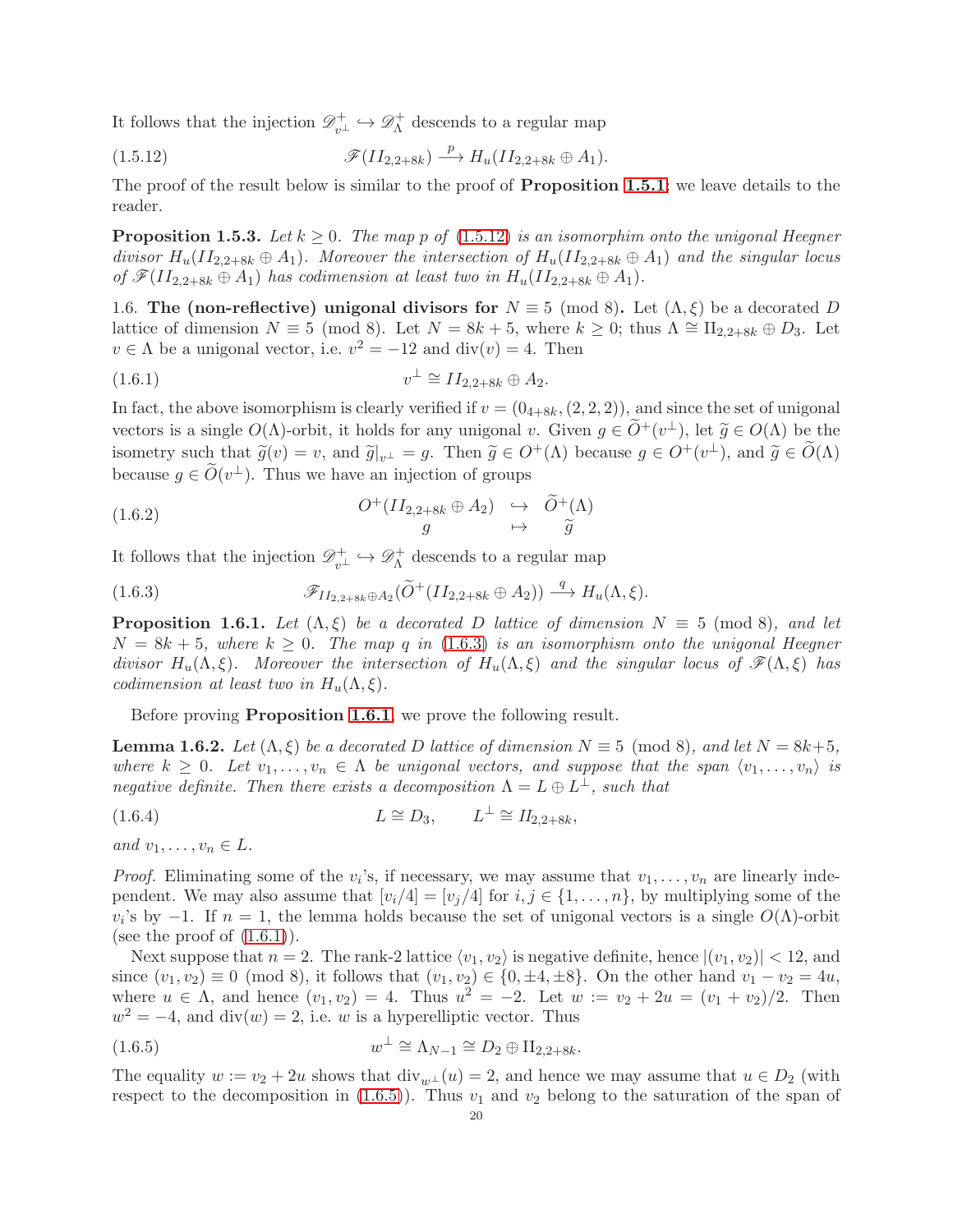w and the  $D_2$  summand. As is easily checked,  $\text{Sat}\langle w, D_2 \rangle$  is isomorphic to  $D_3$ . This finishes the proof for  $n = 2$ .

Now suppose that  $n = 3$ . As proved above (the case  $n = 2$ ),  $v_i + v_j = 2w_h$  for any permutation  $i, j, h$  of 1, 2, 3, and each  $w_h$  is a hyperelliptic vector. Since  $(w_h, w_l) = 0$  for  $h \neq l$ , the saturation  $L := \text{Sat}\langle w_1, w_2, w_3 \rangle$  is isomorphic to  $D_3$ , by **Lemma [1.4.7](#page-14-3)**. It remains to show that L is a direct summand of  $\Lambda$ . Let u be as in the case  $n = 2$ , i.e. such that  $v_1 - v_2 = 4u$ . It suffices to exhibit a vector  $u' \in \{w, u\}^{\perp} \cap L$  of square  $-2$  and divisibility 2 in  $w^{\perp}$ ; in fact this will prove that  $\langle u, u' \rangle$  is a direct summand of  $w^{\perp}$ , and hence L is a direct summand of  $\Lambda$ . Since for  $i, j \in \{1, 2, 3\}$  we have  $[v_i/4] = [v_j/4]$  in the group  $A_\Lambda \cong \mathbb{Z}/(4)$ , we have  $[v_1/4] + [v_2/4] + 2[v_3/4] = 0$ , i.e.  $v_1 + v_2 + 2v_3 = 4u'$ , where  $u' \in \Lambda$ . As is easily checked, u' has the required properties. This finishes the proof for  $n = 3$ .

Lastly, suppose that  $n > 3$ . Then  $L := \text{Sat}\langle v_1, v_2, v_3 \rangle \cong D_3$ , and  $\Lambda = L \oplus L^{\perp}$ . We may assume that

<span id="page-20-0"></span>
$$
(1.6.6) \t v1 = (2, -2, -2), \t v2 = (-2, 2, -2), \t v3 = (-2, -2, 2).
$$

Since  $(v_i, v_4) = 4$ , it follows that  $v_4 = ((2, 2, 2), 4u)$ , where  $u \in L^{\perp}$ . Thus  $u^2 = 0$ , because  $v_4^2 = -12$ , and that is a contradiction since  $u \in \langle v_1, v_2, v_3, v_4 \rangle$ , and by hypothesis  $\langle v_1, v_2, v_3, v_4 \rangle$  is negative dedinite.  $\Box$ 

*Proof of Proposition [1.6.1](#page-19-2).* We will be brief because the proof is analogous to proofs (of analogous results) that we have already given. In order to prove that  $q$  is an isomorphim, it suffices to show that  $H_u(\Lambda,\xi)$  is normal. Let  $[\sigma] \in \mathscr{H}_u(\Lambda,\xi)$ . Let  $\{u_1,\ldots,u_n\}$  be the set of unigonal vectors in  $\sigma^{\perp}$  (the set is finite because (,) is negative definite on  $\sigma^{\perp}$ ). By **Lemma [1.6.2](#page-19-5)**, the dimension  $r := \dim \mathrm{Span}\langle v_1, \ldots, v_n \rangle$  is at most 3.

If  $r = 1$ , then  $\mathcal{H}_u(\Lambda, \xi)$  is smooth at  $[\sigma]$ , and hence  $H_u(\Lambda, \xi)$  has a quotient singularity at the point representing  $\Gamma_{\xi}[\sigma]$ , in particular it is normal at that point.

If  $r = 2$ , then there exist unigonal vectors  $v_1, v_2$  such that  $[v_1/4] = [v_2/4]$ , and  $\{u_1, \ldots, u_n\}$  $\{\pm v_1, \pm v_2\}$ . We have  $v_1 - v_2 = 2u$  and  $v_1 + v_2 = 2w$ , where  $u^2 = -2$ ,  $(u, w) = 0$ , and w is a hyperelliptic vector (see the proof of Lemma [1.6.2](#page-19-5)). Now,  $\mathcal{H}_u(\Lambda,\xi)$  in a neighborhood of  $[\sigma]$ is a normal crossings divisor with two components, namely  $v_1^{\perp} \cap \mathscr{D}_{\Lambda}^+$  and  $v_1^{\perp} \cap \mathscr{D}_{\Lambda}^+$ , but these components are interchanged by the reflection in u (or by that in w); it follows easily that  $H_u(\Lambda,\xi)$ has a quotient singularity at the point  $\Gamma_{\xi}[\sigma]$ .

If  $r = 3$ , then by Lemma [1.6.2](#page-19-5) we may write  $\{u_1, \ldots, u_n\} = {\pm v_1, \pm v_2, \pm v_3, \pm (v_1 + v_2 + v_3)}$ , where  $v_i, v_2, v_3$  are given by [\(1.6.6\)](#page-20-0). Let  $L := \text{Sat}\langle v_1, v_2, v_3 \rangle$ ; thus  $L \cong D_3$  by **Lemma [1.6.2](#page-19-5)**. Now,  $\mathscr{H}_u(\Lambda,\xi)$  in a neighborhood of  $[\sigma]$  has four components, namely  $v_i^{\perp} \cap \mathscr{D}_{\Lambda}^+$  $n_{\Lambda}^{+}$ , for  $i \in \{1, 2, 3\}$ , and  $(v_1 + v_2 + v_3)^{\perp} \cap \mathscr{D}_{\Lambda}^+$  $\Lambda^+$ . The group  $O(L)$ , which is a normal subgroup of Stab $([\sigma])$ , acts transitively on these hyperplanes, and the quotient  $O(L)\mathcal{H}_u(\Lambda, \xi)$  is smooth at the point  $O(L)[\sigma]$ . It follows that  $H_u(\Lambda, \xi)$  has a quotient singularity at the point  $\Gamma_{\xi}[\sigma]$ .

The proof that  $H_u(\Lambda, \xi) \cap \text{sing }\mathscr{F}(\Lambda, \xi)$  has codimension at least two in  $H_u(\Lambda, \xi)$  is similar to the analogous statement for  $H_h(\Lambda, \xi)$ , see **Proposition [1.4.5](#page-14-1)**.

In order to simplify notation, from now on we let

$$
(1.6.7) \t\mathscr{F}(II_{2,2+8k} \oplus A_2) := \mathscr{F}_{II_{2,2+8k} \oplus A_2}(\widetilde{O}^+(II_{2,2+8k} \oplus A_2)).
$$

A vector  $v \in II_{2,2+8k} \oplus A_2$  is nodal if it has square  $-2$  and divisibility 1, it is unigonal if it has square  $-12$  and divisibility 3. Notice that if v is unigonal, then  $[v/3]$  is a generator of the discriminant group  $A_{II_{2,2+8k}\oplus A_2} \cong \mathbb{Z}/(3)$ . By Eichler's Criterion, i.e. **Proposition [1.3.2](#page-10-2)**, the set of nodal vectors of  $II_{2,2+8k} \oplus A_2$  is a single  $\widetilde{O}^+(II_{2,2+8k} \oplus A_2)$ -orbit, and similarly the set of unigonal vectors up to  $\pm 1$  is a single  $\widetilde{O}^+(II_{2,2+8k} \oplus A_2)$ -orbit. We let  $H_n(II_{2,2+8k} \oplus A_2)$  and  $H_n(II_{2,2+8k} \oplus A_2)$  be the Heegner divisor of  $\mathscr{F}(II_{2,2+8k} \oplus A_2)$  corresponding to a nodal or a unigonal  $v \in II_{2,2+8k} \oplus A_2$ respectively  $(H_u(II_{2,2+8k} \oplus A_2))$  is an irreducible divisor by the observation above).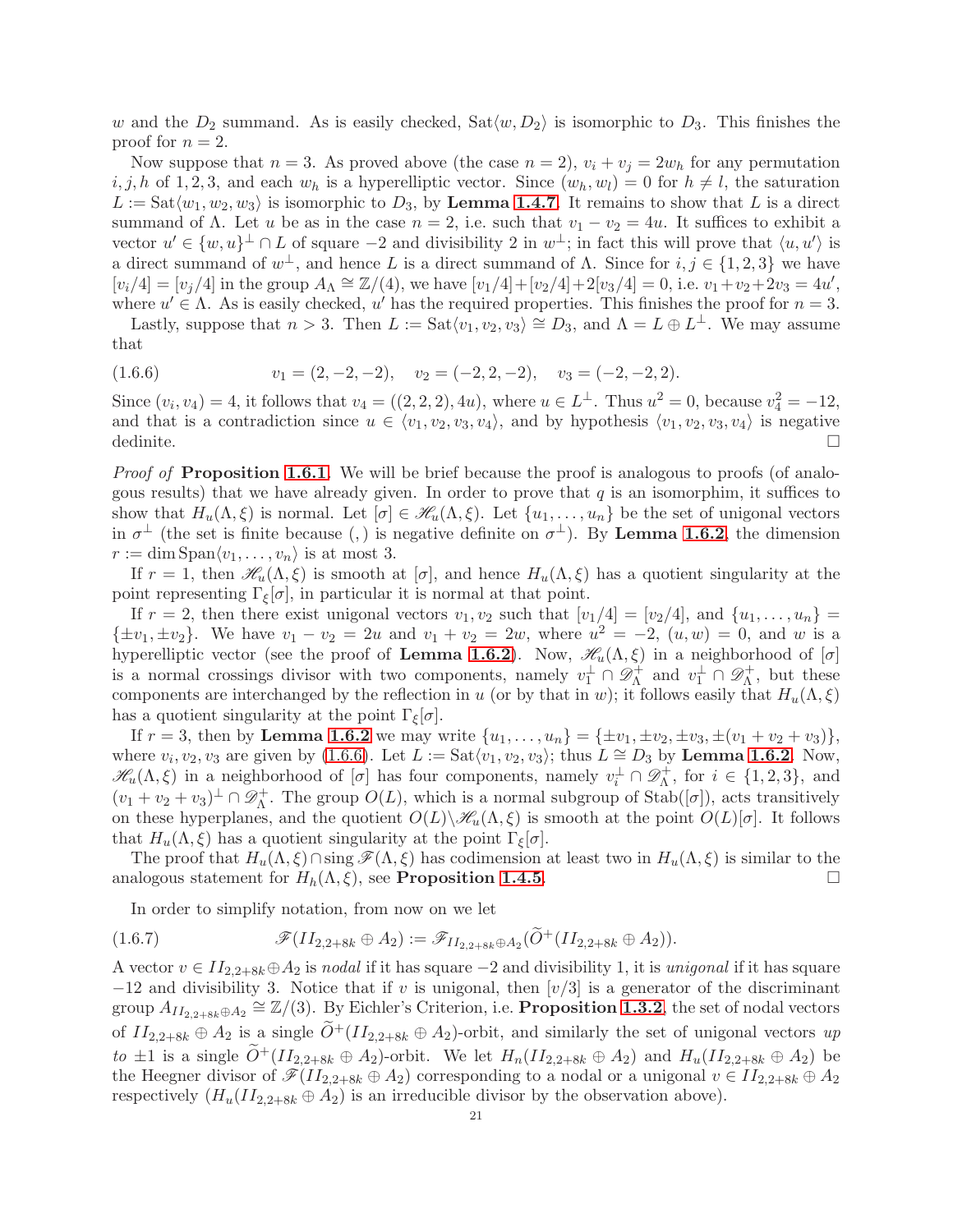One describes the Heegner divisor  $H_u(II_{2,2+8k} \oplus A_2)$  proceeding as in **Subsubsection [1.5.2](#page-17-5).** In fact, let  $v \in (II_{2,2+8k} \oplus A_2)$  be a unigonal vector. Then  $v^{\perp} \cong II_{2,2+8k} \oplus A_1$ . Given  $g \in$  $O^+(II_{2,2+8k} \oplus A_1)$ , let  $\widetilde{g} \in O(II_{2,2+8k} \oplus A_2)$  be the isometry which fixes v, and restricts to g on  $v^{\perp}$ (such a g exists because  $O^+(II_{2,2+8k} \oplus A_1) = \widetilde{O}^+(II_{2,2+8k} \oplus A_1)$ ). Then  $\widetilde{g} \in \widetilde{O}^+(II_{2,2+8k} \oplus A_2)$ , and we have an injection of groups

(1.6.8) 
$$
O^+(II_{2,2+8k} \oplus A_1) \rightarrow \widetilde{O}^+(II_{2,2+8k} \oplus A_2)
$$
  
  $g \rightarrow \widetilde{O}^+(II_{2,2+8k} \oplus A_2)$ 

It follows that we get a regular map

<span id="page-21-1"></span>(1.6.9) 
$$
\mathscr{F}(II_{2,2+8k} \oplus A_1) \stackrel{r}{\longrightarrow} H_u(II_{2,2+8k} \oplus A_2).
$$

The proof of the result below is similar to the proof of **Proposition [1.5.2](#page-18-0)**; we leave details to the reader.

**Proposition 1.6.3.** Let  $k \geq 0$ . The map r of [\(1.6.9\)](#page-21-1) is an isomorphim onto the unigonal Heegner divisor  $H_u(II_{2,2+8k} \oplus A_2)$ . Moreover the intersection of  $H_u(II_{2,2+8k} \oplus A_2)$  and the singular locus of  $\mathscr{F}(II_{2,2+8k} \oplus A_2)$  has codimension at least two in  $H_u(II_{2,2+8k} \oplus A_2)$ .

## <span id="page-21-0"></span>1.7. Nested locally symmetric varieties.

1.7.1. The infinite tower of D locally symmetric varieties. For  $3 \leq M$ , we let  $\xi_M$  be a decoration of  $\Lambda_M$ . Choose  $N \geq 3$ . By **Proposition [1.4.5](#page-14-1)** we have a sequence of inclusions of D period spaces:

$$
(1.7.1) \qquad \qquad \mathscr{F}(\Lambda_3,\xi_3) \stackrel{f_4}{\hookrightarrow} \mathscr{F}(\Lambda_4,\xi_4) \stackrel{f_5}{\hookrightarrow} \dots \stackrel{f_{N-1}}{\hookrightarrow} \mathscr{F}(\Lambda_{N-1},\xi_{N-1}) \stackrel{f_N}{\hookrightarrow} \mathscr{F}(\Lambda_N,\xi_N).
$$

Thus Im  $f_M = H_h(\Lambda_M, \xi_M)$  for  $4 \leq M \leq N$ . There is a unique continuation of the above sequence. In fact, let  $w \in \Lambda_N$  be a vector of divisibility 2, and such that  $[v/2] = \xi_N$  (e.g. a hyperelliptic vector). Let  $L \subset (\Lambda_N \oplus (-4))_0$  be the sublattice generated by  $(\Lambda_N \oplus (-4))$  and  $(w/2, 1/2)$ . Then L and  $\Lambda_{N+1}$  are even lattices of signature  $(2, N+1)$ , and their discriminant groups (equipped with the discriminant quadratic forms) are isomorphic. By Theorem 1.13.2 of [\[Nik80\]](#page-61-19) it follows that L is isomorphic to  $\Lambda_{N+1}$ ; we choose an identification of L with  $\Lambda_{N+1}$ . Let  $\xi_{N+1}$  be the decoration of  $\Lambda_{N+1}$  (i.e. L) defined by  $(0,1/2)$ . Then  $v := (0_{\Lambda_N}, 1)$  is a hyperelliptic vector of  $\Lambda_{N+1}$ , and  $v^{\perp} = \Lambda_N$ . Furthermore  $\xi_N$  is the decoration of  $v^{\perp}$  associated to  $\xi_{N+1}$ . In conclusion, there is an infinite prolongation of [\(1.7.1\)](#page-21-2), unique up to isomorphism:

$$
\mathcal{F}(\Lambda_3,\xi_3) \stackrel{f_4}{\hookrightarrow} \dots \stackrel{f_N}{\hookrightarrow} \mathcal{F}(\Lambda_N,\xi_N) \stackrel{f_{N+1}}{\hookrightarrow} \mathcal{F}(\Lambda_{N+1},\xi_{N+1}) \stackrel{f_{N+2}}{\hookrightarrow} \dots
$$

For  $3 \leq M \leq N$  we let  $f_{M,N} := f_N \circ f_{N-1} \circ \dots \circ f_{M+1}$ . Thus

(1.7.3) 
$$
f_{M,N} : \mathscr{F}(\Lambda_M, \xi_M) \hookrightarrow \mathscr{F}(\Lambda_N, \xi_N).
$$

<span id="page-21-3"></span>1.7.2. Other building blocks of the D tower. Let

<span id="page-21-2"></span>(1.7.1)  $\mathscr{F}(II_{2,2+8k}) \stackrel{l_{8k+3}}{\longrightarrow} H_u(\Lambda_{8k+3}, \xi_{8k+3}),$ 

(1.7.2) 
$$
\mathscr{F}(II_{2,2+8k} \oplus A_1) \stackrel{m_{8k+4}}{\longrightarrow} H_u(\Lambda_{8k+4}, \xi_{8k+4}),
$$

(1.7.3) 
$$
\mathscr{F}(II_{2,2+8k})) \quad \overset{p_{8k+3}}{\longrightarrow} \quad H_u(II_{2,2+8k} \oplus A_1),
$$

(1.7.4)  $\mathscr{F}(II_{2,2+8k} \oplus A_2) \stackrel{q_{8k+5}}{\longrightarrow} H_u(\Lambda_{8k+5}, \xi_{8k+5}),$ 

(1.7.5) 
$$
\mathscr{F}(II_{2,2+8k} \oplus A_1) \xrightarrow{r_{8k+4}} H_u(II_{2,2+8k} \oplus A_2),
$$

be the isomorphisms in  $(1.5.4)$ ,  $(1.5.9)$ ,  $(1.5.12)$ ,  $(1.6.3)$  and  $(1.6.9)$  respectively - the convention is that the subscript denotes the dimension of the period space containing the codomain as Heegner divisor (as for the maps  $f_N$ ).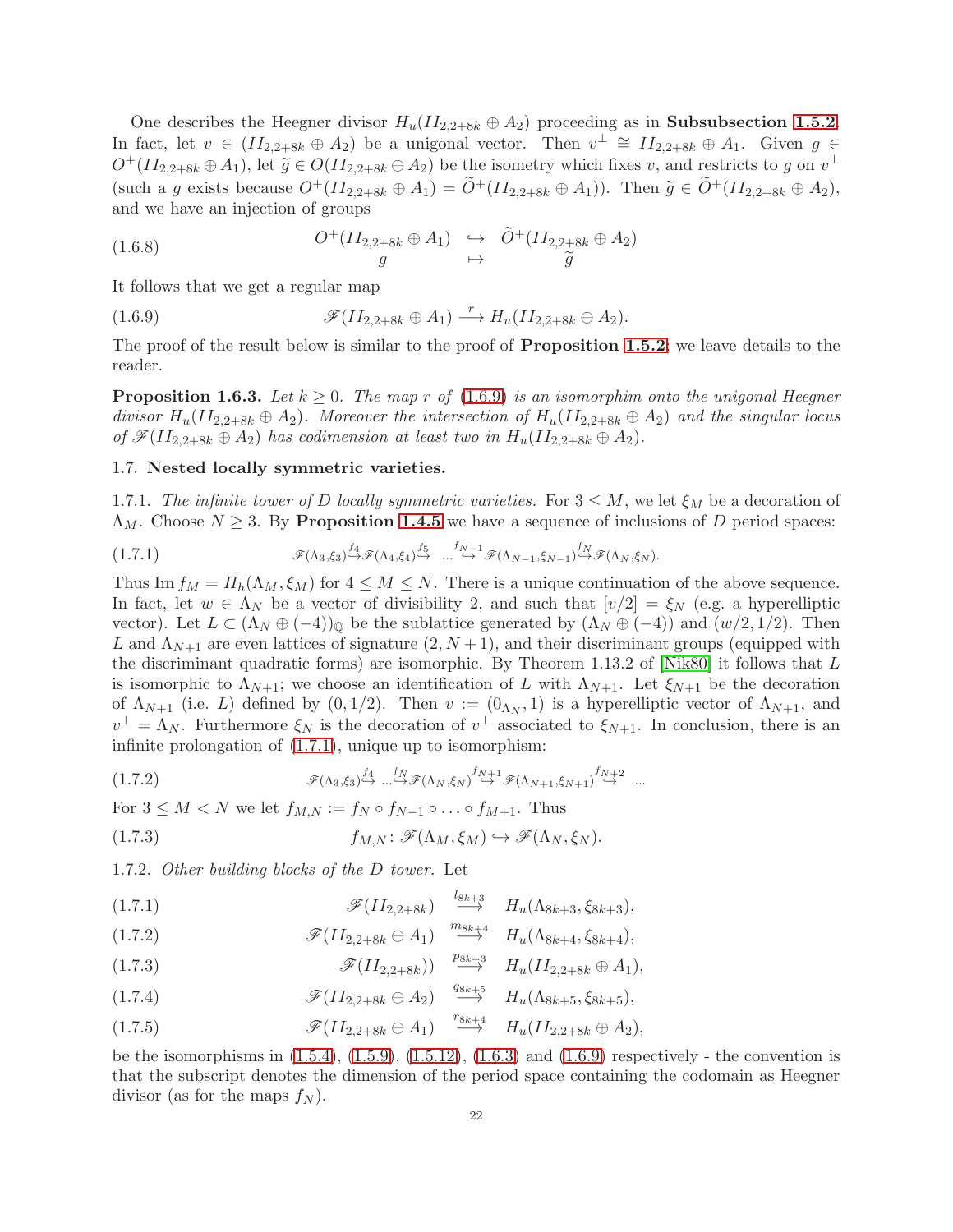<span id="page-22-4"></span>Claim 1.7.1. Keeping notation as above,  $f_{8k+4} \circ l_{8k+3} = m_{8k+4} \circ p_{8k+3}$ , and  $f_{8k+5} \circ m_{8k+4} =$  $q_{8k+5} \circ r_{8k+4}.$ 

*Proof.* Choose an isomorphism  $\Lambda_{8k+4} \cong II_{2,2+8k} \oplus A_1^2$ , and let  $e_1, e_2$  be generators of the addend  $A_1^2$  such that  $-2 = e_1^2 = e_2^2$ ,  $(e_1, e_2) = 0$ . Let  $\alpha, \beta, \gamma, \delta$  be the obvious inclusions in the diagram



The map  $f_{8k+4} \circ l_{8k+3}$  is induced by the composition  $\beta \circ \alpha$ , and the map  $m_{8k+4} \circ p_{8k+3}$  is induced by the composition  $\delta \circ \gamma$ . Thus  $f_{8k+4} \circ l_{8k+3} = m_{8k+4} \circ p_{8k+3}$  because  $\beta \circ \alpha = \delta \circ \gamma$ . A similar proof shows that  $f_{8k+5} \circ m_{8k+4} = q_{8k+5} \circ r_{8k+4}$ .

The picture of the D tower is periodic of period 8:



<span id="page-22-3"></span><span id="page-22-2"></span>1.7.3. Stratification of the support of the boundary divisor. Let  $(\Lambda, \xi)$  be a decorated D-lattice, of dimension N. We let  $\Delta^{(1)}(\Lambda,\xi) \subset \mathscr{F}(\Lambda,\xi)$  be the support of the boundary divisor, i.e.

(1.7.8) 
$$
\Delta^{(1)}(\Lambda,\xi) := \begin{cases} H_h(\Lambda,\xi) & \text{if } N \not\equiv 3,4 \pmod{8}, \\ H_h(\Lambda,\xi) \cup H_u(\Lambda,\xi) & \text{if } N \equiv 3,4 \pmod{8}. \end{cases}
$$

We let  $\widetilde{\Delta}^{(1)}(\Lambda,\xi) \subset \mathscr{D}_{\Lambda}^+$ <sup>+</sup> be the inverse image of  $\Delta^{(1)}(\Lambda,\xi)$  for the quotient map

<span id="page-22-1"></span>(1.7.9) 
$$
\pi \colon \mathscr{D}_{\Lambda}^+ \to \mathscr{F}(\Lambda, \xi).
$$

Thus  $\tilde{\Delta}^{(1)}(\Lambda, \xi)$  is a linearized arrangement, in the terminology of Looijenga [\[Loo03a\]](#page-61-2), and it is naturally stratified. The k-th stratum is defined to be

 $(1.7.10)$  $(\Lambda,\xi)\!:=\!\{[\sigma]\!\in\!\mathscr{D}^+_\Lambda|\; \exists\text{ linearly independent non-nodal }\Gamma_\xi\text{-reflective }v_1,\ldots,v_k\in\sigma^\perp\cap\Lambda\},$ 

i.e. the set of points belonging to  $k$  (at least) independent "hyperplanes"<sup>[1](#page-22-0)</sup>. Let

(1.7.11) 
$$
\Delta^{(k)}(\Lambda,\xi) := \pi(\widetilde{\Delta}^{(k)}(\Lambda,\xi)),
$$

where  $\pi$  is the quotient map [\(1.7.9\)](#page-22-1). The strata  $\tilde{\Delta}^{(k)}(\Lambda,\xi)$  and  $\Delta^{(k)}(\Lambda,\xi)$  play a key rôle in Looijenga's semi-toric compactification of the complement of  $\Delta^{(1)}(\Lambda,\xi)$  in  $\mathscr{F}(\Lambda,\xi)$ . We will show that the subvarieties of  $\mathcal{F}(\Lambda,\xi)$  appearing in [\(1.7.7\)](#page-22-2) are exactly the irreducible components of  $\Delta^{(k)}(\Lambda,\xi)$ . In order to state our results, let

- $(1.7.12)$   $\mathscr{H}_{h}^{(k)}(\Lambda,\xi) := \{ [\sigma] \in \mathscr{D}_{\Lambda}^{+} | \exists \text{ linearly independent hyperelliptic } v_1,\ldots,v_k \in \sigma^{\perp} \cap \Lambda \},$
- $(1.7.13)$   $\mathscr{H}_u^{(k)}(\Lambda,\xi) := \{ [\sigma] \in \mathscr{D}_\Lambda^+ | \exists \text{ linearly independent reflective unigonal } v_1,\ldots,v_k \in \sigma^\perp \cap \Lambda \}.$

<span id="page-22-0"></span><sup>&</sup>lt;sup>1</sup>The present k has no relation to the k appearing in **Subsubsection [1.7.2](#page-21-3)**, which is  $\lfloor N/8 \rfloor$  for  $N \equiv 3, 4 \pmod{8}$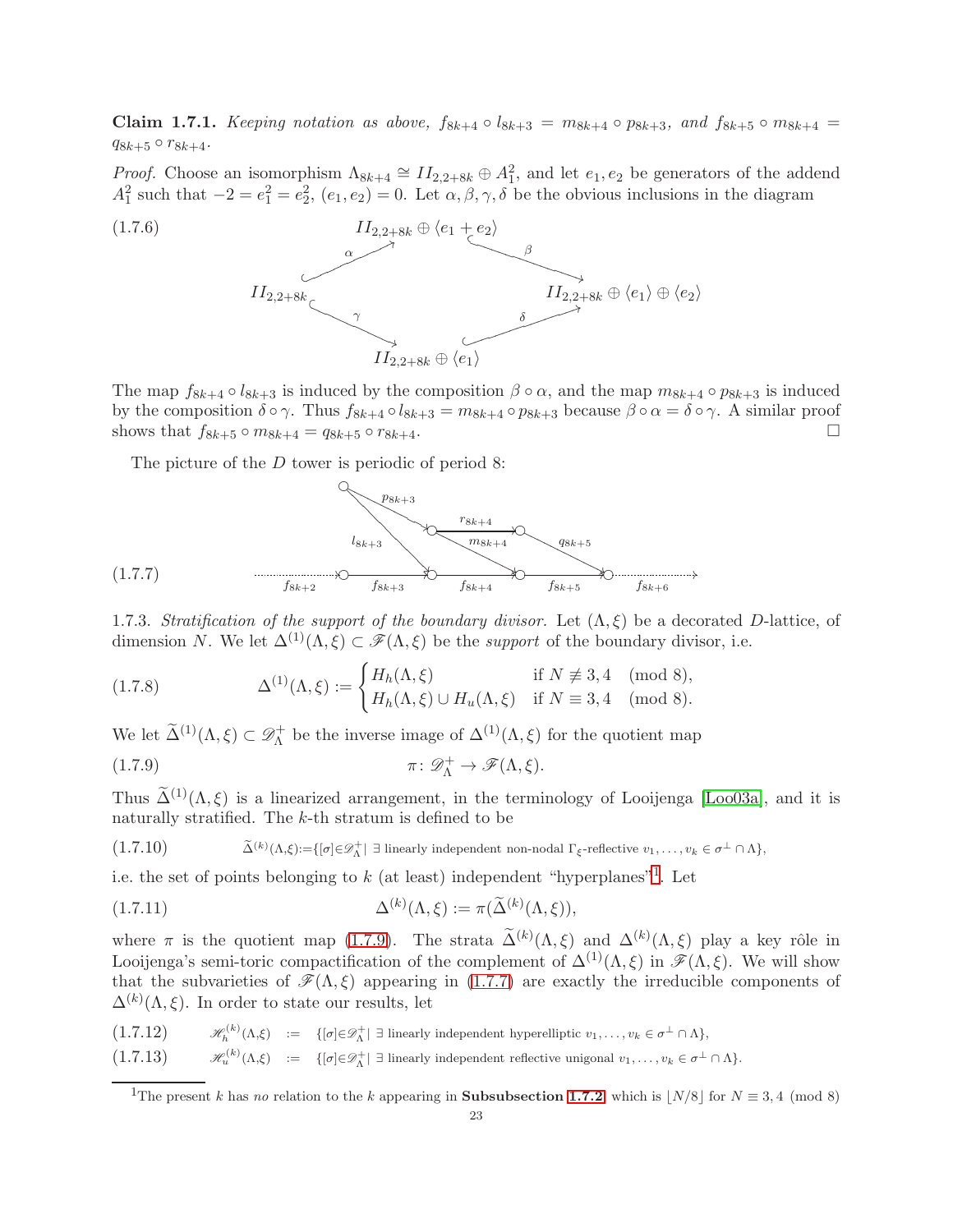We let  $H_h^{(k)}$  $H_h^{(k)}(\Lambda,\xi) \subset \mathscr{F}(\Lambda,\xi)$  and  $H_u^{(k)}(\Lambda,\xi) \subset \mathscr{F}(\Lambda,\xi)$  be the images via  $\pi$  of  $\mathscr{H}_h^{(k)}$  $h^{\rho(\kappa)}(\Lambda,\xi)$  and  $\mathscr{H}_{u}^{(k)}(\Lambda,\xi)$  respectively. In order to simplify notation, we let

$$
(1.7.14) \qquad \Delta^{(k)}(N) = \Delta^{(k)}(\Lambda_N, \xi_N), \quad H_h^{(k)}(N) = H_h^{(k)}(\Lambda_N, \xi_N) \quad H_u^{(k)}(N) = H_u^{(k)}(\Lambda_N, \xi_N),
$$

where  $\xi_N$  is a decoration of  $\Lambda_N$ . Below is the main result of the present subsubsection.

<span id="page-23-0"></span>**Proposition 1.7.2.** Let  $N \geq 3$ , and keep notation as above. Then

<span id="page-23-4"></span>
$$
(1.7.15) \t\t \Delta^{(k)}(N) := \begin{cases} H_h^{(k)}(N) & \text{if } N \not\equiv 3,4 \pmod{8}, \text{ or } k \ge 2, \\ H_h^{(k)}(N) \cup H_u^{(k)}(N) & \text{if } N \equiv 3,4 \pmod{8} \text{ and } k = 1. \end{cases}
$$

If, in addition,  $N \geq 4$ , and  $1 \leq k \leq N-3$ , then

$$
(1.7.16) \tHh(k)(N) = \begin{cases} \text{Im } f_{N-k,N} & \text{if } k \not\equiv N-2 \pmod{8}, \\ \text{Im } f_{N-k,N} \cup \text{Im}(f_{N-k+1,N} \circ l_{N-k+1}) & \text{if } k \equiv N-2 \pmod{8}. \end{cases}
$$

<span id="page-23-6"></span>We will prove **Proposition [1.7.2](#page-23-0)** at the end of the present subsubsection.

<span id="page-23-5"></span>**Lemma 1.7.3.** Let  $(\Lambda, \xi)$  be a D-lattice, of dimension  $N \equiv 3 \pmod{8}$ . Then

$$
\varnothing = H_h(\Lambda, \xi) \cap H_u(\Lambda, \xi) = H_u^{(2)}(\Lambda, \xi).
$$

*Proof.* Suppose the contrary. Then there exists  $[\sigma] \in \mathscr{D}_{\Lambda}^+$  $\Lambda_N^+$  such that  $\sigma^{\perp}$  contains a unigonal vector  $w \in \Lambda_N$  (i.e.  $w^2 = -4$  and  $\text{div}(w) = 4$ ), and a vector v which is either hyperelliptic or unigonal, and moreover  $v \neq \pm w$ . It follows that  $\langle v, w \rangle$  is a rank-2 negative definite lattice  $(\sigma^{\perp} \cap \Lambda_{\mathbb{R}})$  is negative definite), and hence the determinant of  $\langle v, w \rangle$  is strictly positive. This in turn implies that  $v\perp w$ (recall that  $(v, w) \in 4\mathbb{Z}$ ). On the other hand,  $\Lambda = \mathbb{Z}w \oplus w^{\perp}$ , because  $w^2 = -4$  and  $\text{div}(w) = 4$ . Since  $\Lambda$  has determinant  $-4$ , it follows that the lattice  $w^{\perp}$  is unimodular. Now, v belongs to the unimodular lattice  $w^{\perp}$ , and  $\text{div}_{\Lambda}(v) \in \{2, 4\}$ ; that is a contradiction.

<span id="page-23-2"></span>**Lemma 1.7.4.** Let  $(\Lambda, \xi)$  be a D-lattice, of dimension  $N \equiv 4 \pmod{8}$ . If  $w_1, w_2$  are nonproportional unigonal vectors of  $(\Lambda, \xi)$ , spanning a negative definite sublattice, then  $\langle w_1, w_2 \rangle$  is isomorphic to  $D_2$ , and

<span id="page-23-1"></span>
$$
(1.7.17) \qquad \qquad \Lambda = \langle w_1, w_2 \rangle \oplus \langle w_1, w_2 \rangle^{\perp}, \qquad \langle w_1, w_2 \rangle^{\perp} \cong H_{2,N-2}.
$$

In particular  $\{w_1^*, w_2^*\} = \{\zeta, \zeta'\}$ , where, as usual  $A_\Lambda = \{0, \xi, \zeta, \zeta'\}$ .

*Proof.* Computing the determinant of the quadratic form on  $\langle w_1, w_2 \rangle$  (which is positive by hypothesis), we get that  $w_1 \perp w_2$ . Since  $(\zeta, \zeta) = (\zeta', \zeta') \equiv -1/2 \pmod{2\mathbb{Z}}$ , it follows that  $w_1^* \neq w_2^*$ . The first equality of [\(1.7.17\)](#page-23-1) follows at once, and since  $\langle w_1, w_2 \rangle^{\perp}$  is unimodular, the isomorphism  $\langle w_1, w_2 \rangle^{\perp} \cong \Pi_{2,N-2}$  follows from the classification of unimodular indefinite even lattices.

**Lemma 1.7.5.** Let  $(\Lambda, \xi)$  be a D-lattice, of dimension  $N \equiv 4 \pmod{8}$ . Let v, w be a hyperelliptic and a unigonal vector of  $(\Lambda, \xi)$  respectively, spanning a negative definite sublattice. Then  $\langle v, w \rangle$  is isomorphic to  $D_2$ , and

<span id="page-23-3"></span>(1.7.18) 
$$
\Lambda = \langle v, w \rangle \oplus \langle v, w \rangle^{\perp}, \qquad \langle v, w \rangle^{\perp} \cong H_{2,N-2}.
$$

*Proof.* Computing the determinant of the quadratic form on  $\langle v, w \rangle$  (which is positive by hypothesis), we get that  $|(v, w)| \in \{0, 2\}$ . Since  $w^{\perp}$  is unimodular (see the proof of **Lemma [1.7.4](#page-23-2)**), we must have  $|(v, w)| = 2$ , and hence we may assume that  $(v, w) = 2$ . It follows that  $\langle v, w \rangle$  is isomorphic to D<sub>2</sub>; in fact  $\{v + w, w\}$  is a standard basis, i.e.  $-2 = (v + w)^2 = w^2$  and  $(v + w) \perp w$ . Then [\(1.7.18\)](#page-23-3) follows as in the proof of Lemma [1.7.4](#page-23-2).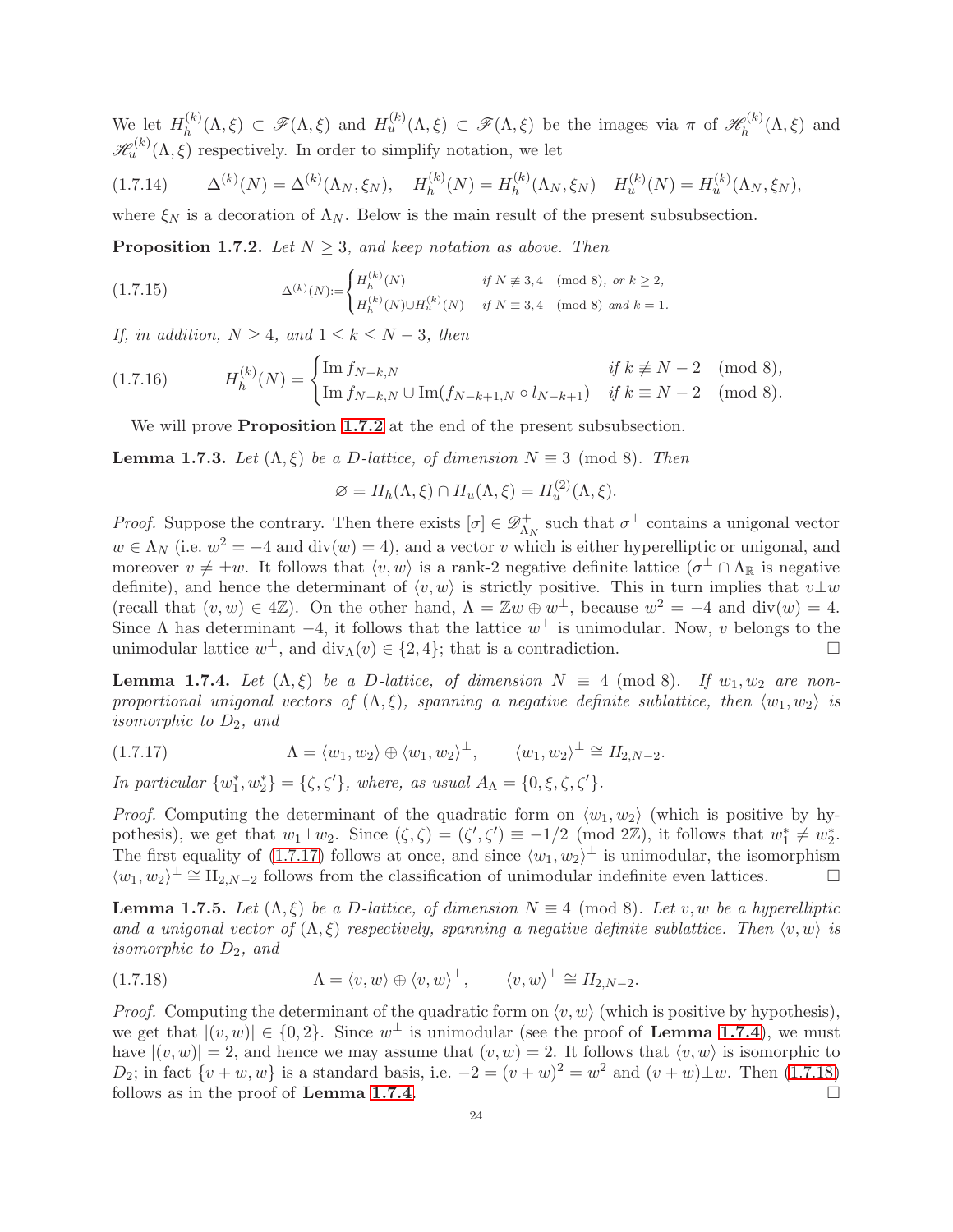<span id="page-24-0"></span>**Lemma 1.7.6.** Let  $(\Lambda, \xi)$  be a decorated D-lattice, of dimension  $N \geq 4$ . Let v be a hyperelliptic vector of  $(\Lambda, \xi)$ , and  $\eta$  be the decoration of the D-lattice  $v^{\perp}$  defined in **Remark [1.4.2](#page-13-3)**. Suppose that w is a hyperelliptic vector of  $(\Lambda, \xi)$ , orthogonal to v. Then one of the following holds:

- (1) w has divisibility 2 in  $v^{\perp}$ , and it is a hyperelliptic vector of  $(v^{\perp}, \eta)$ .
- (2) w has divisibility 4 in  $v^{\perp}$ ,  $\{v, w\}^{\perp} \cong H_{2,N-2}$ , and  $N \equiv 4 \pmod{8}$ .

*Proof.* By hypothesis the divisibility of w in  $\Lambda$  is 2, hence the divisibility of w in  $v^{\perp}$  is a multiple of 2. Since  $v^{\perp}$  is a D-lattice,  $w^* \in A_{v^{\perp}}$  has order 2 or 4; it follows that the divisibility of w in  $v^{\perp}$ is either 2 or 4.

Suppose that  $\text{div}_{v^{\perp}}(w) = 2$ . We must prove that  $w^* = \eta$ . Since v, w are hyperelliptic vectors of  $(\Lambda, \xi)$ , there exists  $y \in \Lambda$  such that  $w = v + 2y$ . There exists a hyperelliptic vector u of  $(v^{\perp}, \eta)$ such that  $u^* = \eta$ . By definition of  $\eta$ , the vector  $z := (v - u)/2$  belongs to  $\Lambda$ . Thus  $v = u + 2z$ , and hence  $w = u + 2(y + z)$ , and  $(y + z) \in v^{\perp}$ ; it follows that  $w^* = u^* = \eta$ .

Now suppose that  $\text{div}_{v^{\perp}}(w) = 4$ . Then  $v^{\perp} = \langle w \rangle \oplus \{v, w\}^{\perp}$  because  $w^2 = -4$ . On the other hand  $v^{\perp} \cong \Lambda_{N-1}$  by Lemma [1.4.1](#page-13-4). Since  $|\det \Lambda_{N-1}| = 4$ , it follows that  $\{v, w\}^{\perp}$  is unimodular, and hence isomorphic to  $II_{2,N-2}$ . The equality  $N \equiv 4 \pmod{4}$  holds by the classification of unimodular even lattices.  $\Box$ 

<span id="page-24-1"></span>**Proposition 1.7.7.** Let  $N \geq 4$  and  $1 \leq k \leq N-3$ . Let  $(\Lambda, \xi)$  be a dimension-N D-lattice, and  $v_1, \ldots, v_k$  be pairwise orthogonal hyperelliptic vectors of  $(\Lambda, \xi)$ . Then for any  $1 \le i \le k - 1$ ,

$$
(1.7.19) \t\t\t \{v_1,\ldots,v_i\}^{\perp} \cong \Lambda_{N-i},
$$

 $\{v_1,\ldots,v_i\}^{\perp}$  carries a decoration  $\xi(i)$  such that  $(\{v_1,\ldots,v_{i-1}\}^{\perp},\xi(i-1))$  induces  $(\{v_1,\ldots,v_i\}^{\perp},\xi(i))$ as in **Remark [1.4.2](#page-13-3)** (for  $i = 1$ , this means that  $(\Lambda, \xi)$  induces  $(v_1^{\perp}, \xi(1))$ ), and  $v_i$  is a hyperelliptic vector of  $({v_1, \ldots, v_i})^{\perp}, \xi(i)$ ). Moreover one of the following holds:

- (1)  $v_k$  is a hyperelliptic vector of  $({v_1, \ldots, v_{k-1}})^{\perp}, \xi(k-1)).$
- $(2)$   $k \geq 2$ ,  $N \equiv k+2 \pmod{8}$ ,  $v_k$  has divisibility 4 in  $\{v_1, \ldots, v_{k-1}\}^{\perp}$ , and  $\{v_1, \ldots, v_k\}^{\perp} \cong$  $II_{2,N-k}$ .

*Proof.* By induction on k. If  $k = 1$ , the proposition holds by **Lemma [1.4.1](#page-13-4)**, if  $k = 2$  it holds by Lemma [1.7.6](#page-24-0). Now let  $k \geq 3$ . By the inductive hypothesis,  $\{v_1, \ldots, v_{k-2}\}^{\perp}$ ,  $\{v_1, \ldots, v_{k-1}\}^{\perp}$ , and  $\{v_1,\ldots,v_{k-2},v_k\}^{\perp}$  are either D-lattices or unimodular. Since  $v_{k-1}$  and  $v_k$  have divisibility 2 in  $\Lambda$  it follows that  $\{v_1,\ldots,v_{k-2}\}^{\perp}$ ,  $\{v_1,\ldots,v_{k-1}\}^{\perp}$ , and  $\{v_1,\ldots,v_{k-2},v_k\}^{\perp}$  are not unimodular, and hence they are D-lattices. In particular, by Lemma [1.7.6](#page-24-0),  $v_{k-1}$  and  $v_k$  are hyperelliptic vectors of  $(\{v_1, \ldots, v_{k-2}\}^{\perp}, \xi(k-2))$ . The proposition follows by applying **Lemma [1.7.6](#page-24-0)** to the decorated D-lattice  $({v_1, ..., v_{k-2}}^{\perp}, \xi(k-2))$  and the vectors  $v = v_{k-1}, w = v_k$ . □

*Proof of* Proposition [1.7.2](#page-23-0). Let us prove [\(1.7.15\)](#page-23-4). It is obvious that  $\Delta^{(k)}(N)$  contains the set on the right-hand side. Next, we check that the left-hand side of [\(1.7.15\)](#page-23-4) is contained in the right-hand side. If  $N \neq 3, 4 \pmod{8}$ , the containment is obvious, because there are no reflective unigonal vectors. If  $N \equiv 3 \pmod{8}$  (and  $k \ge 2$ ), the containment follows from **Lemma [1.7.3](#page-23-5)**. It remains to prove that if  $N \equiv 4 \pmod{8}$ , then  $\Delta^{(2)}(N) \subset H_h^{(2)}$  $h^{(2)}(N)$ ; this is an easy consequence of Lemma [1.7.4](#page-23-2).

Lastly, we prove [\(1.7.16\)](#page-23-6). Suppose that  $\pi([\sigma]) \in H_h^{(k)}$  $h^{(k)}(N)$ , i.e. there exist linearly independent hyperelliptic vectors  $v_1, \ldots, v_k$  of  $(\Lambda_N, \xi_N)$  such that  $\sigma \in \{v_1, \ldots, v_k\}^{\perp}$ . The latter condition implies that the restriction of  $(,)_{\Lambda}$  to the span of  $v_1, \ldots, v_k$  is negative definite, and hence the vectors  $v_1, \ldots, v_k$  are pairwise orthogonal by Lemma [1.4.7](#page-14-3). Thus we may apply Proposition **[1.7.7](#page-24-1)**; if Item (1) holds, then  $\pi([\sigma]) \in \text{Im} f_{N-k,N}$ , if Item (2) holds, then  $N \equiv k+2 \pmod{8}$  and  $\pi([\sigma]) \in \text{Im}(f_{N-k+1,N} \circ l_{N-k+1})$ . This proves that the left-hand side of  $(1.7.16)$  is contained in the right-hand side. The converse is obvious.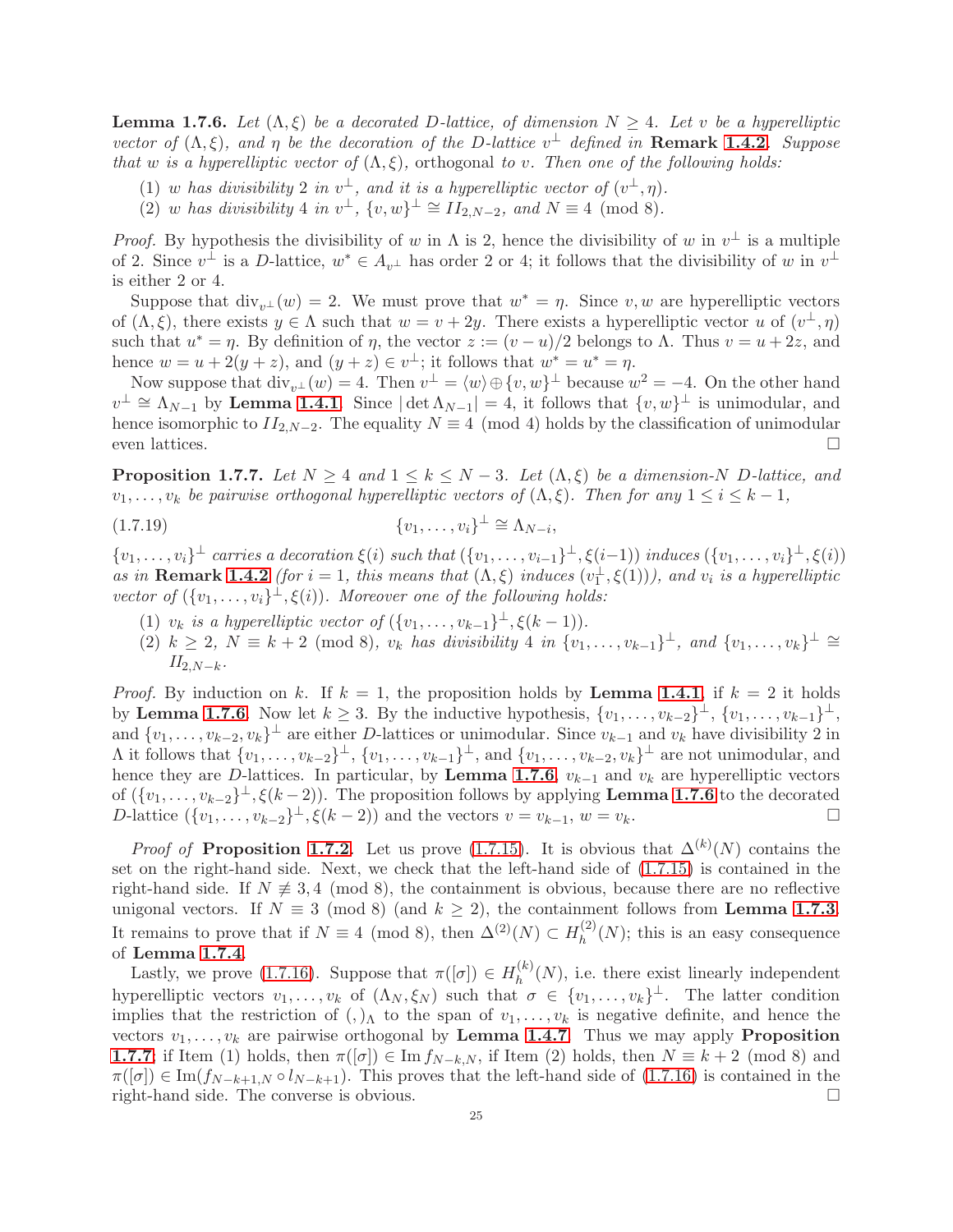*Remark* 1.7.8. Let  $N = 8s + 4$  where  $s \geq 0$ . We have proved that

(1.7.20) 
$$
H_u^{(2)}(N) = \text{Im}(f_{8s+4} \circ l_{8s+3}) = \text{Im}(m_{8s+4} \circ p_{8s+3}).
$$

<span id="page-25-0"></span>In particular, it follows from Lemma [1.7.3](#page-23-5) that  $\text{Im } f_{N-2,N} \cap H_u^{(2)}(N) = \varnothing$ .

2. LOCALLY SYMMETRIC SPACES  $\mathscr{F}(N)$  as period spaces for  $N \in \{18, 19, 20, 21\}$ 

We will denote by  $\mathscr{F}(N)$  the locally symmetric variety  $\mathscr{F}(\Lambda_N, \xi_N)$ , where  $(\Lambda_N, \xi_N)$  is a decorated dimension- $N$  D-lattice. As is well-known, the period space for quartic  $K3$  surfaces is  $\mathscr{F}_{\Lambda_{19}}(\tilde{O}^+(\Lambda_{19}))$ , and the latter is equal to  $\mathscr{F}(19)$  by **Proposition [1.2.3](#page-8-3)**. We will prove that  $\mathscr{F}(18)$  is the period space of hyperelliptic quartic K3 surfaces, see **Subsection [2.2](#page-26-0)**, and that  $\mathcal{F}(20)$  is the period space of desingularized EPW-sextics (a quotient of the period space of double EPW sextics by the natural duality involution, see  $[O'G15]$ ). Lastly, in **Subsection [2.3](#page-28-0)** we will showand we will establish a relation between  $\mathcal{F}(21)$  and the period space of hyperkähler 10-folds of Type OG10 equipped with a certain polarization.

**Notation 2.0.9.** We will denote by  $H_h(N)$ ,  $H_u(N)$  the hyperelliptic and unigonal Heegner divisors in  $\mathscr{F}(N)$ .

2.1. Quartic  $K3$  surfaces and their periods. For us a  $K3$  surface is a complex projective surface X with DuVal singularities, trivial dualizing sheaf  $\omega_X$ , and  $H^1(\mathscr{O}_X) = 0$ . A polarization of degree d on a K3 surface X is an ample line bundle L on X, such that  $c_1(L)$  is primitive, and  $c_1(L) \cdot c_1(L) = d$ . The degree d of a polarization is strictly positive and even, hence we may write  $d = 2g - 2$ , with  $g \geq 2$ ; then g is the arithmetic genus of curves in |L|. A polarized K3 surface is a couple  $(X, L)$ , where X is a K3 surface and L is a polarization of X; the degree and genus of  $(X, L)$  are defined to be the degree and genus of L. We recall the following fundamental result.

<span id="page-25-1"></span>**Theorem 2.1.1** (Mayer [\[May72\]](#page-61-20)). Let  $(X, L)$  be a polarized K3 of genus g. Then one of the following holds:

- (1) The map  $\varphi_L: S \dashrightarrow |L|^\vee \cong \mathbb{P}^g$  defined by L is regular, and is an isomorphism onto its image (a surface whose generic hyperplane section is a canonical curve of genus  $g$ ).
- (2) The map  $\varphi_L: S \dashrightarrow |L|^\vee \cong \mathbb{P}^g$  is regular, and is a double cover of its image (a rational surface of degree  $q-1$ ).
- (3) The linear system |L| has a fixed component, a smooth rational curve R, and  $L(-R) \cong$  $\mathscr{O}_X(gE)$ , where E is an elliptic curve.

Actually Mayer considered big and nef divisors on a smooth K3 surface; one gets the result for a singular K3 surface X upon replacing X by its minimal desingularization X, and L by the pull-back  $\widetilde{L}$  of  $L$  to  $\widetilde{X}$ .

**Definition 2.1.2.** A polarized K3 surface  $(X, L)$  of degree 4 is hyperelliptic if Item (2) of **Theorem [2.1.1](#page-25-1)** holds, and it is *unigonal* if Item (3) of **Theorem [2.1.1](#page-25-1)** holds.

<span id="page-25-3"></span>Remark 2.1.3. One constructs hyperelliptic quartics as follows. Let  $Q \subset \mathbb{P}^3$  be an irreducible quadric, i.e. either a smooth quadric, or a quadric cone over a smooth conic. Let  $B \in |\omega_0^{-2}|$  $\overline{Q}^2$ , and suppose that B has simple singularities. Let  $\varphi: X \to Q$  be the double cover ramified over B, and let  $L := \varphi^* \mathscr{O}_Q(1)$ . Then  $(X, L)$  is a hyperelliptic quartic K3 surface, and the image of  $\varphi_L : X \to |L|^{\vee}$  is identified with Q. Conversely, every hyperelliptic quartic K3 surface is obtained by this procedure.

<span id="page-25-2"></span>Remark 2.1.4. One constructs unigonal quartics as follows. Let  $\mathbb{F}_4 := \mathbb{P}(\mathscr{O}_{\mathbb{P}^1}(4) \oplus \mathscr{O}_{\mathbb{P}^1})$ . Let  $\rho: \mathbb{F}_4 \to \mathbb{P}^1$  be the structure map, let F be a fiber of  $\rho$ , and let  $A := \mathbb{P}(\mathscr{O}_{\mathbb{P}^1}(4)) \subset \mathbb{F}_4$  be the negative section of  $\rho$ . Let  $B \in |3A+12F|$  be reduced with simple singularities, and disjoint from A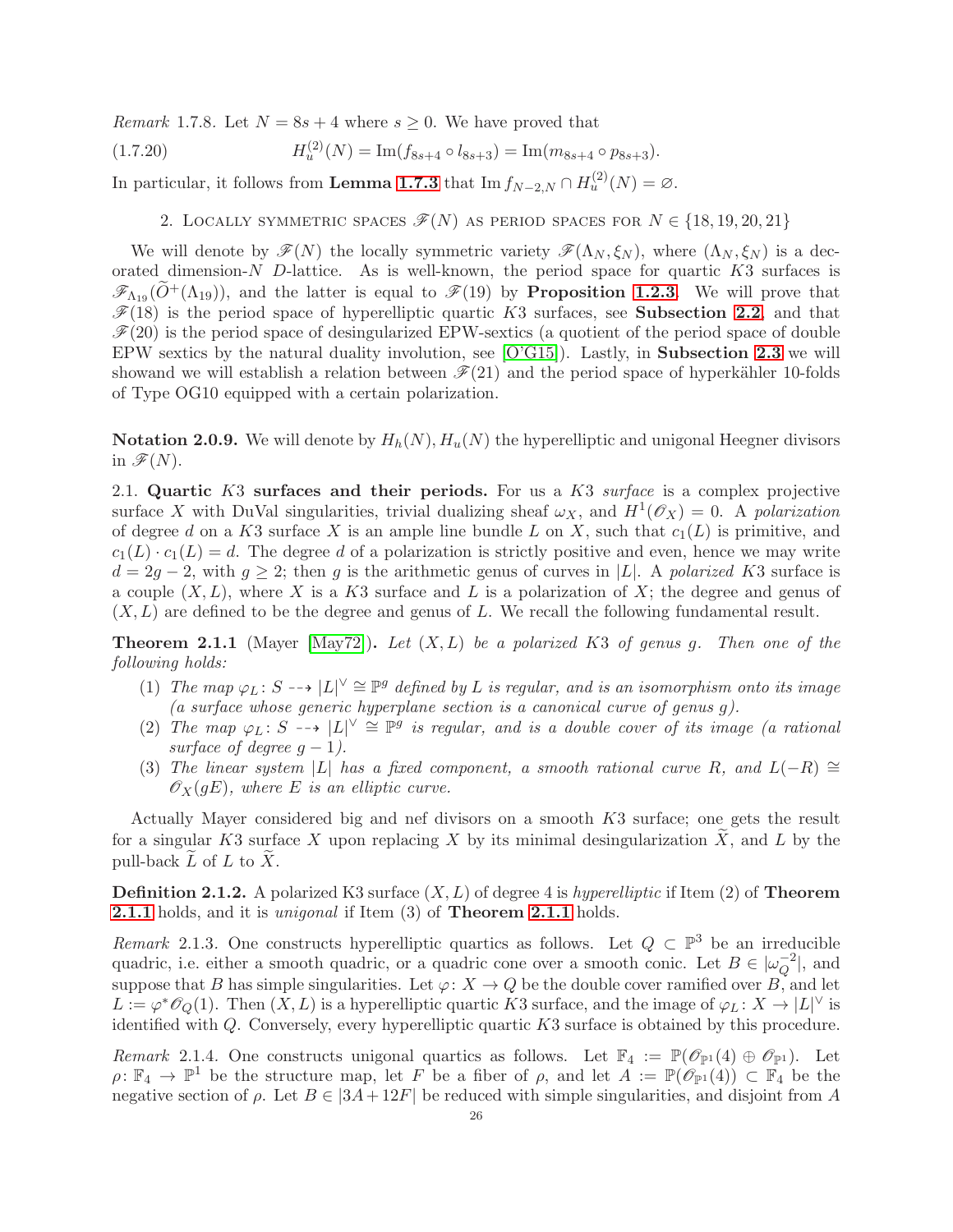(the generic divisor in  $|3A + 12F|$  has these properties, because  $B \cdot A = 0$ ). Let  $\pi \colon X \to \mathbb{F}_4$  be the double cover branched over  $A + B$ . Then X is a K3 surface, because  $(A + B) \in |-2K_{\mathbb{F}_4}|$ . Since  $\pi$ is simply ramified over A, we have  $\pi^* A = 2R$ , where R is a smooth rational curve. Let  $E := \pi^* F$ ; thus E is an elliptic curve, moving in the elliptic fibration  $\rho \circ \pi \colon X \to \mathbb{P}^1$ . Then  $(X, \mathscr{O}_X(R+3E))$  is a unigonal quartic K3 surface, and conversely every unigonal quartic is obtained by this procedure.

If  $(X, L)$  is a quartic K3 surface, the period point  $\Pi(X, L) \in \mathscr{F}(19)$  is defined as follows. Let  $\widetilde{X}$  be the minimal desingularization of X and  $\widetilde{L}$  be the pull back of L to  $\widetilde{X}$ . The lattices  $c_1(\widetilde{L})^{\perp}_{\mathbb{Z}} := c_1(\widetilde{L})^{\perp} \cap H^2(\widetilde{X};\mathbb{Z})$  and  $\Lambda_{19}$  are isomorphic; let

(2.1.1) 
$$
\psi: c_1(\widetilde{L})^{\perp}_{\mathbb{Z}} \xrightarrow{\sim} \Lambda_{19}
$$

be an isomorphism, and  $\psi_{\mathbb{C}}: c_1(\widetilde{L})^{\perp} \stackrel{\sim}{\longrightarrow} \Lambda_{19,\mathbb{C}}$  be the C-linear extension of  $\psi$ . The line  $\psi_{\mathbb{C}}(H^{2,0}(\widetilde{X}))$ belongs to  $\mathscr{D}_{\Lambda_{19}}$ , and, if necessary, we may precompose  $\psi$  with an element of  $\widetilde{O}(c_1(\widetilde{L})^{\perp})$  so that  $\psi_{\mathbb{C}}(H^{2,0}(\widetilde{X}))$  belongs to  $\mathscr{D}_{\Lambda_1}^+$  $\Lambda_{19}^+$ . Such a point is well determined up to  $\tilde{O}^+(\Lambda_{19})$ , hence it determines a well-defined

(2.1.2) 
$$
\Pi(X, L) \in \widetilde{O}^+(\Lambda_{19}) \backslash \mathscr{D}_{\Lambda_{19}}^+ = \mathscr{F}(19).
$$

This is the *period point* of  $(X, L)$ .

Now, let

$$
\mathfrak{M}(19) := |\mathscr{O}_{\mathbb{P}^3}(4)| / \mathrm{PGL}(4)
$$

be the GIT moduli space of quartic surfaces in  $\mathbb{P}^3$  (see [\[Sha81\]](#page-61-7) for many results about  $\mathfrak{M}(19)$ ).

<span id="page-26-4"></span>**Definition 2.1.5.** Let  $\mathscr{U}(19) \subset |\mathscr{O}_{\mathbb{P}^3}(4)|$  be the open subset parametrizing quartics with ADE singularities.

Then  $\mathscr{U}(19)$  is contained in the stable locus of  $|\mathscr{O}_{\mathbb{P}^3}(4)|$  for the natural action of PGL(4) by [\[Sha81\]](#page-61-7). By Global Torelli for K3 surfaces, and Mayer's Theorem [2.1.1](#page-25-1), the period map restricted to  $\mathcal{U}(19)/\mathrm{PGL}(4)$  defines an isomorphism

<span id="page-26-5"></span>(2.1.4) 
$$
\mathscr{U}(19)/\!\!/ \mathrm{PGL}(4) \stackrel{\sim}{\longrightarrow} (\mathscr{F}(19)\setminus H_h(19)\setminus H_u(19)).
$$

Thus we have a birational map

$$
\mathfrak{p}_{19} \colon \mathfrak{M}(19) \dashrightarrow \mathscr{F}(19)^*,
$$

and one of the main goals of the present paper is to propose a conjectural decomposition of  $\mathfrak{p}_{19}^{-1}$  as a composition of the Q-factoralization of  $\mathscr{F}(19)^*$ , and a series of flops of subloci described by the D tower of Subsection [1.7](#page-21-0).

<span id="page-26-0"></span>2.2. Periods of hyperelliptic and unigonal quartics. Below is the main result of the present subsection.

<span id="page-26-1"></span>**Proposition 2.2.1.** Let  $(X, L)$  be a quartic K3 surface. Then

(1)  $(X, L)$  is hyperelliptic if and only if  $\Pi(X, L) \in H_h(19)$ , and

(2)  $(X, L)$  is unigonal if and only if  $\Pi(X, L) \in H_u(19)$ .

Proposition [2.2.1](#page-26-1) will be proved at the end of the present subsection.

<span id="page-26-3"></span>**Lemma 2.2.2.** Let  $(X, L)$  be a hyperelliptic quartic K3 surface. Let  $\widetilde{X}$  be the minimal desingularization of X, and  $\tilde{L}$  the pull-back of L to  $\tilde{X}$ . Then there exists  $\epsilon_L \in H^2(\tilde{X}; \mathbb{Z})$  perpendicular to  $c_1(\tilde{L})$  such that

<span id="page-26-2"></span>(2.2.1) 
$$
\frac{c_1(L) + \epsilon_L}{4} \in H^2(\widetilde{X}; \mathbb{Z}),
$$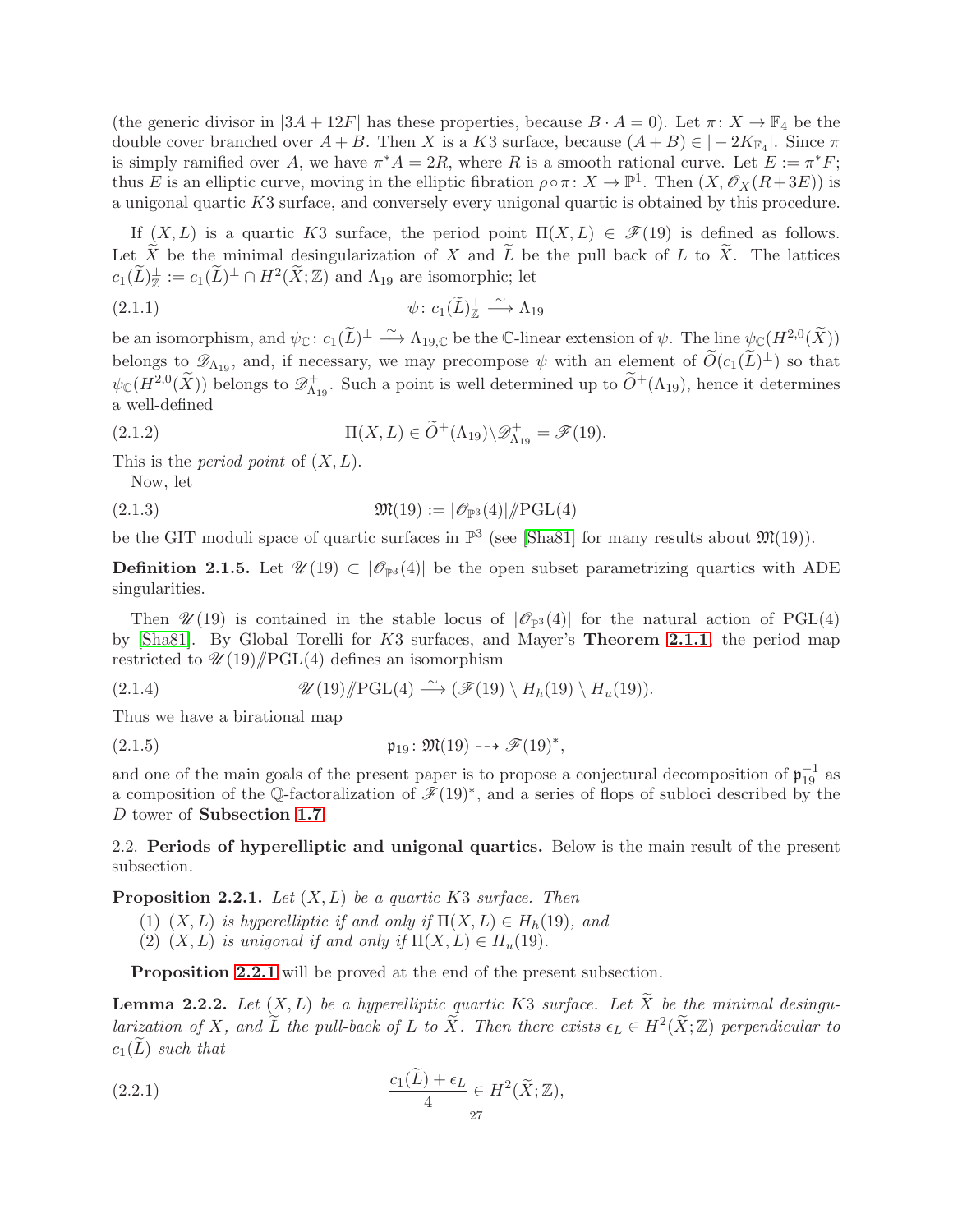and such that  $H^2(\tilde{X};\mathbb{Z})$  is generated (over  $\mathbb{Z}$ ) by  $\mathbb{Z}c_1(\tilde{L}) \oplus c_1(\tilde{L})^{\perp}$  and the element in [\(2.2.1\)](#page-26-2). **Moreover** 

$$
\operatorname{div}_{c_1(\widetilde{L})^{\perp}}(\epsilon_L) = 4, \quad q_{c_1(\widetilde{L})^{\perp}}(\epsilon_L^*) \equiv -1/4 \pmod{2\mathbb{Z}}.
$$

*Proof.* Existence of  $\epsilon_L \in c_1(L)^{\perp}$  such that  $(2.2.1)$  holds follows from unimodularity of the intersection form on  $H^2(\tilde{X}; \mathbb{Z})$ . The remaining statements follow at once from [\(2.2.1\)](#page-26-2).

<span id="page-27-1"></span>**Lemma 2.2.3.** Let  $(X, L)$  be a hyperelliptic quartic K3 surface. Let X be the minimal desingularization of  $X$ , and  $\overline{L}$  the pull-back of  $L$  to  $\overline{X}$ . Then

- (1)  $\Pi(X, L) \in H_h(19)$  if and only if there exists a primitive sublattice  $U(2) \subset H^{1,1}(\tilde{X}; \mathbb{Z})$ containing  $c_1(L)$ , and
- <span id="page-27-0"></span>(2)  $\Pi(X, L) \in H_u(19)$  if and only if there exists a sublattice  $U \subset H^{1,1}(\tilde{X}; \mathbb{Z})$  (necessarily primitive) containing  $c_1(\tilde{L})$ .

*Proof.* (1): First, note that  $\Pi(X, L) \in H_h(19)$  if and only if there exists  $\alpha \in H^{1,1}(\tilde{X}; \mathbb{Z})$  such that

(2.2.2) 
$$
c_1(\widetilde{L})\perp\alpha
$$
,  $\alpha^2 = -4$ ,  $\operatorname{div}_{c_1(\widetilde{L})}\perp(\alpha) = 2$ .

Now suppose that  $\Pi(X, L) \in H_h(19)$ , and let  $\alpha$  be as above. Then  $A_{c_1(\widetilde{L})^{\perp}} \cong \mathbb{Z}/(4)$ , and hence  $\alpha^* = 2\epsilon_L^*$ , where  $\epsilon_L$  is as in **Lemma [2.2.2](#page-26-3)**. It follows that  $H^{1,1}(\tilde{X};\mathbb{Z}) \ni (c_1(\tilde{L}) \pm \alpha)/2$ . Then

(2.2.3) 
$$
U(2) \cong \langle (c_1(\widetilde{L}) + \alpha)/2, (c_1(\widetilde{L}) - \alpha)/2 \rangle \subset H^{1,1}(\widetilde{X}; \mathbb{Z}).
$$

The above lattice is saturated because  $\text{div}_{c_1(\widetilde{L})}(\alpha) = 2$ . To prove the converse, suppose that there exists a primitive sublattice  $U(2) \subset H^{1,1}(\tilde{X};\mathbb{Z})$  containing  $c_1(\tilde{L})$ . Let  $\alpha$  be a generator  $c_1(\tilde{L})^{\perp} \cap U(2)$ ; it suffices to show that  $(2.2.2)$  holds. The equality  $\alpha^2 = -4$  is clear, and 2 divides  $\operatorname{div}_{c_1(\widetilde{L})^{\perp}}(\alpha)$  because there exists  $\beta \in U(2)$  such that  $c_1(\widetilde{L}) + \alpha = 2\beta$ . It remains to prove that  $\text{div}_{c_1(\widetilde{L})^{\perp}}(\alpha) = 4$  can not hold. If it holds, then  $\alpha^* = \epsilon_L^*$ , where  $\epsilon_L$  is as in **Lemma [2.2.2](#page-26-3)**, and hence  $H^{1,1}(\tilde{X};\mathbb{Z}) \ni (c_1(\tilde{L}) + \alpha)/4$ ; then  $U(2)$  is not saturated, against the hypothesis. This proves Item (1). The proof of Item (2) is similar, we leave details to the reader.

*Proof of Proposition [2.2.1](#page-26-1).* First we prove Item (2). Suppose that  $(X, L)$  is unigonal, and hence X (and L) are as in **Remark [2.1.4](#page-25-2)**. Let  $\overline{X} \to X$  be the minimal desingularization of X, and  $\overline{R}, \overline{E}$ be the pull-backs to  $\widetilde{X}$  of the divisor classes  $R, E$  on X defined in **Remark [2.1.4](#page-25-2)**. Then  $\widetilde{R}, \widetilde{E}$ span a hyperbolic lattice in  $H^{1,1}(X;\mathbb{Z})$  containing  $c_1(L)$ , and hence  $\Pi(X, L) \in H_u(19)$  by **Lemma [2.2.3](#page-27-1)**. Now assume that  $\Pi(X, L) \in H_u(19)$ . By **Lemma [2.2.3](#page-27-1)** there exists a hyperbolic plane  $U \subsetneq H^{1,1}(\tilde{X};\mathbb{Z})$  containing  $c_1(\tilde{L})$ . It follows that there exist cohomology classes  $r, e \in U$  such that  $c_1(L) = r + 3e$ , and  $r^2 = -2$ ,  $r \cdot e = 1$ , and  $e^2 = 0$ . By Riemann-Roch, both r and e are effective; it follows that r is the class of a rational curve which is the base-locus of  $\varphi_L$ , and e is the class of the fiber of an elliptic fibration. Thus  $(X, L)$  is unigonal.

Next, let us prove Item (1). Suppose that  $(X, L)$  is hyperelliptic, and hence is as in **Remark [2.1.3](#page-25-3).** Let  $Q := \varphi_L(X) \subset |L|^\vee \cong \mathbb{P}^3$ . Let  $\widetilde{X} \to X$  be the minimal desingularization, and let  $\widetilde{\varphi}$ :  $\widetilde{X} \to Q$  be the composition of  $\widetilde{X} \to X$  and  $\varphi_L$ . If Q is a quadric cone, with vertex v, let  $Q_0 \cong F_2 = \mathbb{P}(\mathcal{O}_{\mathbb{P}^1}(2) \oplus \mathcal{O}_{\mathbb{P}^1})$  be the blow-up of Q at v; the map  $\widetilde{\varphi} \colon \widetilde{X} \to Q$  lifts to a map  $\widetilde{\varphi}_0 \colon \widetilde{X} \to Q_0$ . Let

(2.2.4) 
$$
M := \begin{cases} \widetilde{\varphi}^* H^2(Q; \mathbb{Z}) & \text{if } Q \text{ is a smooth quadric,} \\ \widetilde{\varphi}_0^* H^2(Q_0; \mathbb{Z}) & \text{if } Q \text{ is a quadric cone.} \end{cases}
$$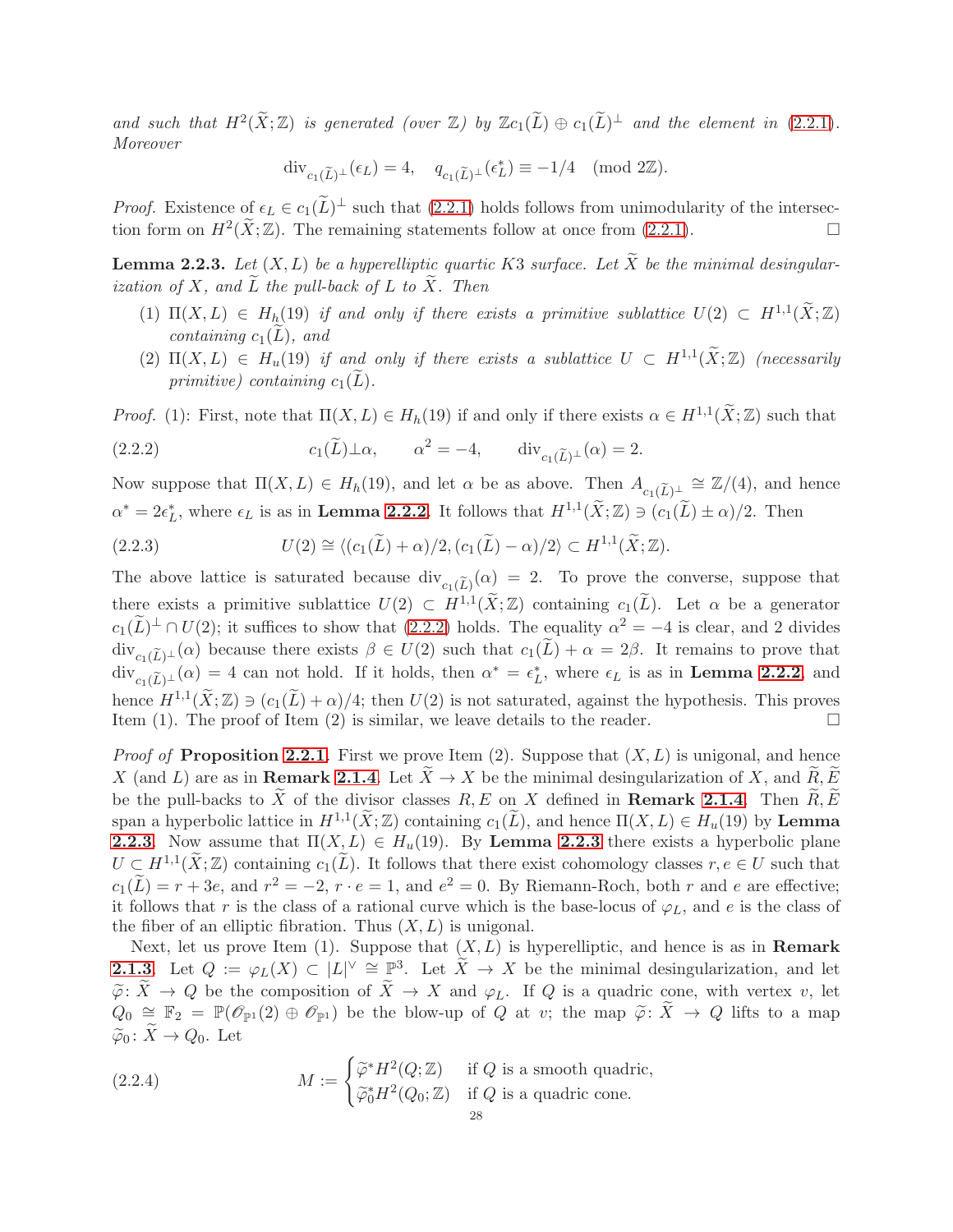Then  $M \cong U(2) \subset H^{1,1}(\widetilde{X}; \mathbb{Z})$ , and it contains  $c_1(\widetilde{L})$ . By **Lemma [2.2.3](#page-27-1)**, in order to prove that  $\Pi(X, L) \in H_h(19)$  it suffices to check that M is primitive.

Suppose first that Q is smooth. Since the family of K3 surfaces which are double covers of  $\mathbb{P}^1\times\mathbb{P}^1$ is irreducible it suffices to prove that  $\widetilde{\varphi}^*H^2(Q;\mathbb{Z})$  is primitive for the double cover of  $Q = \mathbb{P}^1 \times \mathbb{P}^1$ <br>nomified cum a porticular smappy  $B \subset \mathbb{R}^d$  (4)  $\mathbb{Z} \times \mathbb{R}^d$  (4) it suffices to take B w ramified over a particular smooth  $B \in |\mathscr{O}_{\mathbb{P}^1}(4) \boxtimes \mathscr{O}_{\mathbb{P}^1}(4)|$ ; it suffices to take B which is bitangent to lines  $L_1, L_2 \subset Q$  belonging to distinct rulings.

Now suppose that  $Q$  is a quadric cone. As in the previous case, it will suffice to prove that  $M$  is primitive for a particular double cover of Q. Let  $B_0 \in |\omega_{O_0}^{-2}|$  $\begin{bmatrix} -2 \\ Q_0 \end{bmatrix}$  be a smooth curve which is bitangent to a fiber of the structure map  $Q_0 \to \mathbb{P}^1$ , and is otherwise generic. The double cover  $X \to Q_0$  branched over  $B_0$  is the minimal desingularization of a hyperelliptic quartic K3, and  $M = \tilde{\varphi}_0^* H^2(Q_0; \mathbb{Z})$  is nimilarly This proves that if  $(Y, I)$  is a hyperelliptic quartic then  $\Pi(Y, I) \subset H(10)$ primitive. This proves that if  $(X, L)$  is a hyperelliptic quartic, then  $\Pi(X, L) \in H_h(19)$ .

Lastly, suppose that  $\Pi(X, L) \in H_h(19)$ , and let us prove that  $(X, L)$  is a hyperelliptic quartic. By Lemma [2.2.3](#page-27-1), there exists a primitive  $U(2) \subset H^{1,1}(\tilde{X};\mathbb{Z})$  containing  $c_1(\tilde{L})$ . There exists  $\alpha \in U(2)$  such that  $\alpha^2 = 0$  and  $\alpha \cdot c_1(L) = 2$ . Thus  $\alpha$  is represented by an effective divisor D such that  $D \cdot D = 0$  and  $\tilde{L} \cdot D = 2$ . Hence the divisor D moves by Riemann-Roch; it follows that  $\varphi_L(X)$  is not a quartic surface with DuVal singularities, and hence  $(X, L)$  is either hyperelliptic or unigonal. If  $(X, L)$  is unigonal, then  $\Pi(X, L) \in H_u(19)$  (we have just proved it), and we get a contradiction because  $H_h(19) \cap H_u(19) = \emptyset$  by **Lemma [1.7.3](#page-23-5)**. Thus  $(X, L)$  is hyperelliptic.  $\square$ 

Remark 2.2.4. By Proposition [1.4.5](#page-14-1), there is a natural isomorphism between  $\mathscr{F}(18)$  and the hyperelliptic divisor  $H_h(19)$ . By **Proposition [2.2.1](#page-26-1)**, it follows that we may identify  $\mathcal{F}(18)$  with the period space for hyperelliptic quartic K3 surfaces, and this is what we will do for the rest of the paper.

There is a GIT moduli space which is in a relation to  $\mathcal{F}(18)$  that is similar to the relation between  $\mathfrak{M}(19)$  and  $\mathscr{F}(19)$ . In fact, let

(2.2.5) 
$$
\mathfrak{M}(18) := |\mathscr{O}_{\mathbb{P}^1}(4) \boxtimes \mathscr{O}_{\mathbb{P}^1}(4)| / \mathrm{Aut}(\mathbb{P}^1 \times \mathbb{P}^1).
$$

<span id="page-28-1"></span>**Definition 2.2.5.** Let  $\mathscr{U}(18) \subset |\mathscr{O}_{\mathbb{P}^1 \times \mathbb{P}^1}(4,4)|$  be the open subset parametrizing curves with ADE singularities.

If  $D \in \mathcal{U}(18)$ , the double cover  $\pi \colon X \to \mathbb{P}^1 \times \mathbb{P}^1$  branched over D is a K3 surface, and  $(X,\pi^*(\mathscr{O}_{\mathbb{P}^1}(1) \boxtimes \mathscr{O}_{\mathbb{P}^1}(1))$  is a hyperelliptic quartic K3 surface. Now,  $\mathscr{U}(18)$  is contained in the stable locus of  $|\mathcal{O}_{\mathbb{P}^{\times}\mathbb{P}^1}(4,4)|$  by [\[Sha81,](#page-61-7) Theorem 4.8], and by associating to the orbit of  $D \in \mathcal{U}(18)$ the period of  $(X, \pi^*(\mathscr{O}_{\mathbb{P}^1}(1) \boxtimes \mathscr{O}_{\mathbb{P}^1}(1))$  (notation as above), one gets an isomorphism

(2.2.6) 
$$
\mathscr{U}(18)/\mathrm{Aut}(\mathbb{P}^1 \times \mathbb{P}^1) \stackrel{\sim}{\longrightarrow} (\mathscr{F}(18) \setminus H_h(18)).
$$

Thus we have a birational period map

$$
\mathfrak{p}_{18} \colon \mathfrak{M}(18) \dashrightarrow \mathscr{F}(18)^*,
$$

<span id="page-28-0"></span>whose behaviour is very similar to that of  $\mathfrak{p}_{19}$ .

## 2.3. Periods of certain higher-dimensional hyperkähler varieties.

2.3.1. Double EPW sextics. Let  $(X, L)$  be a polarized HK variety of Type  $K3^{[2]}$ , where  $q(c_1(L)) = 2$ (q is the Beauville-Bogomolov quadratic formon  $H^2(X)$ ). Then

<span id="page-28-2"></span>
$$
c_1(L)^{\perp} \cong II_{2,18} \oplus A_1 \oplus A_1 \cong \Lambda_{20}.
$$

In the above equation, perpendicularity is with respect to the Beauville-Bogomolov quadratic form, and the first isomorphism is found in [\[O'G15\]](#page-61-8). The period space for degree-2 polarized HK varieties of Type  $K3^{[2]}$  is  $\mathscr{F}_{\Lambda_{20}}(\widetilde{O}^+(\Lambda_{20}))$ ; in fact the moduli space of such (polarized) varieties is identified with an open dense subset of  $\mathscr{F}_{\Lambda_{20}}(\widetilde{O}^+(\Lambda_{20}))$  by Verbitsky's Global Torelli Theorem. (One should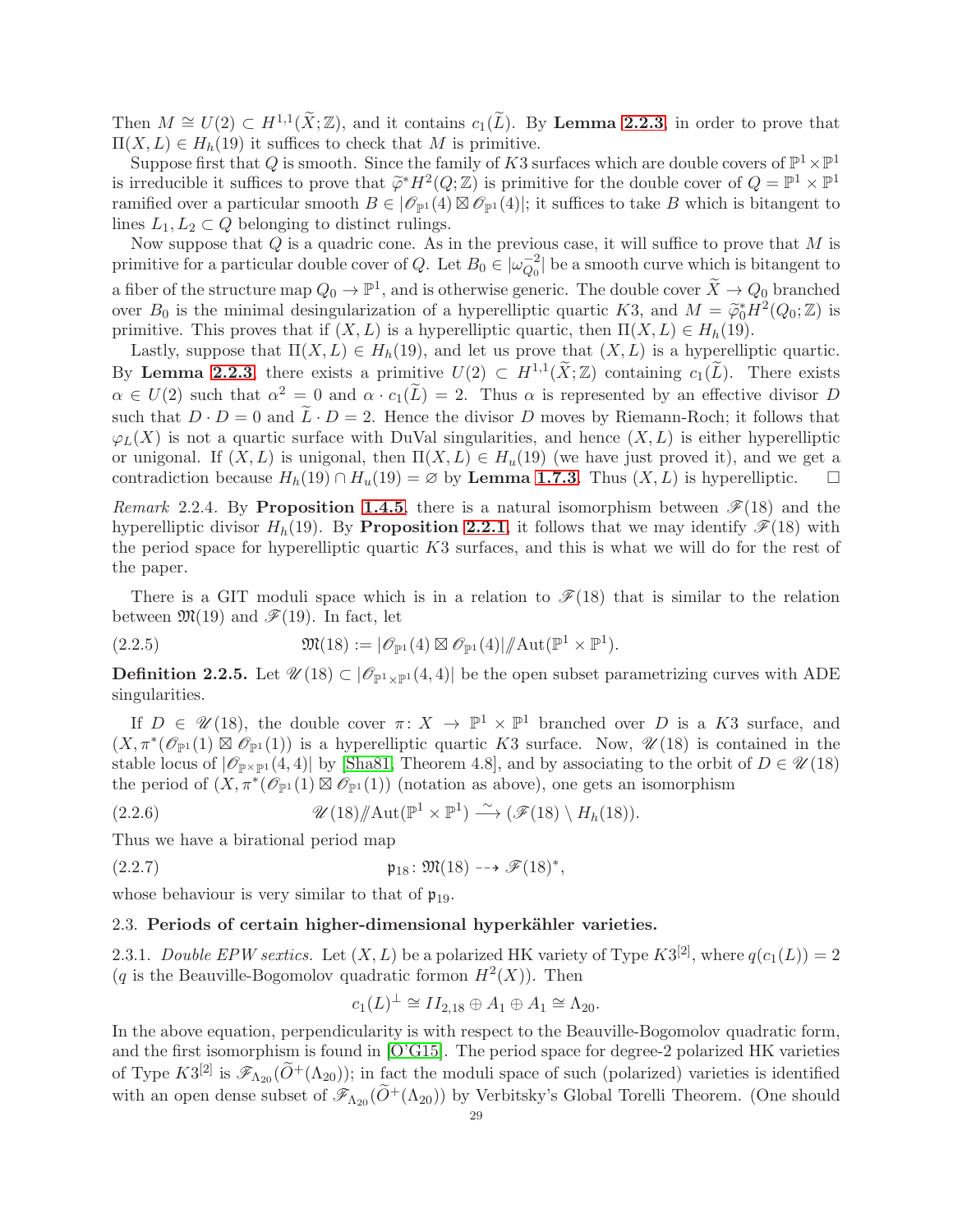introduce the analogue of DuVal singularities, in order to identify  $\mathscr{F}_{\Lambda_{20}}(\widetilde{O}^+(\Lambda_{20}))$  with the moduli space of polarized varieties with mild singularities.) On the other hand we have a natural degree-2 covering map

<span id="page-29-1"></span>(2.3.1) 
$$
\mathscr{F}_{\Lambda_{20}}(\widetilde{O}^+(\Lambda_{20})) \stackrel{\rho}{\longrightarrow} \mathscr{F}(20),
$$

because  $\Gamma_{\xi_{20}}$  is an index-2 subgroup of  $\widetilde{O}^+(\Lambda_{20})$ . (See Item (4) of **Proposition [1.2.3](#page-8-3)**.)

There is an analogue of the GIT moduli spaces  $\mathfrak{M}(19)$  and  $\mathfrak{M}(18)$  in this case as well. In fact, let  $(X, L)$  be a generic degree-2 polarized HK varieties of Type  $K3^{[2]}$ . Then the map  $\varphi_L \colon X \dashrightarrow |L|^\vee \cong$  $\mathbb{P}^5$  is regular, finite, of degree 2 onto a special sextic hypersurface, an EPW sextic. Conversely, given an EPW sextic  $Y \subset \mathbb{P}^5$ , there is a canonical double cover  $f: X \to Y$ , and if Y is generic then  $(X, f^*\mathscr{O}_Y(1))$  is a degree-2 polarized HK variety of Type  $K3^{[2]}$ . (For the definition and properties of double EPW sextics we refer to [\[O'G06\]](#page-61-21) and [\[O'G16\]](#page-61-9).) The parameter space for EPW sextics is (an open dense subset of)  $\mathbb{LG}(\Lambda^3 \mathbb{C}^6)$ . Let

(2.3.2) 
$$
\mathfrak{M}(20) = \mathbb{LG}(\bigwedge^3 \mathbb{C}^6) / \mathbb{P} GL_6(\mathbb{C}).
$$

We have a birational period map

(2.3.3) 
$$
\widetilde{\mathfrak{p}}_{20} : \mathfrak{M}(20) \dashrightarrow \mathscr{F}_{\Lambda_{20}}(\widetilde{O}^+(\Lambda_{20}))^*.
$$

The dual of an EPW sextic is another EPW sextic, see [\[O'G08\]](#page-61-22), and hence we have a (regular) duality involution  $\delta: \mathfrak{M}(20) \to \mathfrak{M}(20)$ . This is the geometric version of the covering involution of the double cover  $\rho$  in [\(2.3.1\)](#page-29-1). The upshot is that we have a birational period map

(2.3.4) 
$$
\mathfrak{p}_{20} : \mathfrak{M}(20) / \langle \delta \rangle \dashrightarrow \mathscr{F}(20)^*.
$$

Thus we may view  $\mathcal{F}(20)$  as the period space for double EPW sextics up to duality. Alternatively,  $\mathcal{F}(20)$  is the period space for the Calabi-Yau fourfolds obtained by blowing up a (generic) EPW sextic Y along it singular locus (a smooth surface).

The inverse images by  $\rho$  of the reflective Heegner divisors of  $\mathcal{F}(20)$  have appeared in [\[O'G15\]](#page-61-8). In fact

<span id="page-29-0"></span>
$$
\rho^{-1}H_n(20) = \mathbb{S}_2^*, \quad \rho^{-1}H_h(20) = \mathbb{S}_4, \quad \rho^{-1}H_n(20) = \mathbb{S}_2' \cup \mathbb{S}_2''.
$$

For a geometric interpretation of periods in  $\mathbb{S}_2^{\star}$ ,  $\mathbb{S}_4$ ,  $\mathbb{S}_2'$ , and  $\mathbb{S}_2''$ , see Section 5 of [\[O'G15\]](#page-61-8).

2.3.2. EPW cubes. Let  $(X, L)$  be a polarized HK variety of Type  $K3^{[3]}$ , where  $q(c_1(L)) = 4$  and  $div(c_1(L)) = 2$ . Then

$$
c_1(L)^{\perp} \cong II_{2,18} \oplus A_1 \oplus A_1 \cong \Lambda_{20}.
$$

Moreover, one shows that the period space for polarized HK varieties of Type  $K3^{[3]}$  of this kind is  $\mathcal{F}(20)$ . (We thank M. Kapustka and G. Mongardi for bringing this to our attention.) A. Iliev, G. Kapustka, M. Kapustka and K. Ranetsad [\[IKKR15\]](#page-60-17) have proved that the generic such polarized HK is isomorphic to an EPW cube, a double cover of a codimension-3 degeneracy locus in  $Gr(3, \mathbb{C}^6)$ . The parameter space of EPW cubes is the same as that fordouble EPW sextics (but the EPW cubes parametrized by  $A \in \mathbb{LG}(\bigwedge^3 \mathbb{C}^6)$  and the dual lagrangian  $A^{\perp} \in \mathbb{LG}(\bigwedge^3 (\mathbb{C}^6)^{\vee})$  are isomorphic).

2.3.3. Hyperkähler varieties of Type OG10. Let X be a HK manifold of Type OG10. Then  $H^2(X;\mathbb{Z})$ equipped with the Beauville-Bogomolov quadratic form is isomorphic to  $II_{3,19} \oplus A_2$ , see [\[Rap08\]](#page-61-23). Let  $a, b \in A_2$  be standard generators  $(a^2 = b^2 = (a + b)^2 = -2)$ , and  $v \in II_{3,19}$  of square 2. Let  $h := (3v + a - b)$ ; notice that  $h^2 = 12$ , and  $(h, H^2(X; \mathbb{Z})) = 3\mathbb{Z}$ . The discriminant group and quadratic form of  $h^{\perp}$  are isomorphic to the discriminant group and quadratic form of  $\Lambda_{21}$ respectively, and hence  $h^{\perp} \cong \Lambda_{21}$  by Theorem 1.13.2 of [\[Nik80\]](#page-61-19). Thus  $\mathscr{D}_{\Lambda_{21}}$  is the classifying space for the corresponding 10-dimensional polarized O'Grady HK manifolds. By Verbitsky's Global Torelli Thorem [\[Ver13\]](#page-61-24), the moduli space for such varieties is isomorphic to  $\mathscr{F}_{\Lambda_{21}}(\Gamma)$ , where  $\Gamma$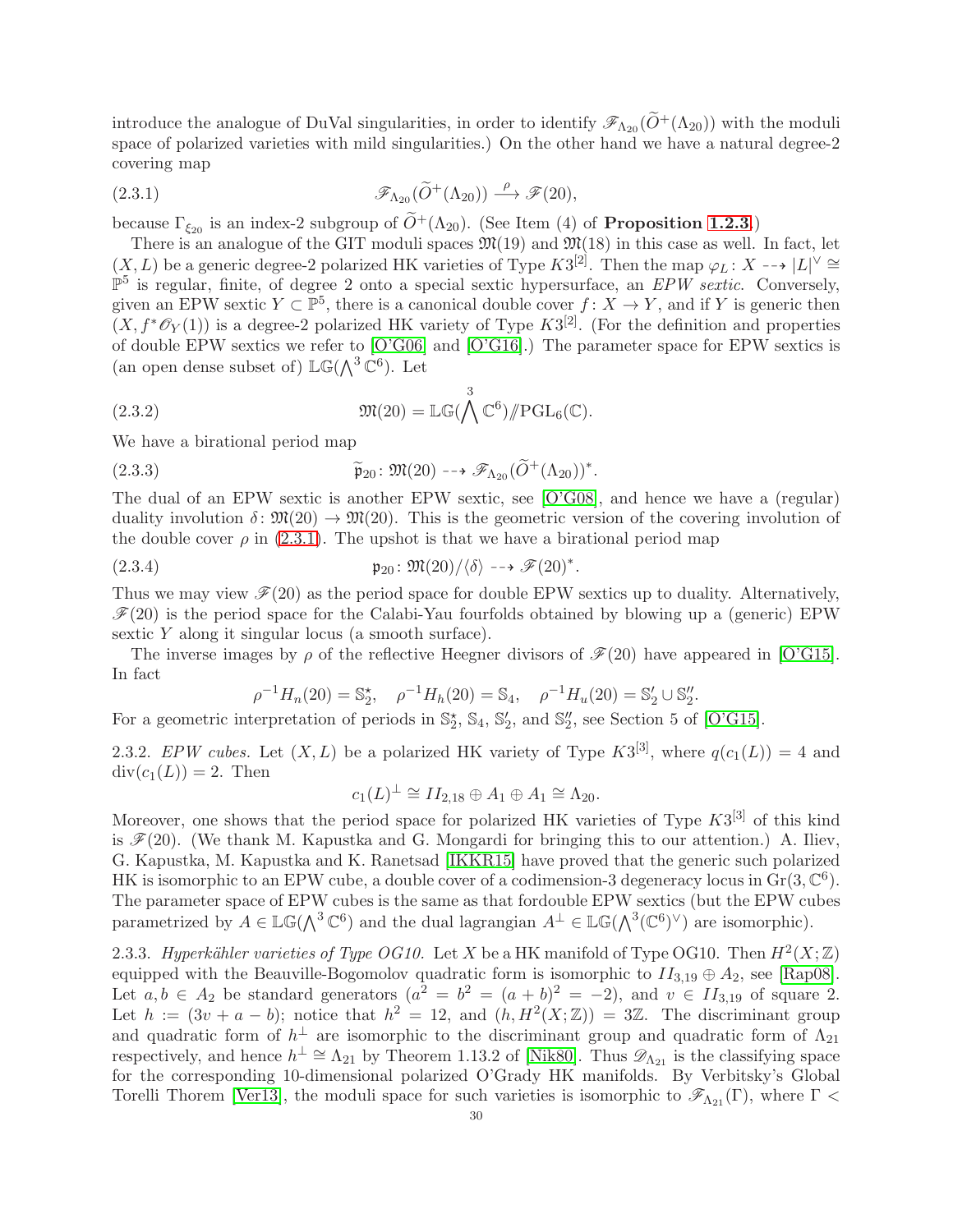<span id="page-30-0"></span> $O^+(\Lambda_{21})$  is the relevant monodromy group (a subgroup of finite index, see [\[Ver13\]](#page-61-24)). See [\[Mon14\]](#page-61-25) for a result regarding the monodromy group of O'Grady's 10-dimensional HK manifolds.

## 3. The Picard group of the D tower

3.1. Set up, and statement of the main results. Let  $N \geq 3$ . The Picard group of  $\mathscr{F}_{\Lambda_N}(\widetilde{O}(\Lambda_N)^+)$ is finitely generated, see [\[GHS09\]](#page-60-16); in the present section we will compute its rank by applying results of Bergeron et al. [\[BLMM14\]](#page-60-10), and of Bruinier [\[Bru02b\]](#page-60-18).

<span id="page-30-1"></span>**Theorem 3.1.1.** The rank of Pic( $\mathscr{F}_{\Lambda_N}(\widetilde{O}(\Lambda_N)^+)$ ) is equal to

$$
\rho_N := \begin{cases}\n\left\lfloor \frac{N+6}{8} \right\rfloor & \text{if} \quad N \equiv 1 \pmod{2} \\
\left\lfloor \frac{N+2}{6} \right\rfloor & \text{if} \quad N \equiv 0,6 \pmod{8} \\
\left\lfloor \frac{N-4}{6} \right\rfloor & \text{if} \quad N \equiv 2 \pmod{8} \\
\left\lfloor \frac{N+8}{6} \right\rfloor & \text{if} \quad N \equiv 4 \pmod{8}\n\end{cases}
$$

Explicitly, for  $3 \leq N \leq 20$ , we obtain:

N 3 4 5-10 11 12 13-15 16 17-18 19 20 ρ<sup>N</sup> 1 2 1 2 3 2 3 2 3 4

<span id="page-30-2"></span>**Theorem [3.1.1](#page-30-1)** will be proved in **Subsection [3.2](#page-31-0)**. If N is odd, the natural map

(3.1.1) 
$$
\mathscr{F}_{\Lambda_N}(\widetilde{O}(\Lambda_N)^+) \to \mathscr{F}_{\Lambda_N}(\Gamma_{\xi_N}) = \mathscr{F}(N)
$$

is an isomorphism, and hence  $\rho_N$  is also the Picard number of  $\mathcal{F}(N)$ . On the other hand, if N is even the map in  $(3.1.1)$  is a double cover (ramified along the hyperelliptic divisor, see Corollary **[1.3.14](#page-12-5)**), and hence  $\text{Pic}(\mathscr{F}(N))_{\mathbb{Q}}$  is identified with the subspace of  $\text{Pic}(\mathscr{F}_{\Lambda_N}(\tilde{O}(\Lambda_N)^+))_{\mathbb{Q}}$  invariant under the action of the covering involution of the map in [\(3.1.1\)](#page-30-2). In particular, the Picard number of  $\mathscr{F}(N)$  is at most  $\rho_N$ . In fact, for most N (with at most 1-2 exceptions), one can see that the Picard number of  $\mathscr{F}(N)$  is equal to  $\left\lfloor \frac{N+5}{8} \right\rfloor$ . Let  $N \in \{18, 19, 20\}$ ; in **Section [4](#page-40-0)** we will show that a basis of the Q-Picard group of  $\mathscr{F}_{\Lambda_N}(\widetilde{O}(\Lambda_N)^+)$  is provided by the Heegner divisors defined in Subsubsection [1.3.4](#page-11-2), and that the corresponding Heegner divisors of  $\mathscr{F}(N)$  provide a basis of  $\mathscr{F}(N)_{\mathbb{Q}}$ . In particular the ranks of Pic( $\mathscr{F}(18)$ ) and Pic( $\mathscr{F}(19)$ ) are equal to  $\rho_{18}$  and  $\rho_{19}$  respectively, while the rank of Pic( $\mathcal{F}(20)$ ) is  $3 = (\rho_{20} - 1)$ .

The fact that the Picard number of  $\mathcal{F}(10)$  is equal to 1 is particularly relevant for us. It implies that the Q-Picard group of  $\mathcal{F}(10)$  is generated by  $\lambda(10)$ , and thus  $H_h(10)$  is proportional to  $\lambda(10)$ . In fact Gritsenko [\[Gri10,](#page-60-12) Thm. 3.2] proved that  $H_h(10) = 8\lambda(10)$ . That is a key relation for what follows. More generally, we will need to know what are the relations between  $\lambda(N)$ ,  $H_n(N)$ ,  $H_h(N)$  and  $H_u(N)$ . We will derive such relations in the range  $N \leq 25$  by considering suitable quasi pull-backs of Borcherd's celebrated reflective modular form for the orthogonal group  $O(I_{2,26})$ .

In order to state our results, we let  $\mu(N)$ , for  $3 \leq N \leq 25$ , be defined by Table [\(1\)](#page-30-3).

<span id="page-30-3"></span>

|                                 |  |  |  |  |  | N   3   4   5-10   11   12   13-18   19   20   21   22   23   24   25 |                                         |  |  |  |  |  |  |
|---------------------------------|--|--|--|--|--|-----------------------------------------------------------------------|-----------------------------------------|--|--|--|--|--|--|
|                                 |  |  |  |  |  |                                                                       | $\mu(N)$ 46 1 0 30 1 0 78 33 16 8 4 2 1 |  |  |  |  |  |  |
| TABLE 1. Definition of $\mu(N)$ |  |  |  |  |  |                                                                       |                                         |  |  |  |  |  |  |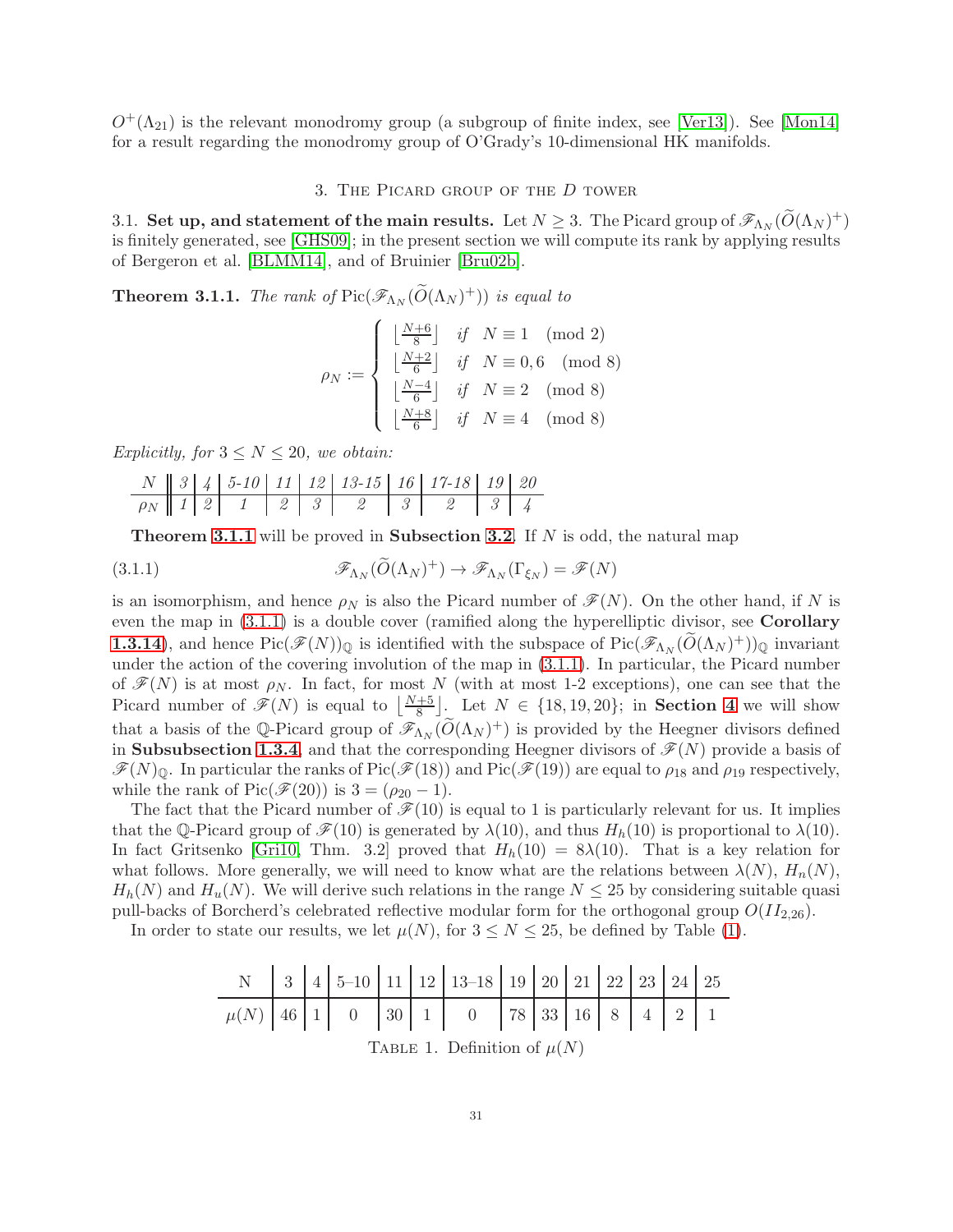<span id="page-31-1"></span>**Theorem 3.1.2** (First Borcherds' relation). Let  $3 \leq N \leq 25$ . Then

<span id="page-31-3"></span> $(3.1.2)$  2(12 + (26 – N)(25 – N)) $\lambda(N) = H_n(N) + 2(26 - N)H_h(N) + \tau(N)\mu(N)H_u(N),$ 

where  $\tau(N)$  is equal to 1 if  $N \equiv 3,4 \pmod{8}$ , and is equal to 2 otherwise.

<span id="page-31-2"></span>**Theorem 3.1.3** (Second Borcherds' relation). Let  $3 \leq N \leq 17$ . Then

<span id="page-31-4"></span> $(3.1.3)$   $2(132 + (18 - N)(17 - N))\lambda(N) = H_n(N) + 2(18 - N)H_h(N) + \tau(N)\mu(N + 8)H_n(N),$ where  $\tau(N)$  is as in **Theorem [3.1.2](#page-31-1)**.

Theorem [3.1.2](#page-31-1) and Theorem [3.1.3](#page-31-2) will be proved in Subsection [3.3](#page-33-0). Below we prove a corollary which is extremly important for our work.

<span id="page-31-6"></span>**Corollary 3.1.4** (Gritsenko's relation). Let  $3 \leq N \leq 17$ . Then

<span id="page-31-5"></span>(3.1.4) 
$$
32(14 - N)\lambda(N) = 16H_h(N) + \tau(N)(\mu(N) - \mu(N+8))H_u(N).
$$

*Proof.* Taking the difference between the identities [\(3.1.2\)](#page-31-3) and [\(3.1.3\)](#page-31-4), we see that the terms  $H_n(N)$ cancel, giving the relationship above between  $\lambda(N)$ ,  $H_h(N)$  and  $H_u(N)$ .

Corollary 3.1.5. The following hold:

- (1)  $H_h(14)$  is linearly equivalent to  $H_u(14)$ .
- (2) If  $4 \leq N < 14$ , then  $H_h(N)$  is a big divisor.
- (3) If  $4 \leq N \leq 10$ , then  $H_h(N)$  is an ample divisor.

*Proof.* This is a direct consequence of  $(3.1.4)$ . Plug  $N = 14$  into  $(3.1.4)$  to get Item  $(1)$ . Next, for  $N < 14$ , we get

<span id="page-31-8"></span>(3.1.5) 
$$
H_h(N) = 2(14 - N)\lambda(N) + \frac{\tau(N)}{16}(\mu(N+8) - \mu(N))H_u(N).
$$

Since  $(14 - N) > 0$ ,  $\lambda(N)$  is ample, and  $\mu(N) \leq \mu(N + 8)$  (for  $4 \leq N < 14$ ), we get that  $H_h(N)$  is big. For  $4 \le N \le 10$ , the coefficient of  $H_u(N)$  is zero, and hence  $H_h(N)$  is ample.

Remark 3.1.6. Let  $N \in \{4, \ldots, 10\}$ . Then Gritsenko [\[Gri10,](#page-60-12) Thm. 3.2] constructed a strongly reflective automorphic form for the group  $\tilde{O}^{+}(\Lambda_N)$ , of weight  $(14-N)$ , and with associated divisor the hyperelliptic divisor  $H_{\xi}(\Lambda_N)$ , see **Definition [1.3.11](#page-12-6)**. Interpreted in our context, this reads

(3.1.6) 
$$
H_h(N) = 2(14 - N)\lambda(N),
$$

<span id="page-31-0"></span>which is exactly **Corollary [3.1.4](#page-31-6)** for  $N \in \{4, \ldots, 10\}$ .

3.2. The Picard rank of  $\mathscr{F}_{\Lambda_N}(\widetilde{O}(\Lambda_N)^+)$ . The work of Borcherds and the refinements of Bruinier [\[Bru02b,](#page-60-18) [Bru02a\]](#page-60-9) give a recipe for computing the rank of the Picard group for modular varieties of Type IV, by relating this to a dimension computation for vector valued modular forms.

*Proof of* Theorem [3.1.1](#page-30-1). Let L be an even lattice of signature  $(2, N)$ . Let  $k = 1 + \frac{N}{2} \in \frac{1}{2}$  $rac{1}{2}\mathbb{Z}$ . Borcherds has defined a homorphism

<span id="page-31-7"></span>
$$
S_{k,L} \to Pic(\mathscr{F}_L(\widetilde{O}^+(L)))_{\mathbb{C}}/\langle \lambda \rangle
$$

from the space of cusp forms of weight k with values in  $L$ . This morphism is injective if  $L$  contains 2 hyperbolic summands (cf. Bruinier). Recent work of Bergeron et al. [\[BLMM14\]](#page-60-10) establishes that this is in fact an isomorphism. We are interested in the case  $L = \Lambda_N$  is a D lattice. Thus **Theorem [3.1.1](#page-30-1)** will follow from the computation of dim  $S_{k,\Lambda_N}$  carried out below (see [\(3.2.9\)](#page-33-1) and [\(3.2.10\)](#page-33-2)).

Bruinier [\[Bru02b,](#page-60-18) p. 52, Eqs.  $(6)$  and  $(7)$ ] gives the following formula for the space of cusp forms:

(3.2.1) 
$$
\dim(S_{k,\Lambda_N}) = d + \frac{dk}{12} - \alpha_1 - \alpha_2 - \alpha_3 - \alpha_4,
$$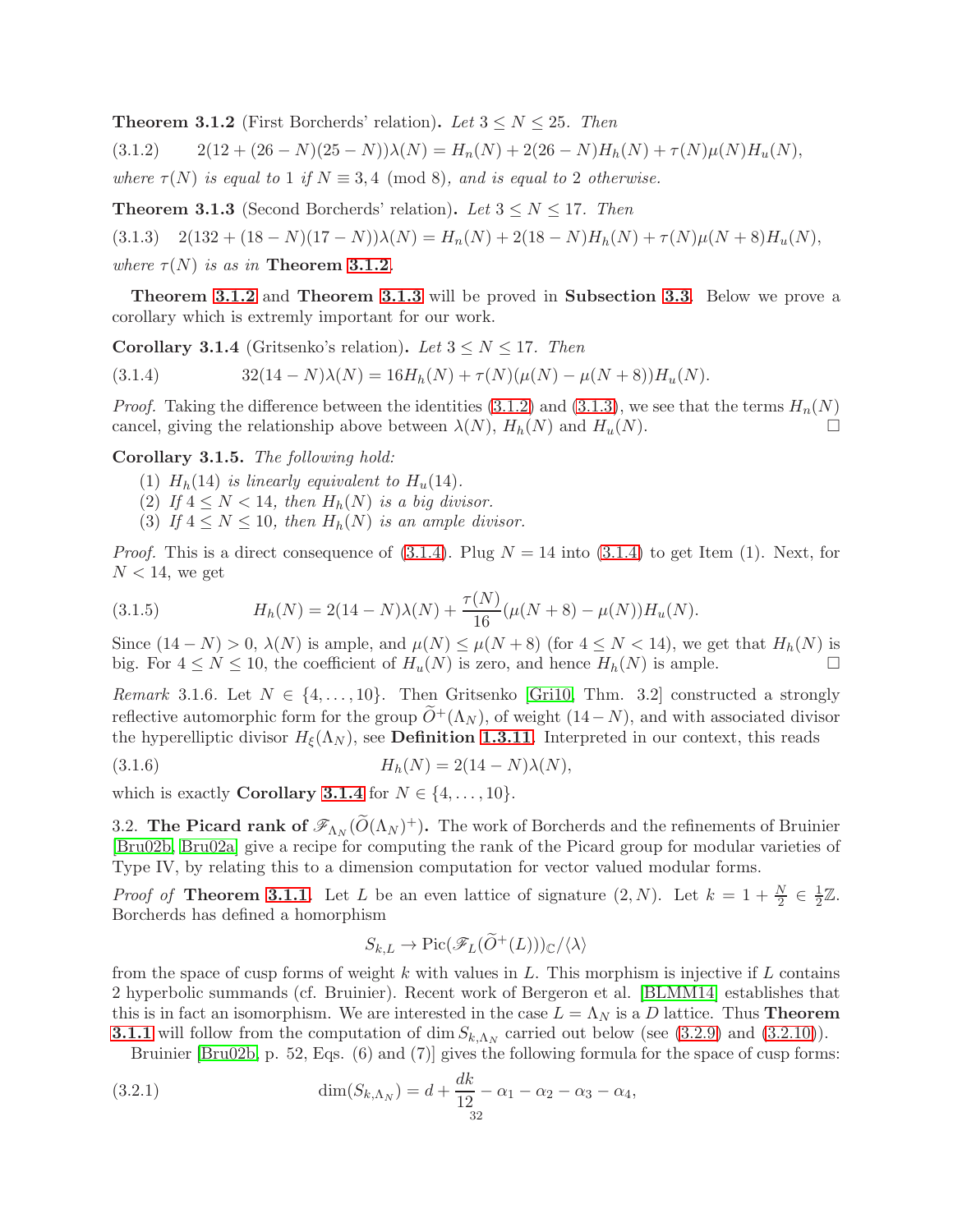where  $k = 1 + \frac{N}{2}$  is as above,

$$
d:=|A_{\Lambda_N}/\{\pm 1\}|=\begin{cases} 4 & \text{if}\quad N\equiv 0\pmod 2\\ 3 & \text{if}\quad N\equiv 1\pmod 2,\end{cases}
$$

and the  $\alpha_i$ 's will be computed below.

<span id="page-32-2"></span>In fact [\[Bru02b,](#page-60-18) Eq. (7)], gives

(3.2.2) 
$$
\alpha_4 := \left| \left\{ \gamma \in A_{\Lambda_N} / \{ \pm 1 \} \mid \frac{1}{2} q(\gamma) \in \mathbb{Z} \right\} \right| = \begin{cases} 1 & \text{if } N \not\equiv 2 \pmod{8} \\ 3 & \text{if } N \equiv 2 \pmod{8} \end{cases}
$$

(Warning: Bruinier uses a different convention on the quadratic form q: for us,  $q(x) = (x, x)$ (mod 2Z), while for Bruinier  $q(x) = (x, x)/2 \pmod{\mathbb{Z}}$ .)

Similarly, [\[Bru02b,](#page-60-18) p. 55] gives

$$
\alpha_3 = \sum_{\gamma \in A_{\Lambda_N}/\{\pm 1\}} \left\{-\frac{1}{2}q(\gamma)\right\},\,
$$

where  $\{z\} = z - \lfloor z \rfloor \in [0, 1)$  denotes the fractional part of  $z \in \mathbb{R}$ . It follows that

(3.2.3) 
$$
\alpha_3 = \begin{cases} \frac{1}{2} + \left\{ \frac{N-2}{8} \right\} & \text{if } N \equiv 1 \pmod{2} \\ \frac{1}{2} + 2 \left\{ \frac{N-2}{8} \right\} & \text{if } N \equiv 0 \pmod{2}. \end{cases}
$$

The computation of  $\alpha_1$  and  $\alpha_2$  involves the Gauss sum

<span id="page-32-3"></span><span id="page-32-0"></span>
$$
G(n, \Lambda_N) := \sum_{\gamma \in A_{\Lambda_N}} \exp\left(\frac{nq(\gamma)}{2}\right),
$$

where  $\exp(z) = e^{2\pi i z}$ . The two sums needed later are

(3.2.4) 
$$
Re(G(2, \Lambda_N)) = \begin{cases} 2 & \text{if } N \equiv 1 \pmod{2} \\ 0 & \text{if } N \equiv 0 \pmod{4} \\ 4 & \text{if } N \equiv 2 \pmod{4}, \end{cases}
$$

and

(3.2.5) 
$$
G(1,\Lambda_N) + G(-3,\Lambda_N) = \begin{cases} 0 & \text{if } N \equiv 1 \pmod{2} \\ 4ie^{\frac{3N}{4}\pi i} & \text{if } N \equiv 0 \pmod{2}. \end{cases}
$$

For  $\alpha_1$ , we have the following formula (cf. [\[Bru02b,](#page-60-18) Eq. (12)]):

<span id="page-32-4"></span><span id="page-32-1"></span>
$$
\alpha_1 = \frac{d}{4} - \frac{1}{4\sqrt{|A_{\Lambda_N}|}} \cdot \exp\left(\frac{2k+2-N}{8}\right) \text{Re}\left(G(2,\Lambda_N)\right)
$$

Clealry,  $|A_{\Lambda_N}| = 4$ , and  $2k + 2 - N = 4$ . Using [\(3.2.4\)](#page-32-0), we get

(3.2.6) 
$$
\alpha_1 = \frac{d}{4} + \frac{1}{8} \text{Re}(G(2, \Lambda_N)) = \begin{cases} 1 & \text{if } N \equiv 1 \pmod{2} \\ 1 & \text{if } N \equiv 0 \pmod{4} \\ \frac{3}{2} & \text{if } N \equiv 2 \pmod{4}. \end{cases}
$$

Similarly, for  $\alpha_2$ , the following holds (cf. [\[Bru02b,](#page-60-18) Eq. (13)]):

$$
\alpha_2 = \frac{d}{3} + \frac{1}{3\sqrt{3|A_{\Lambda_N}|}} \text{Re}\left(\exp\left(\frac{4k - 4 - 3N}{24}\right) \cdot \left(G(1, \Lambda_N) + G(-3, \Lambda_N)\right)\right).
$$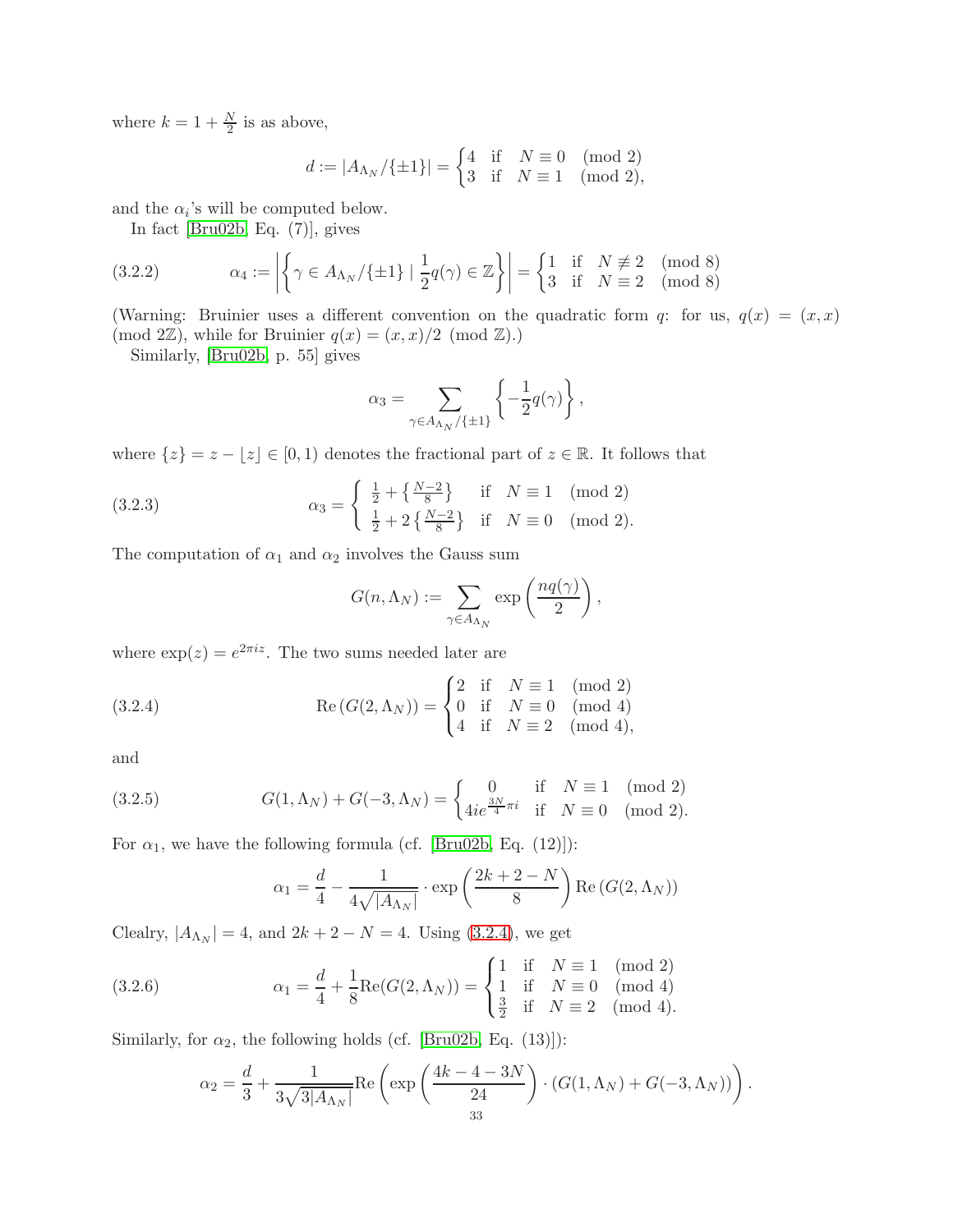Notice that  $4k - 4 - 3N = -N$ . Applying [\(3.2.5\)](#page-32-1), we obtain

<span id="page-33-3"></span>(3.2.7) 
$$
\alpha_2 = \begin{cases} 1 & \text{if } N \equiv 1 \pmod{2} \\ \frac{4}{3} & \text{if } N \equiv 0 \pmod{6} \\ \frac{5}{3} & \text{if } N \equiv 2 \pmod{6} \\ 1 & \text{if } N \equiv 4 \pmod{6} \end{cases}.
$$

Equivalently, for N odd  $\alpha_2 = 1$ , and for N even

(3.2.8) 
$$
\alpha_2 = 1 + \left\{ \frac{N+2}{6} \right\}.
$$

Using [\(3.2.2\)](#page-32-2), [\(3.2.3\)](#page-32-3), [\(3.2.6\)](#page-32-4), and [\(3.2.7\)](#page-33-3), we conclude the computation of dim  $S_{k,\Lambda}$  as follows. If N is odd, then  $d = 3$ ,  $\alpha_1 = \alpha_2 = \alpha_4 = 1$ , and  $\alpha_2 = \frac{1}{2} + {\frac{N-2}{8}}$ . Thus, for N odd [\(3.2.1\)](#page-31-7) reads

(3.2.9) 
$$
\dim S_{k,\Lambda_N} = \frac{N+2}{8} - \left(\frac{1}{2} + \left\{\frac{N-2}{8}\right\}\right) = \left\lfloor \frac{N-2}{8} \right\rfloor.
$$

For N even,  $d = 4$ , and thus  $(3.2.1)$  reads

<span id="page-33-4"></span><span id="page-33-1"></span>
$$
\dim S_{k,\Lambda_N} = 4 + \frac{N+2}{6} - \alpha_1 - \alpha_2 - \alpha_3 - \alpha_4.
$$

From [\(3.2.8\)](#page-33-4), we get

$$
\frac{N+2}{6} - \alpha_2 = \frac{N+2}{6} - \left(1 + \left\{\frac{N+2}{6}\right\}\right) = \left\lfloor \frac{N-4}{6} \right\rfloor.
$$

Next, we note that  $\alpha_4 \in \mathbb{Z}$ , and  $\alpha_1, \alpha_3 \in \frac{1}{2}$  $\frac{1}{2}\mathbb{Z}$ , but their sum is an integer. Specifically, for even N we have (cf.  $(3.2.6), (3.2.3)$  $(3.2.6), (3.2.3)$ ):

$$
\alpha_1 = \begin{cases} 1 \quad \text{if} \quad N \equiv 0 \pmod{4} \\ \frac{3}{2} \quad \text{if} \quad N \equiv 2 \pmod{4}, \end{cases}
$$

and

$$
\alpha_3 = \frac{1}{2} + 2\left\{\frac{N-2}{8}\right\}.
$$

Using also  $(3.2.2)$ , we get

$$
\alpha_1 + \alpha_3 + \alpha_4 = \begin{cases} 3 & \text{if} \quad N \equiv 4 \pmod{8} \\ 4 & \text{if} \quad N \equiv 0,6 \pmod{8} \\ 5 & \text{if} \quad N \equiv 2 \pmod{8}. \end{cases}
$$

In conclusion,

<span id="page-33-2"></span>
$$
(3.2.10) \qquad \dim S_{k,\Lambda_N} = \left\lfloor \frac{N-4}{6} \right\rfloor + \begin{cases} -1 & \text{if} \quad N \equiv 2 \pmod{8} \\ 1 & \text{if} \quad N \equiv 4 \pmod{8} \end{cases} \quad \text{(mod 8)}
$$

 $\Box$ 

# <span id="page-33-0"></span>3.3. Proof of Borcherds' relations.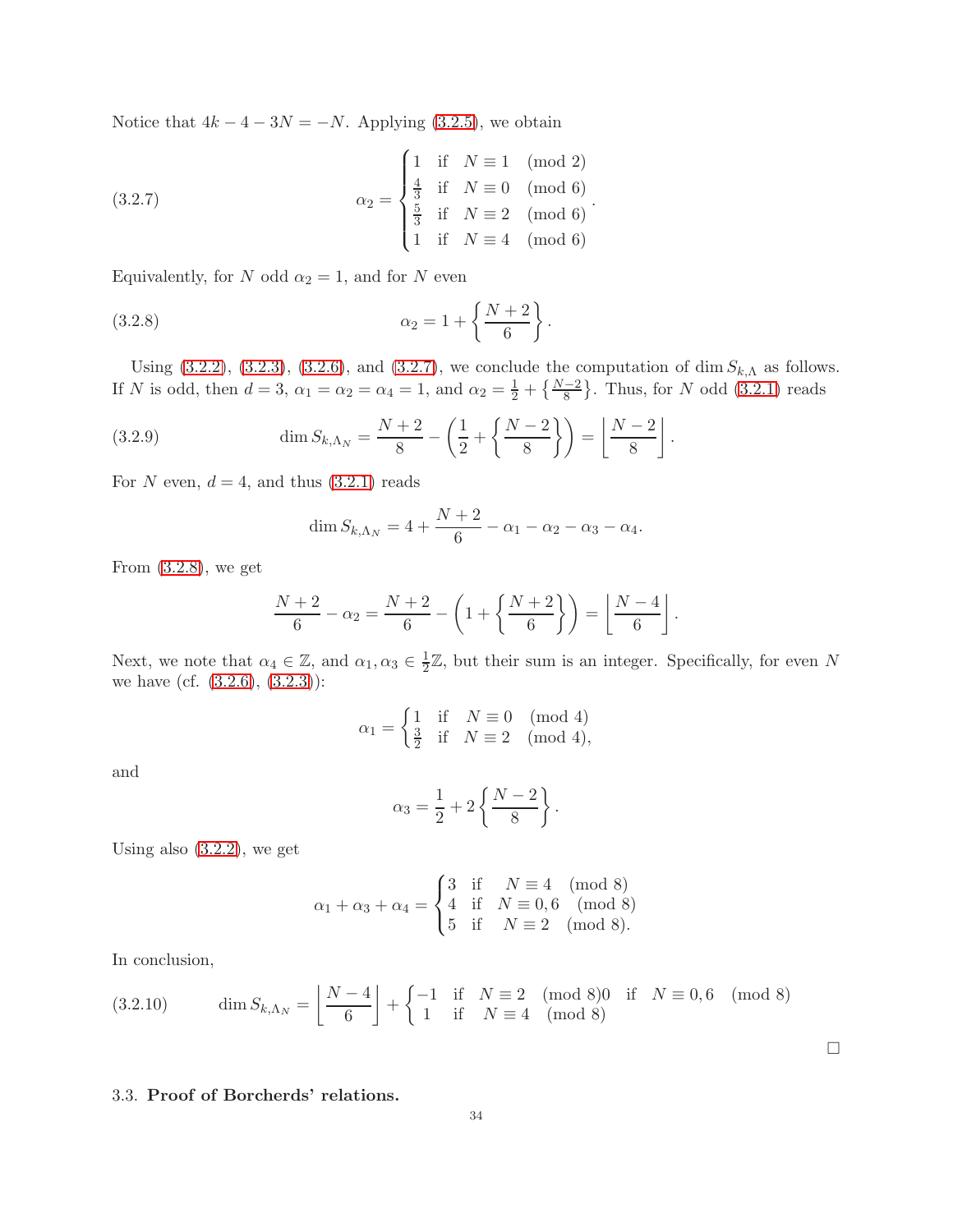3.3.1. Borcherds' automorphic form. We recall that Borcherds [\[Bor95\]](#page-60-8) constructed an automorphic form  $\Phi_{12}$  on  $\mathscr{D}_{\mathrm{II}}^+$  $\mathcal{U}_{\mathrm{II}_{2,26}}^{+}$  for the orthogonal group  $O^{+}(\mathrm{II}_{2,26})$ , of weight 12, whose zero-locus is the union the nodal hyperplanes (the intersections  $\delta^{\perp} \cap \mathscr{D}_{\text{IL}}^+$  $\mathcal{I}_{\mathrm{II}_{2,26}}^{+}$ , for  $\delta$  a root of  $\mathrm{II}_{2,26}$ ). Actually  $\Phi_{12}$  vanishes with order one on each nodal hyperplane, i.e.

<span id="page-34-0"></span>(3.3.1) 
$$
\operatorname{div}(\Phi_{12}) = \sum_{\pm \delta \in R(\mathrm{II}_{2,26})} \delta^{\perp} \cap \mathscr{D}_{\mathrm{II}_{2,26}}^{+} = \mathscr{H}_{\delta_0, \mathrm{II}_{2,26}}(O^+(\mathrm{II}_{2,26})),
$$

where (as usual)  $R(\text{II}_{2,26})$  is the set of roots of  $\text{II}_{2,26}$ , and  $\delta_0$  is a chosen root of  $\text{II}_{2,26}$ . In other words the divisor of  $\Phi_{12}$  is the pre-Heegner divisor associated to a root of  $II_{2,26}$ .

<span id="page-34-3"></span>Remark 3.3.1. Let  $\Lambda$  be a lattice of signature  $(2, m)$ , let  $\Gamma < O^+(\Lambda)$  be a subgroup of finite index, and let  $\Phi$  be a Γ-automorphic form on  $\mathscr{D}_{\Lambda}^+$  $<sub>Λ</sub><sup>+</sup>$  of weight w. Then  $\Phi$  descends to a regular section of</sub>  $\mathscr{L}(\Lambda,\Gamma)^{\otimes w}$ , see **Subsubsection [1.3.1](#page-9-0)**. Thus [\(3.3.1\)](#page-34-0) gives that, on the locally symmetric variety  $O^+(\Pi_{2,26})\backslash\mathscr{D}^+_{\Pi_{2,26}}$ , one has the relation  $12\lambda(\Pi_{2,26}) = H_n(\Pi_{2,26})$ , where  $\lambda(\Pi_{2,26})$  is the first Chern class of the automorphic (or Hodge) line-bundle, and  $H_n(\mathrm{II}_{2,26})$  is the nodal Heegner divisor.

Now suppose that  $\Lambda$  is a lattice of signature  $(2, n)$  and we are given a saturated embedding  $\Lambda \subset \Pi_{2,26}$ . The *quasi-pullback* of  $\Phi_{12}$  is defined as

$$
\Phi_{\Lambda} := \frac{\Phi_{12}}{\prod\limits_{\pm\delta\in R(\Lambda^{\perp})}\ell_{\delta}}\Bigg|_{\mathscr{D}_{\Lambda}^{+}},
$$

where  $\ell_{\delta}$  is the restriction to  $\mathscr{D}_{\Lambda}^{+}$  $\alpha_{\Lambda}^{+}$  of the linear form  $\sigma \mapsto (\delta, \sigma)$ . Then  $\Phi_{\Lambda}$  is an automorphic form on  $\mathscr{D}_{\Lambda}^+$ <sup>+</sup> for the *stable* orthogonal group  $O^+(\Lambda)$ , see [\[BKPSB98\]](#page-60-19) and [\[GHS07,](#page-60-7) §8]. Notice that our notation is somewhat imprecise: the automorphic form  $\Phi_{\Lambda}$  depends on the embedding of  $\Lambda$  into  $II_{2,26}$ , we will see instances of this later on. The weight and divisor of  $\Phi_{\Lambda}$  are computed as follows.

<span id="page-34-5"></span>**Recipe 3.3.2.** The weight of  $\Phi_{\Lambda}$  is equal to  $12 + w$ , where  $w = |R(\Lambda^{\perp})|/2$  is half the number of roots of  $II_{2,26}$  perpendicular to  $\Lambda$ . The divisor of  $\Phi_{\Lambda}$  is supported on the union of the intersections  $\delta^{\perp}\cap {\mathscr D}^+_\Lambda$  $\Lambda^+$ , for  $\delta \in R(\mathrm{II}_{2,26}) \setminus R(\Lambda^{\perp})$ . More precisely,

(3.3.2) 
$$
\operatorname{div}(\Phi_{\Lambda}) = \sum_{\pm \delta \in R(\text{II}_{2,26}) \backslash R(\Lambda^{\perp})} (\delta^{\perp} \cap \mathscr{D}_{\Lambda}^{+}).
$$

<span id="page-34-4"></span>Remark 3.3.3. Let  $\delta \in R(\mathrm{II}_{2,26}) \setminus R(\Lambda^{\perp})$ ; then  $\delta^{\perp} \cap \mathscr{D}_{\Lambda}^{+}$  $\Lambda^+$  is non empty if and only if  $\langle \delta, \Lambda^\perp \rangle$  is negative definite. Given such a  $\delta$ , let  $\nu(\delta)$  be a generator of  $(\mathbb{Q}\delta \oplus \mathbb{Q}\Lambda^{\perp}) \cap \Lambda$  (thus  $\nu(\delta)$  is determined up to multiplication by  $\pm 1$ ). Then

<span id="page-34-1"></span>
$$
\delta^{\perp} \cap \mathscr{D}_{\Lambda}^{+} = \nu(\delta)^{\perp} \cap \mathscr{D}_{\Lambda}^{+}.
$$

Let  $\text{Sat}\langle \delta, \Lambda^{\perp} \rangle$  be the *saturation* of  $\langle \delta, \Lambda^{\perp} \rangle$  in  $\text{II}_{2,26}$ . If  $\delta' \in \text{Sat}\langle \delta, \Lambda^{\perp} \rangle$  is another root which does not belong to  $\Lambda^{\perp}$ , then  $\nu(\delta') = \pm \nu(\delta)$ . The upshot is that we may rewrite the right hand side of [\(3.3.2\)](#page-34-1) as a finite sum of pre-Heegner divisors  $\mathscr{H}_{\nu(\delta_i)}$ , where the coefficient of  $\mathscr{H}_{\nu(\delta_i)}$  is equal to half the number of the roots of  $\text{Sat}\langle\delta_i,\Lambda^{\perp}\rangle$  which do not belong to  $\Lambda^{\perp}$  (call this number  $m(\delta_i)$ ):

<span id="page-34-2"></span>(3.3.3) 
$$
\operatorname{div}(\Phi_{\Lambda}) = m(\delta_1)\mathscr{H}_{\nu(\delta_i),\Lambda}(\widetilde{O}^+(\Lambda)) + \ldots + m(\delta_s)\mathscr{H}_{\nu(\delta_s),\Lambda}(\widetilde{O}^+(\Lambda)).
$$

Lastly, Equation [\(3.3.3\)](#page-34-2) descends to a relation between the Hodge bundle on  $\widetilde{O}^+(\Lambda)\backslash \mathscr{D}_{\Lambda}^+$  $\Lambda^+$  and the Heegner divisors corresponding to the vectors  $\nu(\delta_s)$ , see **Remark [3.3.1](#page-34-3)**.

The plan is the following. We will choose embeddings of  $\Lambda_N$  (for  $3 \leq N \leq 25$ ) into II<sub>2,26</sub> such that the pre-Heegner divisors appearing on the right hand side of  $(3.3.3)$  are associated to minimal norm vectors (see **Definition [1.3.9](#page-12-7)**). For a given embedding, Equation  $(3.3.3)$  descends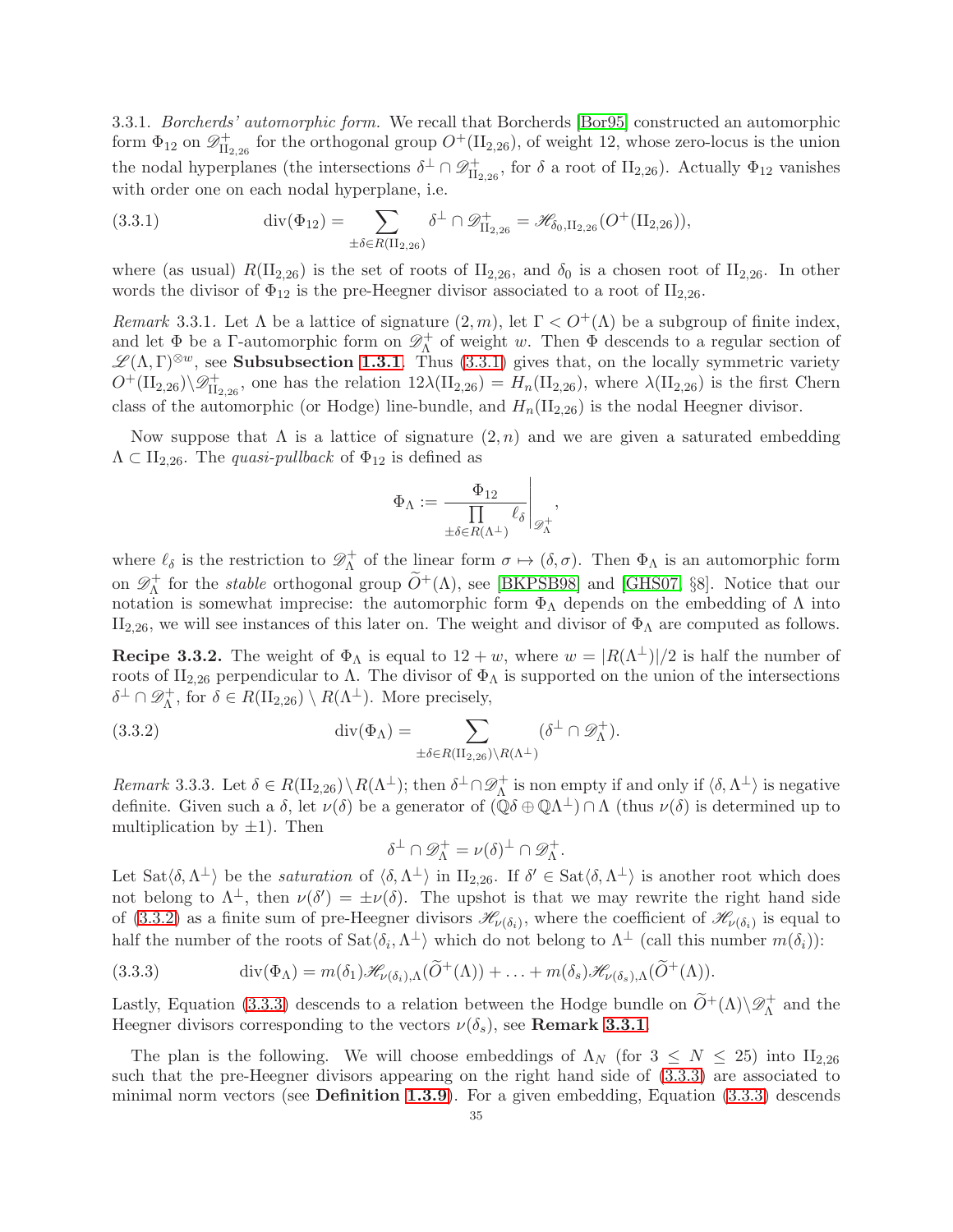to a relation between the Hodge bundle and the Heegner divisors of  $\mathscr{F}_{\Lambda_N}(\widetilde{O}^+(\Lambda_N))$  associated to minimal norm vectors. For N odd  $\mathscr{F}(N) = \mathscr{F}_{\Lambda_N}(\widetilde{O}^+(\Lambda_N))$ , and the relations that we will get are those of Theorem [3.1.2](#page-31-1) and Theorem [3.1.3](#page-31-2). If  $N$  is even, we will get the relations in Theorem **[3.1.2](#page-31-1)** and **Theorem [3.1.3](#page-31-2)** by pushing forward via the double covering  $\mathscr{F}_{\Lambda_N}(\widetilde{O}^+(\Lambda_N)) \to \mathscr{F}(N)$ .

## 3.3.2. Embeddings of  $\Lambda_N$  into  $II_{2,26}$ .

<span id="page-35-2"></span>**Lemma 3.3.4.** If  $3 \leq N \leq 25$ , the lattice  $\Lambda_N$  has a saturated embedding into the unimodular lattice II<sub>2,26</sub> with orthogonal complement isomorphic to  $D_{26-N}$ , and if  $3 \le N \le 17$  it also has a saturated embedding with orthogonal complement isomorphic to  $E_8 \oplus D_{18-N}$ . Conversely, any saturated embedding of  $D_{26-N}$ , or of  $E_8 \oplus D_{18-N}$ , into  $II_{2,26}$  has orthogonal complement isomorphic to  $\Lambda_N$ .

*Proof.* If  $3 \leq N \leq 25$ , then by [\(1.1.2\)](#page-7-1) and **Claim [1.1.1](#page-7-7)** there exists an isomorphism of groups  $\varphi: A_{\Lambda_N} \longrightarrow D_{26-N}$  which multiplies the discriminant quadratic form by -1, i.e.

(3.3.4) 
$$
q_{D_{26-N}}(\varphi(\eta)) = -q_{\Lambda_N}(\eta).
$$

Let  $L \subset (\Lambda_N \oplus D_{26-N})_{\mathbb{Q}}$  be the overlattice of  $\Lambda_N \oplus D_{26-N}$  generated by vectors  $(v, w)$  such  $[v] \in A_{\Lambda_N}$ ,  $[w] \in A_{D_{26-N}}$ , and  $[w] = \varphi([v])$ . Then, because of [\(3.3.4\)](#page-35-0), L is even, unimodular, of signature (2, 26), and hence is isomorphic to  $II_{2,26}$ . By construction,  $\Lambda_N$  is a saturated sublattice of L, and its orthogonal complement is isomorphic to  $D_{26-N}$ . If  $3 \leq N \leq 17$ , there exists an isomorphism of groups  $\psi: A_{\Lambda_N} \longrightarrow (E_8 \oplus D_{18-N})$  which multiplies the discriminant quadratic forms by  $-1$ , i.e.

<span id="page-35-0"></span>
$$
q_{E_8\oplus D_{18-N}}(\psi(\eta))=-q_{\Lambda_N}(\eta).
$$

Proceeding as in the previous case, one constructs an overlattice of  $\Lambda_N \oplus (E_8 \oplus D_{18-N})$  which is isomorphic to  $II_{2,26}$ , in which  $\Lambda_N$  is saturated, with orthogonal complement isomorphic to  $E_8 \oplus$  $D_{18-N}$ .

Let us prove the last statement of the lemma. Suppose that  $D_{26-N} \subset \Pi_{2,26}$ , or  $(E_8 \oplus D_{18-N}) \subset$  $\text{II}_{2,26}$ , is saturated. Let  $M := D_{26-N}^{\perp}$  (respectively  $M = (E_8 \oplus D_{18-N})^{\perp}$ ) The overlattice  $\text{II}_{2,26} \supset$  $(D_{26-N} \oplus M)$  (respectively  $\text{II}_{2,26} \supset ((E_8 \oplus D_{18-N}) \oplus M)$  induces an isomorphism of groups

<span id="page-35-1"></span>(3.3.5) 
$$
g: A_{D_{26-N}} \xrightarrow{\sim} A_M \quad \text{(respectively } g: A_{E_8 \oplus D_{18-N}} \xrightarrow{\sim} A_M \text{)}.
$$

such that  $q_M(g(\eta)) = -q_{D_{26-N}}(\eta)$  for all  $\eta \in A_{D_{26-N}}$  (respectively,  $q_M(g(\eta)) = -q_{E_8 \oplus D_{18-N}}(\eta)$  for all  $\eta \in A_{E_8 \oplus D_{18-N}}$ . Thus M has the same signature, parity and discriminant quadratic form as  $\Lambda_N$ , and hence is isomorphic to  $\Lambda_N$  by Theorem 1.13.2 of [\[Nik80\]](#page-61-19).

<span id="page-35-3"></span>Remark 3.3.5. Let  $3 \leq N \leq 25$ . Suppose that  $\Lambda_N \subset \Pi_{2,26}$  is a saturated embedding, and that  $\Lambda_N^{\perp}$ is isomorphic either to  $D_{26-N}$ , or to  $E_8 \oplus D_{18-N}$  (in this case  $N \le 17$ ). Let  $(N-2) = 8k+a$ , where  $k \geq 0$  and  $a \in \{1, \ldots, 8\}$ . Then  $\Lambda_N \cong \Pi_{2,2+8k} \oplus D_a$ , and we identify the two lattices throughout.

(1) If  $N \leq 25$ , and  $\Lambda_N^{\perp} \cong D_{26-N}$ , then  $\text{II}_{2,26}$  is identified with the subattice of

$$
(\mathrm{II}_{2,2+8k} \oplus D_a \oplus D_{26-N})_{\mathbb{Q}}
$$

generated by  $II_{2,2+8k} \oplus D_a \oplus D_{26-N}$  together with the following 3 vectors:

$$
u_1:=(0_{4+8k},\underbrace{(1/2,...,1/2)}_{a},\underbrace{(1/2,...,1/2)}_{26-N}),\quad u_2:=(0_{4+8k},\underbrace{(-1/2,1/2,...,1/2)}_{a},\underbrace{(-1/2,1/2,...,1/2)}_{26-N}),\quad u_3:=(0_{4+8k},\underbrace{(1,0,...,0)}_{a},\underbrace{(1,0,...,0)}_{26-N}).
$$

(2) If  $N \leq 17$ , and  $\Lambda_N^{\perp} \cong E_8 \oplus D_{18-N}$ , then  $\text{II}_{2,26}$  is identified with the sublattice of

$$
(\mathrm{II}_{2,2+8k} \oplus D_a \oplus D_{18-N} \oplus E_8)_{\mathbb{Q}}
$$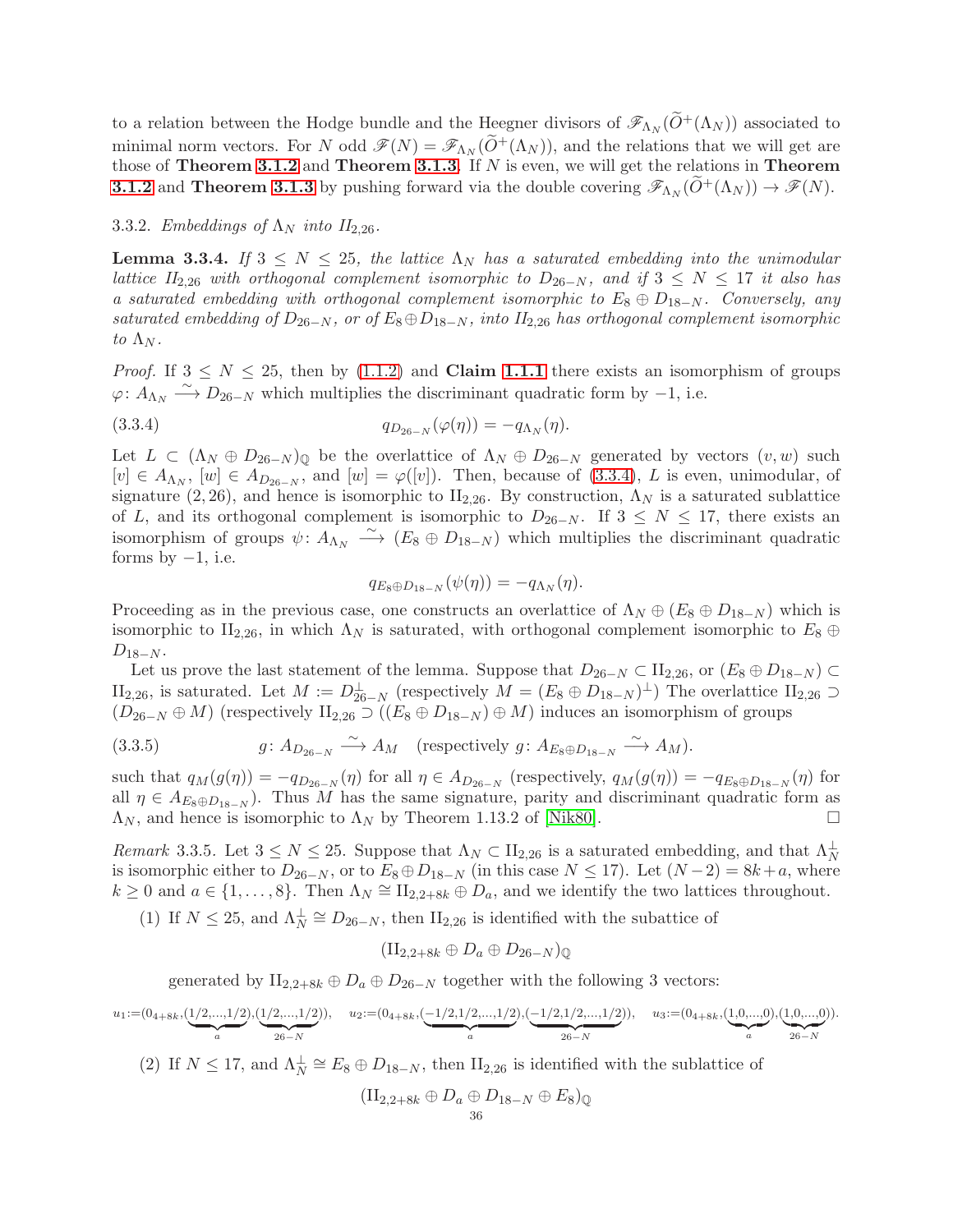generated by  $II_{2,2+8k} \oplus D_a \oplus D_{18-N} \oplus E_8$  together with the following 3 vectors:

$$
w_1:=(0_{4+8k},(\underbrace{1/2,...,1/2}_{a}),(\underbrace{1/2,...,1/2}_{18-N}),w_2:=(0_{4+8k},(\underbrace{-1/2,1/2,...,1/2}_{a}),(\underbrace{-1/2,1/2,...,1/2}_{18-N}),w_3:=(0_{4+8k},(\underbrace{1,0,...,0}_{a}),(\underbrace{1,0,...,0}_{18-N}),(\underbrace{1,0,...,0}_{18-N}),w_4:=(0_{4+8k},(\underbrace{1,0,...,0}_{18-N}),(\underbrace{1,0,...,0}_{18-N}),w_5:=(0_{4+8k},(\underbrace{1,0,...,0}_{18-N}),(\underbrace{1,0,...,0}_{18-N}),w_6:=(0_{4+8k},(\underbrace{1,0,...,0}_{18-N}),w_7:=(0_{4+8k},(\underbrace{1,0,...,0}_{18-N}),w_8:=(0_{4+8k},(\underbrace{1,0,...,0}_{18-N}),w_9:=(0_{4+8k},(\underbrace{1,0,...,0}_{18-N}),w_9:=(0_{4+8k},(\underbrace{1,0,...,0}_{18-N}),w_9:=(0_{4+8k},(\underbrace{1,0,...,0}_{18-N}),w_9:=(0_{4+8k},(\underbrace{1,0,...,0}_{18-N}),w_9:=(0_{4+8k},(\underbrace{1,0,...,0}_{18-N}),w_9:=(0_{4+8k},(\underbrace{1,0,...,0}_{18-N}),w_9:=(0_{4+8k},(\underbrace{1,0,...,0}_{18-N}),w_9:=(0_{4+8k},(\underbrace{1,0,...,0}_{18-N}),w_9:=(0_{4+8k},(\underbrace{1,0,...,0}_{18-N}),w_9:=(0_{4+8k},(\underbrace{1,0,...,0}_{18-N}),w_9:=(0_{4+8k},(\underbrace{1,0,...,0}_{18-N}),w_9:=(0_{4+8k},(\underbrace{1,0,...,0}_{18-N}),w_9:=(0_{4+8k},(\underbrace{1,0,...,0}_{18-N}),w_9:=(0_{4+8k},(\underbrace{1,0,...,0}_{18-N}),w_9:=(0_{4+8k},(\underbrace{1,0,...,0}_{18-N}),w_9:=(0_{4+8k},(\underbrace{1,0,...,0}_{18-N}),w_9:=(0_{4+8k
$$

Remark 3.3.6. Suppose that  $\Lambda_N \subset \Pi_{2,26}$  is a saturated embedding. Then the orthogonal complement of  $\Lambda_N$  in II<sub>2,26</sub> is a lattice in the genus of  $D_{26-N}$ . We note the following:

- if  $1 \leq k \leq 8$ , there is only one isometry class of lattices in the genus of  $D_k$ , namely  $D_k$ ,
- if  $9 \leq k \leq 16$ , there are at least two distinct classes, namely  $D_k$  and  $D_{k-8} \oplus E_8$ .

In other words, there is one Borcherds relation for  $N \geq 18$ , and at least two such relations for  $10 \le N \le 17$ . For  $N \le 17$ , the relations relevant for us are those associated to  $D_k$  and  $D_{k-8} \oplus E_8$ as those involve only Heegner divisors associatde to minimal norm vectors.

<span id="page-36-0"></span>Remark 3.3.7. Let  $m \geq 1$ . The non-zero elements of  $A_{D_m}$  are  $\xi, \zeta, \zeta'$ , where

$$
\xi:=[\underbrace{(1,0,\ldots,0)}_m],\qquad \zeta:=[\underbrace{(1/2,\ldots,1/2)}_m],\qquad \zeta':=[\underbrace{(-1/2,1/2,\ldots,1/2)}_m].
$$

Let  $v_m := (2, 0, \ldots, 0) \in D_m$ . Then the divisibility of  $v_m$  is even (equal to 2, unless  $m = 1$ ), and  $[v_m/2] = \xi$ . Moreover if  $u \in D_m$  has even divisibility, and  $[u/2] = \xi$ , then  $u^2 \le (-4) = v_m^2$ . Similarly, let

$$
w_m := \begin{cases} (1, \dots, 1) \in D_m & \text{if } m \text{ is even,} \\ (2, \dots, 2) \in D_m & \text{if } m \text{ is odd.} \end{cases}
$$

Then  $w_m^* = \zeta$ , and if  $u \in D_m$  is such that  $u^* = \zeta$ , then

$$
u^{2} \le w_{m}^{2} = \begin{cases} -m = w_{m}^{2} & \text{if } m \text{ is even,} \\ -4m = w_{m}^{2} & \text{if } m \text{ is odd.} \end{cases}
$$

Since the map  $(x_1, \ldots, x_m) \mapsto (-x_1, x_2, \ldots, x_m)$  defines an automorphism of  $D_m$  interchanging  $\zeta$ with  $\zeta'$ , an analogous result holds for the minimal absolute value of  $u^2$  for vectors  $u \in D_m$  such that  $u^* = \zeta'$ . This fact has the following interesting consequence. Suppose that  $\Lambda \subset \Pi_{2,26}$  is a saturated sublattice, and that one of the following holds:

- (1)  $\Lambda^{\perp} \cong D_{26-N}$  and  $N \in \{6, 14\}$ , or
- (2)  $\Lambda^{\perp} \cong (E_8 \oplus D_{18-N})$  and  $N = 6$ .

Although there is no preferred decoration of the abstract dimension N D-lattice  $\Lambda$  (because  $q_{\Lambda}(\eta) \equiv$ 1 (mod 2Z) for all non-zero  $\zeta \in A_{\Lambda}$ ), there is a preferred decoration determined by the embedding  $\Lambda \subset \Pi_{2,26}$ , namely  $\eta := g(\xi)$ , where g is the isomorphism in  $(3.3.5)$ , and  $\xi \in A_{\Lambda^{\perp}}$  is the unique class for which there exists  $v \in \Lambda^{\perp}$  of square  $-4$  and even divisibility such that  $[v/2] = \xi$ .

<span id="page-36-1"></span>**Definition 3.3.8.** Let  $\Lambda \subset \Pi_{2,26}$  be a saturated sublattice such that  $\Lambda^{\perp}$  is isomorphic to  $D_{26-N}$ or to  $(E_8 \oplus D_{18-N})$  (hence  $\Lambda$  is a dimension N D-lattice by **Lemma [3.3.4](#page-35-2)**). A decoration  $\eta$  of  $\Lambda$ is admissible if  $\eta = g(\xi)$ , where g is the isomorphism in [\(3.3.5\)](#page-35-1), and  $\xi \in A_{\Lambda^{\perp}}$  is a class for which there exists  $v \in \Lambda^{\perp}$  of square  $-4$  and even divisibility such that  $[v/2] = \xi$ .

Remark 3.3.9. If  $N \neq 6 \pmod{8}$ , the unique decoration of  $\Lambda$  is admissible, if  $N = 22$  all three decorations of  $\Lambda$  are admissible (any non-zero element of  $D_4$  is equal to  $[\nu/2]$  for a suitable  $v \in \Lambda$ of square  $-4$  and even divisibility), and if  $N \in \{6, 14\}$ , then only one of the three decorations is admissible, see Remark [3.3.7](#page-36-0).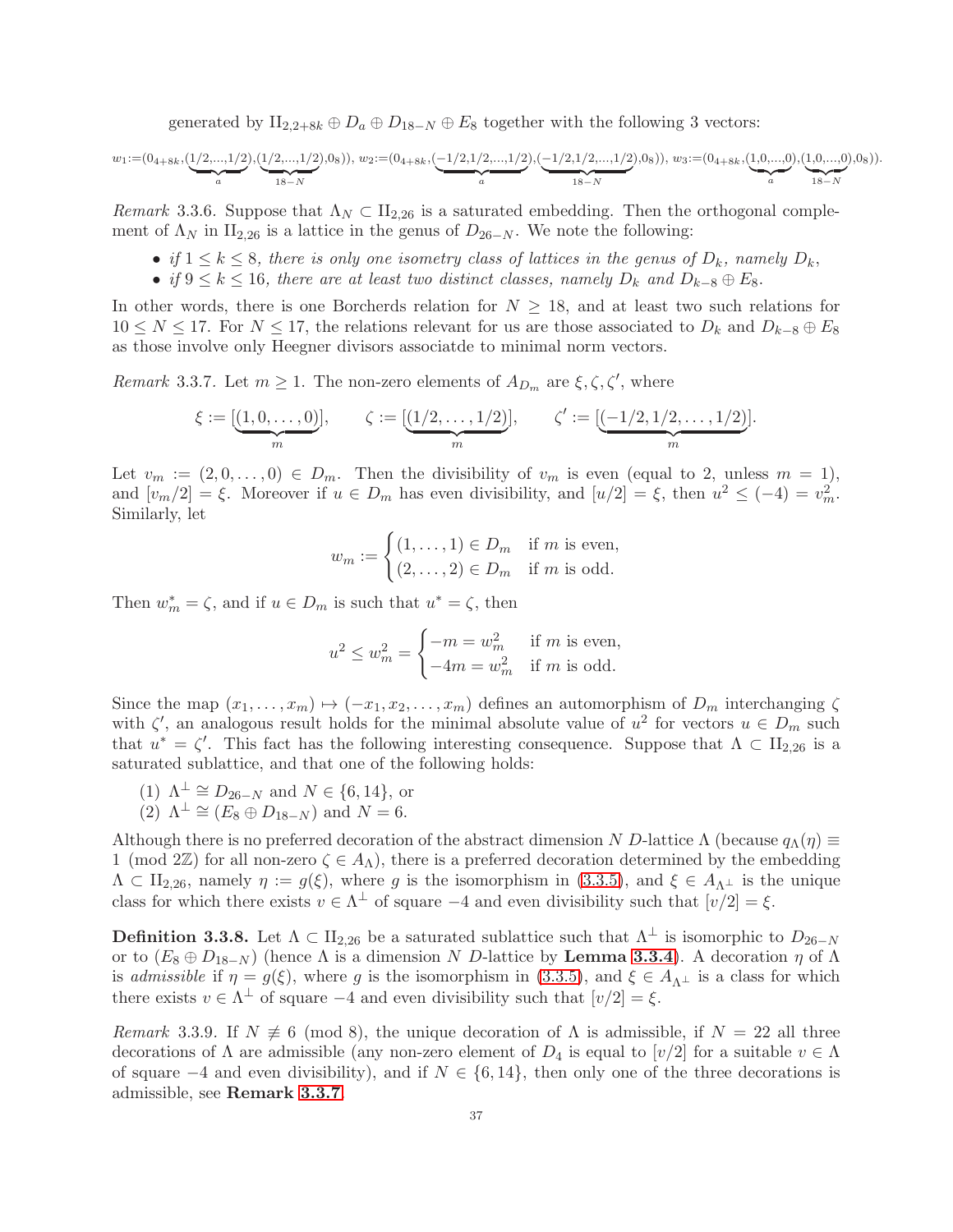3.3.3. The pre-Heegner divisors associated to the quasi pull-backs of  $\Phi_{12}$ . The following result will allow us to determine the vectors  $\nu(\delta)$  which appear in **Remark [3.3.3](#page-34-4)**, for the two embeddings of  $\Lambda_N$  into  $II_{2,26}$  given by Lemma [3.3.4](#page-35-2).

<span id="page-37-0"></span>**Proposition 3.3.10.** Let  $3 \leq N \leq 25$ . Assume that  $\Lambda \subset H_{2,26}$  is a saturated sub lattice, and that  $\Lambda^{\perp}$  is isomorphic to  $D_{26-N}$  or to  $E_8 \oplus D_{18-N}$  (in the latter case,  $N \leq 17$ ), and hence  $\Lambda$  is a dimension N D-lattice by Lemma [3.3.4](#page-35-2). Suppose that  $\delta \in R(H_{2,26} \setminus \Lambda^{\perp})$  is such that  $\langle \Lambda^{\perp}, \delta \rangle$ is negative definite. Then  $\nu(\delta)$  (notation as in **Remark [3.3.3](#page-34-4)**) is a minimal norm vector of  $\Lambda$ (see Definition [1.3.9](#page-12-7)). Moreover, one of the following holds:

(a)  $\nu(\delta)^2 = -2$ .

- (b)  $\nu(\delta)^2 = -4$ ,  $\text{div}_{\Lambda}(\nu(\delta)) = 2$ , and  $\nu(\delta)^*$  is an admissible decoration of  $\Lambda$ .
- (c)  $\nu(\delta)^2 = -4$ , and  $\text{div}_{\Lambda}(\nu(\delta)) = 4$ .
- (d)  $\Lambda^{\perp} \cong D_{26-N}$ , and  $19 \leq N$ .
- (e)  $\Lambda^{\perp} \cong (E_8 \oplus D_{18-N}),$  and  $11 \leq N$ .

*Proof.* Let m be the minimum strictly positive integer such that  $m\delta \in (\Lambda \oplus \Lambda^{\perp})$ . Thus

 $m\delta = v + w, \qquad 0 \neq v \in \Lambda, \quad w \in \Lambda^{\perp},$ 

and  $m \in \{1, 2, 4\}$ , see **Remark [3.3.5](#page-35-3)**. Notice that  $v \in \langle \nu(\delta) \rangle$  and  $\nu(\delta) = \pm v$  if and only if v is primitive. Let us prove that one of the following Items holds.

- (1)  $m = 1$ ,  $v^2 = -2$ , and  $v(\delta) = \pm v$ .
- (2)  $m = 2, v^2 \in \{-2, -6\}, \text{div}_{\Lambda}(v) = 2, \text{ and } \nu(\delta) = \pm v.$
- (3)  $m = 2$ ,  $v^2 = -4$ ,  $\text{div}_{\Lambda}(v) = 2$ ,  $\nu(\delta) = \pm v$ , and  $\nu(\delta)^*$  is an admissible decoration of  $\Lambda$ .
- (4)  $m = 2, v^2 = -4, \text{div}_{\Lambda}(v) = 4, \text{ and } \nu(\delta) = \pm v$
- (5)  $m = 4$ , N is odd,  $v^2 = -4a$ , where a is the residue modulo 8 of  $(N 2)$ ,  $div_A(v) = 4$ , and  $\nu(\delta) = \pm v.$

We have  $\nu(\delta)^2 < 0$ , because  $\langle \Lambda_N^{\perp}, \delta \rangle$  is negative definite, and hence  $v^2 < 0$ . Since  $-2m^2 = (m\delta)^2 =$  $v^2 + w^2$ , one of the following holds:

- (i)  $m = 1, v^2 = -2, \text{ and } \nu(\delta) = \pm v.$
- (ii)  $m = 2, v^2 \in \{-2, -4, -6\}, v(\delta) = \pm v$ , and  $\text{div}_{\Lambda}(v)$  is either 2 or 4.
- (iii)  $m = 4, v^2 \in \{-2, -4, -6, -8, \dots, -30\}, \nu(\delta) = \pm v$ , and  $\text{div}_{\Lambda}(v) = 4$ .
- (iv)  $m = 4$ ,  $v^2 \in \{-8, -16, -18, -24\}$ , and v is not primitive.

If (i) holds, then Item (1) holds.

Suppose that (ii) holds. If  $v^2 = -2$ , then Item (2) holds. If  $v^2 = -6$ , then by a discriminant quadratic form computation (see [\(1.1.2\)](#page-7-1) and **Claim [1.1.1](#page-7-7)**) we get that  $div_{\Lambda_N}(v) = 2$ , and hence Item (2) holds. If  $v^2 = -4$  and  $\text{div}_{\Lambda_N}(v) = 4$ , then Item (4) holds. Thus we are left with the case  $v^2 = -4$  and  $\text{div}_{\Lambda_N}(v) = 2$ . Since  $m = 2$ , the divisibility of w in  $\Lambda^{\perp}$  is even, and hence  $[w/2] \in A_{\Lambda^{\perp}}$ . Since  $g([w/2]) = [v/2]$ , where g is the isomorphism in [\(3.3.5\)](#page-35-1), and  $w^2 = -4$ , it follows that  $[v/2] = v(\delta)^*$  is an admissible decoration. Thus Item (3) holds. This finishes the proof that if (ii) holds, then one of Items  $(2)$ ,  $(3)$ ,  $(4)$  holds.

If (iii) holds, then, by looking at the discriminant quadratic form of  $\Lambda_N$ , we get that  $v^2 = -4a$ , where  $a \in \{1, 3, 5, 7\}$ , and  $a \equiv (N-2) \pmod{8}$ . Thus Item (5) holds.

Lastly, suppose that (iv) holds. We will arrive at a contradiction. First, let us show that  $w$  is primitive. If  $v^2 = -18$ , this is clear because  $w^2 = -14$ . If  $v^2 \in \{-8, -16, -24\}$ , then  $v = 2u$  where  $u \in \Lambda^{\perp}$  (because by assumption v is not primitive), and if  $w = rz$  with  $r \geq 2$  and  $z \in \Lambda^{\perp}$ , then  $r = 2$  because  $w^2 \in \{-24, -16, -8\}$ . Then  $2\delta = u + z$ , contradicting our hypothesis. This proves that w is primitive. Since the divisibility of w in  $\Lambda^{\perp}$  is a multiple of 4, it follows that  $\text{div}_{\Lambda^{\perp}}(w) = 4$ , and hence N is odd. Thus  $w^2/16 = q_{\Lambda^{\perp}}(w^*) \equiv -(N-2)/4 \pmod{2\mathbb{Z}}$ , and hence  $w^2 = -4a$ , where a is odd. This is a contradiction, because  $w^2 \in \{-24, -16, -14, -8\}.$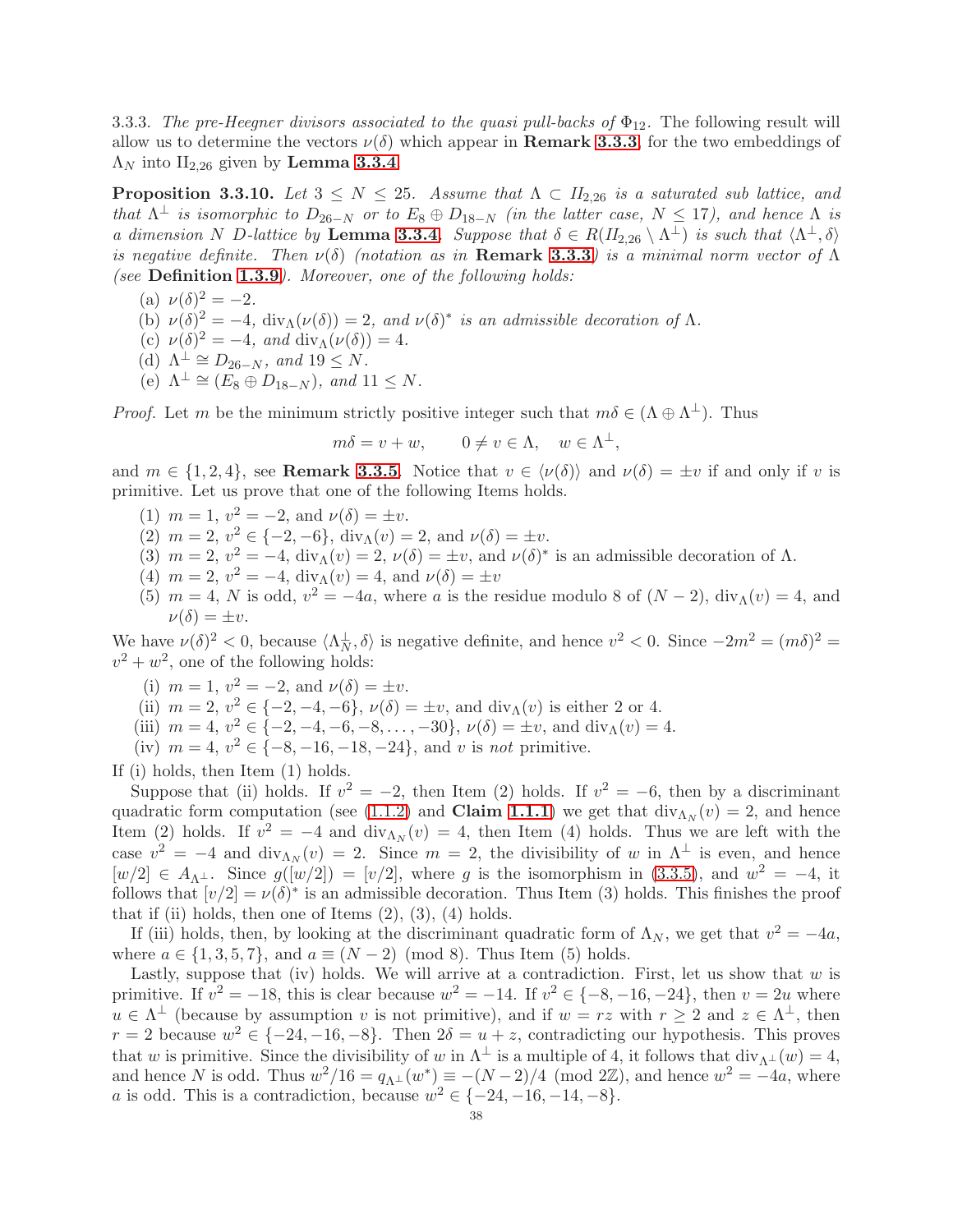Now we finish the proof of the proposition. First, if either one of Items (1)-(5) holds,  $\nu(\delta)$  is a minimal norm vector.

It remains to prove that if Item (2) holds with  $v^2 = -6$ , or if Item (5) holds, then Item (d) or Item (e) of the Proposition holds. We will assume that  $\Lambda^{\perp} \cong D_{26-N}$ , if  $\Lambda^{\perp} \cong (E_8 \oplus D_{18-N})$  is analogous.

Suppose that Item (2) holds with  $v^2 = -6$ . Since  $q_{\Lambda_N}(v^*) \equiv -3/2 \pmod{2\mathbb{Z}}$ , we have  $N \equiv 0$ (mod 8); it follows that ,  $\Lambda^{\perp} \cong D_{26-N} = D_{2+8h}$  for  $h \in \{0,1,2\}$ . The divisibility of w as element of  $\Lambda^{\perp}$  is even, because  $m=2$ , and hence it is equal to 2 (e.g. because  $w^2=-2$ ). Now,  $q_{\Lambda_N^{\perp}}(w^*)\equiv -1/2$ (mod 2Z), and hence  $w^* \in \{\zeta, \zeta'\}$ , where notation is as in **Remark [3.3.7](#page-36-0)**. Since  $w^2 = -2$ , it follows from **Remark [3.3.7](#page-36-0)** that  $\Lambda^{\perp} \cong D_2$ , i.e.  $N = 24$ .

Lastly, suppose that Item (5) holds. Then  $w^2 = -4(8 - a)$ , and  $\text{div}_{\Lambda} (w) = 4$ . Thus  $q_{\Lambda} (w^*) \equiv$  $-(8-a)/4$  (mod 2 $\mathbb{Z}$ ), and hence  $w^* \in \{\zeta, \zeta'\}$ , notation as in **Remark [3.3.7](#page-36-0)**. On the other hand,  $\Lambda^{\perp} \cong D_{8-a+h}$  where  $h \geq 0$ . Since  $w^2 = -(8-a)$ , it follows from **Remark [3.3.7](#page-36-0)** that  $h = 0$ , i.e.  $N \geq 19$ .

3.3.4. Borcherds' automorphic forms for  $\widetilde{O}^+(\Lambda_N)$ .

<span id="page-38-0"></span>**Theorem 3.3.11.** Let  $3 \leq N \leq 25$ . Let  $\Lambda_N \subset H_{2,26}$  be a saturated embedding with orthogonal complement isomorphic to  $D_{26-N}$ . Let  $\xi \in A_{\Lambda_N}$  be an admissible decoration of  $\Lambda_N$  (see **Definition [3.3.8](#page-36-1)**), and let  $\zeta$ ,  $\zeta'$  be the remaining non-zero elements of  $A_{\Lambda_N}$ . Let  $\Psi_N$  be the quasi-pullback of Borcherds' automorphic form  $\Phi_{12}$ . Then  $\Psi_N$  has weight  $(12 + (26 - N)(25 - N))$ , and

<span id="page-38-3"></span>(3.3.6) 
$$
\operatorname{div}(\Psi_N) = \mathscr{H}_0(\Lambda_N) + 2(26-N)\mathscr{H}_\xi(\Lambda_N) + \mu(N)(\mathscr{H}_\xi(\Lambda_N) + \mathscr{H}_{\xi'}(\Lambda_N)),
$$

where  $\mu(N)$  is as in Table [\(1\)](#page-30-3).

<span id="page-38-2"></span>**Theorem 3.3.12.** Let  $3 \leq N \leq 17$ . Let  $\Lambda_N \subset H_{2,26}$  be a saturated embedding with orthogonal complement isomorphic to  $E_8 \oplus D_{18-N}$ . Let  $\xi \in A_{\Lambda_N}$  be an admissible decoration of  $\Lambda_N$  (see **Definition [3.3.8](#page-36-1)**), and let  $\zeta$ ,  $\zeta'$  be the remaining non-zero elements of  $A_{\Lambda_N}$ . Let  $\Xi_N$  be the quasi-pullback of Borcherds' automorphic form  $\Phi_{12}$ . Then  $\Xi_N$  has weight  $(132 + (18 - N)(17 - N))$ , and

(3.3.7) 
$$
\operatorname{div}(\Xi_N) = \mathscr{H}_0(\Lambda_N) + 2(18 - N)\mathscr{H}_\xi(\Lambda_N) + \mu(N+8)(\mathscr{H}_\zeta(\Lambda_N) + \mathscr{H}_{\zeta'}(\Lambda_N)).
$$

Before proving the above results, we introduce some notation.

Notation 3.3.13 (Extended Exceptional Series  $E_r$ ). It is standard (e.g. in the context of del Pezzo surfaces, cf. [\[FM02\]](#page-60-20)) to extend the  $E_r$  series for  $r < 6$  as follows. Let  $(1) \oplus (-1)^r$  be  $\mathbb{Z}^{r+1}$  with the quadratic form  $q(x, y_1, \ldots, y_r) := x^2 - \sum_{i=1}^r y_i^2$ . Then  $E_r$  is the sublattice of  $(1) \oplus (-1)^r$  defined by

(3.3.8) 
$$
E_r := (3, \underbrace{1, \ldots, 1}_{r})^{\perp} \subset (1) \oplus (-1)^{r}.
$$

Of course this is the usual  $E_r$  for  $r \in \{6, 7, 8\}$ , and  $E_5 = D_5$ ,  $E_4 = A_4$ ,  $E_3 = A_2 \oplus A_1$ . The lattice  $E_2$  has Gram matrix  $\begin{pmatrix} -4 & 1 \\ 1 & 0 \end{pmatrix}$  $1 -2$  $\setminus$ , and is no longer a root lattice. We record for later use the cardinalities of the sets of roots of the  $E_r$  lattices:

<span id="page-38-1"></span>
$$
(3.3.9) \qquad |R(E_2)|=2, \quad |R(E_3)|=8, \quad |R(E_4)|=20, \quad |R(E_5)|=40, \quad |R(E_6)|=72, \quad |R(E_7)|=126, \quad |R(E_8)|=240.
$$

*Proof of* **Theorem [3.3.11](#page-38-0)**. The weight is equal to  $12 + |R(\Lambda_N^{\perp})|/2 = 12 + (26 - N)(25 - N)$ by Recipe [3.3.2](#page-34-5) (recall that  $|R(D_m)| = 2m(m-1)$ ). Next, choose minimal norm vectors  $v_0, v_{\xi}, v_{\zeta}, v_{\zeta'} \in \Lambda_N$  representing  $0, \xi, \zeta, \zeta' \in A_{\Lambda_N}$  respectively (i.e.  $v_0^* = 0, v_{\xi}^* = \xi$ , etc.). For  $\eta \in A_{\Lambda_N}$ , let

$$
a_{\eta}(N):=\frac{1}{2}(|R(\mathrm{Sat}\langle v_{\eta},\Lambda_{N}^{\perp}\rangle)|-|R(\Lambda_{N}^{\perp})|)=\frac{1}{2}|R(\mathrm{Sat}\langle v_{\eta},\Lambda_{N}^{\perp}\rangle)|-\frac{1}{2}(26-N)(25-N).
$$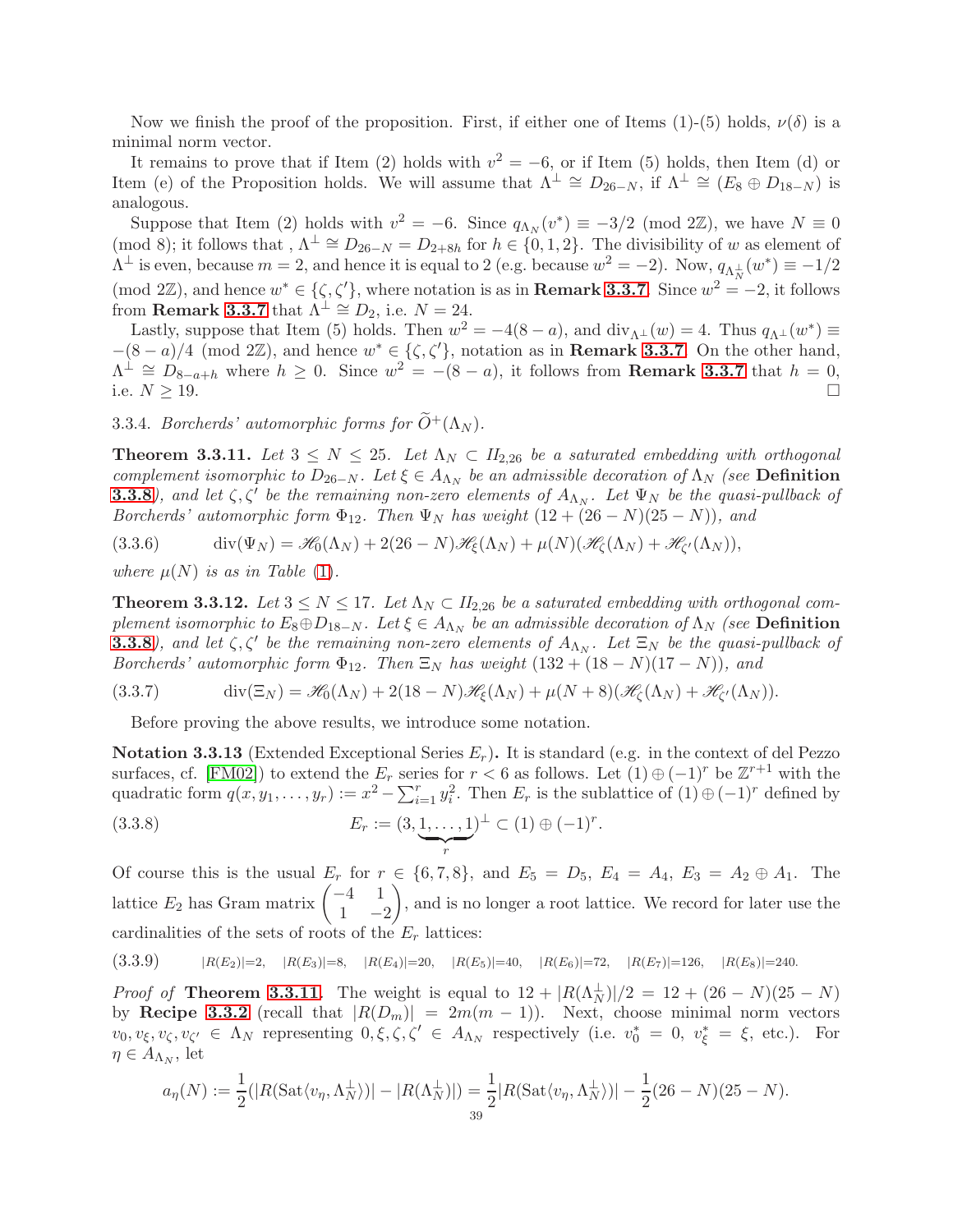By Recipe [3.3.2](#page-34-5), Equation [\(3.3.3\)](#page-34-2), and Proposition [3.3.10](#page-37-0),

$$
\operatorname{div}(\Psi_N) = a_0(N)\mathcal{H}_0(\Lambda_N) + a_{\xi}(N)\mathcal{H}_{\xi}(\Lambda_N) + a_{\zeta}(N)\mathcal{H}_{\zeta}(\Lambda_N) + a_{\zeta'}(N)\mathcal{H}_{\zeta'}(\Lambda_N).
$$

(Of course, by **Proposition [3.3.10](#page-37-0)**,  $0 = a_{\zeta}(N) = a_{\zeta'}(N)$  if  $N \le 18$  and  $N \notin \{3, 4, 11, 12\}$ .) It is clear that  $\text{Sat}\langle v_0, \Lambda_N^{\perp} \rangle = \langle v_0, \Lambda_N^{\perp} \rangle$ , and hence  $a_0(N) = 1$ . In order to compute  $a_{\xi}(N)$ ,  $a_{\zeta}(N)$ , and  $a_{\zeta'}(N)$ , we will refer to the embedding  $\Lambda_N \subset \Pi_{2,26}$  of **Remark [3.3.5](#page-35-3)**. Thus we let  $(N-2) = 8k + a$ , where  $k \geq 0$ ,  $a \in \{1, \ldots, 8\}$ , and we identify  $\Lambda_N$  with  $\text{II}_{2,2+8k} \oplus D_a$ . Notice that

$$
(3.3.10) \t\t \xi := [(0_{4+8k}, (\underbrace{1,0,\ldots,0}_{a}), 0_{26-N})] \in A_{\Lambda_N}
$$

is an admissible decoration of  $\Lambda_N$  with respect to the embedding of **Remark [3.3.5](#page-35-3)**. We choose the minimal norm vector  $v_{\xi} := (0_{4+8k}, (2, 0, \ldots, 0), 0_{26-N})$  (if  $N = 3$ , we let  $v_{\xi} := (2e, (2, 0, \ldots, 0), 0_{26-N})$ , where  $e \in \Pi_{2,2+8k}$  is primitive and isotropic). Then the saturation of  $\langle v_{\xi}, \Lambda_N^{\perp} \rangle$  is generated by  $\langle v_{\xi}, \Lambda_N^{\perp} \rangle$  and the vector  $u_3$  of **Remark [3.3.5](#page-35-3)** (if  $N = 3$ , we add  $(e, (1, 0, \ldots, 0), (1, 0, \ldots, 0)))$ . It follows that  $\text{Sat}\langle v_{\xi}, \Lambda_N^{\perp} \rangle$  is isomorphic to  $D_{27-N}$ , and hence  $a_{\xi}(N) = 2(26-N)$ . We choose the minimal norm vector

$$
v_{\zeta} := \begin{cases} (0_{4+8k}, \underbrace{(1, \ldots, 1)}_{a}, 0_{26-N}) & \text{if } N \text{ is even,} \\ (0_{4+8k}, \underbrace{(2, \ldots, 2)}_{a}, 0_{26-N}) & \text{if } N \text{ is odd.} \end{cases}
$$

By Proposition [3.3.10](#page-37-0)  $a_{\zeta}(N) = 0$ , unless  $19 \le N \le 25$ , or  $a \in \{1,2\}$  and  $N \in \{3,4,11,12\}$ . Assume first that  $19 \le N \le 25$ . Then  $a \in \{1, ..., 7\}$ , and  $\Lambda_N^{\perp} = D_{26-N} = D_{8-a}$ . The saturation of  $\langle v_\zeta, D_{8-a} \rangle$  is generated by  $\langle v_\zeta, D_{8-a} \rangle$  together with the vector  $u_1$  of **Remark [3.3.5](#page-35-3)**; it follows easily that  $\text{Sat}\langle v_{\zeta}, D_{8-a}\rangle \cong E_{9-a}$ . Noting that  $a = N - 18$ , we get that  $\text{Sat}\langle v_{\zeta}, \Lambda_N^{\perp} \rangle \cong E_{27-N}$ . Looking at [\(3.3.9\)](#page-38-1), we get that  $a_{\zeta}(N) = \mu(N)$ .

Next, suppose that  $a = 1$ , and hence  $N \in \{3, 11\}$ . The saturation of  $\langle v_{\zeta}, D_{23-8k} \rangle$  is the overlattice  $D_{(3-k)8}^+$  of  $D_{(3-k)8}$  obtained by adjoining the vector  $(1/2,\ldots,1/2)$ . Then  $a_{\zeta}(N) = \mu(N)$  follows from the equality  $|R(D^+_{(3-k)8}| = |R(D_{(3-k)8}| = 2 \cdot (24 - 8k) \cdot (23 - 8k)$ , valid for  $k \in \{0, 1\}$ .

Next, suppose that  $a = 2$ , and hence  $N \in \{4, 12\}$ . The saturation of  $\langle v_{\zeta}, D_{22-8k} \rangle$  is generated by  $\langle v_\zeta, D_{22-8k} \rangle$  together with the vector  $u_1$  of **Remark [3.3.5](#page-35-3)**; one verifies easily that the roots of  $\text{Sat}\langle v_{\zeta}, D_{22-8k} \rangle$  are exactly  $\pm (0_{4+8k},(1,1), 0_{26-N})$ , and hence  $a_{\zeta}(N) = 1 = \mu(N)$ .

Lastly,  $a_{\zeta'}(N) = a_{\zeta}(N)$  because there is an automorphism of  $\mathrm{II}_{2,26}$  mapping  $\Lambda_N$  to itself, and exchanging  $\zeta$  and  $\zeta'$ .

*Proof of* Theorem [3.3.12](#page-38-2). The proof is analogous to that of Theorem [3.3.11](#page-38-0), we leave details to the reader.  $\Box$ 

3.3.5. Borcherds' relations for divisors on  $\mathscr{F}_{\Lambda_N}(\widetilde{O}^+(\Lambda_N))$  and on  $\mathscr{F}(N)$ . We let  $\lambda(\widetilde{O}^+(\Lambda_N))$  be the Hodge orbifold line-bundle on  $\mathscr{F}_{\Lambda_N}(\widetilde{O}^+(\Lambda_N)).$ 

<span id="page-39-1"></span>**Lemma 3.3.14.** Let  $3 \leq N \leq 25$ . Let  $\xi$  be a decoration of  $\Lambda_N$ , and let  $\zeta, \zeta' \in A_{\Lambda_N}$  be the remaining non-zero elements. Then in  $Pic(\mathscr{F}_{\Lambda_N}(\widetilde{O}^+(\Lambda_N)))_\mathbb{Q}$  we have the relation

<span id="page-39-0"></span> $(3.3.11)$  2(12+(26−N)(25−N))λ( $\tilde{O}^+(\Lambda_N)$ )=H<sub>0</sub>( $\Lambda_N$ )+ $\epsilon(N)$ 2(26−N)H<sub>ξ</sub>( $\Lambda_N$ )+ $\tau(N)\mu(N)(H_\zeta(\Lambda_N)+H_{\zeta'}(\Lambda_N))$ ,

where  $\epsilon(N)$  is 1 if N is odd, and is equal to 2 if N is even, while  $\tau(N)$  is equal to 1 if  $N \equiv 3, 4$ (mod 8), and is equal to 2 otherwise.

*Proof.* Let  $\Lambda_N \subset \Pi_{2,26}$  be a saturated embedding such that the decoration  $\xi$  is admissible (see Def-**inition [3.3.8](#page-36-1)**). Let  $\Psi_N$  be the automorphic form in **Theorem [3.3.11](#page-38-0)**. If  $k \in \mathbb{N}_+$  is sufficiently divisible, then  $\Psi_N^k$  descends to a regular section  $\sigma_N(k)$  of  $\lambda(\widetilde{O}^+(\Lambda_N))^{k(12+(26-N)(25-N))}$ , whose zero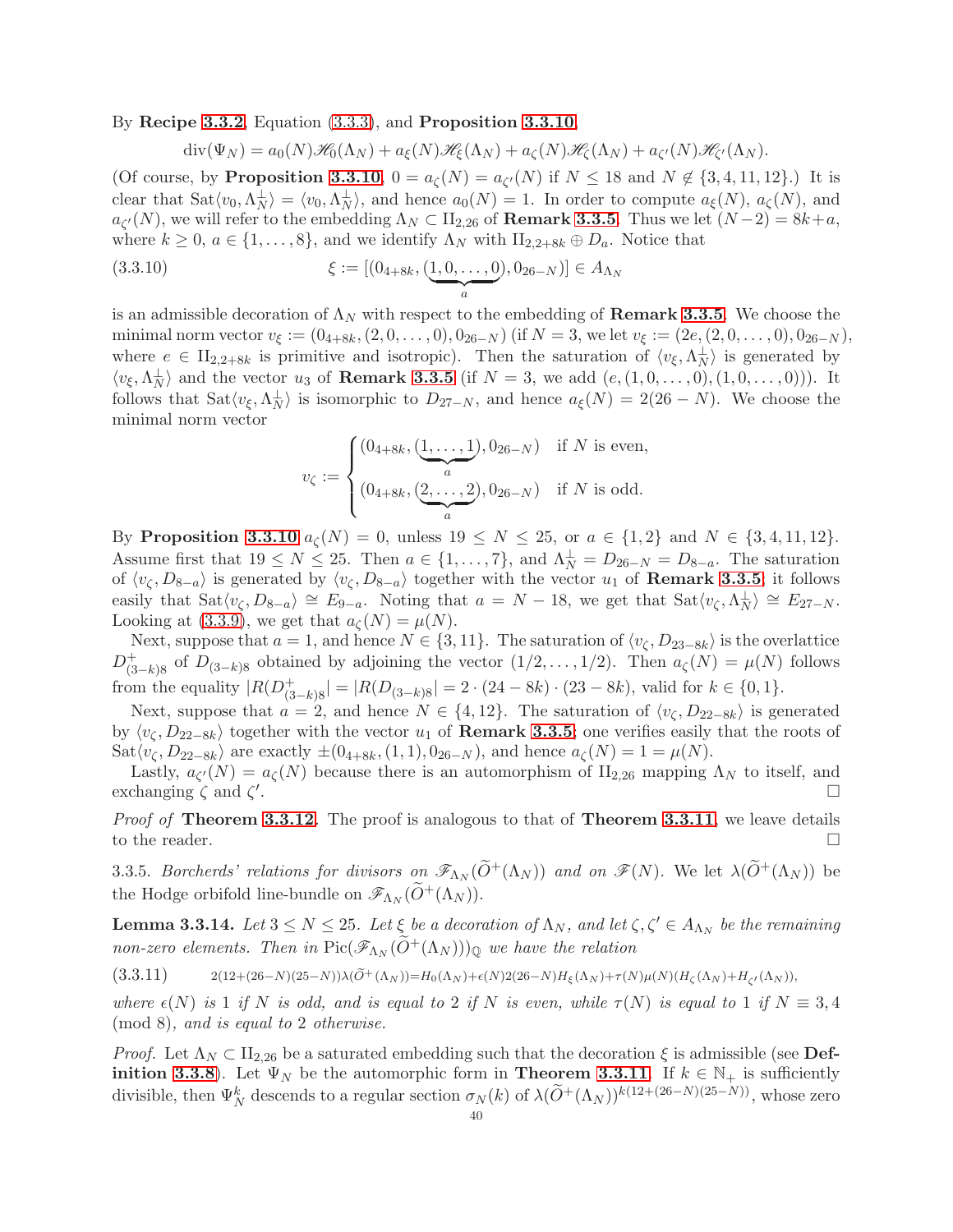divisor pulls-back to k times the right-hand side of  $(3.3.6)$ . Taking into account Claim [1.3.15](#page-12-8), one gets that  $div(\sigma_N(k))$  is equal to k times the right-hand side of [\(3.3.11\)](#page-39-0). Dividing by k, we get  $(3.3.11)$ .

<span id="page-40-3"></span>**Proposition 3.3.15** (=Theorem [3.1.2](#page-31-1)). Let  $3 \leq N \leq 25$ . Then in Pic $(\mathscr{F}(N))_0$  we have the relation

<span id="page-40-1"></span> $(3.3.12)$   $2(12 + (26 - N)(25 - N))\lambda(N) = H_n(N) + 2(26 - N)H_n(N) + \tau(N)\mu(N)H_n(N),$ 

where  $\tau(N)$  is as in Lemma [3.3.14](#page-39-1). If  $N \in \{6, 14\}$  we also have the relation

<span id="page-40-2"></span>
$$
(3.3.13) \t2(12 + (26 - N)(25 - N))\lambda(N) = H_n(N) + 2(26 - N)H_u(N).
$$

*Proof.* If N is odd  $\mathscr{F}_{\Lambda_N}(\tilde{O}^+(\Lambda_N)) = \mathscr{F}(N)$ , and [\(3.3.12\)](#page-40-1) is simply a rewriting of [\(3.3.11\)](#page-39-0).

Let N be even, and let  $\rho: \mathscr{F}_{\Lambda_N}(\widetilde{O}^+(\Lambda_N)) \to \mathscr{F}(N)$  be the natural double covering map corresponding to the choice of decoration of  $\Lambda_N$  given by  $\xi$  (the only one if  $N \neq 6 \pmod{8}$ ). Then [\(3.3.12\)](#page-40-1) is given by the push-forward by  $\rho$  of [\(3.3.11\)](#page-39-0). More precisely,  $\rho_*\lambda(O^+(\Lambda_N)) = 2\lambda(N)$ , because  $\rho^*\lambda(N) = \lambda(\widetilde{O}^+(\Lambda_N))$ , and **Corollary [1.3.14](#page-12-5)** gives formulae for  $\rho_*$  of the Heegner divisors in the right-hand side of [\(3.3.11\)](#page-39-0).

Now assume that  $N \in \{6, 14\}$ , and choose the decoration of  $\Lambda_N$  to be  $\zeta$ ; then  $(3.3.13)$  is given by the push-forward by  $\rho$  of [\(3.3.11\)](#page-39-0).

**Corollary 3.3.16.** If  $N \in \{6, 14\}$ , then in Pic $(\mathscr{F}(N))_{\mathbb{Q}}$  we have the relation  $H_h(N) = H_u(N)$ .

*Proof.* Subtract  $(3.3.13)$  from  $(3.3.12)$ .

Starting from Theorem [3.3.12](#page-38-2), and arguing as in the proof of Lemma [3.3.14](#page-39-1) and Proposition [3.3.15](#page-40-3), one gets the following results.

**Lemma 3.3.17.** Let  $3 \leq N \leq 17$ . Let  $\xi$  be a decoration of  $\Lambda_N$ , and let  $\zeta, \zeta' \in A_{\Lambda_N}$  be the remaining non-zero elements. Then in  $Pic(\mathscr{F}_{\Lambda_N}(\widetilde{O}^+(\Lambda_N)))_\mathbb{Q}$  we have the relation

 $(3.3.14)$  2(132+(18−N)(17−N))λ( $\tilde{O}^+(\Lambda_N)$ )=H<sub>0</sub>( $\Lambda_N$ )+ $\epsilon(N)$ 2(18−N)H<sub>ξ</sub>( $\Lambda_N$ )+ $\tau(N)\mu(N+8)(H_\zeta(\Lambda_N)+H_{\zeta'}(\Lambda_N))$ ,

where  $\epsilon(N)$  and  $\tau(N)$  are as in **Lemma [3.3.14](#page-39-1)**.

**Proposition 3.3.18** (=Theorem [3.1.3](#page-31-2)). Let  $3 \leq N \leq 17$ . Then in Pic $(\mathscr{F}(N))_0$  we have the relation

<span id="page-40-0"></span> $(3.3.15)$   $2(132 + (18 - N)(17 - N)\lambda(N) = H_n(N) + 2(18 - N)H_n(N) + \tau(N)\mu(N+8)H_n(N),$ where  $\tau(N)$  is as in Lemma [3.3.14](#page-39-1).

<span id="page-40-4"></span>4. THE BOUNDARY DIVISOR  $\Delta(\Lambda_N, \xi_N)$ 

In Section [2](#page-25-0) we have identified  $\mathcal{F}(19)$  with the period space of quartic K3 surfaces. Let  $\mathfrak{M}(19)$ be the GIT moduli space of quartic surfaces in  $\mathbb{P}^3$ ; then the natural period map

$$
(4.0.16) \quad \mathfrak{p}_{19} \colon \mathfrak{M}(19) \dashrightarrow \mathscr{F}(19)^*
$$

is birational by the Global Torelli Theorem for K3 surfaces (Piateshky-Shapiro and Shafarevich). The projective variety  $\mathfrak{M}(19) = |\mathcal{O}_{\mathbb{P}^3}(4)|/PGL(4)$  has Picard group (tensored with Q) of rank 1; let  $L(19)$  be the generator of Pic $(\mathfrak{M}(19))_{\mathbb{Q}}$  induced by the hyperplane line bundle on  $|\mathscr{O}_{\mathbb{P}^3}(4)|$ . In the present section we will prove that

(4.0.17) 
$$
(\mathfrak{p}_{19}^{-1})^* L(19)|_{\mathscr{F}(19)} = \lambda(19) + \Delta(19).
$$

Similar arguments also give that

<span id="page-40-5"></span>(4.0.18) 
$$
(\mathfrak{p}_{18}^{-1})^* L(18)|_{\mathscr{F}(18)} = 2(\lambda(18) + \Delta(18)).
$$

These are the computations that motivate our choice of boundary divisor for  $\mathscr{F}(N)$  (for any N).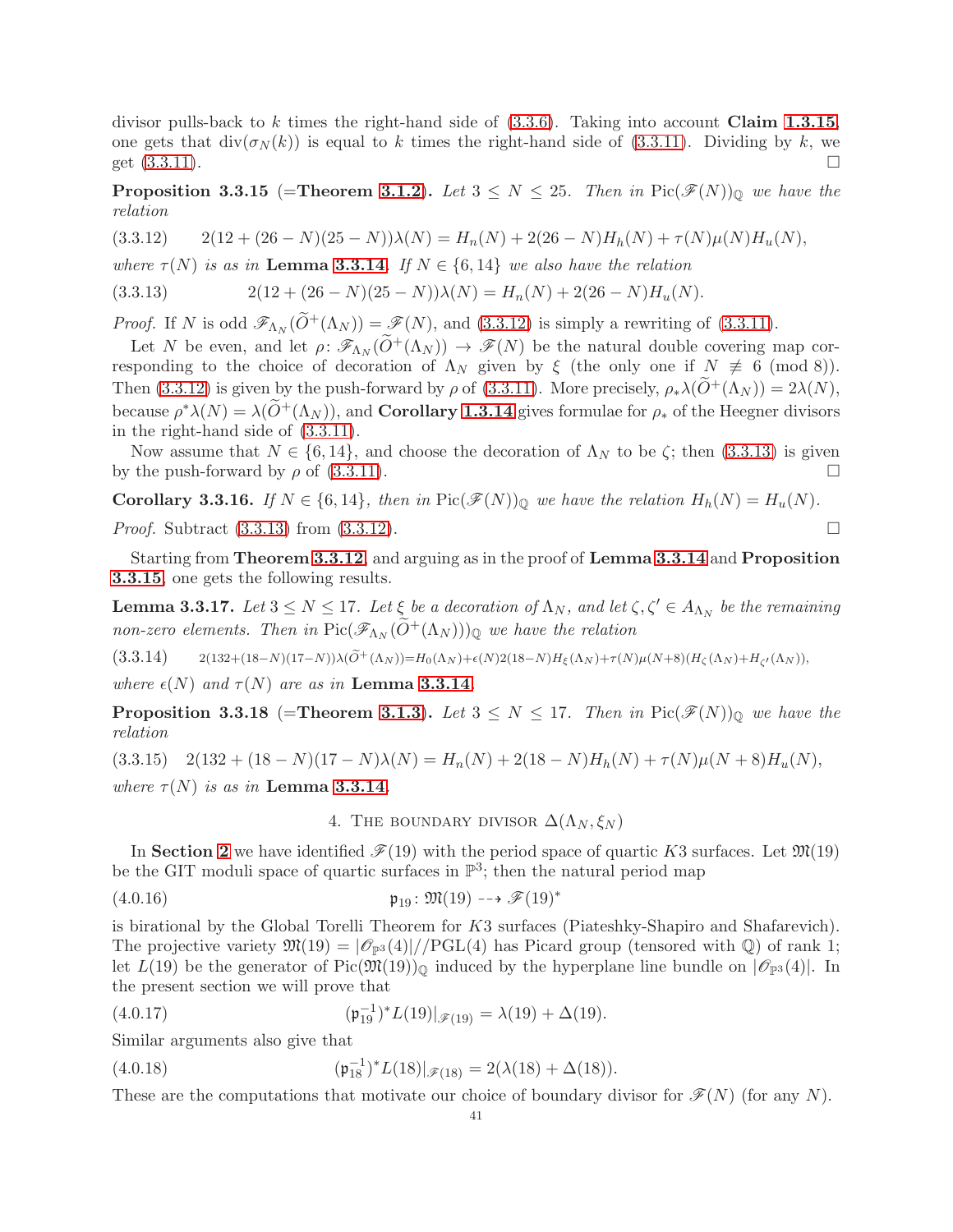Remark 4.0.19. Let  $\mathfrak{M}(20)$  be the GIT moduli space of double EPW sextics, let  $\delta$  be the duality involution of  $\mathfrak{M}(20)$ , and  $\mathfrak{p}_{20}$ :  $\mathfrak{M}(20)/\langle\delta\rangle \rightarrow$   $\mathcal{F}(20)^{*}$  be the period map, see [\(2.3.4\)](#page-29-0). Let  $L(20)$  be an ample generator of the Picard group of  $\mathfrak{M}(20)/\langle \delta \rangle$ . We expect that a result similar to [\(4.0.17\)](#page-40-4) holds for  $(\mathfrak{p}_{20}^{-1})^*L(20)|_{\mathscr{F}(20)}$ , namely that it is a positive multiple of  $\lambda(20) + \Delta(20)$ .

An important result follows from Equation [\(4.0.17\)](#page-40-4). In order to state it we introduce some notation. For  $\beta \in [0,1] \cap \mathbb{Q}$ , let

$$
(4.0.19) \t\t \mathscr{R}(N,\beta) := \bigoplus_{m=0}^{\infty} H^0(\mathscr{F}(N),m(\lambda(N)+\beta\Delta(N))), \t \mathscr{F}(N,\beta) := \text{Proj}\mathscr{R}(N,\beta).
$$

(As usual,  $H^0(\mathscr{F}(N), m(\lambda(N) + \beta \Delta(N))) = 0$  unless  $m(\lambda(N) + \beta \Delta(N))$  is an integral Cartier divisor.) Thus  $\mathcal{R}(N, 0)$  is the finitely generated algebra of automorphic forms, and hence  $\mathcal{F}(N, 0)$ is the Baily-Borel compactification  $\mathscr{F}(N)^*$ . If  $3 \leq N \leq 10$ , then, by  $(3.1.4) \Delta(N)$  is a positive multiple of  $\lambda(N)$ , and hence in this range  $\mathscr{F}(N,\beta) = \mathscr{F}(N)^*$  for all  $\beta \in [0,1] \cap \mathbb{Q}$ . On the other hand, we will see that if  $N \geq 11$  then  $\mathscr{F}(N,\beta)$  undergoes birational modifications as  $\beta$  moves in  $[0, 1] \cap \mathbb{Q}$ .

Now let  $N \in \{18, 19\}$ , and let  $\rho(N)$  be equal to 1 if  $N = 19$ , and equal to 2 if  $N = 18$ . Let  $m \geq 0$ , and let

<span id="page-41-0"></span>(4.0.20) (p −1 <sup>N</sup> |F(N) ) ∗ : H<sup>0</sup> (M(N),mL(N))−→H<sup>0</sup> (F(N),mρ(N)(λ(N)+∆(N))),

be the map induced by  $(4.0.17)$  if  $N = 19$ , and by  $(4.0.18)$  if  $N = 18$ . The following result should be compared to Theorem 8.6 of [\[Loo03b\]](#page-61-3).

<span id="page-41-1"></span>**Proposition 4.0.20.** Let  $N \in \{18, 19\}$ . Then the map in [\(4.0.20\)](#page-41-0) is an isomorphism for all  $m \in \mathbb{Z}$ .

*Proof.* The map is clearly injective. In order to prove surjectivity it suffices to show that  $p_N$ contracts no divisor. In order to prove this, let  $\mathscr{U}(19) \subset |\mathscr{O}_{\mathbb{P}^3}(4)|$  and  $\mathscr{U}(18) \subset |\mathscr{O}_{\mathbb{P}^{\times} \mathbb{P}^1}(4,4)|$  be the open subsets of Definition [2.1.5](#page-26-4) and of Definition [2.2.5](#page-28-1) respectively. The period maps  $\mathfrak{p}_N$ , for  $N \in \{18, 19\}$ , define isomorphisms between  $\mathcal{U}(N)/\sqrt{G(N)}$  (where  $G(19) = \text{PGL}(4)$  and  $G(18) = \text{Aut}(\mathbb{P}^1 \times \mathbb{P}^1)$  and the complement of the support of  $\Delta(N)$ , see [\(2.1.4\)](#page-26-5) and [\(2.2.6\)](#page-28-2). On the other hand, the complement of  $\mathcal{U}(N)/\mathcal{G}(N)$  in  $\mathfrak{M}(N)$  has codimension greater than 1. Thus  $\mathfrak{p}_N$  contracts no divisor, as claimed.

By Proposition [4.0.20](#page-41-1), there is an isomorphism

(4.0.21) 
$$
\mathscr{F}(N,1) \cong \mathfrak{M}(N), \quad \text{if } N \in \{18,19\}.
$$

Thus for  $N \in \{18, 19\}$ , the schemes  $\mathscr{F}(N, \beta)$  interpolate between the Baily-Borel compactification  $\mathscr{F}(N)^*$  and the GIT moduli space  $\mathfrak{M}(N)$ .

## 4.1. Families of K3 surfaces.

4.1.1. Hodge bundle on families of K3 surfaces. Let  $f: \mathscr{X} \to B$  be a family of K3 surfaces. We let  $\mathscr{L}_B := f_* \omega_{\mathscr{X}/B}$ ; this is the *Hodge bundle* on B (the notation is imprecise because the Hodge-bundle is determined by  $f: \mathscr{X} \to B$ , not by B alone). We let  $\lambda_B := c_1(\mathscr{L}_B) \in \mathrm{CH}^1(B)$ . Suppose that  $\mathscr{X}$ is a family of polarized quartic K3 surfaces, and let  $\mu: B \to \mathscr{F}(19)$  be the period map: then

$$
\mu^* \lambda(19) = \lambda_B.
$$

Suppose that  $\mathscr X$  and  $B$  are smooth. The exact sequence

<span id="page-41-2"></span>
$$
0 \longrightarrow f^* \Omega_B \xrightarrow{df} \Omega_{\mathcal{X}} \longrightarrow \Omega_{\mathcal{X}/B} \longrightarrow 0
$$

and the isomorphism  $f^* \mathscr{L}_B \cong \bigwedge^2 \Omega_{\mathscr{X}/B}$  give the formula

(4.1.2) 
$$
f^*\lambda_B = c_1(K_{\mathcal{X}}) - f^*c_1(K_B).
$$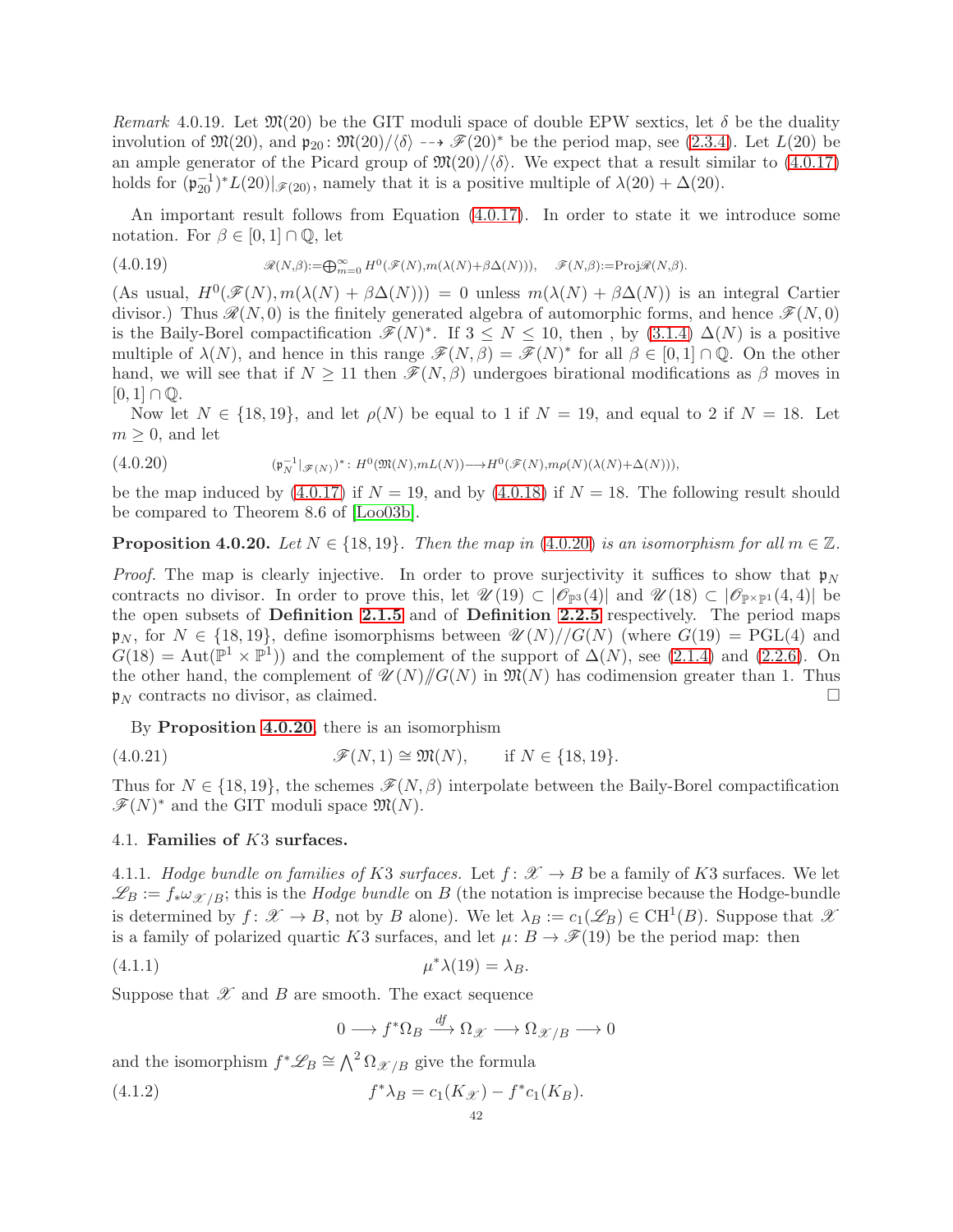<span id="page-42-0"></span>

|                         |     | $\lambda(19)$ $H_n(19)$ $H_h(19)$ $H_u(19)$ |      |
|-------------------------|-----|---------------------------------------------|------|
| $\mu_{1,*}(\Gamma_1)$ 1 | 108 |                                             |      |
| $\mu_{2,*}(\Gamma_2)$ 1 | 136 | $-2$                                        |      |
| $\mu_{3,*}(\Gamma_3)$ 1 | 264 |                                             | $-2$ |

TABLE 2. Intersection numbers of families of quartic  $K3$ 's

<span id="page-42-1"></span>4.1.2. Families of quartic surfaces. Let  $F, G \in \mathbb{C}[x_0, \ldots, x_3]_4$  be linearly independent, and such that  $\Gamma_1 := \langle \text{Div}(F), \text{Div}(G) \rangle$  is a Lefschetz pencil of quartic surfaces. Let

(4.1.3) 
$$
\mathscr{X}_1 := \{ ([\alpha, \beta], [x]) \in \Gamma_1 \times \mathbb{P}^3 \mid \alpha F(x) + \beta G(x) = 0 \}.
$$

The projection onto the second factor is a family  $f_1: \mathscr{X}_1 \to \Gamma_1$  of polarized quartic surfaces.

Now let us we define a one-parameter family of hyperelliptic K3 surfaces. Let  $\Gamma_2 := \mathbb{P}^1$ . Let  $D \in | \mathscr{O}_{\Gamma_2}(2) \boxtimes \mathscr{O}_{\mathbb{P}^1 \times \mathbb{P}^1}(4,4)|$  be generic, and let  $\rho \colon \mathscr{X}_2 \to \Gamma_2 \times (\mathbb{P}^1)^2$  be the double cover branched over D. Let  $f_2 \colon \mathscr{X}_2 \to \Gamma_2$  be the composition of the double cover map  $\rho$  and the projection  $\Gamma_2 \times (\mathbb{P}^1)^2 \to \Gamma_2$ . Let  $t \in \Gamma_2$ ; then  $X_{2,t} := f_2^{-1}(t)$  is the double cover of  $\mathbb{P}^1 \times \mathbb{P}^1$  branched over the  $(4,4)$ -curve  $D_t := D|_{\{t\}\times(\mathbb{P}^1)^2}$ . Thus  $X_{2,t}$  is a K3 surface,  $\rho^*(\mathscr{O}_{\mathbb{P}^1}(1) \boxtimes \mathscr{O}_{\mathbb{P}^1}(1))$  restricts to a polarization of  $X_{2,t}$ , and with this polarization  $X_{2,t}$  is a quartic hyperelliptic K3. From here on we assume that the pencil of branch curves  $D_t$ , for  $t \in \Gamma_2$ , is a Lefschetz pencil.

Next, we define a one-parameter family of unigonal K3 surfaces. Let  $Y := \mathbb{P}(\mathcal{O}_{\mathbb{P}^2}(4) \oplus \mathcal{O}_{\mathbb{P}^2})$ . Let  $\varphi \colon Y \to \mathbb{P}^2$  be the structure map, and  $F := \varphi^{-1}(\text{line})$ . Let  $A := \mathbb{P}(\mathscr{O}_{\mathbb{P}^2}(4)) \subset Y$ . Adjunction on  $F \cong \mathbb{F}_4$  gives that

$$
(4.1.4) \t\t KY \equiv -2A - 7F.
$$

Let  $B \in |3A+12F|$  be generic, in particular it is smooth and it does not intersect A. Let  $\pi: Z \to Y$ be the double cover branched over  $A + B$ . If F is as above and generic then  $\pi^{-1}F$  is a smooth unigonal K3 surface. We get a family of such K3's by choosing a generic  $\mathscr{X}_3 \in |\mathscr{O}_Z(\pi^*F) \boxtimes \mathscr{O}_{\Gamma_3}(1)|$ , where  $\Gamma_3 = \mathbb{P}^1$ . In fact let  $f_3: \mathscr{X}_3 \to \Gamma_3$  be the restriction of projection, and let  $t \in \Gamma_3$ . The linear map  $\Gamma_3 \to |F|$  associates to  $t \in \Gamma_3$  a line  $L_t \subset \mathbb{P}^2$ , and the surface  $X_{3,t} := f_3^{-1}(t)$  is a double cover  $\pi_t \colon X_{3,t} \to \varphi^{-1} L_t \cong \mathbb{F}_4$ ; one checks easily that  $X_{3,t} := f_3^{-1}(t)$  is a K3 surface. Let  $A_t$  be the negative section of  $\varphi^{-1}L_t \cong \mathbb{F}_4$ ; then  $\pi_t^* A_t = 2R_t$ , where  $R_t$  is a (smooth) rational curve. Let  $E_t := \pi_t^* F_t$ , where  $F_t$  is a fiber of the fibration  $\varphi^{-1} L_t \cong \mathbb{F}_4 \to L_t$ . Then  $R_t + 3E_t$  is a polarization of degree 4 of  $X_{3,t}$ , and  $(X_{3,t}, R_t + 3E_t)$  is unigonal.

For  $i \in \{1, 2, 3\}$  we have period maps

$$
(4.1.5) \t\Gamma_i \xrightarrow{\mu_i} \mathscr{F}(19).
$$

#### **Proposition 4.1.1.** The intersection formulae of Table [2](#page-42-0) hold.

Proof. First of all, notice that

$$
\mu_{i,*} \Gamma_i \cdot \lambda(19) = \Gamma_i \cdot \mu_{i,*} \lambda(19) = \deg \lambda_{\Gamma_i}.
$$

Next, one computes deg  $\lambda_{\Gamma_i}$  by applying [\(4.1.2\)](#page-41-2). The intersection number  $\mu_{i,*}\Gamma_i \cdot H_n(19)$  is equal to the number, call it  $\delta(\Gamma_i)$ , of singular fibers of  $f_i$ , because  $f_i$  is a Lefschetz fibration. The formula that gives  $\delta(\Gamma_i)$  is the following:

(4.1.6) 
$$
\delta(\Gamma_i) = 2\chi_{top}(K3) - \chi_{top}(\mathscr{X}_i) = 48 - \chi_{top}(\mathscr{X}_i).
$$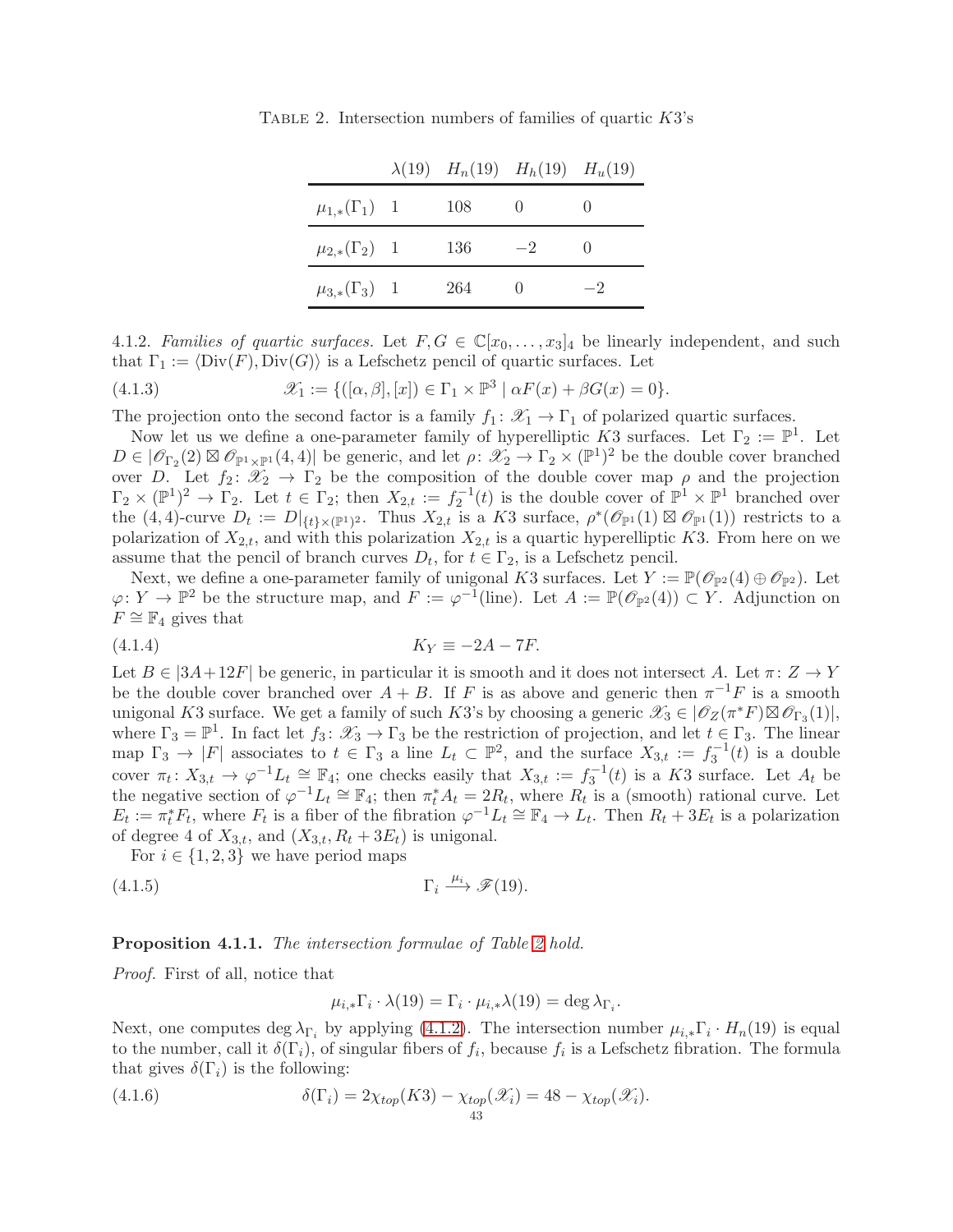Thus it suffices to compute the Euler characteristic of  $\mathscr{X}_i$ ; we leave details to the reader. The intersection numbers of the third and fourth columns are obtained as follows. First  $\varnothing = \mu_1(\Gamma_1) \cap$  $H_h(19) = \mu_1(\Gamma_1) \cap H_u(19)$  by Proposition [2.2.1](#page-26-1). Next  $\mu_2(\Gamma_2) \cap H_u(19) = \emptyset$  and  $\mu_3(\Gamma_3) \cap H_h(19) =$ ∅ by Lemma [1.7.3](#page-23-5). The remaining numbers are obtained by applying Borcherd's relation for  $N = 19$ , which reads

<span id="page-43-0"></span>(4.1.7) 
$$
108\lambda(19) = H_n(19) + 14H_h(19) + 78H_u(19),
$$

together with the computations that have already been proved.

<span id="page-43-1"></span>**Proposition 4.1.2.** A basis of  $Pic(\mathcal{F}(19))_{\Omega}$  is provided by the choice of any three of the classes  $\lambda(19), H_n(19), H_h(19), H_u(19)$ . The space of linear relations among  $\lambda(19), H_n(19), H_h(19), H_u(19)$ is generated by Borcherds relation [\(4.1.7\)](#page-43-0).

*Proof.* Let  $\mathcal{U}(19) \subset |\mathcal{O}_{\mathbb{P}^3}(4)|$  be the open subset of **Definition [2.1.5](#page-26-4)**. Then we have the iso-morphism in [\(2.1.4\)](#page-26-5). Now CH<sup>1</sup>( $\mathcal{U}(19)/PGL(4)$ )<sub>Q</sub> = Pic( $\mathcal{U}(19)/PGL(4)$ )<sub>Q</sub> (e.g. because  $\mathcal{F}(19)$ is Q-factorial), and  $Pic(\mathcal{U}(19)/\!\!/PGL(4))_{\mathbb{Q}}$  is isomorphic to the group of PGL(4)-linearized line bundles on  $\mathscr{U}(19)$  (tensored with Q), which is a subgroup of Pic $(\mathscr{U}(19))_{\mathbb{Q}}$  because PGL(4) has no non-trivial characters. On the other hand,  $Pic(\mathscr{U}(19))_{\mathbb{Q}} \cong \mathbb{Q}$  because  $|\mathscr{O}_{\mathbb{P}^3}(4)| \setminus \mathscr{U}(19)$  has codimension greater than 1 in  $|\mathscr{O}_{\mathbb{P}^3}(4)|$ . Thus  $\text{CH}^1(\mathscr{U}(19)/\text{PGL}(4))_{\mathbb{Q}} \cong \mathbb{Q}$ , and a generator is the class of the divisor parametrizing singular quartics. By [\(2.1.4\)](#page-26-5) it follows that

$$
CH^1(\mathscr{F}(19) \setminus H_h(19) \setminus H_u(19))_{\mathbb{Q}} \cong \mathbb{Q},
$$

and that the restriction of  $H_n(19)$  is a generator. By the localization sequence associated to the inclusion of  $(\mathscr{F}(19) \setminus H_h(19) \setminus H_u(19))$  into  $\mathscr{F}(19)$ , it follows that  $\text{CH}^1(\mathscr{F}(19))_{\mathbb{Q}}$  is generated by  $H_n(19), H_n(19), H_u(19)$ . Table [2](#page-42-0) shows that  $H_n(19), H_n(19), H_u(19)$  are linearly independent, and also the remaining statements of the proposition.  $\Box$ 

Lastly, we define a family of quartic surfaces in  $\mathbb{P}^3$  "degenerating" to a hyperelliptic K3 surface. Let  $Q \in \mathbb{C}[x_0,\ldots,x_3]_2$  be a non-degenerate quadratic form, and  $G \in \mathbb{C}[x_0,\ldots,x_3]_4$  such that  $Div(G)$  is transverse to  $Div(Q)$ , and such that the pencil of quartics  $B := \langle Div(G), Div(Q^2) \rangle$  is a Lefschetz pencil away from  $Div(Q^2)$ . Let

(4.1.8) 
$$
\mathscr{Y} := \{ ([\lambda, \mu], [x]) \in B \times \mathbb{P}^3 \mid \lambda Q^2(x) + \mu G(x) = 0 \}.
$$

The family  $\mathscr{Y} \to B$  is a family of quartics away from the inverse image of [1,0]. Let  $\Gamma_4 \to B$  be the double cover branched over [1,0] and [0,1], and let  $\mathscr{Y}_4 \to \Gamma_4$  be the pull-back of  $\mathscr{Y}$ . Let  $\mathscr{X}_4$  be the normalization of  $\mathscr{Y}_4$ ; the natural map  $f_4: \mathscr{X}_4 \to \Gamma_4$  is a family of polarized quartic K3 surfaces. Let  $p \in \Gamma_4$  be the (unique) point mapping to [1,0]. The surface  $f_4^{-1}(p)$  is the double cover of the smooth quadric Div(Q) branched over  $V(Q, G)$ , i.e. a hyperelliptic quartic K3. If  $t \in (\Gamma_4 \setminus \{p\}),$ then  $f_4^{-1}(t)$  is a non-hyperelliptc (and non-unigonal) quartic K3. We have the period map

$$
(4.1.9) \t\Gamma_4 \xrightarrow{\mu_4} \mathscr{F}(19).
$$

<span id="page-43-2"></span>Corollary 4.1.3. Keep notation as above. Then

$$
\mu_{4,*}(\Gamma_3)\cdot \lambda(19)=1,\quad \mu_{4,*}(\Gamma_3)\cdot H_n(19)=80,\quad \mu_{4,*}(\Gamma_3)\cdot H_h(19)=2,\quad \mu_{4,*}(\Gamma_3)\cdot H_u(19)=0.
$$

Proof. Except for the second-to-last formula, the others are obtained by arguments similar to those employed to obtain the formulae of Table [2.](#page-42-0) One gets the missing formula by applying Borcherd's formula  $(4.1.7)$ .

Notice that the set-theoretic intersection  $\mu_4(\Gamma_3) \cap H_h(19)$  consists of a single point, namely  $\mu_4(p)$ , and it counts with multiplicity 2a, for some  $a > 1$ . In order to conclude that  $\mu_{4,*}(\Gamma_3) \cdot H_h(19) = 2$ one needs a non-trivial computation; we avoid this thanks to Borcherds' relation [\(4.1.7\)](#page-43-0).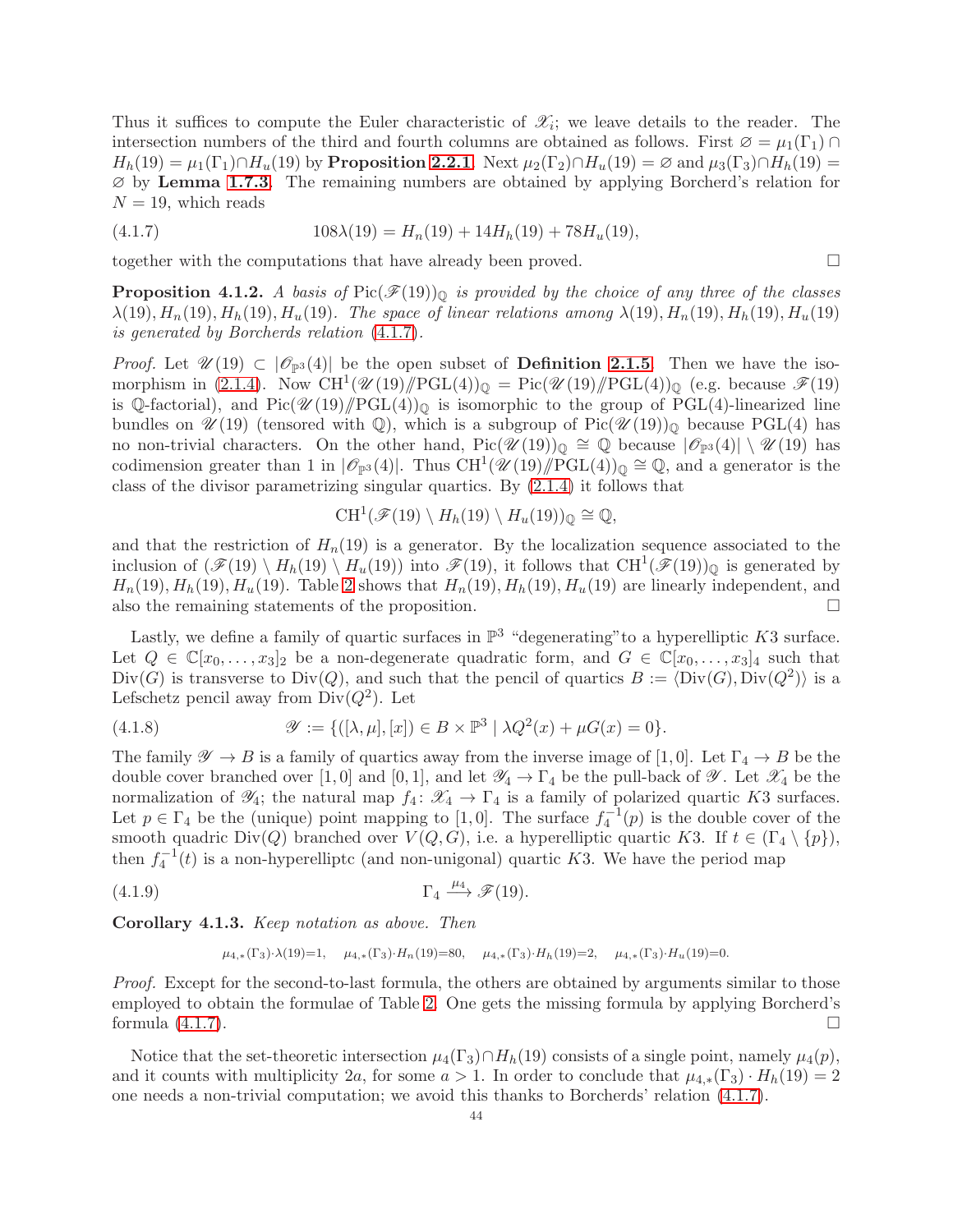Remark 4.1.4. In the present subsection, we have invoked Borcherds' first relation in order to compute the degree of normal bundles. By employing the (elementary) results of Subsection [5.3](#page-54-0), one can avoid the use of Borcherds' relations, and in fact one can use the computations in this subsection in order to check the validity of Borcherds' first relation for  $N = 19$ .

4.2. Proof of [\(4.0.17\)](#page-40-4). By Proposition [4.1.2](#page-43-1), there exist  $x, y, z \in \mathbb{Q}$  such that

<span id="page-44-0"></span>(4.2.1) 
$$
(\mathfrak{p}_{19}^{-1})^*L(19)|_{\mathscr{F}(19)} = x\lambda(19) + yH_h(19) + zH_u(19).
$$

We will compute  $x, y$  by equating the intersection numbers of the two sides with complete curves in  $\mathscr{F}(19)$ . For this to make to sense the complete curves must avoid the indeterminacy locus of  $\mathfrak{p}_{19}^{-1}$ . By [\(2.1.4\)](#page-26-5), the indeterminacy locus  $I(19)$  is contained in  $H_h(19) \cup H_u(19)$ , and it is of codimension at least 2 because  $\mathscr{F}(19)$  is normal. Thus  $I(19) = I_h(19) \cup I_u(19)$ , where  $I_h(19) \subset H_h(19)$  and  $I_u(19) \subset H_u(19)$  are proper closed subsets. Now let  $\mathscr{X}_1 \to \Gamma_1$  and  $\mathscr{X}_4 \to \Gamma_4$  be the complete families defined in **Subsubsection [4.1.2](#page-42-1)**. Every surface  $f_1^{-1}(t)$  is a stable quartic, and similarly for  $f_4^{-1}(t)$ if  $t \neq p$ , while the semistable quartic surface in  $\mathbb{P}^3$  corresponding to p is to be understood as the double quadric  $2V(Q)$ . Let  $\theta_i: \Gamma_i \to \mathfrak{M}(19)$  be the corresponding modular map, for  $i \in \{1,4\}$ . The map  $\mu_i: \Gamma_i \to \mathscr{F}(19)$  considered in **Subsubsection [4.1.2](#page-42-1)** is equal to  $\mathfrak{p}_{19} \circ \theta_i$ . The curve  $\mu_1(\Gamma_1)$ avoids the indeterminacy locus I(19), because it is disjoint from  $H_h(19) \cup H_u(19)$ . On the other hand, the curve  $\mu_4(\Gamma_4)$  intersects  $H_h(19) \cup H_u(19)$  in a single point, namely  $\mu_4(p)$ , which belongs to  $H_h(19)$ . Since the double cover  $f_4^{-1}(p) \to V(Q)$  has arbitrary branch curve (among those with ADE singularities), we may assume that  $\mu_4(p) \notin I_h(19)$ . Thus,

$$
\mu_{i,*}(\Gamma_i) \cdot (\mathfrak{p}_{19}^{-1})^* L(19) = \theta_{i,*}(\Gamma_i) \cdot L(19) = \begin{cases} 1 & \text{if } i = 1, \\ 2 & \text{if } i = 4. \end{cases}
$$

Equation [\(4.2.1\)](#page-44-0), together with Table [2](#page-42-0) and Corollary [4.1.3](#page-43-2), gives

$$
\mu_{i,*}(\Gamma_i) \cdot (\mathfrak{p}_{19}^{-1})^* L(19) = \begin{cases} x & \text{if } i = 1, \\ x + 2y & \text{if } i = 4. \end{cases}
$$

It follows that  $x = 1$  and  $y = 1/2$ . We will prove that  $z = 1/2$  by showing that  $\mathfrak{p}_{19}^{-1}$  is regular along  $H_u(19)$  (i.e.  $I_u(19) = \emptyset$ ). First  $\mathfrak{p}_{19}^{-1}$  is regular away from the proper closed subset  $I_u(19)$ , and the image  $\mathfrak{p}_{19}^{-1}(H_u(19) \setminus I_u(19))$  is the single point  $q \in \mathfrak{M}(19)$  parametrizing the tangential developable surface of tangents to a twisted cubic in  $\mathbb{P}^3$ . (REFERENCE?). Let  $Z \subset \mathscr{F}(19) \times \mathfrak{M}(19)$  be the graph of  $\mathfrak{p}_{19}^{-1}|_{\mathscr{F}(19)}$ , and  $\pi: Z \to \mathscr{F}(19)$  be the projection. We must prove that Z is an isomorphism over  $H_u(19)$ . Assume the contrary. By Zariski's Main Theorem every fiber of  $\pi$  is connected, in particular those over points of  $I_u(19)$ . Let  $x \in I_u(19)$ ; then  $\pi^{-1}(x)$  is of strictly positive dimension and it contains the point  $(x, q)$ , where  $q \in \mathfrak{M}(19)$  is as above. Hence the image of  $\pi^{-1}(x)$  in  $\mathfrak{M}(19)$  is a connected closed subset C of strictly positive dimension, containing q. Moreover C is contained in the indeterminacy locus of  $\mathfrak{p}_{19}$ . In fact, if this is not the case, then, since  $\mathcal{F}(19)$  is  $\mathbb{Q}$ -factorial, there is a locally closed codimension-1 subset  $D \subset \mathfrak{M}(19)$  contained in the locus where  $\mathfrak{p}_{19}$  is regular, with values in  $\mathscr{F}(19)$  (not in the boundary  $\mathscr{F}(19)^* \setminus \mathscr{F}(19)$ ), which is contracted by  $\mathfrak{p}_{19}$  (i.e. dim  $\mathfrak{p}_{19}(D) < 18$ ). But q is an isolated point of the indeterminacy locus of  $\mathfrak{p}_{19}$  by [\[Sha80\]](#page-61-0), this is a contradiction. Thus  $\mathfrak{p}_{19}^{-1}$  is regular along  $H_u(19)$ . Since the restriction of  $\mathfrak{p}_{19}^{-1}\bar{L}(19)$  to  $H_u(19)$  is trivial, the line bundle  $(\mathfrak{p}_{19}^{-1})^*L(19)$  is trivial on  $H_u(19)$ . Thus

$$
\mu_{3,*}(\Gamma_3) \cdot \left(\lambda(19) + \frac{1}{2}H_h(19) + zH_u(19)\right) = 0.
$$

By Table [\(2\)](#page-42-0), it follows that  $z = 1/2$ .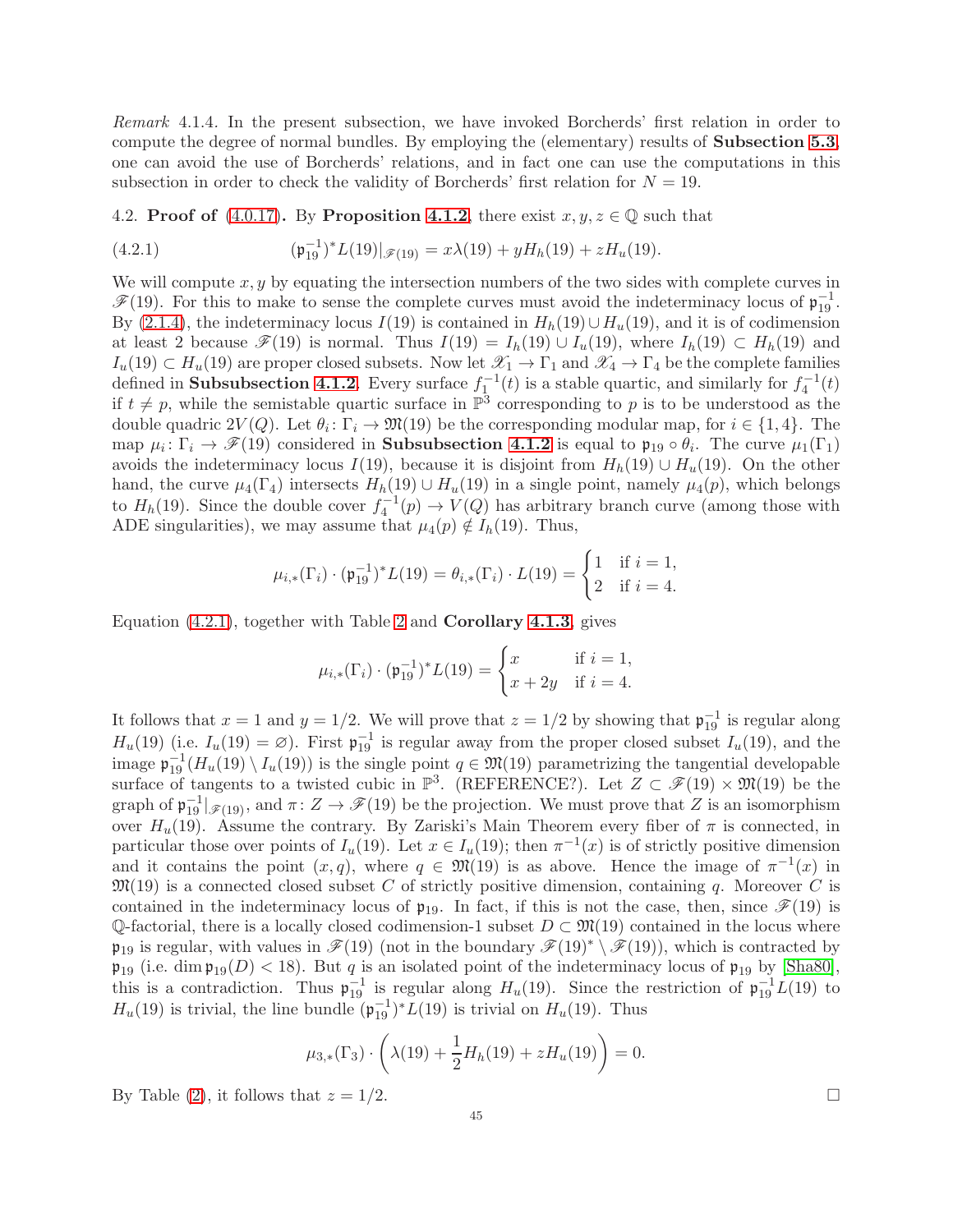#### 5. Predictions for the variation of log canonical models

<span id="page-45-0"></span>The goal of the present section is to predict the behavior of

$$
\mathscr{F}(N,\beta) := \text{Proj} R(\mathscr{F}(N),\lambda(N) + \beta \Delta(N))
$$

for  $N \geq 3$  and  $\beta \in [0,1] \cap \mathbb{Q}$ . Specifically, we will give a conjectural decomposition of  $\mathfrak{p}_N^{-1}$  $\overline{N}^1$  as a product of flips and, as a last step, the contraction of the strict transform of the support of  $\Delta(N)$  (denoted  $\Delta^{(1)}(N)$ , see **Subsubsection [1.7.3](#page-22-3)**). Each flip will correspond to a critical value  $\beta = \beta^{(k)}(N) \in (0,1) \cap \mathbb{Q}$ . The centre of the flip corresponding to  $\beta^{(k)}(N)$  will be (the strict transform of) a building block of the D tower (see Subsection [1.7](#page-21-0)), and it has codimension  $k$ . (Of course the value  $\beta^{(1)}(N) = 1$  corresponds to the contraction of  $\Delta^{(1)}(N)$ .) In the case of quartic surfaces  $(N = 19)$  it is possible to match our predicted flip centers with geometric loci in the GIT moduli space  $\mathfrak{M}(19)$ , this is discussed in the companion note [\[LO16\]](#page-61-10). In the case of hyperelliptic quartics  $(N = 18)$ , using VGIT, we can go further and not only match the arithmetic predictions with the geometric ones (essentially the same matching as for quartics), but actually verify that both the arithmetic predictions and the geometric matching are correct. This will be discussed elsewhere.

# 5.1. Main Conjectures and Results. Let  $\beta \in (0,1] \cap \mathbb{Q}$ . Then the following hold:

- $\lambda(N) + \beta \Delta(N)$  is a big line bundle with base locus contained in  $\Delta^{(1)}(N)$ , because  $\lambda(N)$  is ample, and  $\Delta(N)$  is effective.
- If  $\beta$  < 1, the restriction of  $\lambda(N) + \beta \Delta(N)$  to  $\Delta^{(1)}(N)$  is big with base locus contained in  $\Delta^{(2)}(N)$ , see Proposition [5.3.7](#page-57-0), Proposition [5.3.8](#page-57-1), and Proposition [5.3.9](#page-57-2). In particular, assuming lifting of sections from  $\Delta^{(1)}(N)$  to  $\mathscr{F}(N)$ , the base locus of  $\lambda(N)$  +  $\beta\Delta(N)$  is contained in  $\Delta^{(2)}(N)$ .
- for  $N \in \{18, 19\}$ ,  $\mathscr{F}(N)^* \dashrightarrow \mathscr{F}(N, 1) \cong \mathfrak{M}(N)$  is a birational contraction of  $\Delta^{(1)}(N)$ ,

by **Proposition [4.0.20](#page-41-1)**. This is expected to hold for any  $N$  by the arguments of Looijenga. In order to understand what should be going on, it is convenient to let  $\beta \in (0,1] \cap \mathbb{Q}$  decrease, starting from  $\beta = 1$ . For anyone familiar with linearized arrangements, and in fact implicitly contained in Looijenga [\[Loo03b\]](#page-61-3),  $\Delta^{(1)}(N)$  should be contractible regularly away from  $\Delta^{(2)}(N)$  (with corresponding  $\beta^{(1)}(N) = 1$ , but in order to contract it regularly, one must first flip  $\Delta^{(2)}(N)$ , at least away from  $\Delta^{(3)}(N)$ , with corresponding  $0 < \beta^{(2)}(N) < 1$ . The first-order predictions (§[5.1.1\)](#page-46-0) are obtained by iterating this procedure, i.e. following Looijenga [\[Loo03b\]](#page-61-3). These predictions are based on the combinatorics of the linearized arrangement  $\tilde{\Delta}^{(1)}(N)$  (see **Subsubsection [1.7.3](#page-22-3)**); one essentially computes the log canonical threshold (at the generic point of  $\Delta^{(k)}(N)$ ) as in [\[Mus06\]](#page-61-26), keeping track of the ramification.

Remark 5.1.1. There are two well-known examples of this type of behaviour: the moduli spaces of degree 2 K3 surfaces([\[Sha80,](#page-61-0) [Loo86\]](#page-61-4)), and of cubic fourfolds([\[Loo09,](#page-61-1) [Laz10\]](#page-61-5)). In both cases there are analogues of  $\Delta^{(k)}(N)$ ; we will denote them by  $\Delta^{(k)}$ . In the first example,  $\Delta^{(2)}$  is empty, and thus  $\Delta^{(1)}$  is contracted right away. In the second example  $\Delta^{(2)} \neq \emptyset$ , but  $\Delta^{(3)} = \emptyset$ , and hence one has a flip of  $\Delta^{(2)}$  followed by a contraction. The case of quartic surfaces, or more generally D locally symmetric varieties, for any  $N \geq 3$ , is at the opposite end of the spectrum. In fact  $\Delta^{(N)}(N) \neq \emptyset$ , and hence a key hypothesis in Looijenga's treatment [\[Loo03b\]](#page-61-3), namely the assumption in Corollary 7.5, is not satisfied.

As noted in the introduction, we have observed that for quartics  $(N = 19)$  the predictions above definitely fail for  $k > 9$ . We will show below (see **Subsubsection [5.1.2](#page-46-1)** for precise statements) that there is a subtle arithmetic reason (coming from Borcherds' relations) for this. This leads to refined predictions for  $\beta^{(k)}(N)$ , which we can match geometrically for quartics and verify for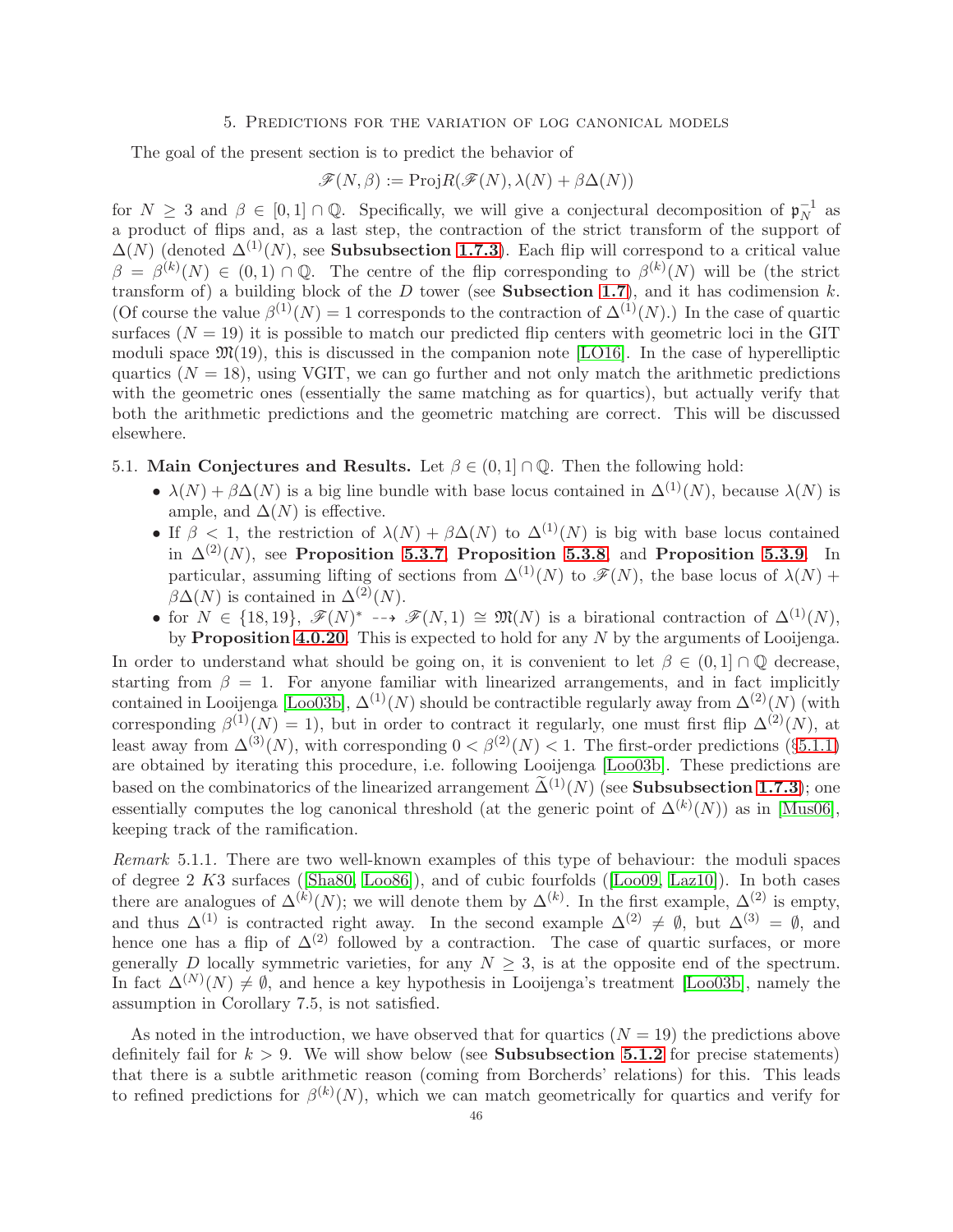hyperelliptic quartics. Finally, using Gritsenko's relation, we can actually check that  $\lambda(N)+\beta\Delta(N)$ is "numerically nef" on  $\mathscr{F}(N)$  for  $\beta < \frac{1}{N-10}$ .

Our predictions are based on the computation of the restriction of  $(\lambda(N) + \beta \Delta(N))$  to the k-th stratum  $\Delta^{(k)}(N)$  of the boundary. To obtain precise values for  $\beta^{(k)}(N)$  we make heavy use of the structure of the D-tower, and its periodic structure.

Remark 5.1.2. In the present discussion, we are ignoring the behavior along the Baily-Borel boundary. This is a very interesting aspect that should be discussed elsewhere: Roughly speaking,  $\Delta(N)$ is a Q-Cartier divisor on  $\mathscr{F}(N)$ , but its closure in  $\mathscr{F}(N)^*$  fails to be Q-Cartier, if N is large. For  $0 < \beta = \epsilon \ll 1$ , one should obtain a Q-factorialization of  $\Delta(N)$  as described by Looijenga [\[Loo03b\]](#page-61-3). Thus, for  $\beta$  small,  $\mathscr{F}(N,\beta)$  should differ from  $\mathscr{F}(N)^*$  only at the boundary, in fact it should be a small blow-up of the boundary. For  $\beta$  larger, we predict the opposite behaviour: the modifications at the boundary are induced from the modifications of the interior. The focus of our paper is to understand the interior modifications.

<span id="page-46-0"></span>5.1.1. First Order Predictions. As we explained, the starting point of Looijenga is the observation that, in the embedding  $\mathscr{D}_N^+ \subset \check{\mathscr{D}}_N^+ \subset \mathbb{P}^{\tilde{N}+1}$  (we let  $\mathscr{D}_N^+ = \mathscr{D}_\Lambda^+$  $\Lambda_N^+$ , the automorphic bundle is the restriction of  $\mathcal{O}_{\mathbb{P}^{N+1}}(-1)$ , while a Heegner divisor is a section of  $\mathcal{O}_{\mathscr{D}_{N}^{+}}(1)$ . This fact suggests that  $\lambda(N) + \Delta(N)$  should contract  $\Delta^{(1)}(N)$ . As always, a linearized arrangement is stratified by linear strata of the intersections, and the first order predictions (leading to candidates for the critical values  $\beta^{(k)}(N)$  are a simple function of combinatorics, namely the number of hyperplanes intersecting in a stratum, versus the codimension of that strata (compare [\[Mus06\]](#page-61-26)). Of course, in this situation, there is a slight complication due to the fact that these hyperplanes are reflection hyperplanes, (note that our  $\Delta$  involves a  $\frac{1}{2}$  factor for this reason).

Concretely, for most values of  $N$  and  $k$ , we will prove (see **Proposition [5.3.7](#page-57-0)** for a precise statement) that the following formula holds:

<span id="page-46-2"></span>(5.1.1) 
$$
(\lambda(N) + \beta \Delta(N))_{|\Delta^{(k)}(N)} = (1 - k\beta)\lambda(N) + \frac{1}{2}\beta c_1 \left(\mathcal{O}_{\Delta^{(k)}(N)}(\Delta^{(k+1)}(N))\right).
$$

We recall (see **Proposition [1.7.2](#page-23-0)**) that for most choices of N and k,  $\Delta^{(k)}(N) = \text{Im} f_{N-k,N}$ , and [\(5.1.1\)](#page-46-2) should be read as  $f_{N-k,N}^*(\lambda(N) + \beta \Delta(N)) = (1 - k\beta)\lambda(N - k) + \beta \Delta(N - k)$ .

If, following Looijenga, we assume that the stratum  $\Delta^{(k+1)}(N)$  is flipped *before* the stratum  $\Delta^{(k)}(N)$ , we get the prediction

(5.1.2) 
$$
\beta^{(k)}(N) = \frac{1}{k}, \qquad k \in \{1, ..., N\}.
$$

In any case, note that  $(\lambda(N) + \beta \Delta(N))_{|\Delta^{(k)}(N)}$  is big for  $\beta < \frac{1}{k}$  by [\(5.1.1\)](#page-46-2). Thus assuming a certain lifting of sections (a reasonable assumption, that we can prove in some cases), we get that the generic point of  $\Delta^{(k)}(N)$  is not affected by the birational transformations occurring for  $\beta \in (0, \frac{1}{k})$  $(\frac{1}{k})$ .

The two key ingredients that give Equation [\(5.1.1\)](#page-46-2) are the computation of intersections of distinct Heegner divisors (see Subsection [5.2](#page-48-0)) and a normal bundle computation based on adjunction (see Subsection [5.3](#page-54-0)). Of course, the actual computations depend on our particular lattices and Heegener divisors, but the method adopted here can be applied in many other instances. (Similar computations are implicitly or explicitly contained in [\[GHS07\]](#page-60-7) or [\[Loo03b\]](#page-61-3).)

<span id="page-46-1"></span>5.1.2. Refined Predictions. For a long time, we have been puzzled by the observation that the first order predictions for quartic K3's are definitely wrong for  $k > 9$ ; in fact the indeterminacy locus of the period map  $\mathfrak{p}_{19}$  has dimension 8, while the first order predictions would give that it has higher dimension. It took us some time to understand the arithmetic reason for this, and we regard it as the main result of the present paper.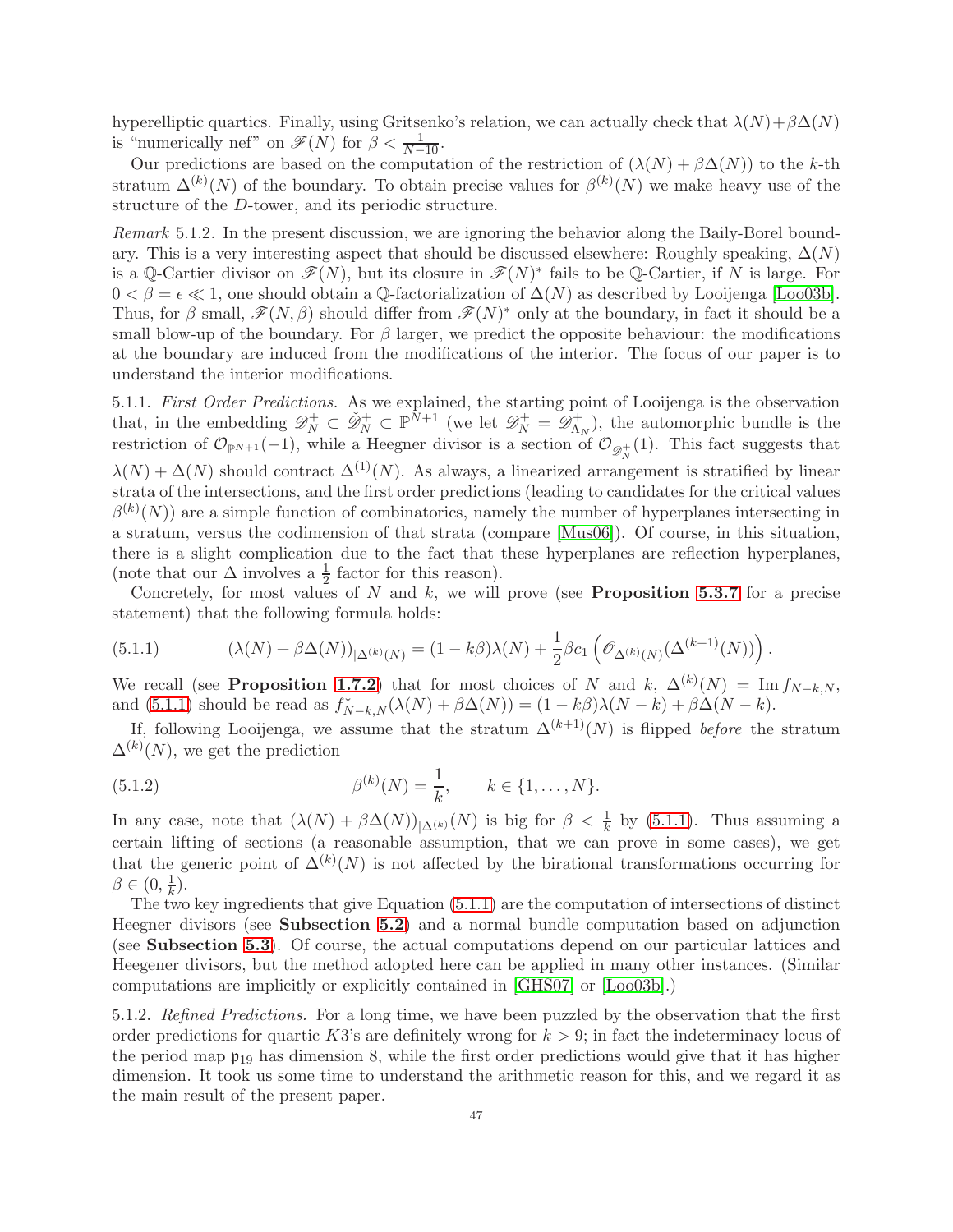The key assumption in our Looijenga/first order predictions is the contractibility of  $\Delta^{(k+1)}(N)$ inside  $\Delta^{(k)}(N)$ . This appears to be a natural assumption: each  $\Delta^{(k)}(N)$  is (essentially) a step in the D-tower, there is a modulo 8 arithmetic periodicity, etc. However, to our surprise, we have discovered the following trichotomy for the D-tower:

- (1)  $H_h(N)$  is birationally contractible in  $\mathcal{F}(N)$  for  $N > 14$ ;
- (2)  $H_h(N)$  moves in a linear system of dimension at least 1 if  $N \leq 14$ ;
- (3)  $H_h(N)$  is ample on  $\mathscr{F}(N)$  for  $N \leq 10$ .

Note: (2) and (3) are theorems (in fact (3) is essentially one of the main results of Gritsenko  $[Gri10]$ , while (1) is conjectural in general, but known for  $N = 18, 19$  cf. **Section [4](#page-40-0)** (probably one can prove it also  $N = 15, 16, 17$  via VGIT for hyperelliptic quartics, and with some effort also for  $N = 20$  via double EPW sextics). The explanation for this comes from Borcherds' relations discussed in Section [3](#page-30-0). The computations here are very much in the same spirit as those of Gritsenko–Hulek–Sankaran [\[GHS07\]](#page-60-7) (essentially, we vary the dimension of the domain, versus the discriminant group of the lattice in [\[GHS07\]](#page-60-7)).

Taking into account the behavior of the hyperelliptic divisor described above, we correct our first order predictions and arrive to the main result of the paper:

<span id="page-47-0"></span>**Prediction 5.1.3.** Let  $N > 15$ . The ring of sections  $R(\mathcal{F}(N), \lambda(N) + \beta \Delta(N))$  is finitely generated for  $\beta \in [0,1] \cap \mathbb{Q}$ , and the walls of the Mori chamber decomposition of the cone

$$
\{\lambda(N) + \beta \Delta(N) \mid \beta \in \mathbb{Q}, \ \beta > 0\}
$$

are generated by  $\lambda(N) + \frac{1}{k}\Delta(N)$ , where  $k \in \{1, ..., N - 10\}$  and  $k \neq N - 11$ . The behaviour of  $\lambda(N) + \frac{1}{k}\Delta(N)$ , for k as above, is described as follows. For  $k = 1$ ,  $\mathscr{F}(N,1)$  is obtained from  $\mathscr{F}(N, 1-\epsilon)$  by contracting the strict transform of  $\Delta^{(1)}(N)$ . If  $2 \leq k$ , then the birational map between  $\mathscr{F}(N, \frac{1}{k} - \epsilon)$  and  $\mathscr{F}(N, \frac{1}{k} + \epsilon)$  is a flip whose center is

- (1) the strict transform of Im  $f_{N-k,N}$ , if  $2 \le k \le N-14$ ,  $k \not\equiv N-2 \pmod{8}$ , and either  $k \ne 4$ or  $N \not\equiv 4 \pmod{8}$ ,
- (2) the union of the strict transforms of Im  $f_{N-4,N}$  and Im $(f_{N-1,N} \circ l_{N-1}),$  if  $k = 4$  and  $N \equiv 4$ (mod 8),
- (3) the union of the strict transforms of  $\text{Im} f_{N-k,N}$  and  $\text{Im}(f_{N-(k-1),N} \circ l_{N-(k-1)})$ , if  $3 \leq k \leq$  $N-10$ , and  $k \equiv N-2 \pmod{8}$  (notice that this includes the case  $k = N-10$ ),
- (4) the strict transform of Im( $f_{13,N} \circ q_{13}$ ) if  $k = (N-13)$ ,
- (5) the strict transform of Im( $f_{12,N} \circ m_{12}$ ) if  $k = (N 12)$ ,

Remark 5.1.4 (Early Termination). The predictions in **Prediction [5.1.3](#page-47-0)** differ from the first order predictions for  $k > N - 14$ . In fact the generic point of  $\Delta^{(k)}(N)$  is unaffected by the birational transformations for  $\beta < \frac{1}{N-14}$ . More precisely,  $f_{13,N}(\mathscr{F}(13) \setminus H_u(13))$  (which is contained in  $\Delta^{(N-13)}(N)$  will be flipped when  $\beta = \frac{1}{N-14}$  (at once with  $\Delta^{(N-14)}$ ). Moreover,  $\Delta^{(N-10)}(N)$ consists of two disjoint components  $f_{10,N}(\tilde{\mathcal{F}}(10))$  and  $f_{11,N}(H_u(11))$  (see **Proposition [1.7.2](#page-23-0)**). The first component will be flipped at  $\beta = \frac{1}{N-14}$ , while the second is the center of the flip for  $\beta = \frac{1}{N-10}$  (the smallest critical value).

In particular, for quartic surfaces, we get

Prediction 5.1.5. The variation of log canonical models interpolating between Baily-Borel and GIT for quartic surfaces has critical slopes

$$
\beta \in \left\{1,\frac{1}{2},\frac{1}{3},\frac{1}{4},\frac{1}{5},\frac{1}{6},\frac{1}{7},\frac{1}{9}\right\}.
$$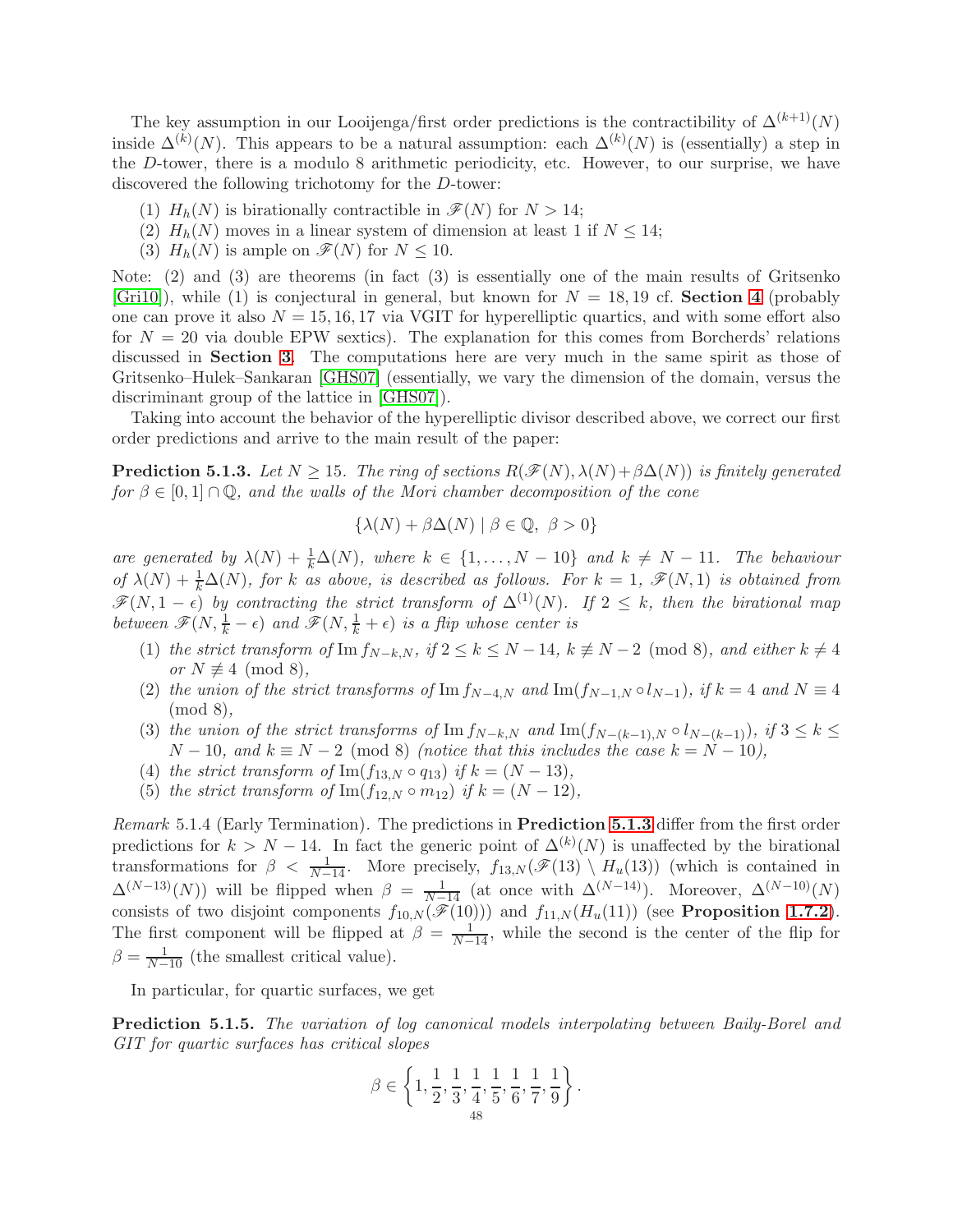The center of the flip for the exceptional values  $\beta < \frac{1}{5}$  correspond to  $T_{3,3,4}$ ,  $T_{2,4,5}$ , and  $T_{2,3,7}$  marked K3 surfaces (loci inside  $\mathscr{F}(19)$ ) and those are flipped to loci of quartics with  $E_{14}$ ,  $E_{13}$ , and  $E_{12}$ singularities in the GIT model (see Shah [\[Sha80\]](#page-61-0)).

In a companion note [\[LO16\]](#page-61-10), we give a full geometric matching (and some evidence) of the GIT stratification from Shah's model to the arithmetic stratification predicted above. In the case of hyperelliptic quartics, we can go further, and following [\[CMJL14,](#page-60-1) [CMJL12\]](#page-60-13) give actual proofs that the predictions of  $\beta$  and the geometric meaning are actually accurate for  $N = 18$ , this will be discussed elsewhere.

Remark 5.1.6. A similar VGIT realization of a Hassett-Keel-Looijenga variation of Baily-Borel is in [\[Laz09a\]](#page-60-21). In that paper, the first named author was not yet aware of the deeper structure associated to the variation of log canonical models (i.e. what we might call the Hassett–Keel–Looijenga program for K3s), but nonetheless the arithmetic stratification associated to the realization of a certain moduli space of pairs as a locally symmetric variety was the key to the understanding of the deformations of a certain class of singularities.

<span id="page-48-0"></span>5.2. Intersection of two distinct Heegner divisors. We proved (see Proposition [1.4.5](#page-14-1), **Proposition [1.5.1](#page-17-0)**, and **Proposition [1.5.2](#page-18-0)**) that for  $4 \leq N$  there are isomorphisms

(5.2.1) 
$$
f_N \colon \mathscr{F}(N-1) \xrightarrow{\sim} H_h(N).
$$

We also proved that, for  $k \geq 0$ , there are isomorphisms

(5.2.2) 
$$
l_{8k+3} : \mathscr{F}(II_{2,2+8k}) \xrightarrow{\sim} H_u(8k+3),
$$

and

(5.2.3) 
$$
m_{8k+4} : \mathscr{F}(II_{2,2+8k} \oplus A_1) \xrightarrow{\sim} H_u(8k+4).
$$

The key ingredient in the heuristics for our predictions is the computation of the restrictions of the line bundle  $\lambda(N) + \beta \Delta(N)$  to the various strata  $\Delta^{(k)}(N)$ . Via pull-back by  $f_N$  (and  $l_N$ ,  $m_N$ , or  $q_N$ if applicable), this restriction is computed in an inductive manner. The result below is our starting point.

Proposition 5.2.1. With notation as above, the following formulae hold:

<span id="page-48-1"></span>
$$
(5.2.4) \t\t f_N^*H_n(N) = \begin{cases} H_n(N-1)+2H_h(N-1) & \text{if } N \not\equiv 5 \mod 8, \\ H_n(N-1)+2H_h(N-1)+H_u(N-1) & \text{if } N \equiv 5 \mod 8, \end{cases}
$$

(5.2.5) 
$$
f_N^* H_u(N) = \begin{cases} 0 & \text{if } N \equiv 2 \pmod{8}, \\ 2H_u(N-1) & \text{if } N \not\equiv 2 \pmod{8}, \end{cases}
$$

(5.2.6) 
$$
l_{8k+3}^*H_n(8k+3) = H_n(II_{2,2+8k}),
$$

$$
(5.2.7) \t\t l_{8k+3}^*H_h(8k+3) = 0,
$$

$$
(5.2.8) \t m_{8k+4}^* H_n(8k+4) = H_n(II_{2,2+8k} \oplus A_1),
$$

$$
(5.2.9) \t m_{8k+4}^* H_h(8k+4) = 2H_u(II_{2,2+8k} \oplus A_1),
$$

$$
(5.2.10) \t\t q_{8k+5}^*H_n(8k+5) = H_n(II_{2,2+8k} \oplus A_2) + 2H_u(II_{2,2+8k} \oplus A_2),
$$

$$
(5.2.11) \tq_{8k+5}^*H_h(8k+5) = 2H_u(II_{2,2+8k} \oplus A_2).
$$

*Remark* 5.2.2. Let  $N \equiv 3 \pmod{8}$ . Then [\(5.2.5\)](#page-48-1) reads  $f_N^* H_u(N) = 0$  because  $H_u(N - 1) = 0$ , see Item (3) of Definition [1.3.4](#page-10-3).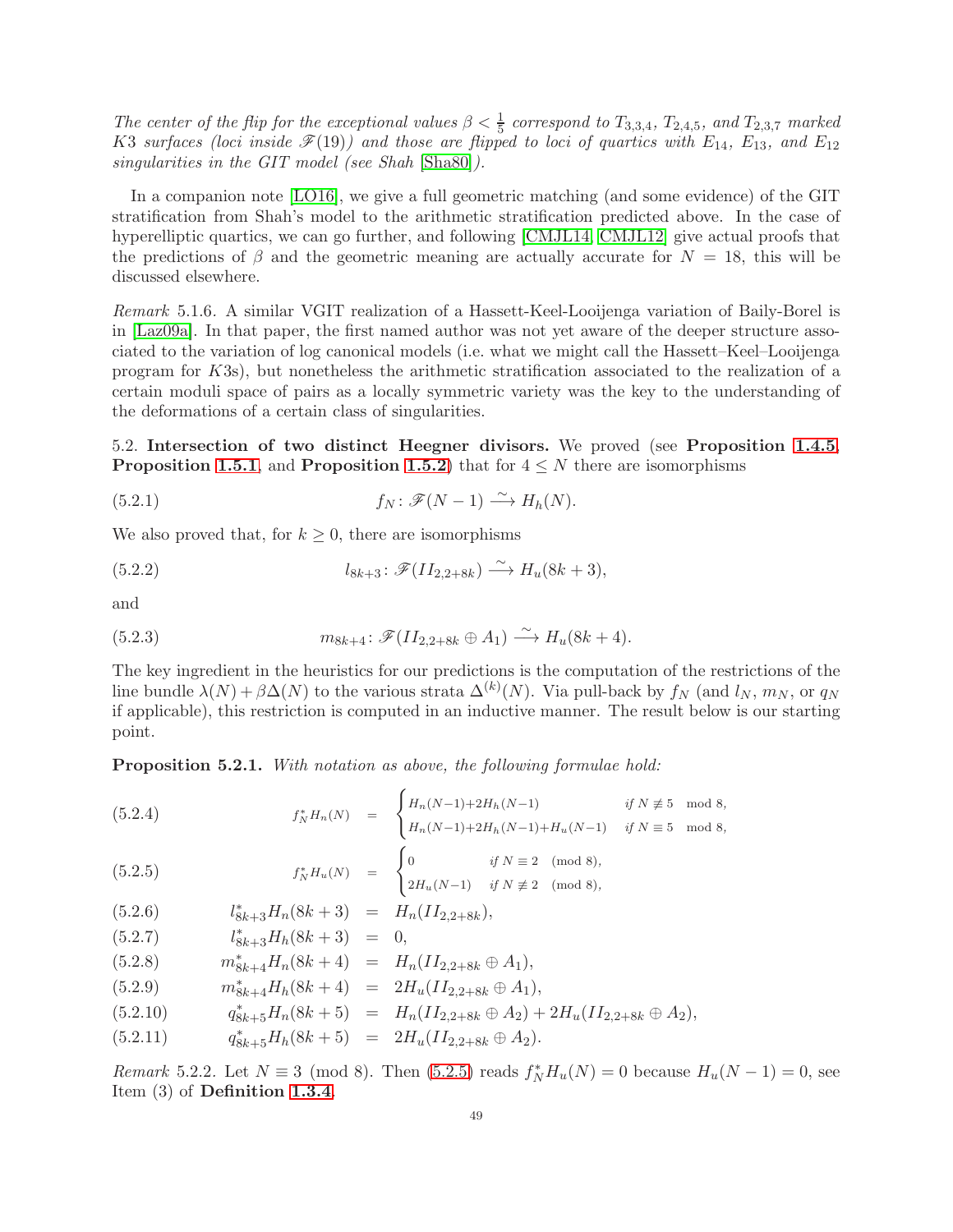<span id="page-49-0"></span>5.2.1. Set-up. Let  $(\Lambda_N, \xi_N)$  be our standard decorated dimension-N D-lattice. Let  $v \in \Lambda_N$ , and suppose that one of the following holds:

- (1) v is a hyperelliptic vector; thus  $v^{\perp} \cong \Lambda_{N-1}$ , and it comes with a decoration  $\xi_{N-1}$ , see **Sub**section [1.4](#page-13-5).
- (2)  $N = 8k + 3$  and v is unigonal; thus  $v^{\perp} \cong H_{2,2+8k}$ , see **Subsubsection [1.5.1](#page-17-4)**.
- (3)  $N = 8k + 4$  and v is unigonal; thus  $v^{\perp} \cong II_{2,2+8k} \oplus A_1$ , see **Subsubsection [1.5.2](#page-17-5)**.

Let  $\Gamma_v < \Gamma_{\xi_N}$  be the stabilizer of v. Thus

$$
\Gamma_v = \begin{cases} \Gamma_{\xi_{N-1}} & \text{if (1) holds,} \\ O^+(II_{2,2+8k}) & \text{if (2) holds,} \\ O^+(II_{2,2+8k} \oplus A_1) & \text{if (3) holds.} \end{cases}
$$

Then we have a natural isomorphism

$$
\varphi_v \colon \Gamma_v \backslash \mathscr{D}^+_{v^\perp} \xrightarrow{\sim} H_v(N),
$$

where  $H_v(N) := H_{v,\Lambda_N}(\Gamma_{\xi_N})$ . In fact if Item (1) holds then  $\varphi_v = f_N$ , if Item (2) holds then  $\varphi_v = l_N$ , and if Item (3) holds then  $\varphi_v = m_N$ .

**Definition 5.2.3.** Let  $v \in \Lambda_N$  be as above, i.e. we assume that one of Items (1), (2), (3) holds. Given  $w \in \Lambda_N$  such that  $\langle v, w \rangle$  is a rank-2 subgroup of  $\Lambda_N$ , we let  $\pi_{v^{\perp}}(w)$  be a generator of the intersection  $(\mathbb{Q} v \oplus \mathbb{Q} w) \cap v_{\mathbb{Z}}^{\perp}$  (thus  $\pi_{v^{\perp}}(w)$  is non-zero, and determined up to  $\pm 1$ ).

<span id="page-49-2"></span>**Proposition 5.2.4.** Let  $v \in \Lambda_N$  be as above, i.e. we assume that one of Items (1), (2), (3) holds. Assume that  $w_0 \in \Lambda_N$  is a primitive vector of negative square, such that the associated Heegner divisor  $H_{w_0}(N) = H_{w_0,\Lambda_N}(\Gamma_{\xi_N})$  is different from  $H_v(N)$ . The following set-theoretic equality holds:

$$
\varphi_v^{-1} H_{w_0}(N) = \bigcup_{\langle v, w \rangle < 0} H_{\pi_{v^\perp}(w), v^\perp}(\Gamma_v),
$$

where  $\langle v, w \rangle < 0$  means that  $\langle v, w \rangle$  is a negative definite sublattice of  $\Lambda_N$ . (And hence  $\pi_{v^{\perp}}(w)$  is a vector of negative square.)

*Proof.* There is a single observation to make, namely that if  $[\sigma] \in v^{\perp} \cap w^{\perp} \cap \mathscr{D}_{\Lambda}^{+}$  $u^+_{\Lambda_N}$ , then  $\langle v, w \rangle$  is a negative definite sublattice of  $\Lambda_N$ .

5.2.2. Intersection with the hyperelliptic Heegner divisor.

### <span id="page-49-4"></span>Proposition 5.2.5.

<span id="page-49-1"></span>(5.2.12) 
$$
f_N^{-1}H_n(N) = \begin{cases} H_n(N-1)\cup H_h(N-1) & \text{if } N \not\equiv 5 \mod 8, \\ H_n(N-1)\cup H_h(N-1)\cup H_u(N-1) & \text{if } N \equiv 5 \mod 8, \end{cases}
$$

and

<span id="page-49-3"></span>(5.2.13) 
$$
f_N^{-1}H_u(N) = \begin{cases} \varnothing & \text{if } N \equiv 2 \pmod{8}, \\ H_u(N-1) & \text{if } N \not\equiv 2 \pmod{8}. \end{cases}
$$

*Proof.* We adopt the notation introduced in **Subsubsection [5.2.1](#page-49-0)**, in particular  $v \in \Lambda$  is a fixed hyperelliptic vector. Let us prove that the right-hand side of [\(5.2.12\)](#page-49-1) is contained in the left-hand side.

Let  $w \in v^{\perp}$  be of square  $-2$  and divisibility 1 (as vector of  $v^{\perp}$ ). Then w is a nodal vector of  $(\Lambda_N, \xi_N)$ , and  $\pi_{v^{\perp}}(w) = w$ ; thus  $H_n(N-1) \subset f_N^{-1}H_n(N)$  by **Proposition [5.2.4](#page-49-2)**.

Let us prove that  $H_h(N-1) \subset f_N^{-1}H_n(N)$ . Let u be a hyperelliptic vector of  $(v^{\perp}, \xi_{N-1})$ . Let  $w := (v + u)/2$ ; then  $w \in \Lambda_N$ , see the definition of the decoration of  $v^{\perp}$  in **Subsection [1.4](#page-13-5)**. We claim that w is a nodal vector. In fact  $w^2 = -2$ , and  $\text{div}(w) = 1$  because there exists  $z \in v^{\perp}$  such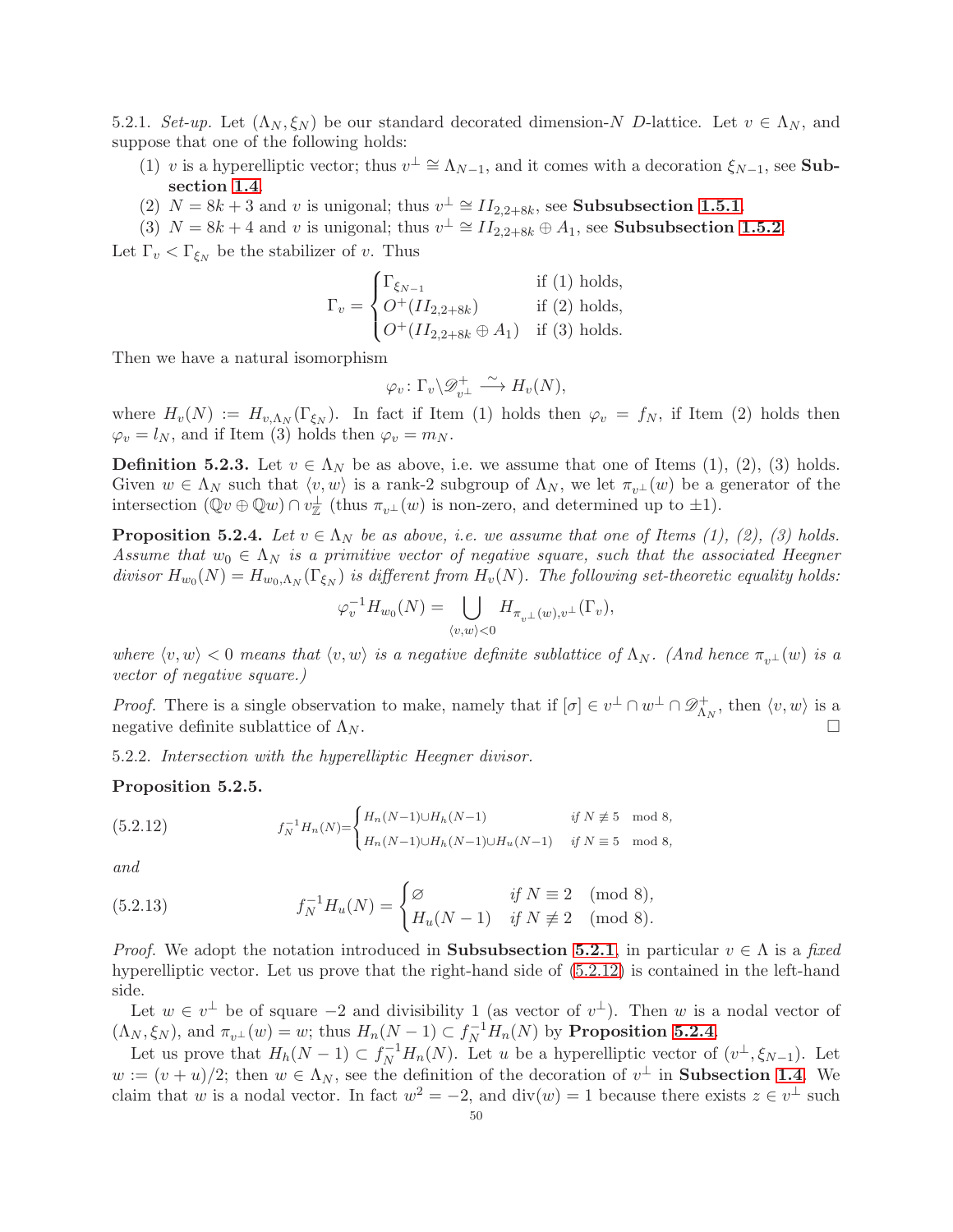that  $(u, z) = 2$  (because  $\text{div}_{v^{\perp}}(u) = 2$ ), and hence  $(w, z) = 1$ . Since  $\pi_{v^{\perp}}(w) = u$ , it follows that  $H_h(N-1) \subset f_N^{-1}H_n(N)$  by **Proposition [5.2.4](#page-49-2)**.

Now assume that  $N = 8k + 5$ . Then  $H_u(N-1) \subset f_N^{-1}H_n(N)$  by Item (4) of **Proposition [1.4.6](#page-14-4)**.

Next, let us prove that the left-hand side of  $(5.2.12)$  is contained in the right-hand side. By **Propo-**sition [5.2.4](#page-49-2), it suffices to prove that, if w is a nodal vector of  $(\Lambda, \xi_N)$  such that  $\langle v, w \rangle$  is negative definite, then  $\pi_{v^{\perp}}(w)$  is either a nodal or hyperelliptic vector, or  $N \equiv 5 \pmod{8}$  and  $\pi_{v^{\perp}}(w)$  is a unigonal vector. Computing the determinant of the restriction of the quadratic form to  $\langle v, w \rangle$ (which is strictly positive), we conclude that  $(v, w) \in \{0, \pm 2\}$ ; multiplying w by  $(-1)$  if necessary we may assume that  $(v, w) \in \{0, 2\}.$ 

If  $(v, w) = 0$ , then  $\text{div}_{v^{\perp}}(w) \in \{1, 2\}$ . If  $\text{div}_{v^{\perp}}(w) = 1$  then w is a nodal class of  $v^{\perp}$ . If  $div_{v^{\perp}}(w) = 2$ , then w is a unigonal class of  $v^{\perp}$ , and then necessarily  $N \equiv 5 \pmod{8}$  because the discriminant group  $A_{v^{\perp}} = A_{\Lambda_{N-1}}$  contains the class  $[w/2]$  of square  $-1/2$  modulo 2Z.

If  $(v, w) = 2$ , let  $u := v + 2w$ . Then  $\pi_{v^{\perp}}(w) = u$ . We claim that u is a hyperelliptic vector of  $(v^{\perp}, \xi_{N-1})$ . First,  $u^2 = -4$ . It remains to check that  $\text{div}_{v^{\perp}}(u) = 2$  and  $u^*$  is equal to the decoration that  $v^{\perp}$  inherits from the decoration  $\xi_N$  of  $\Lambda_N$ . Clearly div<sub>v<sup>⊥</sup></sub> (u) is a multiple of 2, hence we must show that  $\text{div}_{v}u(u) \neq 4$ . If  $\text{div}_{v}u(u) = 4$ , then  $N = 8k + 4$ , and hence  $\Lambda_N \cong H_{2,2+8k} \oplus A_1^2$ ; let  $a, b$ be generators of the two  $A_1$ -summands. We may assume that  $v = a + b$ , because any two decorated dimension-N D-lattices are isomorphic. Then there exist  $r, m \in \mathbb{Z}$ , and a primitive  $c \in H_{2,2+8k}$ , such that

$$
w = ra - (1+r)b + (2m+1)c.
$$

In fact write  $w = ra + sb + tc$ , where  $r, s, t \in \mathbb{Z}$ , and  $c \in II_{2,2+8k}$  is primitive. Then  $s = -(1+r)$ because  $(v, w) = 2$ , and t is odd because the divisibility of w in  $\Lambda_N$  is 1. Thus  $u = (1 + 2x)(a$  $b$ ) + 2(2m + 1)c, and since  $II_{2,2+8k}$  is unimodular it follows that  $\text{div}_{v}u(u) \neq 4$ . In order to prove that  $u^*$  is the decoration of  $v^{\perp}$ , we recall that the latter is equal to  $[z/2]$ , where  $z \in v^{\perp}$  is such that  $(v + z)/2 \in \Lambda$ , see **Subsection [1.4](#page-13-5)** (we have denoted by z the vector denoted w in **Subsection** [1.4](#page-13-5)). Since  $u = v + 2w$ , it follows that  $[u/2] = -\frac{z}{2} = \frac{z}{2}$  in the discriminant group  $A_{v+1}$ . This proves that  $\pi_{v^{\perp}}(w)$  is hyperelliptic, and finishes the proof of [\(5.2.12\)](#page-49-1).

Now let us prove [\(5.2.13\)](#page-49-3). Let  $N - 2 = 8k + a$ . If  $a = 0$ , then  $H_u(N) = 0$ , and hence (5.2.13) holds trivially. Thus we may assume that  $a \in \{1, \ldots, 7\}$ . First we will prove that the righthand side is contained in the left-hand side. We may assume that  $a \in \{2, \ldots, 7\}$  because if  $a = 1$ , then  $H_h(N-1) = 0$ . By **Remark [1.1.5](#page-7-6)**, we may identify  $\Lambda_N$  with  $II_{2,2+8k} \oplus D_a$ . Let  $v = (0_{4+8k}, (0, \ldots, 0, 2);$  then  $v^2 = -4$  and  $\text{div}(v) = 2$ . We let  $\xi_N = [v/2]$ , and hence v is hyperelliptic. Now suppose that N is odd. Let  $w = (0_{4+8k}, (2, \ldots, 2))$ ; then w is a unigonal vector of  $(\Lambda_N, \xi_N)$ , see the proof of **Proposition [1.3.3](#page-10-1)**. Then  $\pi_{v^{\perp}}(w) = (0_{4+8k}, (1, \ldots, 1) \in H_{2,2+8k} \oplus D_{a-1}.$ Since  $\pi_{v^{\perp}}(w)$  is a unigonal vector of  $(\Lambda_{N-1}, \xi_{N-1})$  (see the proof of **Proposition [1.3.3](#page-10-1)**), it follows that  $f_N^{-1}H_u(N) \supset H_u(N-1)$  if N is odd. The proof for N even is analogous.

Lastly we prove that the left-hand side of [\(5.2.13\)](#page-49-3) is contained in the right-hand side. By Propo-sition [5.2.4](#page-49-2), it suffices to prove that, if w is a unigonal vector of  $(\Lambda, \xi_N)$  such that  $\langle v, w \rangle$  is negative definite, then  $\pi_{n\perp}(w)$  is a unigonal vector. Let  $a \in \{1, \ldots, 7\}$  be the residue of  $N-2$  modulo 8. Let us assume that N is odd. Then  $w^2 = -4a$  and  $\text{div}(w) = 4$ . We claim that

(5.2.14) 
$$
(v, w) = \pm 4, \qquad (v + w)/2 \in \Lambda.
$$

In fact we may assume that  $w^* = \zeta$ , and  $\xi = 2\zeta$ . Thus

<span id="page-50-0"></span>
$$
(v/2, w/4) \equiv (\xi, \zeta) \equiv 2q_{\Lambda}(\zeta) \equiv -a/2 \pmod{\mathbb{Z}},
$$

and hence there exists  $s \in \mathbb{Z}$  such that  $(v, w) = -4a + 8s$ . Since  $\langle v, w \rangle$  is negative definite, it follows that  $a \in \{3, 7\}$  (recall that  $H_h(N-1) = 0$  if  $a = 1$ ), and that  $(v, w) = \pm 4$ . Moreover  $(v+w)/2 \in \Lambda$ because  $2[w/4] = [v/2]$  in the discriminant group. We have proved [\(5.2.14\)](#page-50-0). Multiplying w by (-1) if necessary, we may assume that  $(v, w) = 4$ ; it follows that  $\pi_{v^{\perp}}(w) = (v + w)/2$ . Now  $(v + w)/2$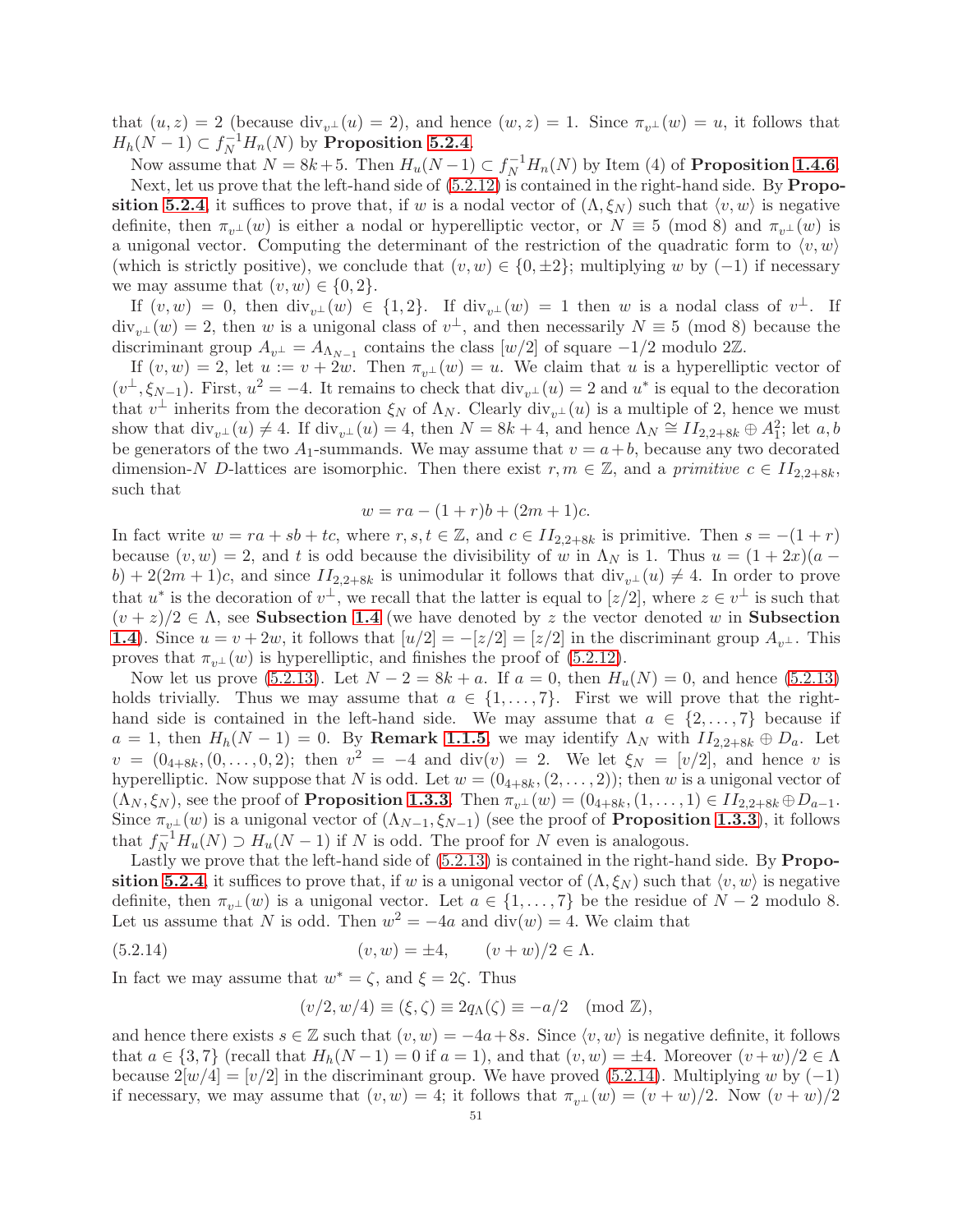is a unigonal vector of  $v^{\perp}$ , as required. Now assume that N is even. Arguing as above, one shows that  $(v, w) = \pm 2$ , and hence we may assume that  $(v, w) = 2$ . Then  $\pi_{v} (w) = v + 2w$ . Since  $v + 2w$ is primitive,  $\text{div}_{v} \mathcal{L}(v + 2w) = 4$ , and  $(v + 2w)^2 = -4(a - 1)$ , this proves that  $\pi_{v} \mathcal{L}(w)$  is a unigonal vector of  $v^{\perp}$ . <sup>⊥</sup>.

Let us prove [\(5.2.4\)](#page-48-1) and [\(5.2.5\)](#page-48-1). First notice that  $H_n(N-1)$ ,  $H_h(N-1)$  and  $H_u(N-1)$  are irreducible. By Proposition [5.2.5](#page-49-4), it remains to show that

- <span id="page-51-0"></span>(5.2.15) mult $f_{N(H_n(N-1))} H_n(N) \cdot H_h(N) = 1$ ,
- (5.2.16) mult $f_N(H_h(N-1)) H_n(N) \cdot H_h(N) = 2$ ,
- $(5.2.17)$  mult $_{f_{N}(H_{n}(N-1))} H_{n}(N) \cdot H_{h}(N) = 1$  if  $N \equiv 5 \pmod{8}$ ,
- $(5.2.18)$  mult $_{f_N(H_u(N-1))} H_u(N) \cdot H_h(N) = 2$  if  $N \equiv b \pmod{8}$  and  $4 \le b \le 9$ .

In order to prove the above equalities, we fix a hyperelliptic vector v of  $(\Lambda_N, \xi_N)$ , and we let  $w \in v^{\perp} \cong \Lambda_{N-1}$  be a vector such that one of the following holds:

- (1) w is a nodal vector of  $(\Lambda_{N-1}, \xi_{N-1})$ .
- (2) w is a hyperelliptic vector of  $(\Lambda_{N-1}, \xi_{N-1})$ .
- (3) w is a unigonal vector of  $(\Lambda_{N-1}, \xi_{N-1})$ .

Let  $[\sigma] \in \{v,w\}^{\perp} \cap \mathscr{D}_{\Lambda}^+$  $\Lambda_N^+$ . Then  $[\sigma] \in f_N(H_n(N-1))$  if (1) holds,  $[\sigma] \in f_N(H_n(N-1))$  if (2) holds, and  $[\sigma] \in f_N(H_u(N-1))$  if (3) holds. Since each of  $H_n(N-1)$ ,  $H_h(N-1)$  and  $H_u(N-1)$ is irreducible, we may prove Formulae  $(5.2.15)-(5.2.18)$  $(5.2.15)-(5.2.18)$  by analyzing the local structure of  $\mathcal{F}(N)$ ,  $H_h(N)$  etc. at the  $\Gamma_{\xi_N}$ -orbit of  $[\sigma]$ . We claim that the following hold:

(1') If w is a nodal vector of  $(\Lambda_{N-1}, \xi_{N-1})$ , then

$$
\Lambda_N \cap \langle v, w \rangle_{\mathbb{Q}} = \langle v, w \rangle_{\mathbb{Z}} := \mathbb{Z}v + \mathbb{Z}w,
$$

and every non trivial isometry of  $\langle v, w \rangle_{\mathbb{Z}}$  is either the reflection in a reflective vector of  $\langle v, w \rangle_{\mathbb{Z}}$ , or multiplication by  $-1$ .

(2') If w is a hyperelliptic vector of  $(\Lambda_{N-1}, \xi_{N-1})$ , then

$$
\Lambda_N \cap \langle v, w \rangle_{\mathbb{Q}} = \langle (v+w)/2, (v-w)/2 \rangle_{\mathbb{Z}} \cong D_2,
$$

and every non trivial isometry of  $\langle (v+w)/2, (v-w)/2 \rangle_{\mathbb{Z}}$  is either the reflection in a reflective vector of  $\langle (v + w)/2, (v - w)/2 \rangle \mathbb{Z}$ , or multiplication by  $-1$ .

- (3a') If w is a unigonal vector of  $(\Lambda_{N-1}, \xi_{N-1})$ , and  $N \equiv 4 \pmod{8}$ , then  $\Lambda_N \cap \langle v, w \rangle_{\mathbb{Q}} =$  $\langle (v+w)/2, (v-w)/2 \rangle_{\mathbb{Z}} \cong D_2$ , and every non trivial isometry of  $\langle v, w \rangle_{\mathbb{Z}}$  is either the reflection in a reflective vector of  $\langle (v + w)/2, (v - w)/2 \rangle \mathbb{Z}$ , or multiplication by -1.
- (3b') If w is a unigonal vector of  $(\Lambda_{N-1}, \xi_{N-1})$ , and  $N \neq 4 \pmod{8}$ , then  $\Lambda_N \cap \langle v, w \rangle_{\mathbb{Q}} =$  $\langle v, w \rangle_{\mathbb{Z}}$ , and every non trivial isometry of  $\langle v, w \rangle_{\mathbb{Z}}$  is either the reflection in a reflective vector of  $\langle v, w \rangle_{\mathbb{Z}}$ , or multiplication by  $-1$ .

In fact, in order to determine  $\Lambda_N \cap \langle v, w \rangle_{\mathbb{Q}}$ , it suffices to recall that  $\Lambda_N$  is generated (over Z) by  $\mathbb{Z}v \oplus v^{\perp}$ , together with  $(v+u)/2$ , where  $u \in v^{\perp} = \Lambda_{N-1}$  is a hyperelliptic vector of  $(\Lambda_{N-1}, \xi_{N-1})$ . Once  $\Lambda_N \cap \langle v, w \rangle_0$  has been determined, the statements about non trivial isometries are...trivial. Now let  $[\sigma]$  be a very general point of  $\{v, w\}^{\perp} \cap \mathscr{D}_{\Lambda}^+$  $\Lambda_N^+$ . Then

<span id="page-51-1"></span>
$$
\sigma^{\perp} \cap \Lambda_{N, \mathbb{Q}} = \langle v, w \rangle_{\mathbb{Q}},
$$

and  $-1_{\{v,w\}^{\perp}}$  is the only non-trivial element of  $O(\Lambda_N \cap \{v,w\}_{\mathbb{Q}}^{\perp})$  stabilizing  $[\sigma]$ . It follows that there is a natural embedding

(5.2.19) 
$$
T_{\sigma} \colon \mathrm{Stab}([\sigma]) \hookrightarrow O(\Lambda_N \cap \langle v, w \rangle_{\mathbb{Q}}) \times \langle -1_{\{v, w\}^{\perp}} \rangle.
$$

(Here Stab $([\sigma]) < \Gamma_{\xi_N}$  is the stabilizer of  $[\sigma]$ .)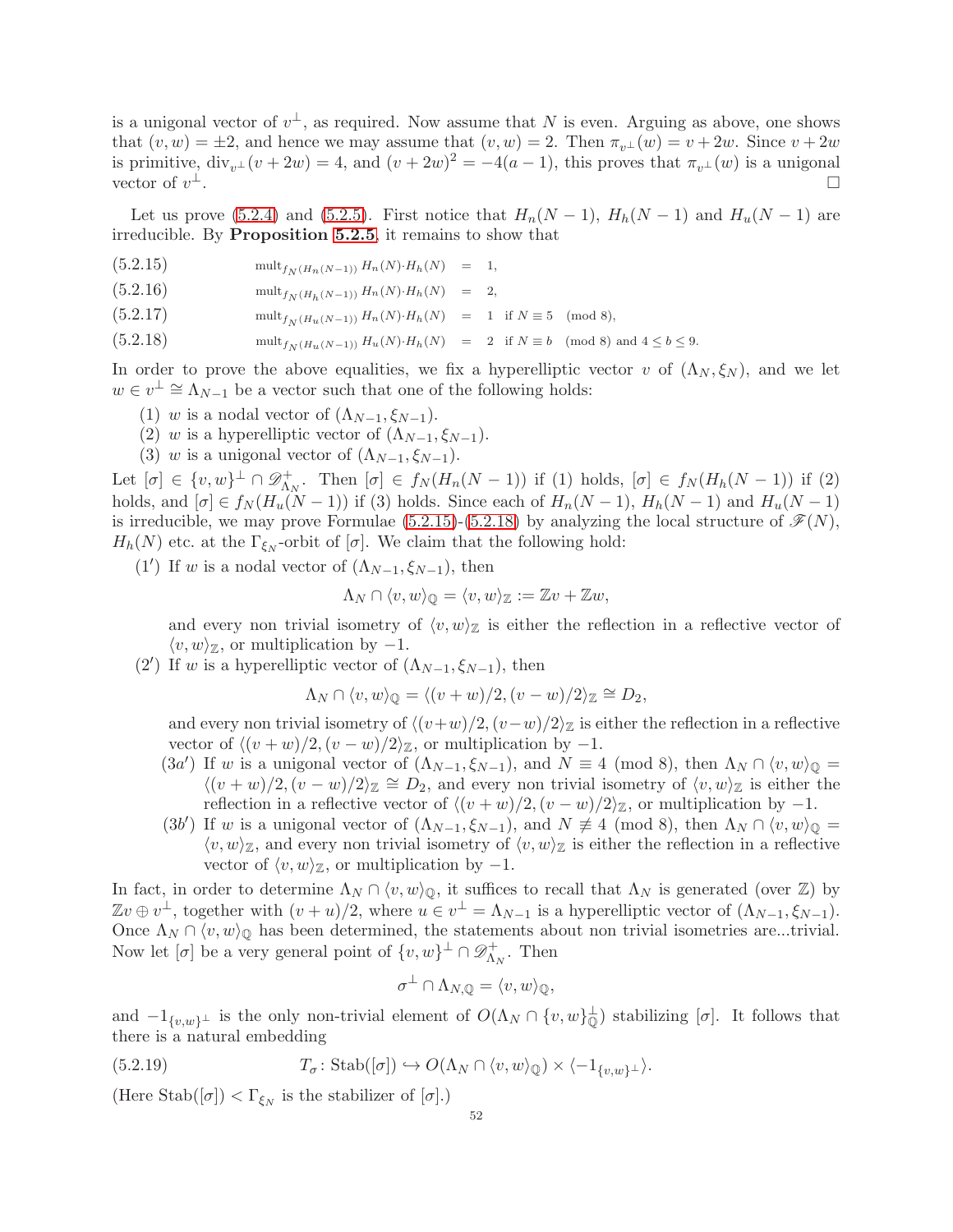<span id="page-52-0"></span>**Claim 5.2.6.** Let  $[\sigma]$  be a very general point of  $\{v, w\}^{\perp} \cap \mathscr{D}_{\Lambda}^{+}$  $\Lambda_N^+$ , and hence there is the natural  $embedding (5.2.19).$  $embedding (5.2.19).$  $embedding (5.2.19).$ 

- (I) If w is a reflective vector of  $(\Lambda_{N-1}, \xi_{N-1})$ , i.e. Item(1) or (2) above holds, or  $N \equiv 4, 5$ (mod 8) and Item (3) holds, then  $T_{\sigma}$  is surjective.
- (II) If w is not a reflective vector of  $(\Lambda_{N-1}, \xi_{N-1})$ , i.e.  $N \neq 4, 5 \pmod{8}$  and Item (3) holds, then Stab $([\sigma]) = {\pm \rho_v}.$

*Proof.* Let us prove that (I) holds. By Items  $(1')$ ,  $(2')$ ,  $(3')$ , and **Proposition [1.4.6](#page-14-4)**,  $O(\Lambda_N \cap \langle v, w \rangle_{\mathbb{Q}})$ is generated by reflections in vectors which are reflective as vectors of  $(\Lambda_N, \xi_N)$ ; it follows that the image of  $T_{\sigma}$  contains  $O(\Lambda_N \cap \langle v, w \rangle_{\mathbb{Q}}) \times \{1_{\{v,w\}^\perp}\}\)$ . Thus Item (I) holds because  $-1_{\Lambda_N} \in \text{Stab}([\sigma])$ . Lastly, we prove that (II) holds. First  $\text{Stab}([\sigma]) \supset {\pm \rho_v}$ . Next, we notice that if  $u \in \langle v, w \rangle_{\mathbb{Z}}$  is a primitive vector not equal to  $\pm v$ , then u is not a reflective vector of  $(\Lambda_N, \xi_N)$ . It follows that there is a single non trivial element of  $O(\langle v, w \rangle_{\mathbb{Z}}) \times \{1_{\{v, w\}^\perp}\}\$  in the image of  $T_\sigma$ , namely the image of  $\rho_v$ . Item (II) follows.

Let  $w \in v^{\perp}$  be a vector such that (1), (2), or (3) above holds. Then **Claim [5.2.6](#page-52-0)** allows us to describe explicitly a neighborhood in  $\mathscr{F}(N)$  of the  $\Gamma_{\xi}$ -orbit of a very general point  $[\sigma] \in \{v, w\}^{\perp} \cap$  $\mathscr{D}^+$  $\Lambda_N^+$ . First of all, since  $-1_{\Lambda_N}$  acts trivially, we must deal only with the action of Stab<sup>0</sup>([ $\sigma$ ]) :=  $\mathrm{Stab}([\sigma])/\langle -1_{\Lambda_N}\rangle$ , and secondly, by **Claim [5.2.6](#page-52-0)** the germ of  $\Gamma_\xi[\sigma]$  in  $\mathscr{F}(N)$  is naturally isomorphic to the product of the smooth germ  $(\lbrace v, w \rbrace^{\perp} \cap \mathscr{D}_{\Lambda}^{\perp})$  $\Lambda_N^{\dagger}$ ,  $[\sigma]$ ) and the germ of  $\text{Stab}^0([\sigma]) \setminus \langle v, w \rangle_{\mathbb{C}}$  at the origin. Let  $(x_1, x_2)$  be coordinates on the vector space  $\langle v, w \rangle$  corresponding to the basis  $\{v, w\}$ . Thus

$$
\rho_v^*(x_1, x_2) = (-x_1, x_2).
$$

We claim that the following hold:

- (1'') If w is a nodal vector of  $(\Lambda_{N-1}, \xi_{N-1})$ , then  $\text{Stab}^0([\sigma]) \setminus \langle v, w \rangle_{\mathbb{C}} \cong \mathbb{C}^2$  with coordinates  $(y_1, y_2)$  given by  $y_1 = x_1^2, y_2 = x_2^2$ .
- (2'') If w is a hyperelliptic vector of  $(\Lambda_{N-1}, \xi_{N-1})$ , then  $\text{Stab}^0([\sigma]) \setminus \langle v, w \rangle_{\mathbb{C}} \cong \mathbb{C}^2$  with coordinates  $(y_1, y_2)$  given by  $y_1 = x_1^2 + x_2^2$ ,  $y_2 = x_1^2 x_2^2$ .
	- $(3''a)$  If w is a unigonal vector of  $(\Lambda_{N-1}, \xi_{N-1})$ , and  $N \equiv 4 \pmod{8}$ , then Stab<sup>0</sup> $([\sigma]) \setminus \langle v, w \rangle_{\mathbb{C}} \cong$  $\mathbb{C}^2$  with coordinates  $(y_1, y_2)$  given by  $y_1 = x_1^2 + x_2^2$ ,  $y_2 = x_1^2 x_2^2$ .
	- $(3''ba)$  If w is a unigonal vector of  $(\Lambda_{N-1}, \xi_{N-1})$ , and  $N \equiv 5 \pmod{8}$ , then Stab<sup>0</sup> $([\sigma]) \setminus \langle v, w \rangle_{\mathbb{C}} \cong$  $\mathbb{C}^2$  with coordinates  $(y_1, y_2)$  given by  $y_1 = x_1^2$ ,  $y_2 = x_2^2$ .
	- $(3''bb)$  If w is a unigonal vector of  $(\Lambda_{N-1}, \xi_{N-1})$ , and  $N \neq 4, 5 \pmod{8}$ , then Stab<sup>0</sup> $([\sigma]) \setminus \langle v, w \rangle_{\mathbb{C}} \cong$  $\mathbb{C}^2$  with coordinates  $(y_1, y_2)$  given by  $y_1 = x_1^2$ ,  $y_2 = x_2$ .

In fact the above statements follow from  $(1')$ ,  $(2')$ ,  $(3')$ , Claim [5.2.6](#page-52-0), and Items  $(3)$ ,  $(4)$  of Propo-sition [1.4.6](#page-14-4). Now we are ready to prove the multiplicity formulae  $(5.2.15)$ ,  $(5.2.16)$ ,  $(5.2.17)$ , and [\(5.2.18\)](#page-51-0). Suppose that Item (1) holds. Since the relevant nodal vector of  $(\Lambda_N, \xi_N)$  is w itself, Item  $(1'')$  shows that the left-hand side of  $(5.2.15)$  is equal to the intersection number at  $(0,0)$  of the coordinate axes of the plane  $\mathbb{C}^2$  (with coordinates  $(y_1, y_2)$ ), hence 1. Now suppose that Item (2) holds. Since the relevant nodal vector of  $(\Lambda_N, \xi_N)$  is  $(v \pm w)/2$ , Item  $(2'')$  shows that the left-hand side of  $(5.2.16)$  is equal to the intersection number at  $(0,0)$  of  $V(y_1^2-4y_2), V(y_2) \subset \mathbb{C}^2$ , hence 2. Next suppose that Item (3) holds, and that  $N \equiv 5 \pmod{8}$ . Since the relevant nodal vector of  $(\Lambda_N, \xi_N)$  is w itself, Item  $(3''ba)$  shows that the left-hand side of  $(5.2.17)$  is equal to 1. Lastly, suppose that Item (3) holds, and that  $N \neq 5 \pmod{8}$ . The relevant unigonal vector of  $(\Lambda_N, \xi_N)$  is  $(v \pm w)/2$  if N is odd, and  $(v \pm 2w)$  if N is even (see the proof of **Proposition [5.2.5](#page-49-4)**); it follows by Items  $(3''a)$  and  $(3''bb)$  that the left-hand side of  $(5.2.18)$  is equal to 1.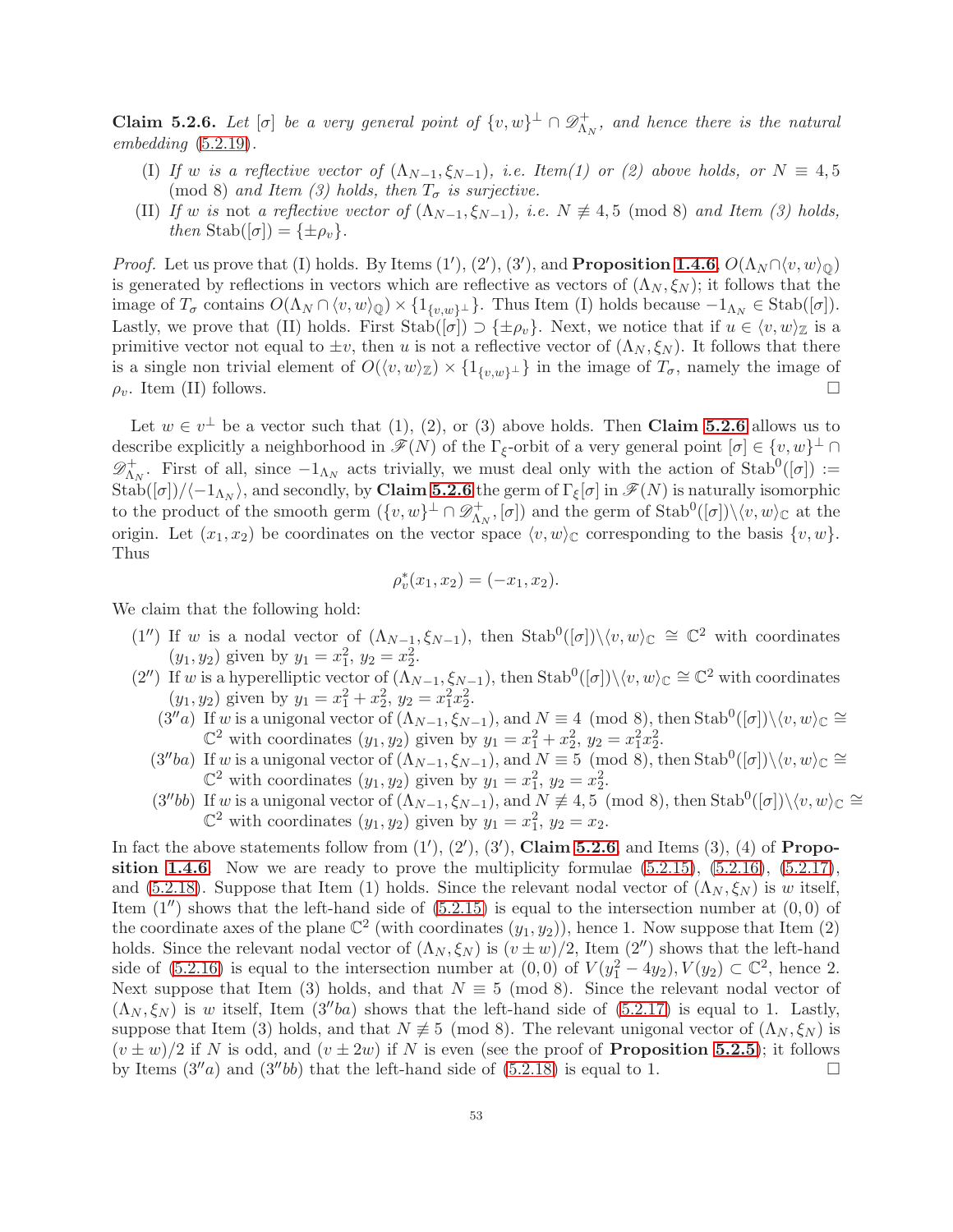5.2.3. Intersections with the (reflective) unigonal Heegner divisor,  $N \equiv 3 \pmod{8}$ . We will prove [\(5.2.6\)](#page-48-1) and [\(5.2.7\)](#page-48-1). Throughout the present subsubsection we let  $N = 8k + 3$ . First let us prove the settheoretic equalities

<span id="page-53-0"></span>(5.2.20) 
$$
l_N^{-1}H_n(N) = H_n(II_{2,2+8k}), \qquad l_N^{-1}H_n(N) = \varnothing.
$$

Let v be a unigonal vector of  $(\Lambda_N, \xi_N)$ . Thus  $v^2 = -4$ , div $(v) = 4$ , and  $v^{\perp} \cong H_{2,2+8k}$ .

Let  $w \in v^{\perp}$  be a nodal vector, i.e.  $v^2 = -2$ . Then w is a nodal vector of  $(\Lambda_N, \xi_N)$ , and hence  $l_N^{-1}H_n(N) \supset H_n(II_{2,2+8k})$  by **Proposition [5.2.4](#page-49-2)**. On the other hand, suppose that  $w \in \Lambda_N$ is a nodal vector such that  $\langle v, w \rangle$  is negative definite; then  $w \bot v$  because the determinant of the restriction of (,) to  $\langle v, w \rangle$  is positive, and hence w is a nodal vector of  $v^{\perp}$ . By **Proposition [5.2.4](#page-49-2)**, this proves the reverse inclusion, i.e.  $l_N^{-1}H_n(N) \subset H_n(II_{2,2+8k})$ . This finishes the proof of the first equality of [\(5.2.20\)](#page-53-0).

The second equality of  $(5.2.20)$  follows from  $(5.2.13)$ , because  $H_u(2) = 0$ .

It remains to prove that  $\text{mult}_{l_N(H_n(II_{2,2+8k}))} H_u(N) \cdot H_n(N) = 1$ . The proof is analogous to the proof of  $(5.2.15)$ ; we leave details to the reader.

5.2.4. Intersections with the (reflective) unigonal Heegner divisor,  $N \equiv 4 \pmod{8}$ . We will prove [\(5.2.8\)](#page-48-1) and [\(5.2.9\)](#page-48-1). Throughout the present subsubsection we let  $N = 8k + 4$ . First let us prove the settheoretic equalities

<span id="page-53-1"></span> $(5.2.21)$  $N_{N}^{-1}H_{n}(N) = H_{n}(II_{2,2+8k} \oplus A_{1}), \quad m_{N}^{-1}H_{h}(N) = H_{u}(II_{2,2+8k} \oplus A_{1}).$ 

Let v be a unigonal vector of  $(\Lambda_N, \xi_N)$ . Thus  $v^2 = -2$ , div $(v) = 2$ ,  $v^{\perp} \cong H_{2,2+8k} \oplus A_1$ , and  $\Lambda_N = \langle v \rangle \oplus v^\perp.$ 

If  $w \in v^{\perp}$  is a nodal vector, then w is a nodal vector of  $(\Lambda_N, \xi_N)$ , and hence  $m_N^{-1}H_n(N) \supset$  $H_n(II_{2,2+8k} \oplus A_1)$  by **Proposition [5.2.4](#page-49-2)**. On the other hand, let  $w \in \Lambda_N$  be a nodal vector such that  $\langle v, w \rangle$  is negative definite. Then  $w \perp v$  because the determinant of the restriction of (,) to  $\langle v, w \rangle$  is positive. Moreover  $\text{div}_{v^{\perp}}(w) = 1$  because of the direct-sum decomposition  $\Lambda_N = \langle v \rangle \oplus v^{\perp}$ . Thus w is a nodal vector of  $v^{\perp}$ . Thus  $m_N^{-1}H_n(N) \subset H_n(II_{2,2+8k} \oplus A_1)$  by **Proposition [5.2.4](#page-49-2).** This finishes the proof of the first equality of [\(5.2.21\)](#page-53-1)

Let us prove that  $m_N^{-1}H_h(N) \supseteq H_u(II_{2,2+8k} \oplus A_1)$ . We may identify  $\Lambda_N$  with  $II_{2,2+8k} \oplus D_2$ . Let  $w := (0_{4+8k}, (0, 2))$ . Then  $w^2 = -4$  and  $\text{div}(w) = 2$ ; thus we may choose  $\xi_N = [w/2]$ . Then w is a hyperellitpic vector of  $(\Lambda_N, \xi_N)$ . Let  $v = (1, 1)$ ; then v is a unigonal vector of  $(\Lambda_N, \xi_N)$ . Let  $z = (1, -1)$ ; then z is a unigonal vector of  $v^{\perp}$ . Since  $v^{\perp} \cap w^{\perp} = v^{\perp} \cap z^{\perp}$ , it follows that  $m_N^{-1}H_h(N) \supset H_u(II_{2,2+8k} \oplus A_1).$ 

We will prove the reverse inclusion by applying **Proposition [5.2.4](#page-49-2).** Suppose that  $v, w$  are respectively a unigonal and a hyperelliptic vector of  $(\Lambda_N, \xi_N)$ , and that  $\langle v, w \rangle$  is negative definite. Since the determinant of the restriction of (,) to  $\langle v, w \rangle$  is positive, either  $v \bot w$ , or  $(v, w) = \pm 2$ . If  $w \in v^{\perp}$ , then  $\text{div}_{v^{\perp}}(w) = 2$ ; since there is no vector of square  $-4$  and divisibility 2 in  $v^{\perp} \cong$  $II_{2,2+8k} \oplus A_1$ , this is a contradiction. Thus  $(v, w) = \pm 2$ , and hence we may assume that  $(v, w) = 2$ . Then  $(v+w) \in v^{\perp}$ , and  $(v+w)^2 = -2$ ,  $\text{div}_{v^{\perp}}(v+w) = 2$ . Thus  $(v+w)$  is a unigonal vector of  $v^{\perp}$ . By **Proposition [5.2.4](#page-49-2)**, this proves that  $m_N^{-1}H_h(N) \subset H_u(II_{2,2+8k} \oplus A_1)$ . We have completed the proof of [\(5.2.21\)](#page-53-1).

<span id="page-53-2"></span>It remains to show that

(5.2.22) multmN (Hn(II2,2+8k⊕A1)) <sup>H</sup>n(N)·Hu(N)=1, multmN (Hu(II2,2+8k⊕A1)) <sup>H</sup>h(N)·Hu(N)=2.

The proof of the first equality is analogous to the proof of  $(5.2.15)$ ; we leave details to the reader. Next, we notice that

$$
f_N(H_u(N-1)) = m_N(H_u(II_{2,2+8k} \oplus A_1))
$$

by  $(5.2.13)$  and  $(5.2.21)$ , and hence the second equality of  $(5.2.22)$  follows from  $(5.2.18)$ .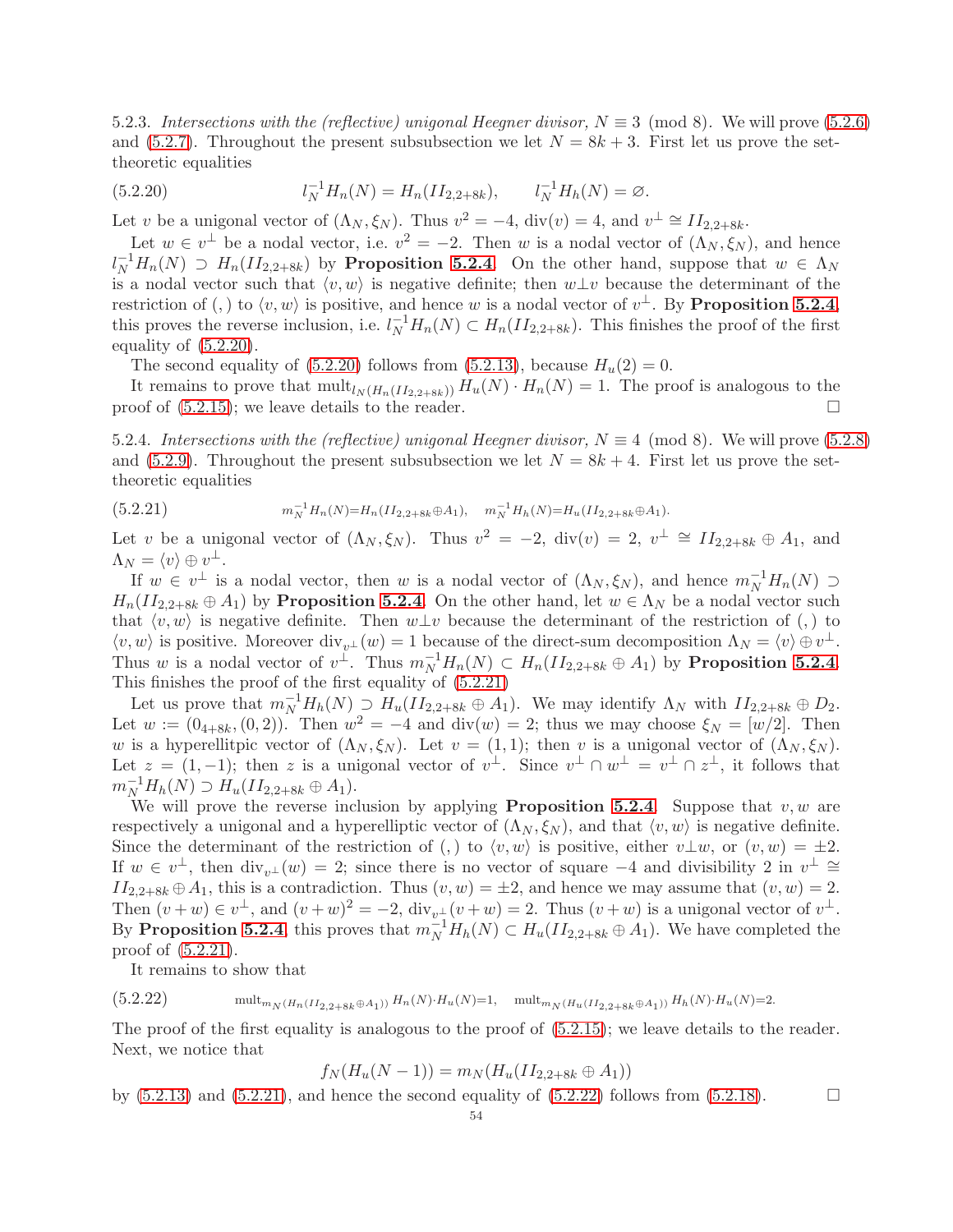5.2.5. Intersections with the (non reflective) unigonal Heegner divisor,  $N \equiv 5 \pmod{8}$ . We will prove  $(5.2.10)$  and  $(5.2.11)$ . Throughout the present subsubsection we let  $N = 8k + 5$ . First let us show that

<span id="page-54-1"></span> $(5.2.23)$  $\frac{-1}{N}H_n(N)=H_n(II_{2,2+8k} \oplus A_2) \cup H_u(II_{2,2+8k} \oplus A_2), \quad q_N^{-1}H_n(N)=H_u(II_{2,2+8k} \oplus A_2).$ 

Let v be a unigonal vector of  $(\Lambda_N, \xi_N)$ . If needed, we may assume that we are given an identification  $\Lambda_N \cong \Pi_{2,2+8k} \oplus D_3$ , and  $v = (0_{4+8k}, (2,2,2)).$ 

If  $w \in v^{\perp}$  is a nodal vector, then w is a nodal vector of  $(\Lambda_N, \xi_N)$ , and hence  $q_N^{-1}H_n(N) \supset$  $H_n(II_{2,2+8k} \oplus A_2)$  by **Proposition [5.2.4](#page-49-2)**. Next, let v be the explicit unigonal vector defined above, and let  $z := (0_{4+8k}, (-1,-1,2))$ ; thus z is a unigonal vector of  $v^{\perp}$ . Let  $w := (0_{4+8k}, (-1,-1,0))$ ; thus w is a nodal vector of  $\Lambda$  (notice that  $(v, w) = 4$ ). Since  $z - v = 3w$ , we get that  $q_N^{-1}H_n(N) \supset$  $H_u(II_{2,2+8k} \oplus A_2).$ 

On the other hand, let  $w \in \Lambda_N$  be a nodal vector such that  $\langle v, w \rangle$  is negative definite. Then  $(w, v) \in \{0, \pm 4\}$  because the determinant of the restriction of (,) to  $\langle v, w \rangle$  is positive. If  $(w, v) = 0$ , then w is a nodal vector of  $v^{\perp}$ , if  $(w, v) \in {\pm 4}$ , we may assume that  $(w, v) = 4$ , and then  $v + 3w$ is a unigonal vector of  $v^{\perp}$ . This shows that  $q_N^{-1}H_n(N) \subset H_n(II_{2,2+8k} \oplus A_2) \cup H_u(II_{2,2+8k} \oplus A_2),$ and finishes the proof of the first equality of [\(5.2.23\)](#page-54-1).

Let us prove the second equality of [\(5.2.23\)](#page-54-1). We have

$$
(5.2.24) \t q_N^{-1}H_h(N) = q_N^{-1}(f_N(H_u(N-1)) = q_N^{-1}(\text{Im}(f_N \circ m_{N-1}) = q_N^{-1}(\text{Im}(q_N \circ r_{N-1}) = \text{Im} r_{N-1} = H_u(II_{2,2+8k} \oplus A_2).
$$

In fact, the first equality holds by  $(5.2.4)$ , and the third equality holds by **Claim [1.7.1](#page-22-4)**. It remains to prove that

<span id="page-54-2"></span>(5.2.25) 
$$
\text{mult}_{q_N(H_n(\Pi_{2,2+8k} \oplus A_2))} H_n(N) \cdot H_u(N) = 1,
$$

(5.2.26) 
$$
\text{mult}_{q_N(H_u(\Pi_{2,2}+\mathbf{8k}\oplus A_2))} H_n(N) \cdot H_u(N) = 2,
$$

(5.2.27) 
$$
\text{mult}_{q_N(H_u(\Pi_{2,2+8k} \oplus A_2))} H_h(N) \cdot H_u(N) = 2.
$$

These intersection multiplicities are computed by methods that we have already employed; we leave details to the reader. We notice that Equation [\(5.2.27\)](#page-54-2) also follows directly from [\(5.2.18\)](#page-51-0), since, as noted above,  $f_N(H_u(N-1)) = q_N(H_u(\Pi_{2,2+8k} \oplus A_2)).$ 

<span id="page-54-0"></span>5.3. Normal bundle formulae. In the present subsection we will prove the following result.

**Proposition 5.3.1.** Let  $4 \leq N$ , and let  $f_N : \mathscr{F}(N-1) \longrightarrow H_u(N)$  be the isomorphism of **Propo-**sition [1.4.5](#page-14-1). Then, the following equalities hold:

<span id="page-54-3"></span>(5.3.1) 
$$
f_N^* H_h(N) = -2\lambda(N-1) + H_h(N-1) + \begin{cases} 0 & \text{if } N \not\equiv 4 \pmod{8} \\ H_u(N-1) & \text{if } N \equiv 4 \pmod{8} \end{cases},
$$

Similarly, let  $l_{8k+3}$ :  $\mathscr{F}(II_{2,2+8k}) \stackrel{\sim}{\longrightarrow} H_u(8k+3)$ ,  $m_{8k+4}$ :  $\mathscr{F}(II_{2,2+8k} \oplus A_1) \stackrel{\sim}{\longrightarrow} H_h(8k+4)$ , and  $q_{8k+5}$ :  $\mathscr{F}(H_{2,2+8k} \oplus A_2) \stackrel{\sim}{\longrightarrow} H_h(8k+5)$  be the isomorphisms in [\(1.7.1\)](#page-21-2), [\(1.7.2\)](#page-21-2), and [\(1.7.4\)](#page-21-2). Then

<span id="page-54-4"></span>
$$
(5.3.2) \t\t\t l_{8k+3}^*H_u(8k+3) = -2\lambda (II_{2,2+8k}),
$$

$$
(5.3.3) \t m_{8k+4}^* H_u(8k+4) = -2\lambda (II_{2,2+8k} \oplus A_1) + H_u(II_{2,2+8k} \oplus A_1),
$$

$$
(5.3.4) \t\t\t q_{8k+5}^*H_u(8k+5) = -\lambda (II_{2,2+8k} \oplus A_2) + \frac{3}{2}H_u(II_{2,2+8k} \oplus A_2).
$$

5.3.1. Adjunction. Let  $\mathscr{F} = \mathscr{F}_{\Lambda}(\Gamma)$  be a locally symmetric variety of Type IV, notation as in **Sub-**section [1.2](#page-8-4). We let  $N := \dim \mathscr{F}$ . Since  $\mathscr{F}$  has quotient singularities, the canonical bundle of  $\mathscr{F}$  is a well-defined element  $K_{\mathscr{F}} \in \text{Pic}(\mathscr{F}_{\Lambda}(\Gamma))_{\mathbb{Q}}$ . Let  $\lambda_{\mathscr{F}}$  be the automorphic Q-line bundle on  $\mathscr{F}$ . Thus sections of  $\lambda_{\mathscr{F}}^{\otimes d}$  are identified with weight-d automorphic forms on  $\mathscr{D}^+_\Lambda$  $\chi^+_{\Lambda}$ , and, letting  $\pi \colon \mathscr{D}_{\Lambda}^+ \to \mathscr{F}$ be the qutient map,  $\pi^* \lambda_{\mathscr{F}} \cong \mathscr{O}_{\mathscr{D}_{\Lambda}^+}(-1)$ .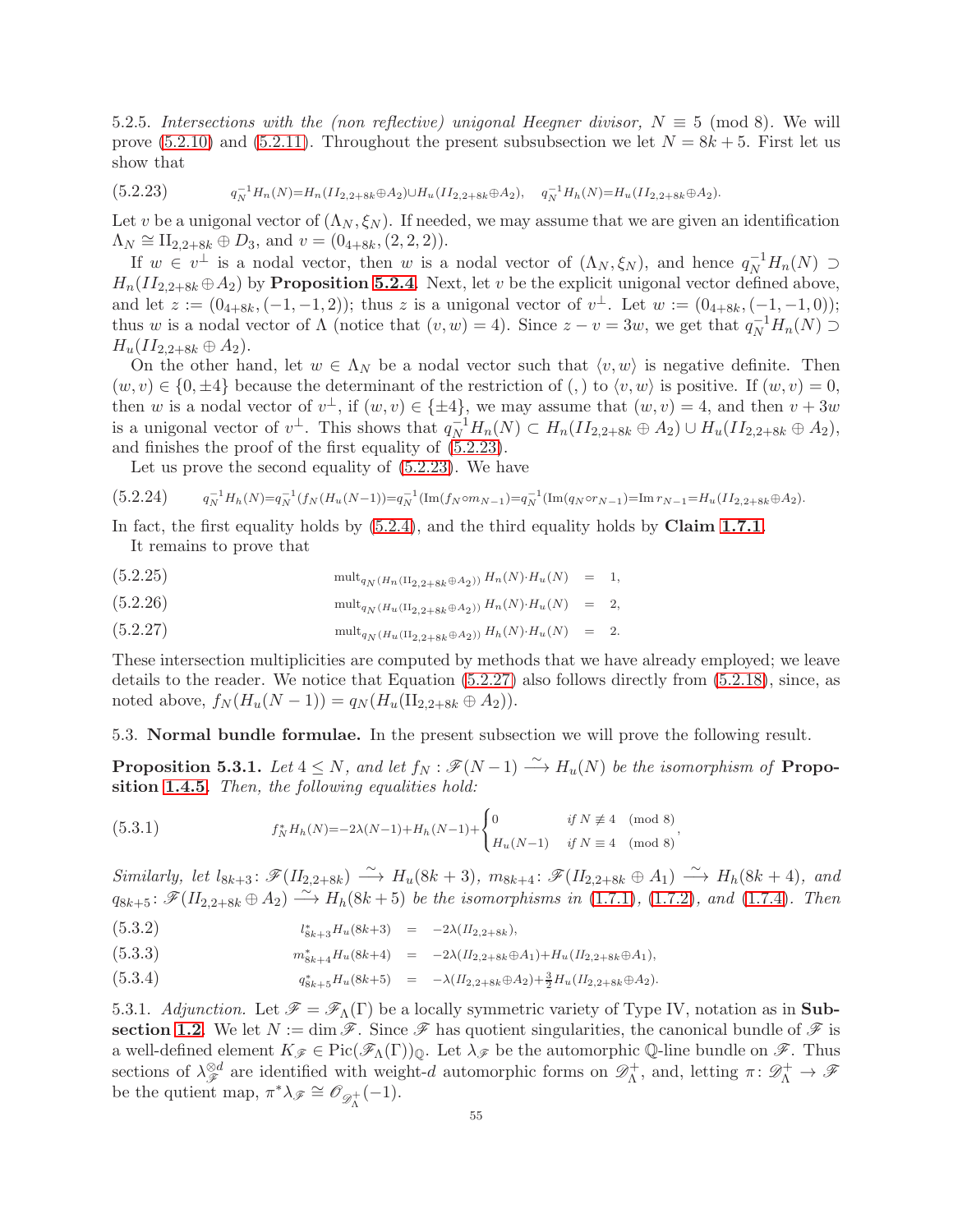<span id="page-55-0"></span>If  $\Gamma$  acts freely on  $\mathscr{D}_{\Lambda}^+$  $\Lambda_{\Lambda}^{+}$  (and hence  $\mathscr F$  is smooth), then

$$
(5.3.5) \t\t K_{\mathscr{F}} = N\lambda_{\mathscr{F}}.
$$

In fact the above formula follows by descent from the analogous formula  $K_{\mathscr{D}^+} = N\mathscr{O}_{\mathscr{D}^+}(-1)$ (adjunction formula for a smooth quadric in  $\mathbb{P}^{N+1}$ ). In general, there will be a correction term coming from the ramification of the map  $\pi \colon \mathscr{D}^+_\Lambda \to \mathscr{F}$ .

**Definition 5.3.2.** Let  $B(\mathscr{F})$  be the divisor on  $\mathscr{F}$  which is the sum of all Heegner divisors  $H_{v,\Lambda}(\Gamma)$ where  $v \in \Lambda$  is primitive,  $v^2 < 0, \pm \rho_v \in \Gamma$ , where only one hyperplane appears for each couple  $\{v, -v\}.$ 

**Proposition 5.3.3.** Keep notation as above. Then in  $Pic(\mathcal{F})_{\mathbb{Q}}$ 

(5.3.6) 
$$
K_{\mathscr{F}} = N\lambda_{\mathscr{F}} - \frac{1}{2}B(\mathscr{F}).
$$

*Proof.* The ramification divisor of the quotient map  $\pi \colon \mathscr{D}^+_\Lambda \to \mathscr{F}$  is the sum of the pre-Heegner divisors  $\mathscr{H}_{v,\Lambda}(\Gamma)$  where  $v \in \Lambda$  is primitive,  $v^2 < 0, \pm \rho_v \in \Gamma$ , where only one hyperplane appears for each couple  $\{v, -v\}$ . In fact this is [\[GHS07,](#page-60-7) Cor. 2.13]. Now let  $\Gamma_0 \triangleleft \Gamma$  be a finite index normal subgroup acting freely on  $\mathscr{D}_{\Lambda}^{+}$  $\mathcal{F}_{\Lambda}^+$ , let  $\mathscr{F}_0 := \Gamma_0 \backslash \mathscr{D}_{\Lambda}^+$  $\pi_{\Lambda}^{+}$ , and let  $\pi_{0} \colon \mathscr{D}_{\Lambda}^{+} \to \mathscr{F}_{0}$  be the quotient map. The ramification divisor of the finite Galois cover  $\mathscr{F}_0 \to \mathscr{F}$  is identified with the image by  $\pi_0: \mathscr{D}_{\Lambda}^+ \to \mathscr{F}_0$  of the ramification divisor of  $\pi: \mathscr{D}_{\Lambda}^+ \to \mathscr{F}$ . Equation [\(5.3.5\)](#page-55-0) and Riemann-Hurwitz applied to  $\mathscr{F}_0 \to \mathscr{F}$  give the proposition.

As before, let  $B(N)$  be the Weil divisor on  $\mathscr{F}(N)$  defined by

(5.3.7) 
$$
B(N) = H_n(N) + 2\Delta(N) = \begin{cases} H_n(N) + H_h(N) & \text{if } N \not\equiv 3,4 \pmod{8}, \\ H_n(N) + H_h(N) + H_u(N) & \text{if } N \equiv 3,4 \pmod{8}. \end{cases}
$$

By Corollary [1.3.6](#page-11-0), we see that  $B(N)$  is the branch divisor for  $\mathcal{F}(N)$  (i.e.  $B(N) = B(\mathcal{F}(\Lambda, \xi))$ for  $(\Lambda, \xi)$  a dimension N decorated D lattice). Thus,

<span id="page-55-1"></span>Corollary 5.3.4. Keeping notation as above,

(5.3.8) 
$$
K_{\mathscr{F}(N)} = N\lambda(N) - \frac{1}{2}B(N).
$$

Let  $\lambda(II_{2,2+8k}) := \lambda_{\mathscr{F}(II_{2,2+8k})}, \ \lambda(II_{2,2+8k} \oplus A_1) := \lambda_{\mathscr{F}(II_{2,2+8k} \oplus A_1)}, \text{ and } \lambda(II_{2,2+8k} \oplus A_2) :=$  $\lambda_{\mathscr{F}(II_{2,2+8k}\oplus A_2)}$ . The proof of the result below is omitted, because it is analogous to the proof of Corollary [5.3.4](#page-55-1).

<span id="page-55-3"></span>**Corollary 5.3.5.** Keep notation as above. The following equalities hold in  $Pic(\mathcal{F}(II_{2,2+8k}))_{\mathbb{Q}},$  $Pic(\mathscr{F}(II_{2,2+8k} \oplus A_1)_{\mathbb{Q}},$  and  $Pic(\mathscr{F}(II_{2,2+8k} \oplus A_2)_{\mathbb{Q}})$  respectively:

<span id="page-55-2"></span>
$$
K_{\mathscr{F}(II_{2,2+8k})} = (8k+2)\lambda(II_{2,2+8k}) - \frac{1}{2}H_n(II_{2,2+8k}),
$$
  
\n
$$
K_{\mathscr{F}(II_{2,2+8k} \oplus A_1)} = (8k+3)\lambda(II_{2,2+8k} \oplus A_1) - \frac{1}{2}H_n(II_{2,2+8k} \oplus A_1) - \frac{1}{2}H_u(II_{2,2+8k} \oplus A_1),
$$
  
\n
$$
K_{\mathscr{F}(II_{2,2+8k} \oplus A_2)} = (8k+4)\lambda(II_{2,2+8k} \oplus A_2) - \frac{1}{2}H_n(II_{2,2+8k} \oplus A_2) - \frac{1}{2}H_u(II_{2,2+8k} \oplus A_2).
$$

5.3.2. Normal bundle formula for the hyperelliptic divisor.

*Proof of* [\(5.3.1\)](#page-54-3). By **Proposition [1.4.5](#page-14-1)**, the intersection  $H_h(N) \cap \text{sing } \mathscr{F}(N)$  has codimension at least two in  $H_h(N)$ , and hence we may apply adjunction to compute the canonical class of  $H_h(N)$ .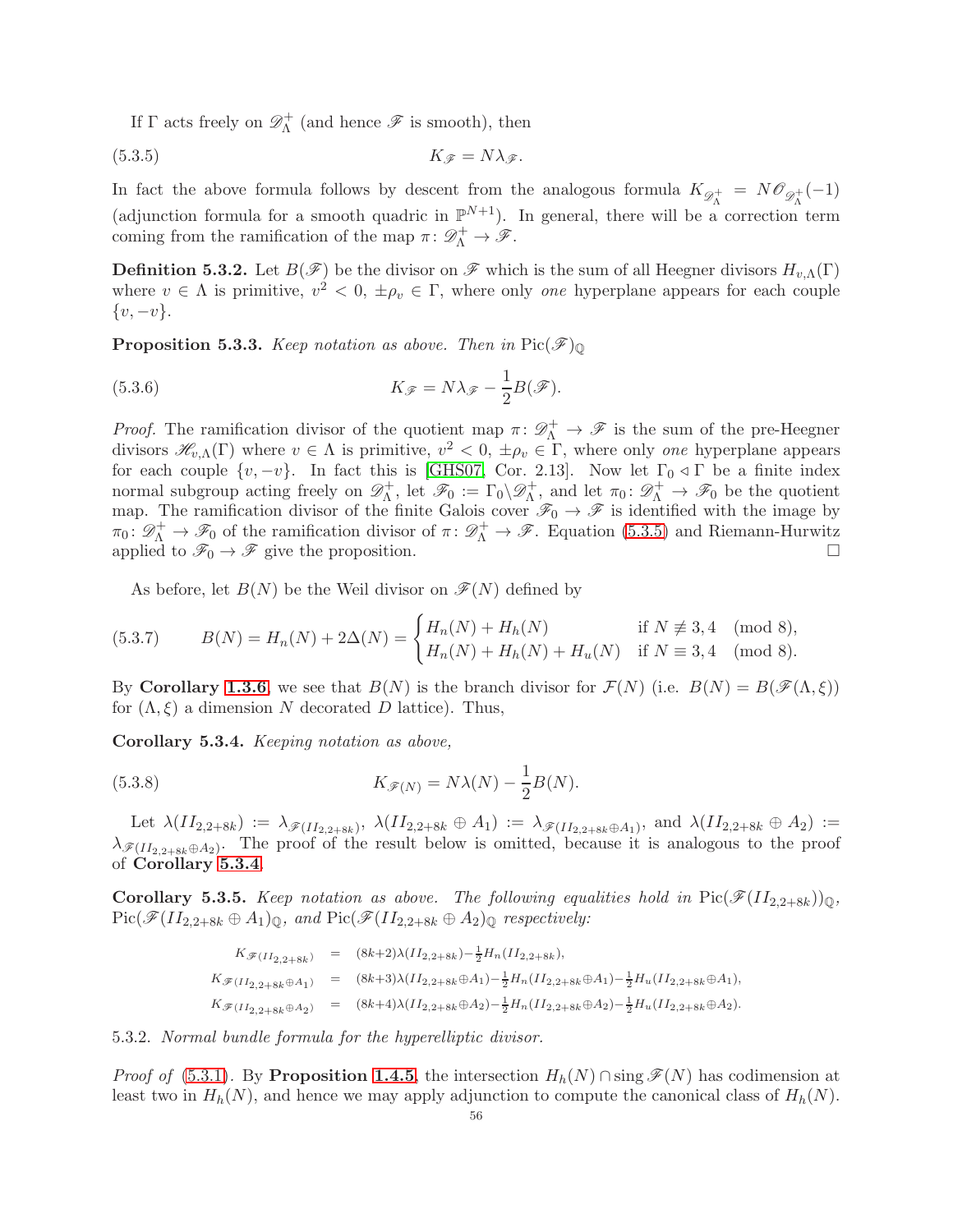Since  $f_N : \mathcal{F}(N-1) \to H_h(N)$  is an isomorphism, **Corollary [5.3.4](#page-55-1)** gives

$$
K_{\mathscr{F}(N-1)} = f_N^*(K_{\mathscr{F}(N)} + H_h(N)) =
$$
  
=  $f_N^* \left( N\lambda(N) - \frac{1}{2}(B(N) - H_h(N)) + \frac{1}{2}H_h(N) \right) =$   
=  $N\lambda(N-1) - \frac{1}{2}f_N^*(B(N) - H_h(N)) + \frac{1}{2}f_N^*H_h(N).$ 

On the other hand the canonical class of  $\mathcal{F}(N-1)$  is given by [\(5.3.8\)](#page-55-2); equating the two expressions for  $K_{\mathscr{F}(N-1)}$  one gets

(5.3.9) 
$$
f_N^* H_h(N) = -2\lambda(N-1) + f_N^*(B(N) - H_h(N)) - B(N-1).
$$

By [\(5.2.4\)](#page-48-1) and [\(5.2.5\)](#page-48-1),

$$
f_N^*(B(N) - H_h(N)) - B(N - 1) = H_h(N - 1) + \begin{cases} 0 & \text{if } N \not\equiv 4 \pmod{8} \\ H_u(N - 1) & \text{if } N \equiv 4 \pmod{8} \end{cases}
$$

 $\Box$ 

5.3.3. Normal bundle formula for the unigonal divisor,  $N \equiv 3 \pmod{8}$ .

*Proof of* [\(5.3.2\)](#page-54-4). We let  $N = 8k + 3$ . By Proposition [1.5.1](#page-17-0), the intersection  $H_u(N) \cap \text{sing } \mathscr{F}(N)$ has codimension at least two in  $H_u(N)$ , and hence we may apply adjunction to compute the canonical class of  $H_u(N)$ . Since  $l_N : \mathscr{F}(H_{2,2+8k}) \to H_u(N)$  is an isomorphism, **Corollary [5.3.4](#page-55-1)** gives

$$
K_{\mathscr{F}(II_{2,2+8k})} = l_N^*(K_{\mathscr{F}(N)} + H_u(N)) =
$$
  
=  $l_N^* \left( N\lambda(N) - \frac{1}{2} (B(N) - H_u(N)) + \frac{1}{2} H_u(N) \right) =$   
=  $N\lambda(II_{2,2+8k}) - \frac{1}{2} l_N^*(B(N) - H_u(N)) + \frac{1}{2} l_N^* H_u(N).$ 

On the other hand  $K_{\mathscr{F}(II_{2,2+8k})} = (2+8k)\lambda(II_{2,2+8k}) - \frac{1}{2}H_n(II_{2,2+8k})$  by **Corollary [5.3.5](#page-55-3)**. Comparing the two expressions for  $K_{\mathscr{F}(II_{2,2+8k})}$ , and invoking [\(5.2.6\)](#page-48-1), [\(5.2.7\)](#page-48-1), one gets [\(5.3.2\)](#page-54-4).

## 5.3.4. Normal bundle formula for the unigonal divisor,  $N \equiv 4 \pmod{8}$ .

*Proof of* [\(5.3.3\)](#page-54-4). We let  $N = 8k + 4$ . By **Proposition [1.5.2](#page-18-0)**, the intersection  $H_u(N) \cap \text{sing } \mathscr{F}(N)$ has codimension at least two in  $H_u(N)$ , and hence we may apply adjunction to compute the canonical class of  $H_u(N)$ . Since  $m_N : \mathscr{F}(H_{2,2+8k} \oplus A_1) \to H_u(N)$  is an isomorphism, **Corollary** [5.3.4](#page-55-1) gives

$$
K_{\mathscr{F}(II_{2,2+8k}\oplus A_1)} = m_N^*(K_{\mathscr{F}(N)} + H_u(N)) =
$$
  
=  $m_N^*(N\lambda(N) - \frac{1}{2}(B(N) - H_u(N)) + \frac{1}{2}H_u(N)) =$   
=  $N\lambda(II_{2,2+8k}\oplus A_1) - \frac{1}{2}m_N^*(B(N) - H_u(N)) + \frac{1}{2}m_N^*H_u(N).$ 

Now expand  $K_{\mathscr{F}(II_{2,2+8k}\oplus A_1)}$  according to **Corollary [5.3.5](#page-55-3)**, and compare the two expressions for  $K_{\mathscr{F}(II_{2,2+8k}\oplus A_1)}$ ; then one gets [\(5.3.3\)](#page-54-4) by invoking [\(5.2.8\)](#page-48-1) and [\(5.2.9\)](#page-48-1).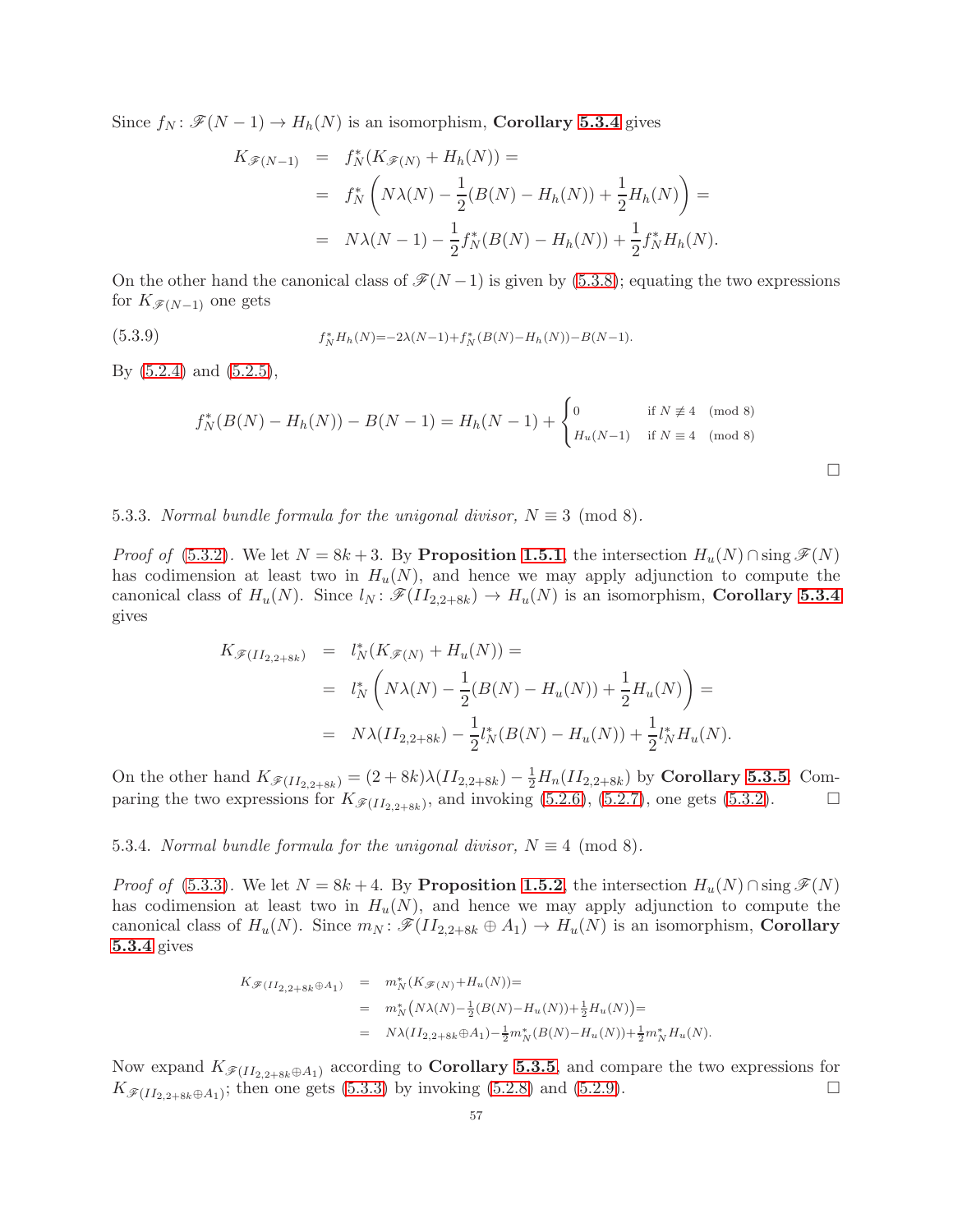5.3.5. Normal bundle formula for the (non reflective) unigonal divisor,  $N \equiv 5 \pmod{8}$ .

*Proof of* [\(5.3.4\)](#page-54-4). We let  $N = 8k + 5$ . By the usual arguments, **Corollary [5.3.4](#page-55-1)** gives

$$
K_{\mathscr{F}(II_{2,2+8k}\oplus A_2)} = q_N^*(K_{\mathscr{F}(N)} + H_u(N)) =
$$
  
=  $q_N^*(N\lambda(N) - \frac{1}{2}B(N) + H_u(N)) =$   
=  $N\lambda(II_{2,2+8k}\oplus A_2) - \frac{1}{2}q_N^*B(N) + q_N^*H_u(N).$ 

Now expand  $K_{\mathscr{F}(II_{2,2+8k}\oplus A_2)}$  according to **Corollary [5.3.5](#page-55-3)**, and compare the two expressions for  $K_{\mathscr{F}(II_{2,2+8k}\oplus A_2)}$ ; then one gets [\(5.3.4\)](#page-54-4) by invoking [\(5.2.10\)](#page-48-1) and [\(5.2.11\)](#page-48-1).

 $\Box$ 

<span id="page-57-4"></span>Remark [5.3](#page-54-0).6. The formulae proved in **Subsection [5.2](#page-48-0)** and **Subsection 5.3** are compatible with the Borcherds' relations in **Theorem [3.1.2](#page-31-1)** and **Theorem [3.1.3](#page-31-2)**. More precisely, let  $N \equiv 3, 4, 5$ (mod 8). If we assume that  $(3.1.2)$  holds, and we apply  $f_N^*$ , the validity of  $(3.1.2)$  with N replaced by  $N-1$  holds, and similarly for  $(3.1.3)$ .

<span id="page-57-5"></span>5.3.6. Pull-back of  $(\lambda(N) + \beta \Delta(N))$ . Equations [\(5.3.1\)](#page-54-3) and [\(5.2.5\)](#page-48-1) give the following formula:

<span id="page-57-3"></span>(5.3.10) 
$$
f_N^* \Delta(N) = \begin{cases} -\lambda(N-1) + \Delta(N-1) & \text{if } N \not\equiv 4, 5 \pmod{8}, \\ -\lambda(N-1) + \frac{1}{2} H_h(N-1) & \text{if } N \equiv 5 \pmod{8}, \\ -\lambda(N-1) + \Delta(N-1) + H_u(N-1) & \text{if } N \equiv 4 \pmod{8}. \end{cases}
$$

(Recall that  $H_u(M) = 0$  if  $M \equiv 2 \pmod{8}$ .) Repeated application of [\(5.3.10\)](#page-57-3) gives the following result.

<span id="page-57-0"></span>**Proposition 5.3.7.** Let  $N \geq 4$ , and  $1 \leq k \leq (N-3)$ . Then

$$
f_{N-k,N}^{*}(\lambda(N)+\beta\Delta(N)) = \begin{cases} (1-k\beta)\lambda(N-k)+\beta\Delta(N-k) & \text{if } N-k \not\equiv 4 \pmod{8} \text{ and } k \geq 2, \\ & \text{or } k=1 \text{ and } N-1 \not\equiv 3,4 \pmod{8}, \\ (1-k\beta)\lambda(N-k)+\frac{1}{2}\beta H_{h}(N-k) & \text{if } N-k \equiv 4 \pmod{8}, \\ (1-k\beta)\lambda(N-k)+\beta\Delta(N-k)+\beta H_{u}(N-k) & \text{if } k=1 \text{ and } N-1 \equiv 3 \pmod{8}. \end{cases}
$$

It will be convenient to let  $f_{N,N} := \mathrm{Id}_{\mathscr{F}(N)}$ . The result below follows from **Proposition [5.3.7](#page-57-0)**, together with Equations [\(5.2.7\)](#page-48-1) and [\(5.3.2\)](#page-54-4).

<span id="page-57-1"></span>**Proposition 5.3.8.** Suppose that  $N \geq 3$ ,  $0 \leq k \leq (N-3)$ , and  $N-k \equiv 3 \pmod{8}$  (hence  $l_{N-k}$ makes sense, see [\(1.7.1\)](#page-21-2)). Then

$$
(f_{N-k,N} \circ l_{N-k})^*(\lambda(N) + \beta \Delta(N)) = \begin{cases} (1 - (k+1)\beta)\lambda(H_{2,N-k-1}) & \text{if } k \neq 1, \\ (1 - 4\beta)\lambda(H_{2,N-k-1}) & \text{if } k = 1. \end{cases}
$$

<span id="page-57-2"></span>**Proposition 5.3.9.** Suppose that  $N \geq 4$ ,  $0 \leq k \leq (N-4)$ , and  $N-k \equiv 4 \pmod{8}$  (hence  $m_{N-k}$ and  $p_{N-k-1}$  make sense, see [\(1.7.2\)](#page-21-2) and [\(1.7.3\)](#page-21-2))). Then

$$
(f_{N-k,N} \circ m_{N-k})^* (\lambda(N) + \beta \Delta(N)) = \begin{cases} (1-\beta)\lambda (II_{2,N-k-2} \oplus A_1) + \frac{3}{2}\beta H_u (II_{2,N-k-2} \oplus A_1) & \text{if } k = 0, \\ (1-k\beta)\lambda (II_{2,N-k-2} \oplus A_1) + \beta H_u (II_{2,N-k-2} \oplus A_1) & \text{if } k \ge 1, \end{cases}
$$
  

$$
(f_{N-k,N} \circ m_{N-k} \circ p_{N-k-1})^* (\lambda(N) + \beta \Delta(N)) = \begin{cases} (1-4\beta)\lambda (II_{2,N-k-2}) & \text{if } k = 0, \\ (1-(k+2)\beta)\lambda (II_{2,N-k-2}) & \text{if } k \ge 1. \end{cases}
$$

*Proof.* The first equation follows from **Proposition [5.3.7](#page-57-0)**, together with Equations [\(5.2.9\)](#page-48-1) and [\(5.3.3\)](#page-54-4). Next, note that  $f_{N-k,N} \circ m_{N-k} \circ p_{N-k-1} = f_{N-k,N} \circ f_{N-k} \circ l_{N-k-1} = f_{N-k-1,N} \circ l_{N-k-1}$  by Claim **[1.7.1](#page-22-4)**, and hence the second equation follows from **Proposition [5.3.8](#page-57-1)**.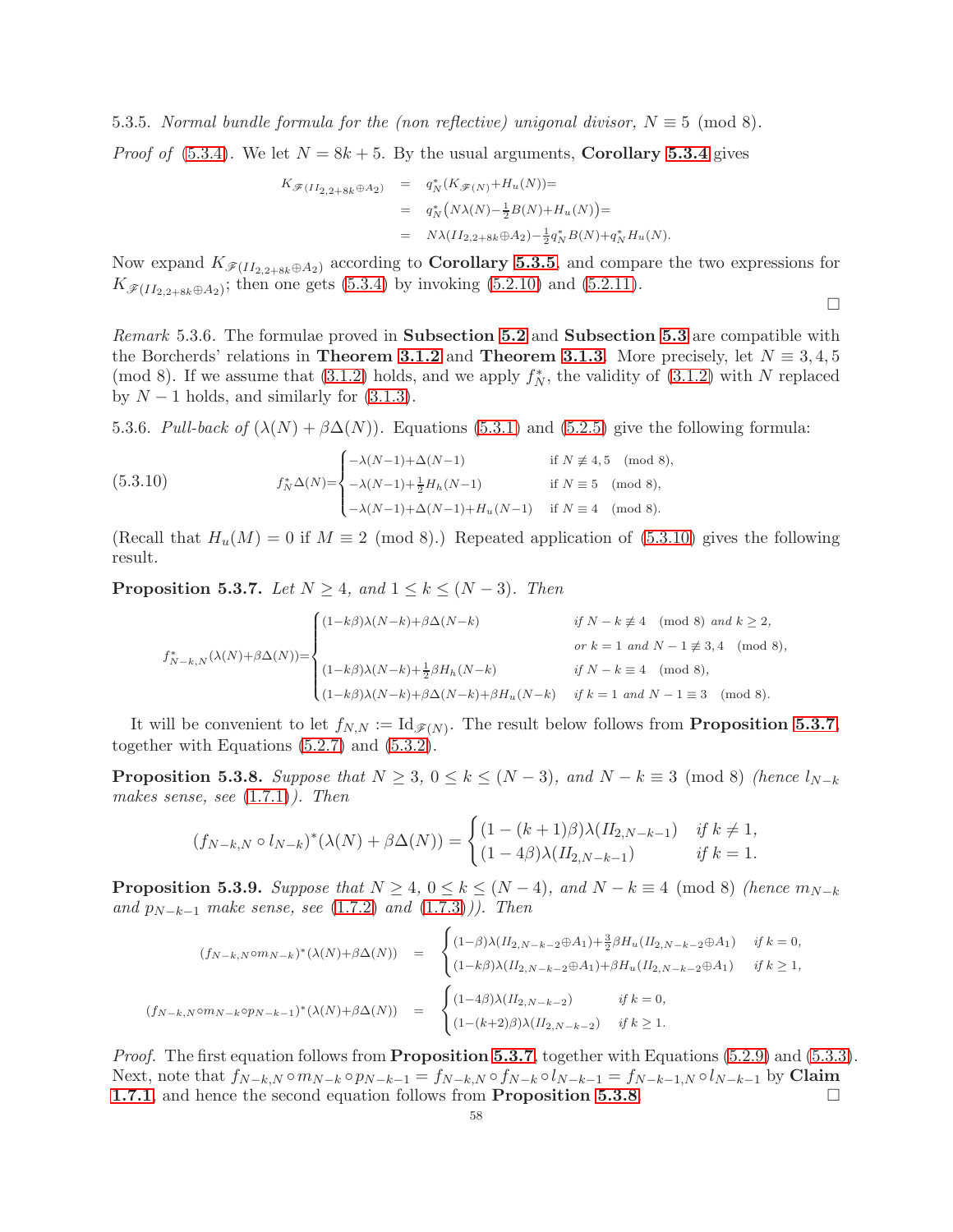The proof of the result below is omitted, because it is similar to the proof of **Proposition [5.3.9](#page-57-2).** 

**Proposition 5.3.10.** Suppose that  $N \geq 5$ ,  $0 \leq k \leq (N-5)$ , and  $N-k \equiv 5 \pmod{8}$  (hence  $q_{N-k}$ ,  $r_{N-k-1}$ , and  $p_{N-k-2}$  make sense, see [\(1.7.4\)](#page-21-2), [\(1.7.5\)](#page-21-2) and [\(1.7.3\)](#page-21-2)). Then

$$
(f_{N-k,N}\circ q_{N-k})^*(\lambda(N)+\beta\Delta(N)) = (1-k\beta)\lambda(H_{2,N-k-3}\oplus A_2)+\beta H_u(H_{2,N-k-3}\oplus A_2),
$$
  

$$
(f_{N-k,N}\circ q_{N-k}\circ r_{N-k-1})^*(\lambda(N)+\beta\Delta(N)) = (1-(k+1)\beta)\lambda(H_{2,N-k-3}\oplus A_1)+\beta H_u(H_{2,N-k-3}\oplus A_1),
$$
  

$$
(f_{N-k,N}\circ q_{N-k}\circ r_{N-k-1}\circ p_{N-k-2})^*(\lambda(N)+\beta\Delta(N)) = (1-(k+3)\beta)\lambda(H_{2,N-k-3}).
$$

Remark 5.3.11. Notice that the numbers in Table [\(2\)](#page-42-0) can be obtained by applying the results of the present section, and hence one can give an algebro-geometrical proof of Borcherds' relation [\(3.1.2\)](#page-31-3) for  $N = 19$ . By Remark [5.3.6](#page-57-4), Borcherds' first relation for  $N = 18$  also follows.

5.4. Heuristics for the predictions. Let  $15 \leq N$ . We define a collection Tower(N) of closed subsets of  $\mathcal{F}(N)$ , as follows:  $X \subset \mathcal{F}(N)$  belongs to Tower(N) if and only if one of the following holds:

- (1)  $X = \text{Im} f_{M,N}$  for  $11 \leq M \leq N$ ,
- (2)  $X = \text{Im}(f_{M,N} \circ l_M)$  for  $11 \leq M \leq N$  (recall that  $f_{N,N} = \text{id}_{\mathscr{F}(N)}$ ), and  $M \equiv 3 \pmod{8}$ ,
- (3)  $X = \text{Im}(f_{M,N} \circ m_M)$  for  $12 \leq M \leq N$ , and  $M \equiv 4 \pmod{8}$ .
- (4)  $X = \text{Im}(f_{M,N} \circ q_M)$  for  $13 \leq M \leq N$ , and  $M \equiv 5 \pmod{8}$ .

Every  $X \in \text{Tower}(N)$  is irreducible (and closed), because it is the image of a regular map, whose domain is a projective irreducible set.

<span id="page-58-1"></span>**Definition 5.4.1.** Let  $N \geq 15$ . Given  $X \in \text{Tour}(N)$ , we let

- (1)  $t_N(X) = (N M)$ , if (1a)  $X = \text{Im} f_{M,N}$ , and  $14 \leq M \leq N$ , or (1b)  $X = \text{Im}(f_{M,N} \circ m_M)$ , where  $12 \leq M \leq N-1$ , and  $M \equiv 4 \pmod{8}$ , or (1c)  $X = \text{Im}(f_{M,N} \circ q_M)$ , where  $13 \leq M \leq N$ , and  $M \equiv 5 \pmod{8}$ .
- (2)  $t_N(X) = (N M + 1)$ , if  $X = \text{Im}(f_{M,N} \circ l_M)$ , where  $11 \leq M \leq N$ , with  $M \neq N 1$ , and  $M \equiv 3 \pmod{8}$ .
- (3)  $t_N(X) = N 14$ , if  $X = \text{Im } f_{M,N}$ , and  $11 \leq M \leq 13$ .
- (4)  $t_N(X) = 1$ , if  $X = \text{Im } m_N$ , where  $N \equiv 4 \pmod{8}$ .
- (5)  $t_N(X) = 4$ , if  $X = \text{Im}(f_{N-1,N} \circ l_{N-1})$ , where  $N \equiv 4 \pmod{8}$ .

**Proposition 5.4.2.** Let  $15 \leq N$ . Let  $X \in \text{Tower}(N)$  (and hence X is  $\mathbb{Q}\text{-}factorial$ ). If  $\beta \in [0,1] \cap \mathbb{Q}$ , then we have an equality of  $\mathbb{Q}$ -Cartier divisor classes:

(5.4.1) 
$$
(\lambda(N) + \beta \Delta(N))|_X = (1 - t_N(X) \cdot \beta)\lambda(N)|_X + D_X,
$$

where  $D_X$  is an effective divisor whose support is a union of elements of Tower(N).

*Proof.* First we consider the case  $X = \text{Im}(f_{M,N})$  and  $11 \leq M \leq 13$ . There exists  $c \geq 0$  such that

<span id="page-58-0"></span>
$$
f_{M,N}^*(\lambda(N) + \beta \Delta(N)) = (1 - (N - M)\beta)\lambda(M) + \frac{1}{2}\beta H_h(M) + c\beta H_u(M),
$$

by **Proposition [5.3.7](#page-57-0)**. On the other hand, by  $(3.1.5)$  (with N replaced by M) we have

$$
f_{M,N}^*(\lambda(N) + \beta \Delta(N)) = (1 - (N - 14)\beta)\lambda(M) + (c + \frac{\tau(M)}{32}(\mu(M + 8) - \mu(M))\beta H_u(M).
$$

Thus Equation [\(5.4.1\)](#page-58-0) holds because  $\mu(M) \leq \mu(M + 8)$  for  $4 \leq M \leq 14$ , and

$$
H_u(M) = \begin{cases} \text{Im } l_{11} & \text{if } M = 11, \\ \text{Im } m_{12} & \text{if } M = 12, \\ \text{Im } q_{13} & \text{if } M = 13. \\ 59 & \end{cases}
$$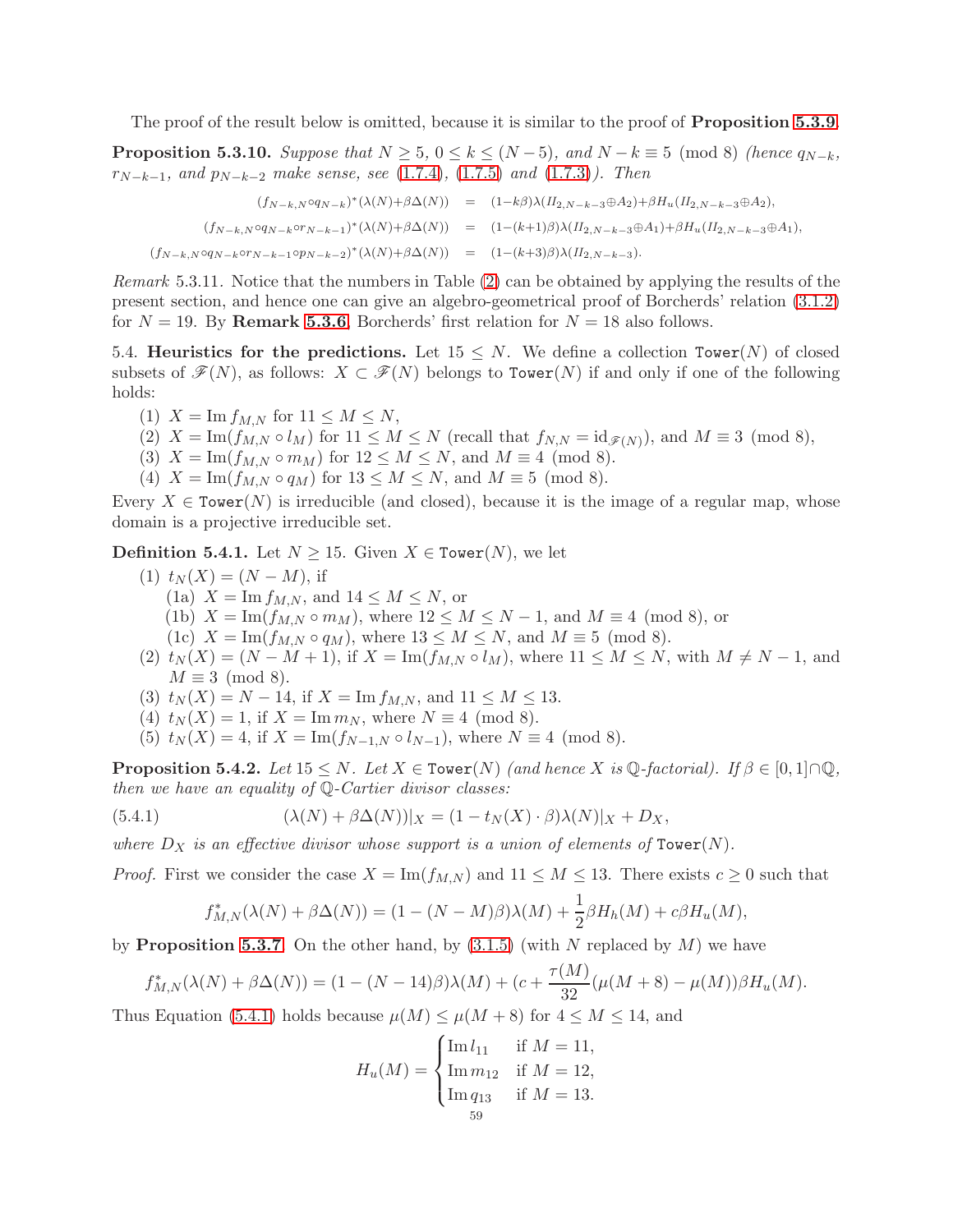This proves that Equation [\(5.4.1\)](#page-58-0) holds if  $X = \text{Im}(f_{M,N})$  and  $11 \leq M \leq 13$ . In all other cases, Equation [\(5.4.1\)](#page-58-0) is an immediate consequence of the results in Subsubsection [5.3.6](#page-57-5), and the isomorphisms in  $(1.7.1)$ ,  $(1.7.2)$ ,  $(1.7.3)$ ,  $(1.7.4)$ , and  $(1.7.5)$ .

Because of [\(5.4.1\)](#page-58-0), we expect that if  $t_N(X) \neq 0$ , then  $(t_N(X)\lambda(N)+\Delta(N))$  generates a wall of the Mori chamber decomposition of the convex cone spanned by  $\lambda(N)$  and  $\Delta(N)$ , and that the center of the corresponding flip contains the strict transform of X. Now notice that if  $X, Y \in \text{Tower}(N)$ , and  $X \subset Y$ , then  $t_N(X) \ge t_N(Y)$ . Thus, in order to list candidates for the centers of the flips, we give the definition below.

**Definition 5.4.3.** Let  $15 \leq N$ . We let  $\text{Center}(N) \subset \text{Lower}(N)$  be the subset of X such that

- $(1)$   $a_N(X) > 0$ , and
- (2) if  $Y \in \text{Tour}(N)$  contains properly X, then  $a_N(X) > a_N(Y)$ .

Let  $X \in \text{Tower}(N)$ , i.e. one of Items (1)-(5) of **Definition [5.4.1](#page-58-1)** holds: then X does not belong to Center $(N)$  if and only if Item  $(3)$  holds.

We can summarize **Prediction [5.1.3](#page-47-0)** as follows: The walls of the Mori chamber decomposition of the convex cone spanned by  $\lambda(N)$  and  $\Delta(N)$  are generated by the vectors  $t_N(X)\lambda(N) + \Delta(N)$ , where X runs through the elements of  $\mathtt{Center}(N)$ . If  $t = t<sub>N</sub>(X)$  for some  $X \in \mathtt{Center}(N)$ , and  $t > 1$ , then the center of the flip corresponding to  $t<sub>N</sub>(X)\lambda(N) + \Delta(N)$  is the union of the strict transforms of the elements  $Y \in \text{Center}(N)$  such that  $t_N(Y) = t$ . Lastly,  $\lambda(N) + \Delta(N)$  contracts the strict transforms of the elements  $Y \in \text{Center}(N)$  such that  $t_N(Y) = 1$ .

A more detailed description goes as follows. Consider the wall closest to the ray spanned by  $\lambda(N)$ , i.e. that spanned by  $(\lambda(N) + (N - 10)^{-1} \Delta(N))$ , with center  $X = \text{Im}(f_{11,N} \circ l_{11})$ . Then  $D_X = 0$ , by **Proposition [5.3.8](#page-57-1)**, and hence  $(\lambda(N) + (N - 10)^{-1}\Delta(N))|_X$  is the opposite of an ample class. What should we expect  $\mathscr{F}(N,(N-10)^{-1}+\epsilon)$  to look like? In order to answer this, we recall Looijenga's key observation: if X is an irreducible component of  $\Delta^{(k)}(N)$ , then the exceptional divisor of  $Bl_X\mathcal{F}(N)$  (a weighted blow-up of  $\mathcal{F}(N)$  with center X) is a trivial weighted projective bundle over X, away from  $\Delta^{(k+1)}(N)$  (this is because  $\Delta^{(k)}(N)$  is the quotient by  $\Gamma(N)$  of the points of intersection of k hyperplane sections of  $\mathscr{D}_{\Lambda}^+$  $\Lambda_N^+$ ). For our initial X, i.e. Im $(f_{11,N} \circ l_{11})$ , this translates into the prediction that  $\mathscr{F}(N,(N-10)^{-1}+\epsilon)$  is obtained from  $\mathscr{F}(N,(N-10)^{-1}-\epsilon)$  by replacing (the closure of) Im( $f_{11,N} \circ l_{11}$ ) with a  $w \mathbb{P}^{N-11}$ . What about the remaining flips, corresponding to  $\lambda(N) + k^{-1}\Delta(N)$  for  $k \in \{N-12, N-11, \ldots, 2\}$ ? First we note that if  $X \in \mathtt{Center}(N)$ , then Equation [\(5.4.1\)](#page-58-0) holds with  $D_X$  an effective divisor whose support is a union of elements of Tower(N), except if  $X = \text{Im } f_{14,N}$ . Suppose for the moment that  $X \neq \text{Im } f_{14,N}$ ; then since  $t_N(Y) > t_N(X)$  for all prime divisors in the support of  $D_X$  (by definition of Tower(N)), and because  $\mathscr{F}(N, k^{-1} + \epsilon)$  is obtained from  $\mathscr{F}(N, k^{-1} - \epsilon)$  by replacing (the closure of) centers W such that  $t<sub>N</sub>(W) = k$  with projective spaces of dimension  $N-1$  – cod( $W, \mathscr{F}(N)$ ), we see that the picture replicates itself. Lastly, let us look at the picture for  $X = \text{Im } f_{14,N}$ . In this case Gritsenko's relation, i.e. Corollary [3.1.4](#page-31-6), reads  $H_h(14) = H_u(14)$ . A geometric description of the rational equivalence  $H_h(14) = H_u(14)$  gives that  $H_h(14)$  and  $H_u(14)$  are actually trivial outside  $H_h(14) \cap H_u(14)$ , and hence [\(5.4.1\)](#page-58-0) for  $X = \text{Im } f_{14,N}$  holds with  $D_X = 0$ . This then suggests that the usual description holds also for the flip corresponding to  $\text{Im } f_{14,N}$ .

<span id="page-59-0"></span>Remark 5.4.4. The set of values  $t_N(X)$  for  $X \in \text{Center}(N)$  is obtained by adding 1 to each value  $t_{N-1}(Y)$  for  $Y \in \text{Center}(N-1)$ , and adjoining the value  $1 = t_N(H_h(N))$ . This is explained by the formulae in **Proposition [5.3.7](#page-57-0)**. In fact, for simplicity suppose that  $N - 1 \not\equiv 3, 4 \pmod{8}$ . Then, for  $\beta \neq 1$ , we have

$$
f_N^*(\lambda(N) + \beta \Delta(N)) = (1 - \beta)\lambda(N - 1) + \beta \Delta(N - 1) = (1 - \beta)(\lambda(N - 1) + \frac{\beta}{1 - \beta} \Delta(N - 1)).
$$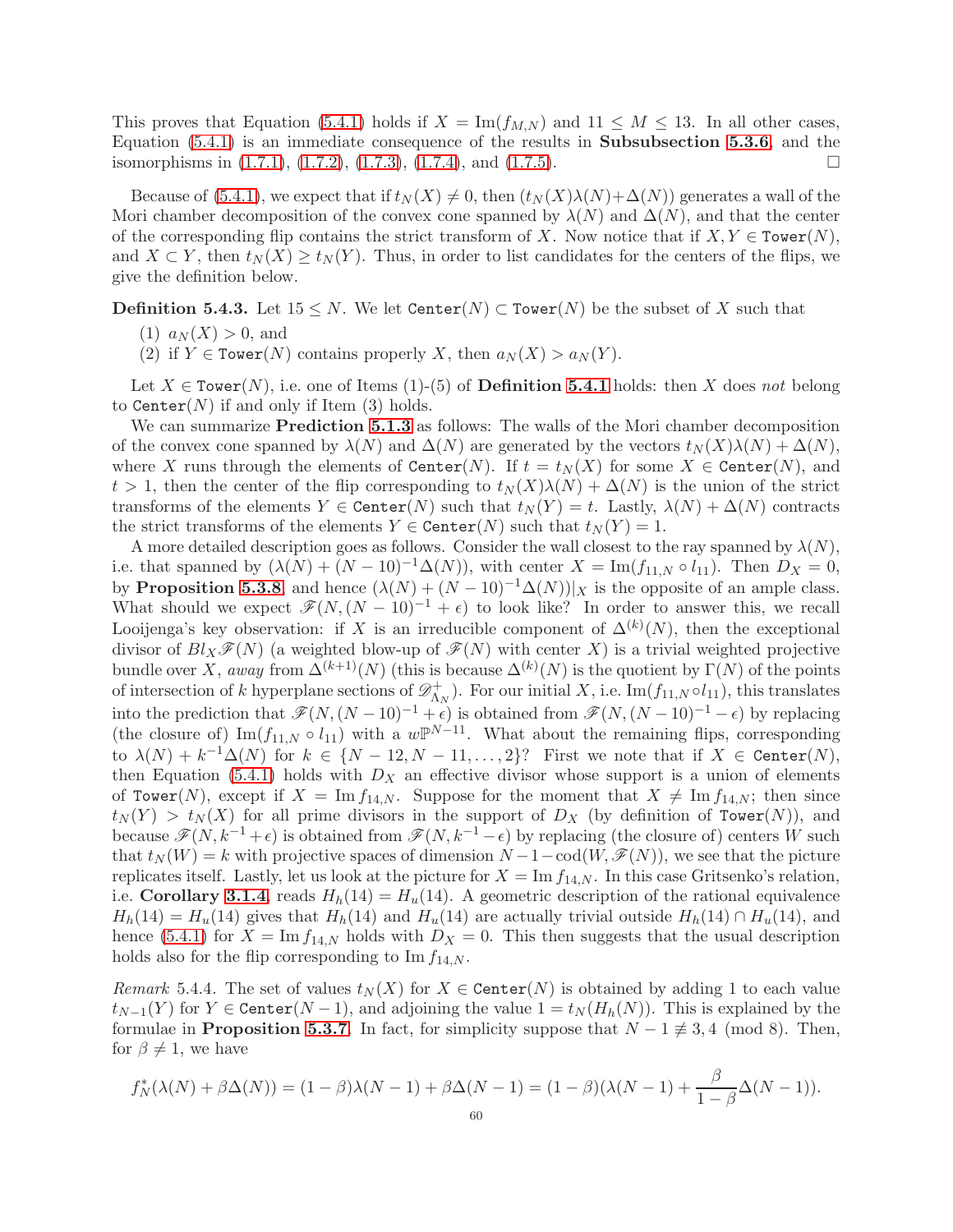This explains the behaviour described above, because if  $\beta/(1-\beta) = 1/k$ , then  $\beta = 1/(k+1)$ .

An induction on  $N$  (see **Remark [5.4.4](#page-59-0)**) proves the following result.

**Proposition 5.4.5.** Let  $N > 11$ , and let

$$
0 \le \beta < \begin{cases} (N-10)^{-1} & \text{if } N \neq 12, \\ 1/4 & \text{if } N = 12. \end{cases}
$$

be rational. If  $C \subset \mathscr{F}(N)$  is a complete curve, then

$$
C \cdot (\lambda(N) + \beta \Delta(N)) > 0.
$$

Remark 5.4.6. The locally symmetric varieties  $\mathscr{F}(N)$  are not projective, but they are swept out by complete curves. In fact the complement of  $\mathscr{F}(N)$  in the Baily-Borel compactification  $\mathscr{F}(N)^*$ is of dimension 1, and the assertion follows because dim  $\mathcal{F}(N) = N \geq 3$ .

## **REFERENCES**

- <span id="page-60-0"></span>[ACT11] D. Allcock, J. A. Carlson, and D. Toledo, *The moduli space of cubic threefolds as a ball quotient*, Mem. Amer. Math. Soc. 209 (2011), no. 985, xii+70.
- <span id="page-60-3"></span>[BCHM10] C. Birkar, P. Cascini, C. D. Hacon, and J. McKernan, Existence of minimal models for varieties of log general type, J. Amer. Math. Soc. 23 (2010), no. 2, 405–468.
- <span id="page-60-19"></span>[BKPSB98] R. E. Borcherds, L. Katzarkov, T. Pantev, and N. I. Shepherd-Barron, Families of K3 surfaces, J. Algebraic Geom. 7 (1998), no. 1, 183–193.
- <span id="page-60-10"></span>[BLMM14] N. Bergeron, Z. Li, J. Millson, and C. Moeglin, The Noether-Lefschetz conjecture and generalizations, arXiv:1412.3774, 2014.
- <span id="page-60-8"></span>[Bor95] R. E. Borcherds, Automorphic forms on  $O_{s+2,2}(\mathbf{R})$  and infinite products, Invent. Math. 120 (1995), no. 1, 161–213.
- <span id="page-60-9"></span>[Bru02a] J. H. Bruinier, Borcherds products on O(2, l) and Chern classes of Heegner divisors, Lecture Notes in Mathematics, vol. 1780, Springer-Verlag, Berlin, 2002.
- <span id="page-60-18"></span>[Bru02b] , On the rank of Picard groups of modular varieties attached to orthogonal groups, Compositio Math. 133 (2002), no. 1, 49–63.
- <span id="page-60-13"></span>[CMJL12] S. Casalaina-Martin, D. Jensen, and R. Laza, The geometry of the ball quotient model of the moduli space of genus four curves, Compact moduli spaces and vector bundles, Contemp. Math., vol. 564, Amer. Math. Soc., Providence, RI, 2012, pp. 107–136.
- <span id="page-60-1"></span>[CMJL14] , Log canonical models and variation of GIT for genus 4 canonical curves, J. Algebraic Geom. 23 (2014), no. 4, 727–764.
- <span id="page-60-15"></span>[Don01] S. K. Donaldson, *Scalar curvature and projective embeddings. I*, J. Differential Geom. **59** (2001), no. 3, 479–522.
- <span id="page-60-20"></span>[FM02] R. Friedman and J. W. Morgan, Exceptional groups and del Pezzo surfaces, Symposium in Honor of C. H. Clemens (Salt Lake City, UT, 2000), Contemp. Math., vol. 312, Amer. Math. Soc., Providence, RI, 2002, pp. 101–116.
- <span id="page-60-6"></span>[Gal13] P. Gallardo, *On the GIT quotient of quintic surfaces*, arXiv:1310.3534, 2013.
- <span id="page-60-7"></span>[GHS07] V. A. Gritsenko, K. Hulek, and G. K. Sankaran, The Kodaira dimension of the moduli of K3 surfaces, Invent. Math. 169 (2007), no. 3, 519–567.
- <span id="page-60-16"></span>[GHS09] , Abelianisation of orthogonal groups and the fundamental group of modular varieties, J. Algebra 322 (2009), no. 2, 463–478.
- <span id="page-60-14"></span>[Gie77] D. Gieseker, Global moduli for surfaces of general type, Invent. Math. 43 (1977), no. 3, 233–282.
- <span id="page-60-12"></span>[Gri10] V. A. Gritsenko, Reflective modular forms in algebraic geometry, arXiv:1005.3753, 2010.
- <span id="page-60-4"></span>[HH09] B. Hassett and D. Hyeon, Log canonical models for the moduli space of curves: the first divisorial contraction, Trans. Amer. Math. Soc. 361 (2009), no. 8, 4471–4489.
- <span id="page-60-5"></span>[HH13] , Log minimal model program for the moduli space of stable curves: the first flip, Ann. of Math. (2) 177 (2013), no. 3, 911–968.
- <span id="page-60-11"></span>[HX13] C. D. Hacon and C. Xu, *Existence of log canonical closures*, Invent. Math. **192** (2013), no. 1, 161–195.
- <span id="page-60-17"></span>[IKKR15] A. Iliev, G. Kapustka, M. Kapustka, and K. Ranestad, EPW cubes, arXiv:1505.02389, 2015.
- <span id="page-60-21"></span>[Laz09a] R. Laza, *Deformations of singularities and variation of GIT quotients*, Trans. Amer. Math. Soc. **361** (2009), no. 4, 2109–2161.
- <span id="page-60-2"></span>[Laz09b] , The moduli space of cubic fourfolds, J. Algebraic Geom. 18 (2009), no. 3, 511–545.